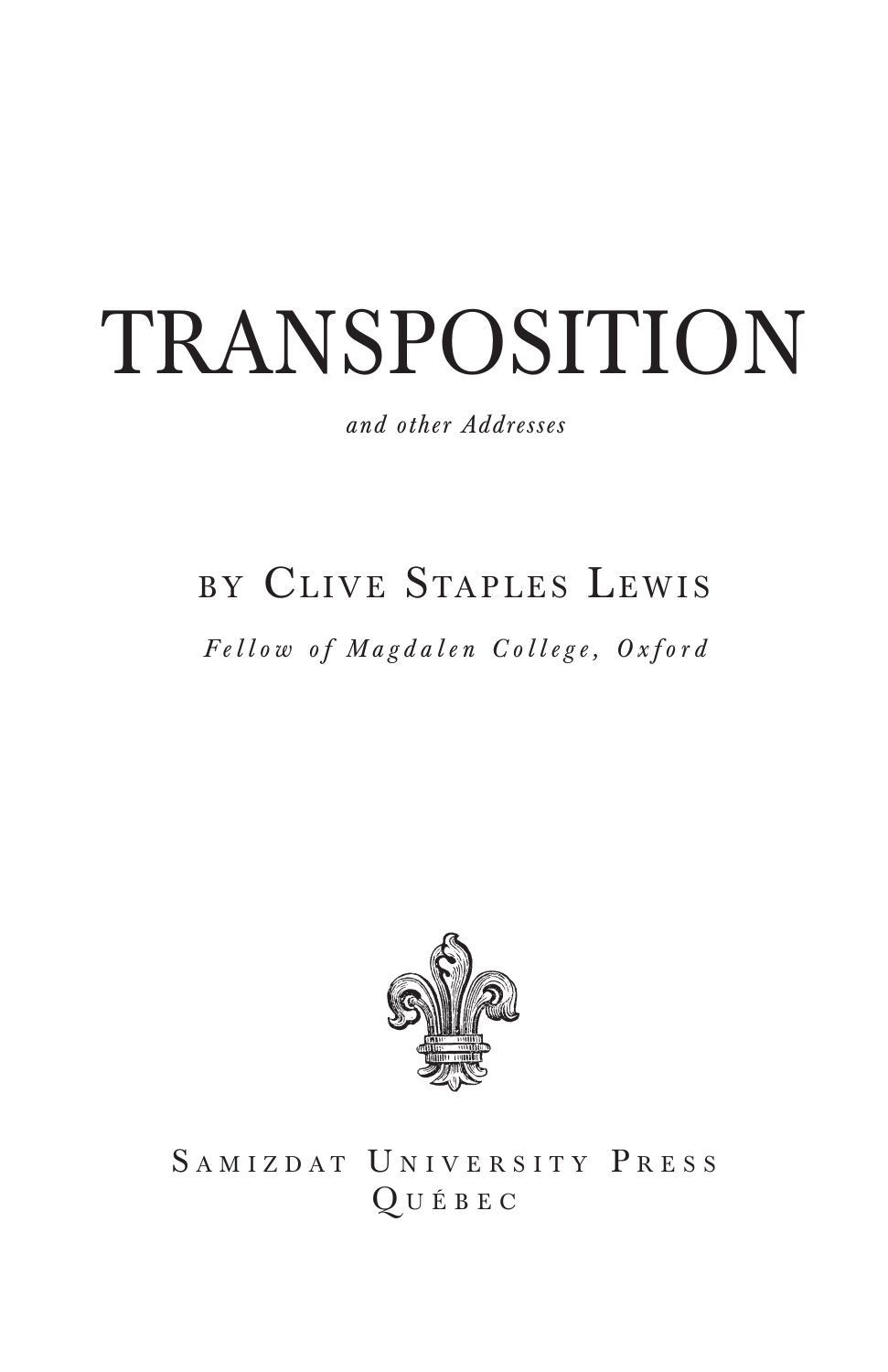Based on the public domain etext provided by [Gutenberg Canada Eb](http://www.gutenberg.ca/)[ooks.](http://www.gutenberg.ca/) The text was produced by Marcia Brooks, Mark Akrigg, Stephen Hutcheson & the [Online Distributed Proofreading Canada Team](http://www.pgdpcanada.net). *Bonus Tracks* may be OCRed by other sources.

#### Transposition, and other addresses by C. S. Lewis.

Date of first publication: 1949.

Samizdat, June 2015 (public domain under [Canadian copyright law](http://laws-lois.justice.gc.ca/eng/acts/C-42/page-6.html#h-6))

#### Font:

Berthold Baskerville

#### Disclaimer

This eBook is for the use of anyone anywhere at no cost. Copyright laws in your country also govern what you can do with this work. Copyright laws in most countries are in a constant state of flux. If you are outside Canada, check the laws of your country before downloading, copying, displaying, performing, distributing or creating derivative works based on this Samizdat Ebook. Samizdat makes no claims regarding the copyright status of any work in any country outside Canada.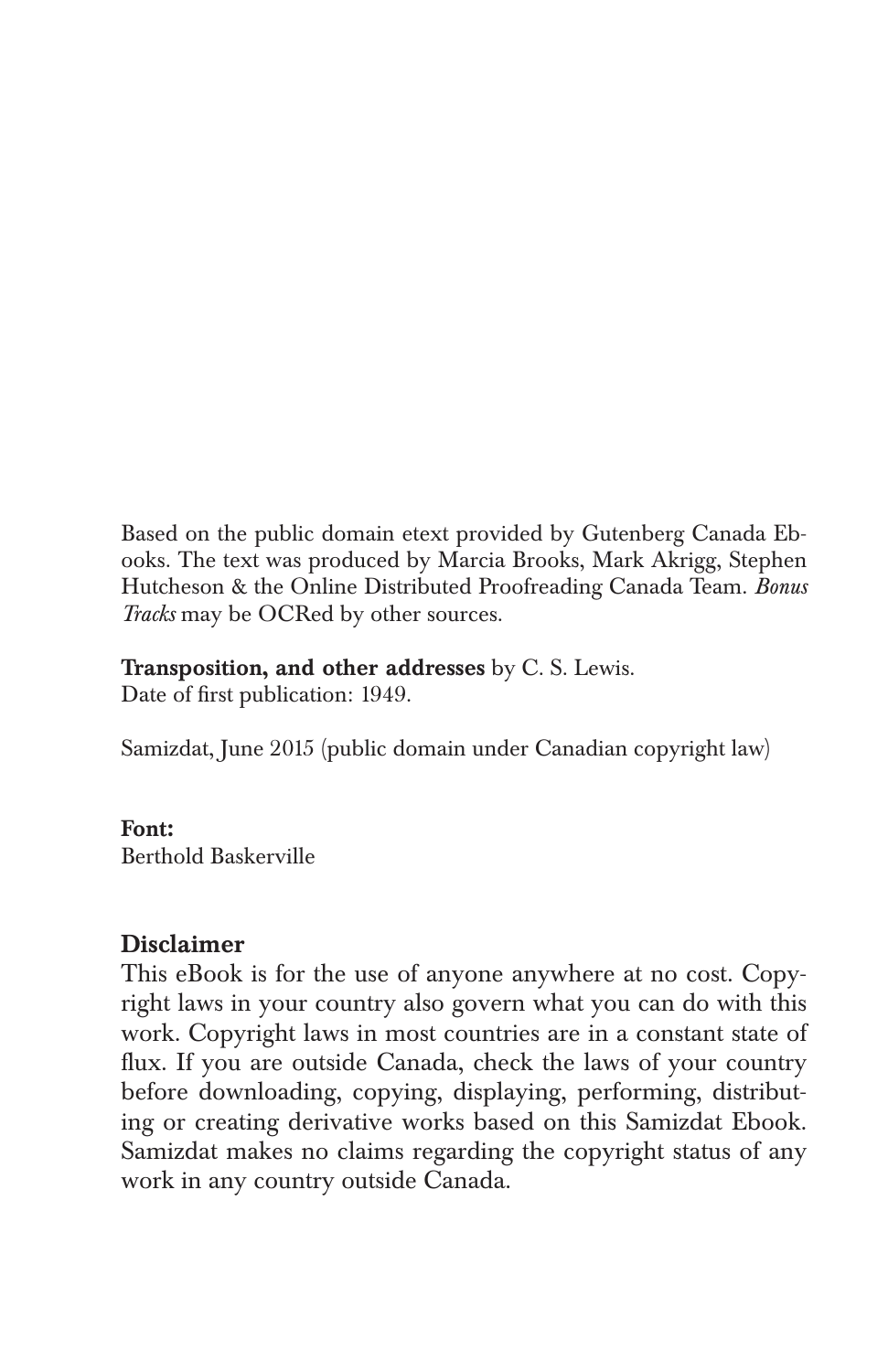# **CONTENTS**

| <b>PREFACE</b>                                                                                                                     | 1  |
|------------------------------------------------------------------------------------------------------------------------------------|----|
| I TRANSPOSITION<br>A sermon preached on Whit-Sunday in Mansfield College<br>Chapel, Oxford.                                        | 3  |
| <b>II THE WEIGHT OF GLORY</b><br>Preached originally as a sermon in the Church of St. Mary<br>the Virgin, Oxford, on June 8, 1941. | 15 |
| <b>III MEMBERSHIP</b><br>An address to the Society of St. Alban and St. Sergius.                                                   | 27 |
| <b>IV LEARNING IN WAR-TIME</b><br>A sermon preached in the Church of St. Mary the Virgin,<br>Oxford, Autumn, 1939.                 | 37 |
| <b>V THE INNER RING</b><br>The Memorial Oration at King's College, the University of<br>London, 1944.                              | 46 |
| <b>BONUS TRACKS</b>                                                                                                                |    |
| VI ON STORIES<br>Drawn from "Essays Presented to Charles Williams" 1947.                                                           | 57 |
| VII ON READING OLD BOOKS<br>First published as the Introduction to Athanasius's On the<br>Incarnation, 1944.                       | 74 |
| <b>VIII THE EMPTY UNIVERSE</b><br>First published as a Preface to D. E. Harding's The<br>Hierarchy of Heaven and Earth. 1952.      | 80 |
| IX WHO WAS RIGHT?<br>First published in the Conventry Evening Telegraph (Feb.<br>21 1945)                                          | 85 |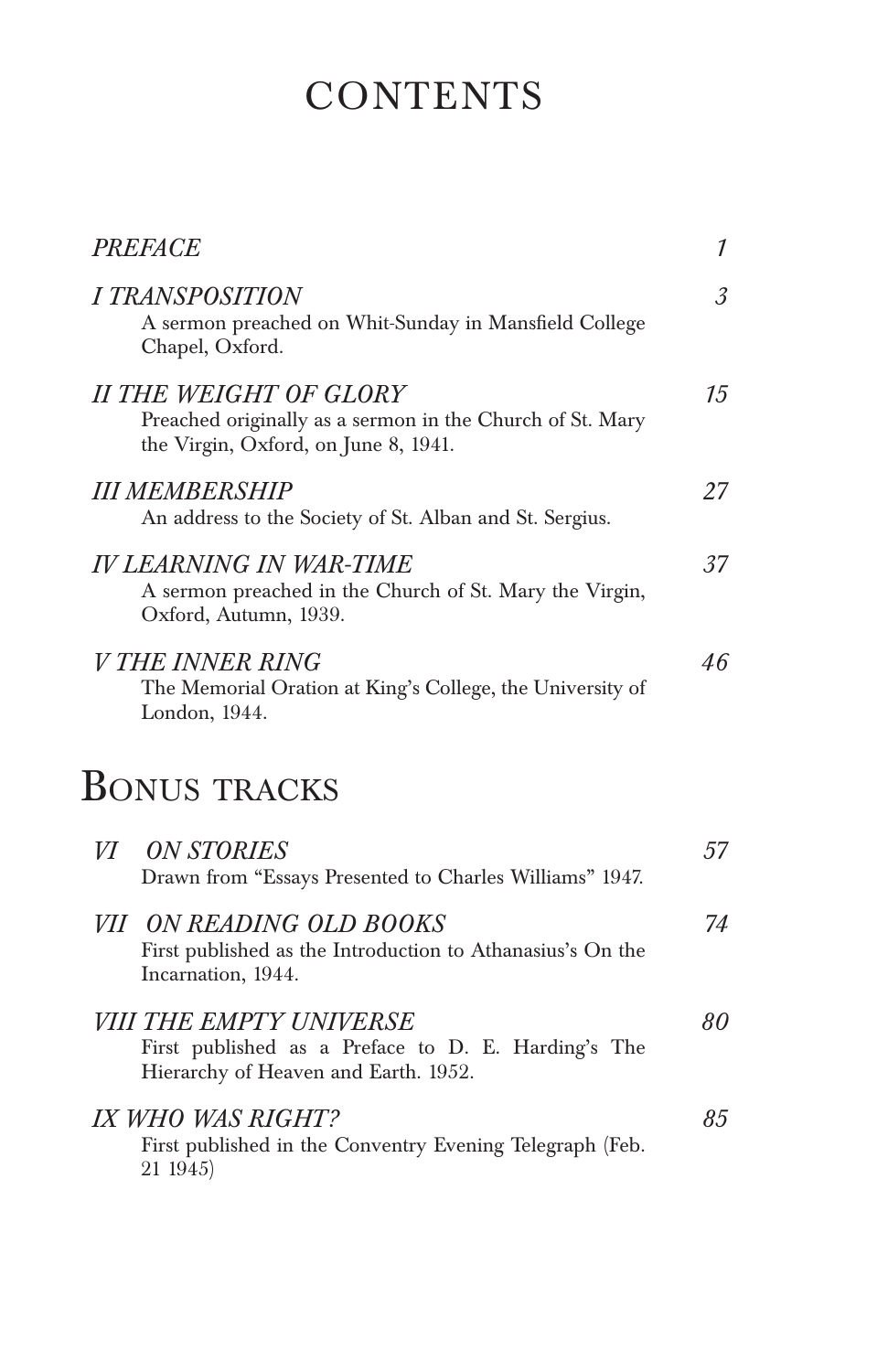| $\,X\,$ | EVOLUTIONARY HYMN                                      | 89 |
|---------|--------------------------------------------------------|----|
|         | First published: The Cambridge Review 79 (November 30, |    |
|         | 1957, under the pseudonym Nat Whilk                    |    |

#### *[XI](#page-94-0) [De Descriptione Temporum](#page-94-0) 91* [Inaugural Lecture from The Chair of Mediaeval and](#page-94-0)  [Renaissance Literature at Cambridge University, 1954](#page-94-0)

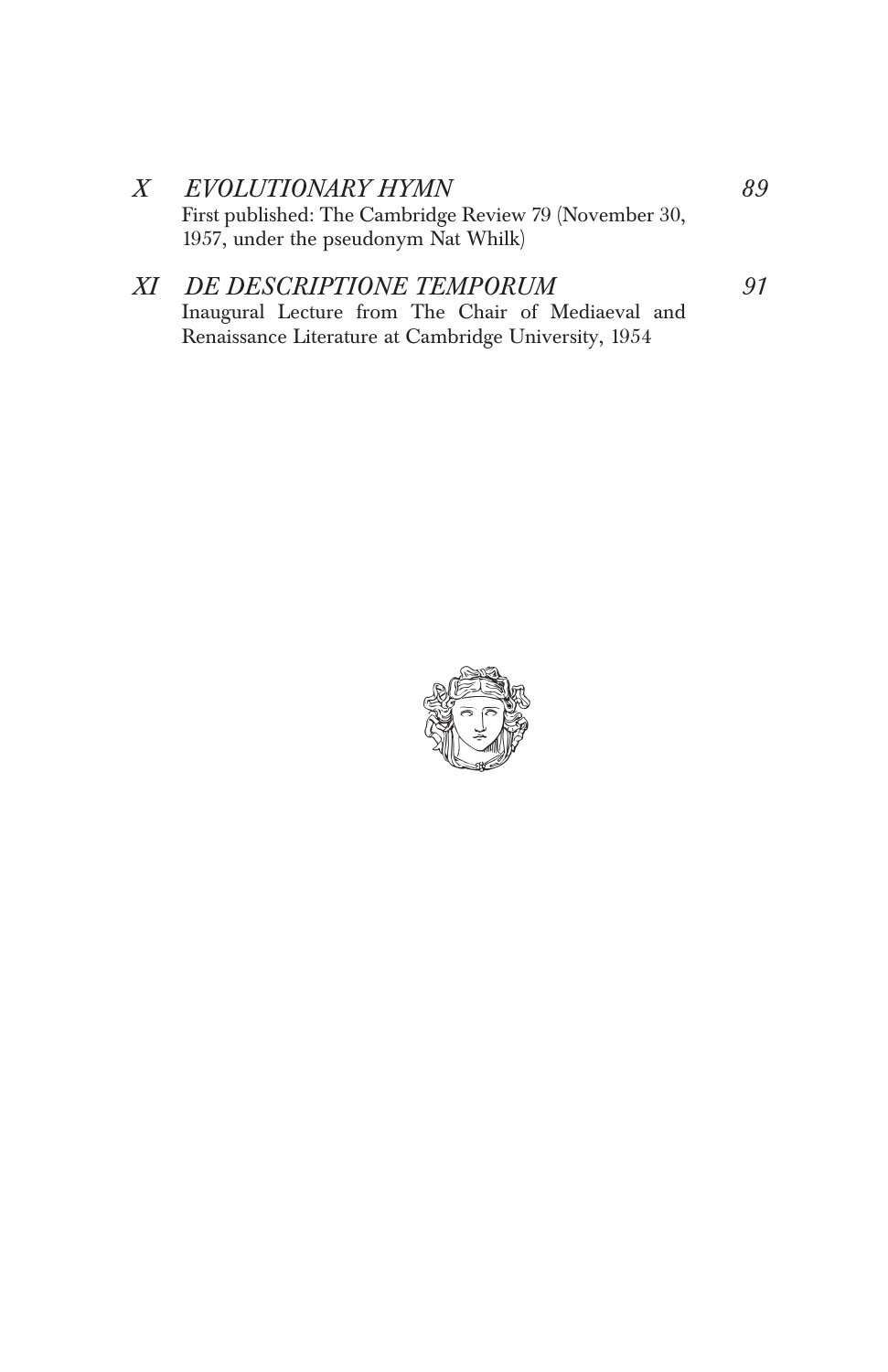## PREFACE

<span id="page-4-0"></span>This book contains a selection of the too numerous addresses es which I was induced to give during the late war and the years that immediately followed it. All were composed in response to personal requests and for particu his book contains a selection of the too numerous addresses which I was induced to give during the late war and the years that immediately followed it. All were composed in response to personal requests and for particular audiences, two places they seem to repeat, though they really anticipated, sentences of mine which have already appeared in print. When I was asked to make this collection I supposed that I could remove such overlappings, but I was mistaken. There comes a time (and it need not always be a long one) when a composition belongs so definitely to the past that the author himself cannot alter it much without the feeling that he is producing a kind of forgery. The period from which these pieces date was, for all of us, an exceptional one; and though I do not think I have altered any belief that they embody I could not now recapture the tone and temper in which they were written. Nor would those who wanted to have them in a permanent form be pleased with a patchwork. It has therefore seemed better to let them go with only a few verbal corrections.

I have to thank the S.P.C.K., the S.C.M., and the proprietors of *Sobornost* for their kind permission to re-print *Weight of Glory*, *Learning in War-Time* and *Membership* respectively. *The Inner Ring* here appears in print for the first time. A different version of *Transposition*, written expressly for that purpose and then translated into Italian, has appeared in the *Rivista* of Milan.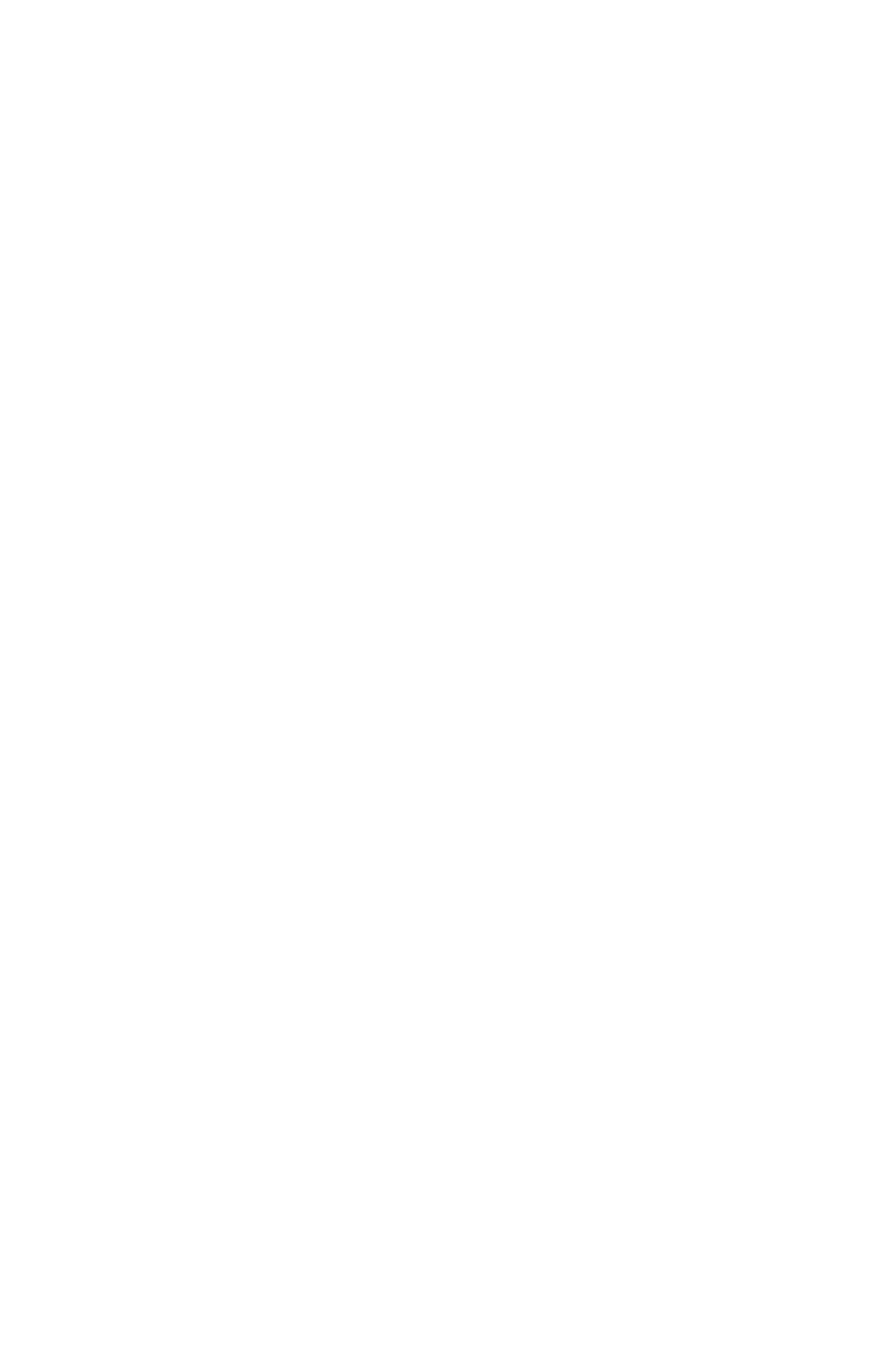## I TRANSPOSITION

<span id="page-6-0"></span>*A sermon preached on Whit-Sunday in Mansfield College Chapel, Oxford.*

n the church to which I belong this day is set apart for com-<br>
memorating the descent of the Holy Ghost upon the first Chris-<br>
tians shortly after the Ascension. I want to consider one of the<br>
phenomena which accompanied, n the church to which I belong this day is set apart for commemorating the descent of the Holy Ghost upon the first Christians shortly after the Ascension. I want to consider one of the phenomena which accompanied, or followed, this descent; the and which the learned call *glossolalia*. You will not suppose that I think this the most important aspect of Pentecost, but I have two reasons for selecting it. In the first place it would be ridiculous for me to speak about the nature of the Holy Ghost or the modes of His operation: that would be an attempt to teach where I have nearly all to learn. In the second place, *glossolalia* has often been a stumbling-block to me. It is, to be frank, an embarrassing phenomenon. St. Paul himself seems to have been rather embarrassed by it in 1 Corinthians and labours to turn the desire and the attention of the Church to more obviously edifying gifts. But he goes no further. He throws in almost parenthetically the statement that he himself spoke with tongues more than anyone  $else<sup>1</sup>,$ and he does not question the spiritual, or supernatural, source of the phenomenon.

The difficulty I feel is this. On the one hand, *glossolalia* has remained an intermittent "variety of religious experience" down to the present day. Every now and then we hear that in some revivalist meeting one or more of those present has burst into a torrent of what appears to be gibberish. The thing does not seem to be edifying, and all non-Christian opinion would regard it as a kind of hysteria, an involuntary discharge of nervous excitement. A good deal even of Christian opinion would explain most instances of it in exactly the same way; and I must confess that it would be very hard to believe that in all instances of it the Holy Ghost is operating. We suspect, even if we cannot be sure, that it is usually an affair of the nerves. That is one horn of the dilemma. On the

<sup>1 - [</sup>Editor's note] 1Cor 14:18.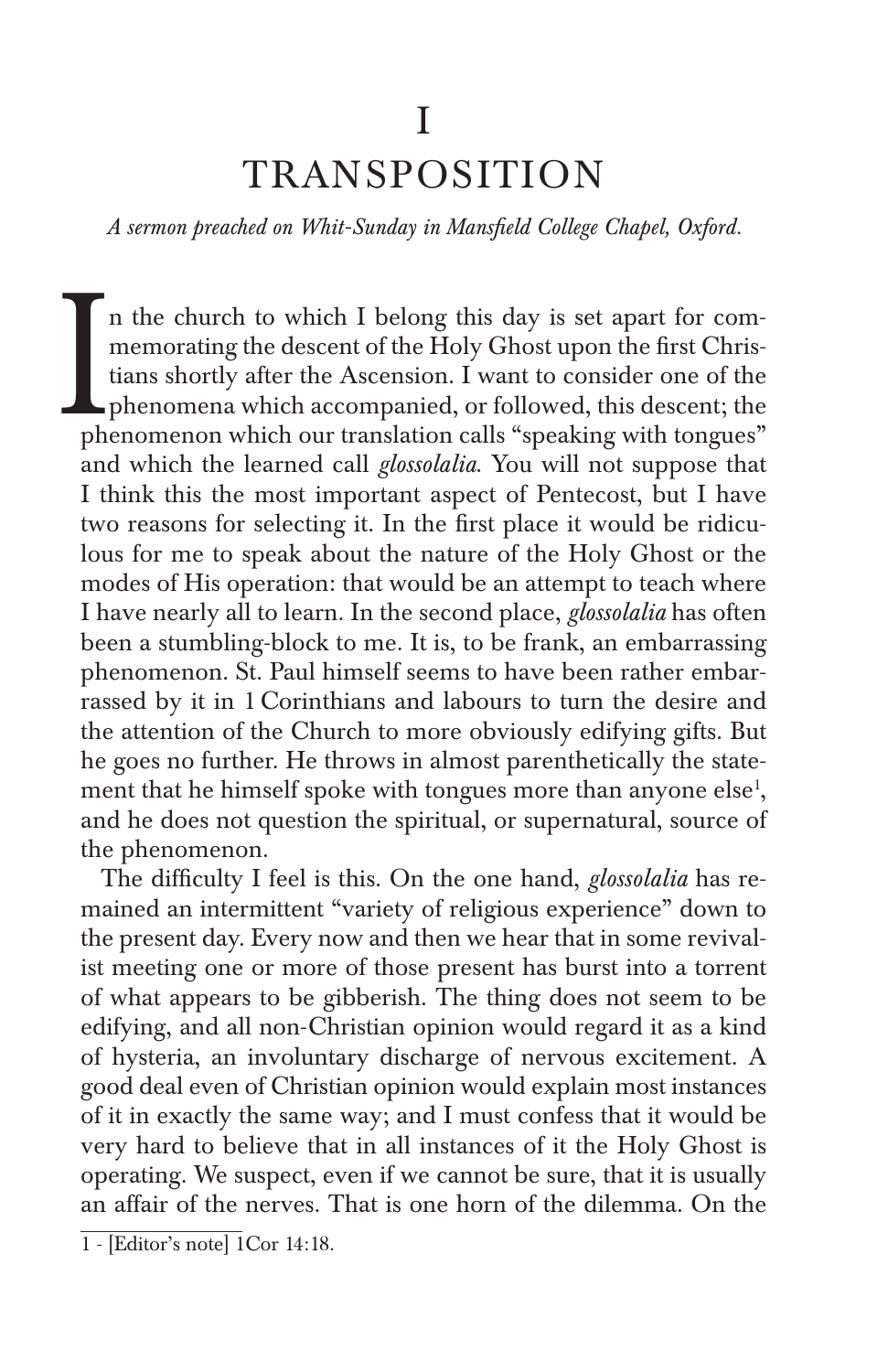other hand, we cannot as Christians shelve the story of Pentecost or deny that there, at any rate, the speaking with tongues was miraculous. For the men spoke not gibberish but languages unknown to them though known to other people present. And the whole event of which this makes part is built into the very fabric of the birth-story of the Church. It is this very event which the risen Lord had told the Church to wait for ― almost in the last words He uttered before His ascension. It looks, therefore, as if we shall have to say that the very same phenomenon which is sometimes not only natural but even pathological is at other times (or at least at one other time) the organ of the Holy Ghost. And this seems at first very surprising and very open to attack. The sceptic will certainly seize this opportunity to talk to us about Occam's razor, to accuse us of multiplying hypotheses. If most instances of *glossolalia* are covered by hysteria, is it not (he will ask) extremely probable that that explanation covers the remaining instances too?

It is to this difficulty that I would gladly bring a little ease if I can. And I will begin by pointing out that it belongs to a class of difficulties. The closest parallel to it within that class is raised by the erotic language and imagery we find in the mystics. In them we find a whole range of expressions ― and therefore possibly of emotions ― with which we are quite familiar in another context and which, in that other context, have a clear natural significance. But in the mystical writings it is claimed that these elements have a different cause. And once more the sceptic will ask why the cause which we are content to accept for ninety-nine instances of such language should not be held to cover the hundredth too. The hypothesis that mysticism is an erotic phenomenon will seem to him immensely more probable than any other.

Put in its most general terms our problem is that of the obvious continuity between things which are admittedly natural and things which, it is claimed, are spiritual; the reappearance in what professes to be our supernatural life of all the same old elements which make up our natural life and (it would seem) of no others. If we have really been visited by a revelation from beyond Nature, is it not very strange that an Apocalypse can furnish heaven with nothing more than selections from terrestrial experience (crowns, thrones, and music), that devotion can find no language but that of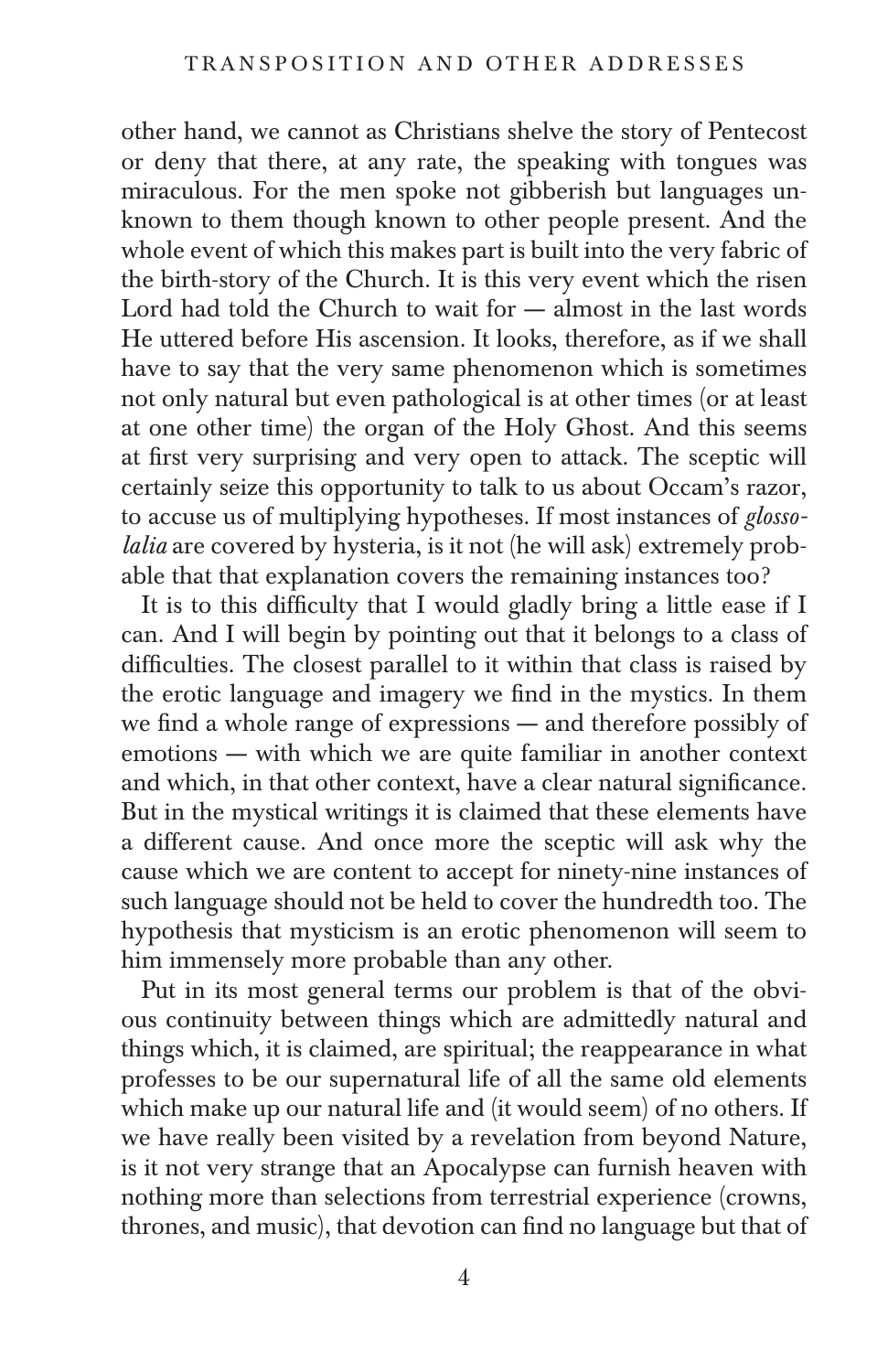human lovers, and that the rite whereby Christians enact a mystical union should turn out to be only the old, familiar act of eating and drinking? And you may add that the very same problem also breaks out on a lower level, not only between spiritual and natural but also between higher and lower levels of the natural life. Hence cynics very plausibly challenge our civilized conception of the difference between love and lust by pointing out that when all is said and done they usually end in what is, physically, the same act. They similarly challenge the difference between justice and revenge on the ground that what finally happens to the criminal may be the same. And in all these cases, let us admit that the cynics and sceptics have a good *prima facie* case. The same acts do reappear in justice as well as in revenge: the consummation of humanized and conjugal love is physiologically the same as that of the merely biological lust; religious language and imagery, and probably religious emotion too, contains nothing that has not been borrowed from Nature.

Now it seems to me that the only way to refute the critic here is to show that the same *prima facie* case is equally plausible in some instance where we all know (not by faith or by logic, but empirically) that it is in fact false. Can we find an instance of higher and lower where the higher is within almost everyone's experience? I think we can. Consider the following quotation from *Pepys's Diary<sup>2</sup>*:

With my wife to the King's House to see *The Virgin Martyr*, and it is mighty pleasant… But that which did please me beyond anything in the whole world was the wind musick when the angel comes down, which is so sweet that it ravished me and, indeed, in a word, did wrap up my soul so that it made me really sick, just as I have formerly been when in love with my wife… and makes me resolve to practise wind musick and to make my wife do the like. (Feb. 27, 1668.)

There are several points here that deserve attention. Firstly that the internal sensation accompanying intense aesthetic delight was indistinguishable from the sensation accompanying two other experiences, that of being in love and that of being, say, in a rough channel crossing. (2) That of these two other experiences one at

<sup>2 - [</sup>Editor's note] This refers to the diary of Samuel Pepys (1633-1703) English administrator and Member of Parliament, written between 1660 and 1669.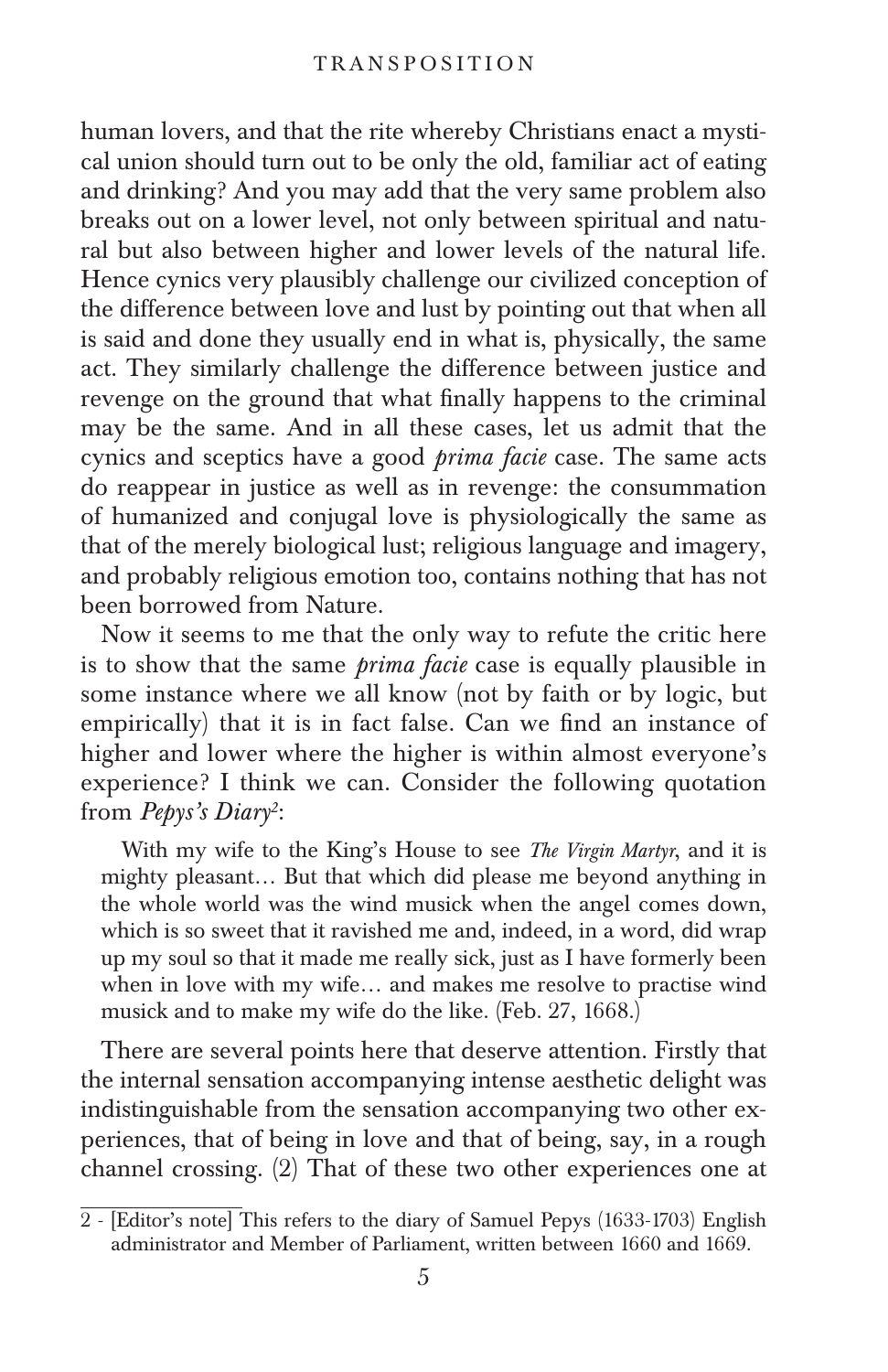least is the very reverse of pleasurable. No man enjoys nausea. (3) That Pepys was, nevertheless, anxious to have again the experience whose sensational accompaniment was identical with the very unpleasant accompaniments of sickness. That was why he decided to take up wind music.

Now it may be true that not many of us have fully shared Pepys's experience; but we have all experienced that sort of thing. For myself I find that if, during a moment of intense aesthetic rapture, one tries to turn round and catch by introspection what one is actually feeling, one can never lay one's hand on anything but a physical sensation. In my case it is a kind of kick or flutter in the diaphragm. Perhaps that is all Pepys meant by "really sick". But the important point is this: I find that this kick or flutter is exactly the same sensation which, in me, accompanies great and sudden anguish. Introspection can discover no difference at all between my neural response to very bad news and my neural response to the overture of *The Magic Flute*. If I were to judge simply by sensations I should come to the absurd conclusion that joy and anguish are the same thing, that what I most dread is the same with what I most desire. Introspection discovers nothing more or different in the one than in the other. And I expect that most of you, if you are in the habit of noticing such things, will report more or less the same.

Now let us take a step further. These sensations ― Pepys's sickness and my flutter in the diaphragm ― do not merely accompany very different experiences as an irrelevant or neutral addition. We may be quite sure that Pepys hated that sensation when it came in real sickness: and we know from his own words that he liked it when it came with wind music, for he took measures to make as sure as possible of getting it again. And I likewise love this internal flutter in one context and call it a pleasure and hate it in another and call it misery. It is not a mere sign of joy and anguish: it becomes what it signifies. When the joy thus flows over into the nerves that overflow is its consummation: when the anguish thus flows over that physical symptom is the crowning horror. The very same thing which makes the sweetest drop of all in the sweet cup also makes the bitterest drop in the bitter.

And here, I suggest, we have found what we are looking for. I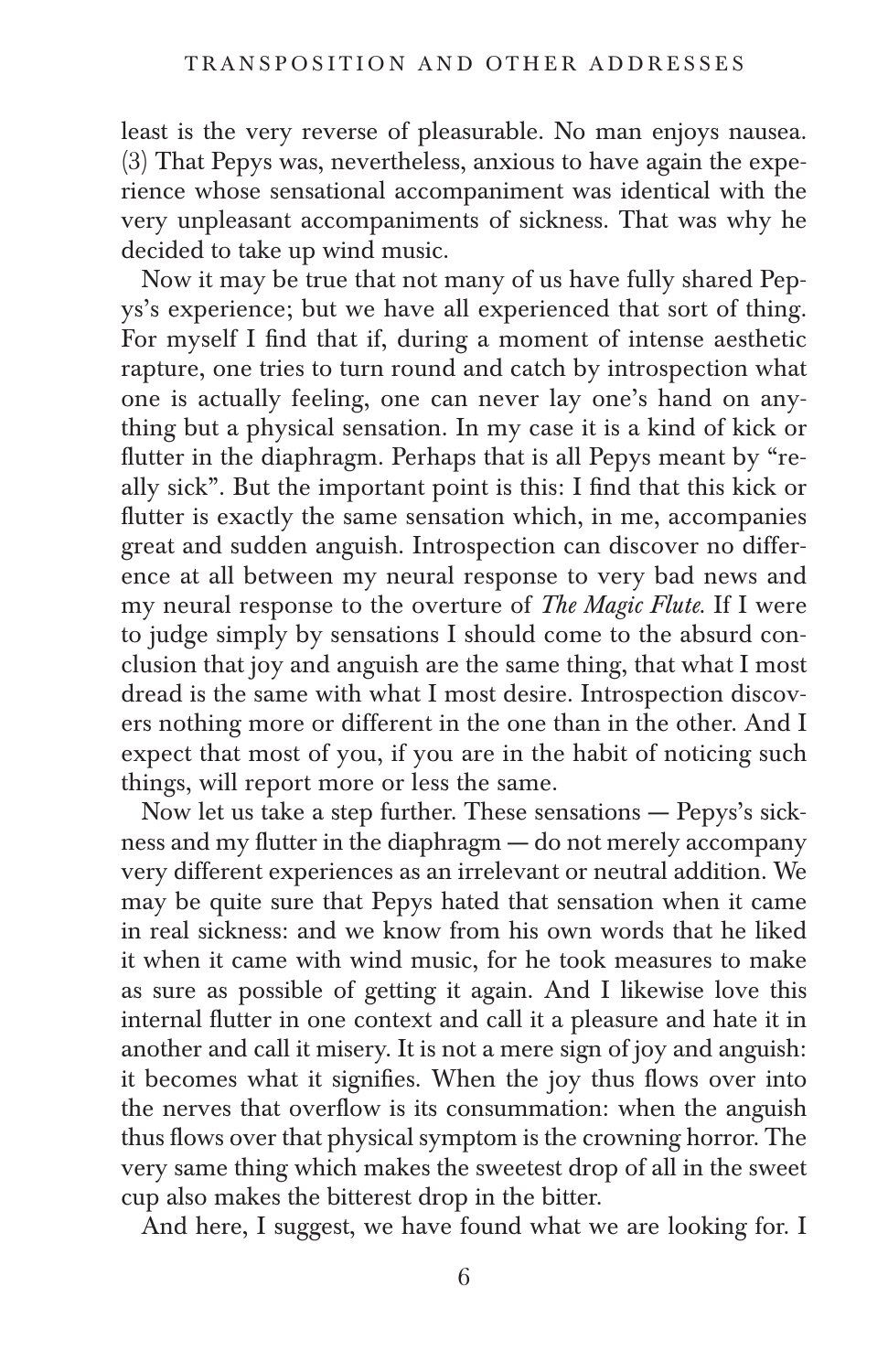take our emotional life to be "higher" than the life of our sensations ― not, of course, morally higher, but richer, more varied, more subtle. And this is a higher level which nearly all of us know. And I believe that if anyone watches carefully the relation between his emotions and his sensations he will discover the following facts; (1) that the nerves do respond, and in a sense most adequately and exquisitely, to the emotions; (2) that their resources are far more limited, the possible variations of sense far fewer, than those of emotion; (3) and that the senses compensate for this by using the *same* sensation to express more than one emotion ― even, as we have seen, to express opposite emotions.

Where we tend to go wrong is in assuming that if there is to be a correspondence between two systems it must be a one for one correspondence — that  $A$  in the one system must be represented by *a* in the other, and so on. But the correspondence between emotion and sensation turns out not to be of that sort. And there never could be correspondence of that sort where the one system was really richer than the other. If the richer system is to be represented in the poorer at all, this can only be by giving each element in the poorer system more than one meaning. The transposition of the richer into the poorer must, so to speak, be algebraical, not arithmetical. If you are to translate from a language which has a large vocabulary into a language that has a small vocabulary, then you must be allowed to use several words in more than one sense. If you are to write a language with twenty-two vowel sounds in an alphabet with only five vowel characters then you must be allowed to give each of those five characters more than one value. If you are making a piano version of a piece originally scored for an orchestra, then the same piano notes which represent flutes in one passage must also represent violins in another.

As the examples show we are all quite familiar with this kind of transposition or adaptation from a richer to a poorer medium. The most familiar example of all is the art of drawing. The problem here is to represent a three-dimensional world on a flat sheet of paper. The solution is perspective, and perspective means that we must give more than one value to a two-dimensional shape. Thus in a drawing of a cube we use an acute angle to represent what is a right angle in the real world. But elsewhere an acute an-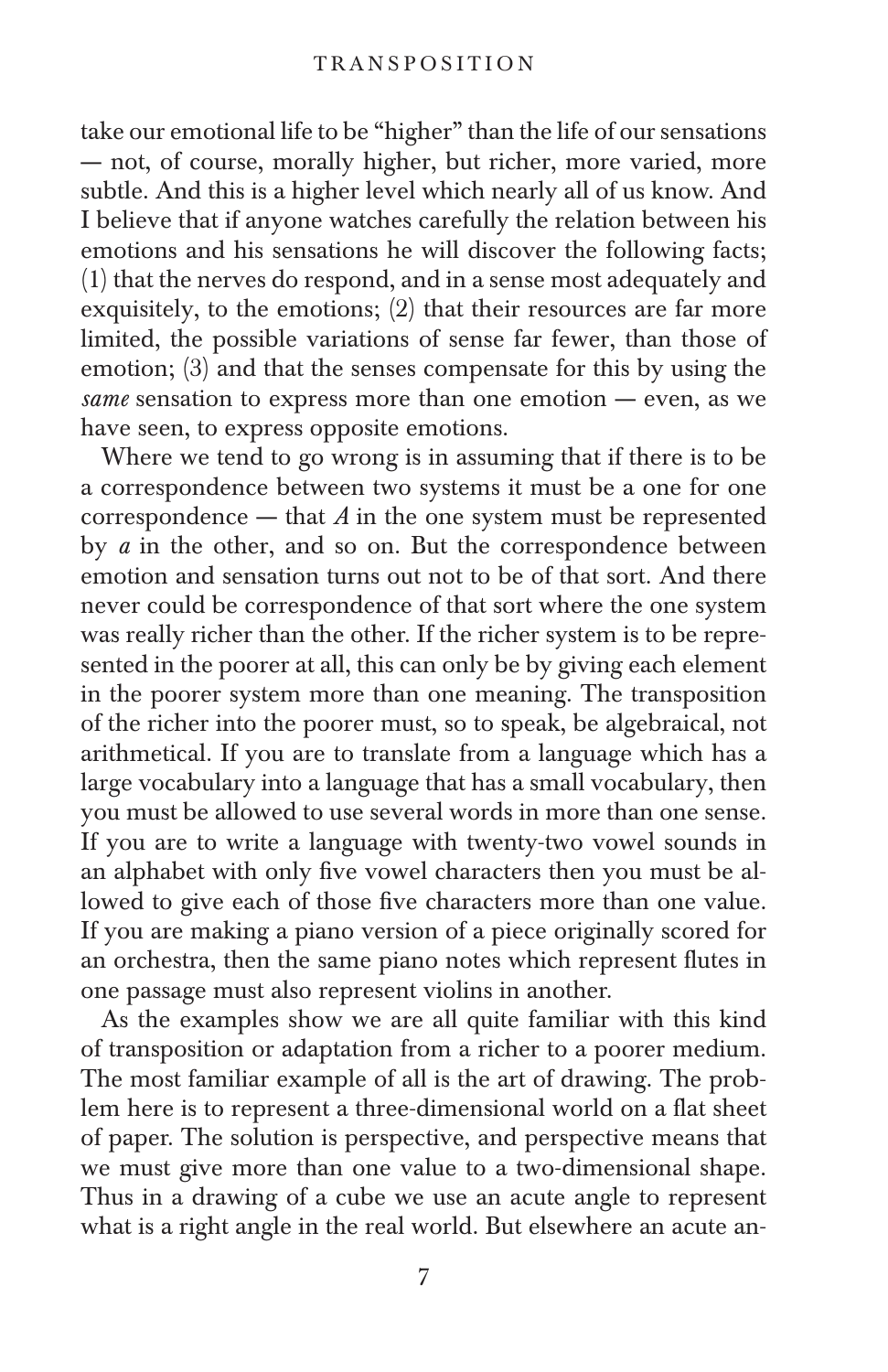gle on the paper may represent what was already an acute angle in the real world: for example, the point of a spear on the gable of a house. The very same shape which you must draw to give the illusion of a straight road receding from the spectator is also the shape you draw for a dunces' cap. As with the lines, so with the shading. Your brightest light in the picture is, in literal fact, only plain white paper: and this must do for the sun, or a lake in evening light, or snow, or human flesh.

I now make two comments on the instances of Transposition which are already before us:

(1) It is clear that in each case what is happening in the lower medium can be understood only if we know the higher medium. The instance where this knowledge is most commonly lacking is the musical one. The piano version means one thing to the musician who knows the original orchestral score and another thing to the man who hears it simply as a piano piece. But the second man would be at an even greater disadvantage if he had never heard any instrument but a piano and even doubted the existence of other instruments. Even more, we understand pictures only because we know and inhabit the three-dimensional world. If we can imagine a creature who perceived only two dimensions and yet could somehow be aware of the lines as he crawled over them on the paper, we shall easily see how impossible it would be for him to understand. At first he might be prepared to accept on authority our assurance that there was a world in three dimensions. But when we pointed to the lines on the paper and tried to explain, say, that "This is a road," would he not reply that the shape which we were asking him to accept as a revelation of our mysterious other world was the very same shape which, on our own showing, elsewhere meant nothing but a triangle. And soon, I think, he would say, "You keep on telling me of this other world and its unimaginable shapes which you call solid. But isn't it very suspicious that all the shapes which you offer me as images or reflections of the solid ones turn out on inspection to be simply the old two-dimensional shapes of my own world as I have always known it? Is it not obvious that your vaunted other world, so far from being the archetype, is a dream which borrows all its elements from this one?"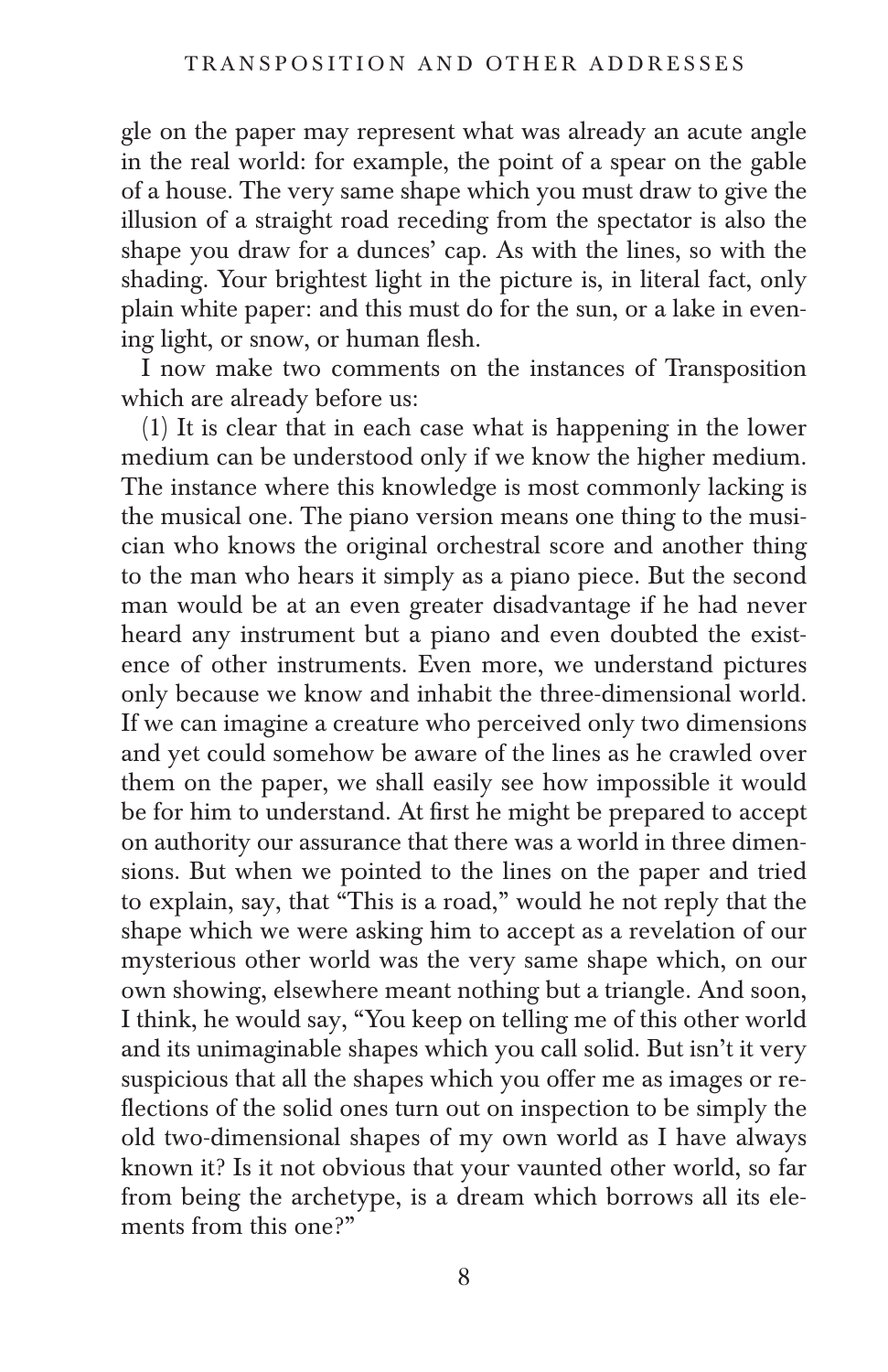(2) It is of some importance to notice that the word *symbolism* is not adequate in all cases to cover the relation between the higher medium and its transposition in the lower. It covers some cases perfectly, but not others. Thus the relation between speech and writing is one of symbolism. The written characters exist solely for the eye, the spoken words solely for the ear. There is complete discontinuity between them. They are not like one another, nor does the one cause the other to be. The one is simply a *sign* of the other and signifies it by a convention. But a picture is not related to the visible world in just that way. Pictures are part of the visible world themselves and represent it only by being part of it. Their visibility has the same source as its. The suns and lamps in pictures seem to shine only because real suns or lamps shine on them: that is, they seem to shine a great deal because they really shine a little in reflecting their archetypes. The sunlight in a picture is therefore not related to real sunlight simply as written words are to spoken. It is a sign, but also something more than a sign: and only a sign because it is also more than a sign, because in it the thing signified is really in a certain mode present. If I had to name the relation I should call it not symbolical but sacramental. But in the case we started from ― that of emotion and sensation ― we are even further beyond mere symbolism. For there, as we have seen, the very same sensation does not merely accompany, nor merely signify, diverse and opposite emotions, but becomes part of them. The emotion descends bodily, as it were, into the sensation and digests, transforms, transubstantiates it, so that the same thrill along the nerves *is* delight or *is* agony.

I am not going to maintain that what I call Transposition is the only possible mode whereby a poorer medium can respond to a richer: but I claim that it is very hard to imagine any other. It is therefore, at the very least, not improbable that Transposition occurs whenever the higher reproduces itself in the lower. Thus, to digress for a moment, it seems to me very likely that the real relation between mind and body is one of Transposition. We are certain that, in this life at any rate, thought is intimately connected with the brain. The theory that thought therefore is merely a movement in the brain is, in my opinion, nonsense; for if so, that theory itself would be merely a movement, an event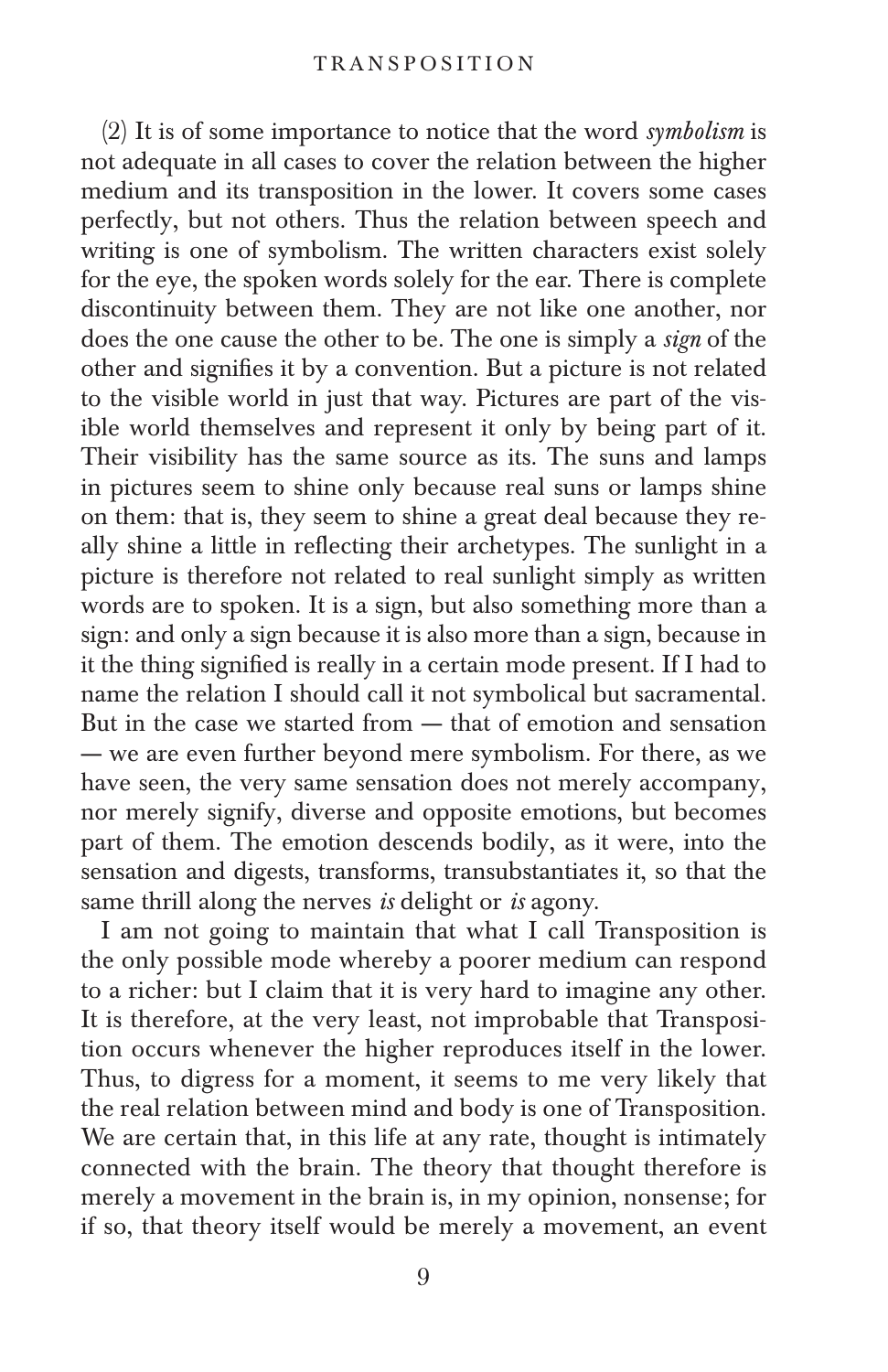among atoms, which may have speed and direction but of which it would be meaningless to use the words "true" or "false". We are driven then to some kind of correspondence. But if we assume a one-for-one correspondence this means that we have to attribute an almost unbelievable complexity and variety of events to the brain. But I submit that a one-for-one relation is probably quite unnecessary. All our examples suggest that the brain can respond ― in a sense, adequately and exquisitely correspond ― to the seemingly infinite variety of consciousness without providing one single physical modification for each single modification of consciousness.

But that is a digression. Let us now return to our original question, about Spirit and Nature, God and Man. Our problem was that in what claims to be our spiritual life all the elements of our natural life recur: and, what is worse, it looks at first glance as if no other elements were present. We now see that if the spiritual is richer than the natural (as no one who believes in its existence would deny) then this is exactly what we should expect. And the sceptic's conclusion that the so-called spiritual is really derived from the natural, that it is a mirage or projection or imaginary extension of the natural, is also exactly what we should expect; for, as we have seen, this is the mistake which an observer who knew only the lower medium would be bound to make in every case of Transposition. The brutal man never can by analysis find anything but lust in love; the Flatlander never can find anything but flat shapes in a picture; physiology never can find anything in thought except twitchings of the grey matter. It is no good browbeating the critic who approaches a Transposition from below. On the evidence available to him his conclusion is the only one possible.

Everything is different when you approach the Transposition from above, as we all do in the case of emotion and sensation or of the three-dimensional world and pictures, and as the spiritual man does in the case we are considering. Those who spoke with tongues, as St. Paul did, can well understand how that holy phenomenon differed from the hysterical phenomenon ― although be it remembered, they were in a sense exactly the same phenomenon, just as the very same sensation came to Pepys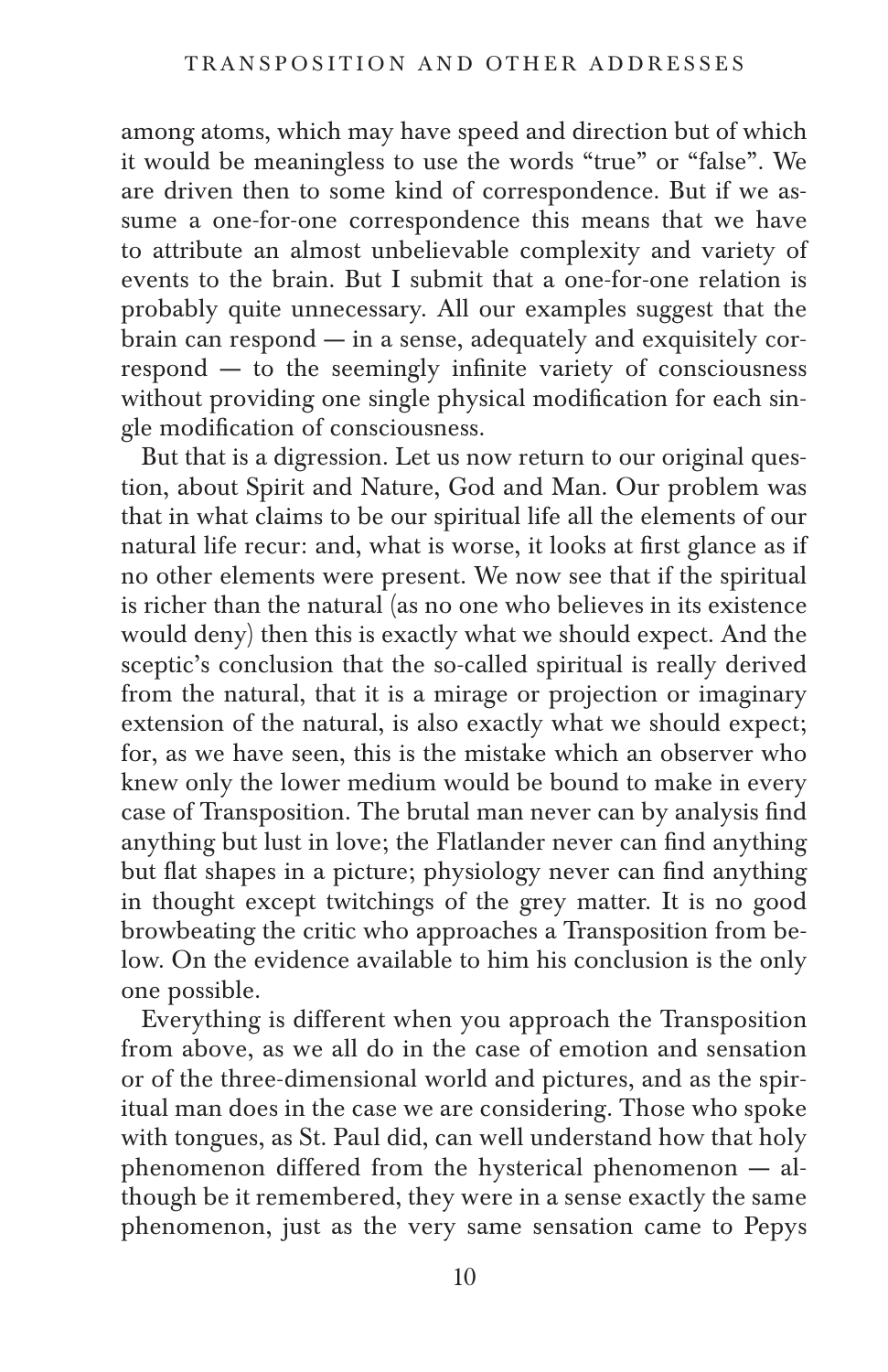in love, in the enjoyment of music, and in sickness. Spiritual things are spiritually discerned. The spiritual man judges all things and is judged of none.

But who dares claim to be a spiritual man? In the full sense, none of us. And yet we are somehow aware that we approach from above, or from inside, at least some of those Transpositions which embody the Christian life in this world. With whatever sense of unworthiness, with whatever sense of audacity, we must affirm that we know a little of the higher system which is being transposed. In a way the claim we are making is not a very startling one. We are only claiming to know that our apparent devotion, whatever else it may have been, was not simply erotic, or that our apparent desire for Heaven, whatever else it may have been, was not simply a desire for longevity or jewelry or social splendours. Perhaps we have never really attained at all to what St. Paul would describe as spiritual life. But at the very least we know, in some dim and confused way, that we were trying to use natural acts and images and language with a new value, have at least desired a repentance which was not merely prudential and a love which was not self-centred. At the worst, we know enough of the spiritual to know that we have fallen short of it: as if the picture knew enough of the three-dimensional world to be aware that it was flat.

It is not only for humility's sake (that, of course) that we must emphasize the dimness of our knowledge. I suspect that, save by God's direct miracle, spiritual experience can never abide introspection. If even our emotions will not do so, (since the attempt to find out what we are now *feeling* yields nothing more than a physical sensation) much less will the operations of the Holy Ghost. The attempt to discover by introspective analysis our own spiritual condition is to me a horrible thing which reveals, at best, not the secrets of God's spirit and ours, but their transpositions in intellect, emotion and imagination, and which at worst may be the quickest road to presumption or despair.

With this my case, as the lawyers say, is complete. But I have just four points to add:

(1) I hope it is quite clear that the conception of Transposition, as I call it, is distinct from another conception often used for the same purpose — I mean the conception of development. The De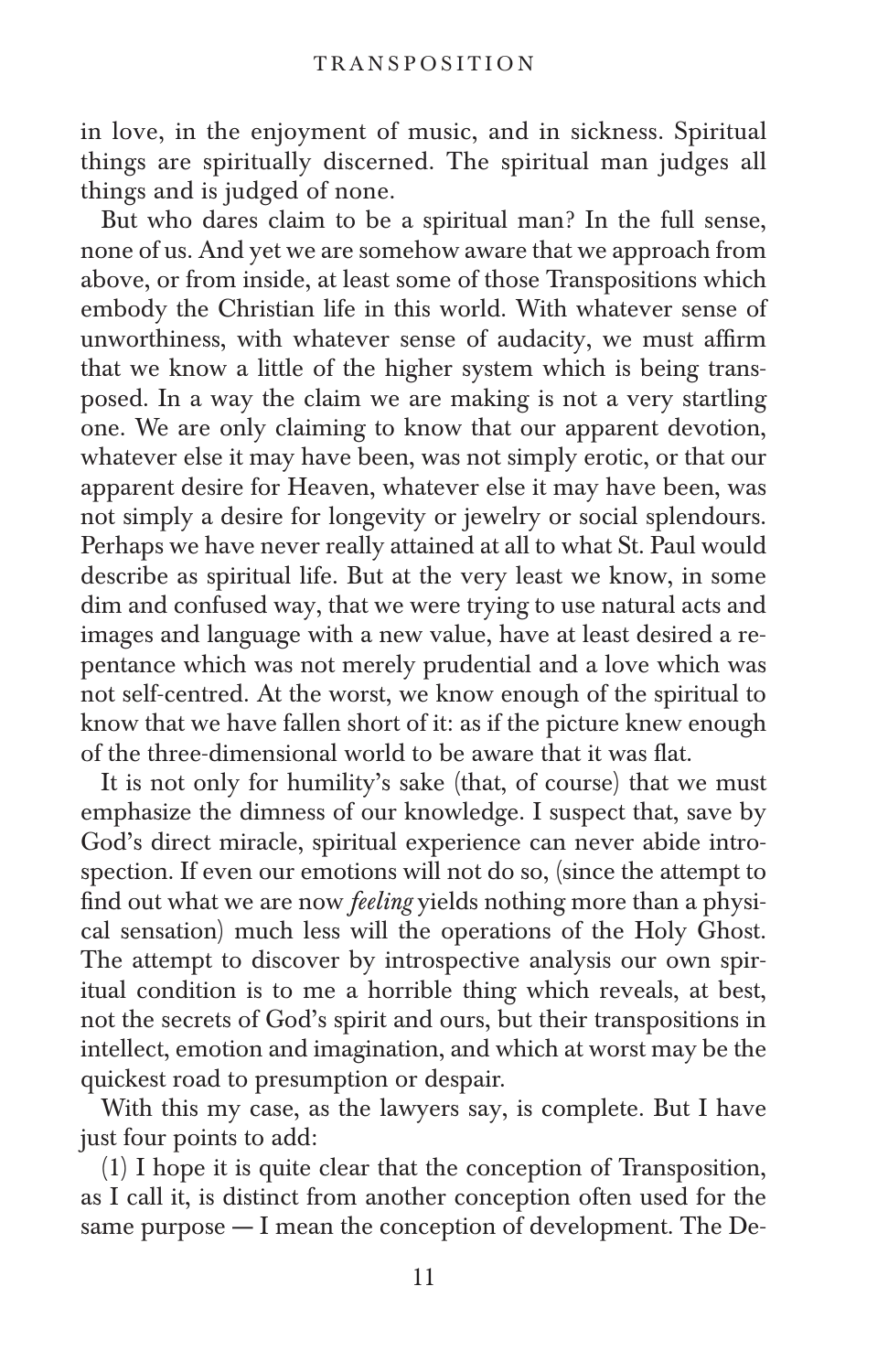velopmentalist explains the continuity between things that claim to be spiritual and things that are certainly natural by saying that the one slowly turned into the other. I believe this view explains some facts, but I think it has been much overworked. At any rate it is not the theory I am putting forward. I am not saying that the natural act of eating after millions of years somehow blossoms into the Christian sacrament. I am saying that the Spiritual Reality, which existed before there were any creatures who ate, gives this natural act a new meaning, and more than a new meaning: makes it in a certain context to be a different thing. In a word, I think that real landscapes enter into pictures, not that pictures will one day sprout out into real trees and grass.

(2) I have found it impossible, in thinking of what I call Transposition, not to ask myself whether it may help us to conceive the Incarnation. Of course if Transposition were merely a mode of symbolism it could give us no help at all in this matter: on the contrary, it would lead us wholly astray, back into a new kind of Docetism<sup>3</sup> (or would it be only the old kind?) and away from the utterly historical and concrete reality which is the centre of all our hope, faith and love. But then, as I have pointed out, Transposition is not always symbolism. In varying degrees the lower reality can actually be drawn into the higher and become part of it. The sensation which accompanies joy becomes itself joy: we can hardly choose but say "incarnates joy". If this is so, then I venture to suggest, though with great doubt and in the most provisional way, that the concept of Transposition may have some contribution to make to the theology — or at least to the philosophy — of the Incarnation. For we are told in one of the creeds that the Incarnation worked "not by conversion of the Godhead into flesh, but by taking of the Manhood into God". And it seems to me that there is a real analogy between this and what I have called Transposition: that humanity, still remaining itself, is not merely counted as, but veritably drawn into, Deity, seems to me like what happens when a sensation (not in itself a pleasure) is drawn into the joy it accompanies. But I walk *in mirabilibus supra me* and submit all to the verdict of real theologians.

<sup>3 - [</sup>Editor's note] A Gnostic heresy known in the 4th century AD (rejected at the First Council of Nicaea in 325). Docetism involves the belief that Jesus only seemed to be human, and that his human form was an illusion.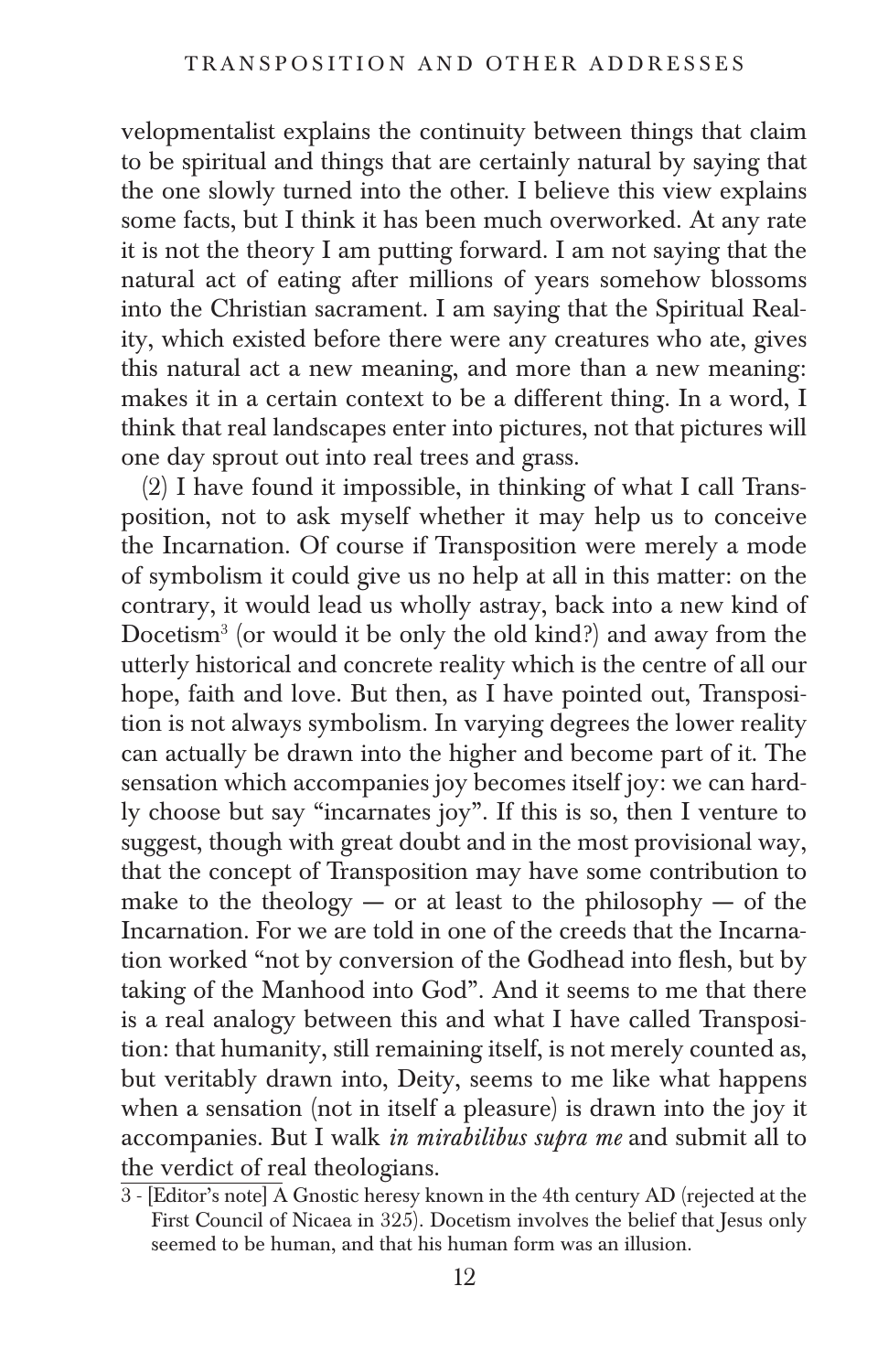(3) I have tried to stress throughout the inevitableness of the error made about every transposition by one who approaches it from the lower medium only. The strength of such a critic lies in the words "merely" or "nothing but". He sees all the facts but not the meaning. Quite truly, therefore, he claims to have seen all the facts. There *is* nothing else there; except the meaning. He is therefore, as regards the matter in hand, in the position of an animal. You will have noticed that most dogs cannot understand *pointing*. You point to a bit of food on the floor: the dog, instead of looking at the floor, sniffs at your finger. A finger is a finger to him, and that is all. His world is all fact and no meaning. And in a period when factual realism is dominant we shall find people deliberately inducing upon themselves this dog-like mind. A man who has experienced love from within will deliberately go about to inspect it analytically from outside and regard the results of this analysis as truer than his experience. The extreme limit of this self-blinding is seen in those who, like the rest of us, have consciousness, yet go about to study the human organism as if they did not know it was conscious. As long as this deliberate refusal to understand things from above, even where such understanding is possible, continues, it is idle to talk of any final victory over materialism. The critique of every experience from below, the voluntary ignoring of meaning and concentration on fact, will always have the same plausibility. There will always be evidence, and every month fresh evidence, to show that religion is only psychological, justice only self-protection, politics only economics, love only lust, and thought itself only cerebral biochemistry.

(4) Finally, I suggest that what has been said of Transposition throws a new light on the doctrine of the resurrection of the body. For in a sense Transposition can do anything. However great the difference between Spirit and Nature, between aesthetic joy and that flutter in the diaphragm, between reality and picture, yet the Transposition can be in its own way adequate. I said before that in your drawing you had only plain white paper for sun and cloud, snow, water, and human flesh. In one sense, how miserably inadequate! Yet in another, how perfect. If the shadows are properly done that patch of white paper will, in some curious way, be very like blazing sunshine: we shall almost feel cold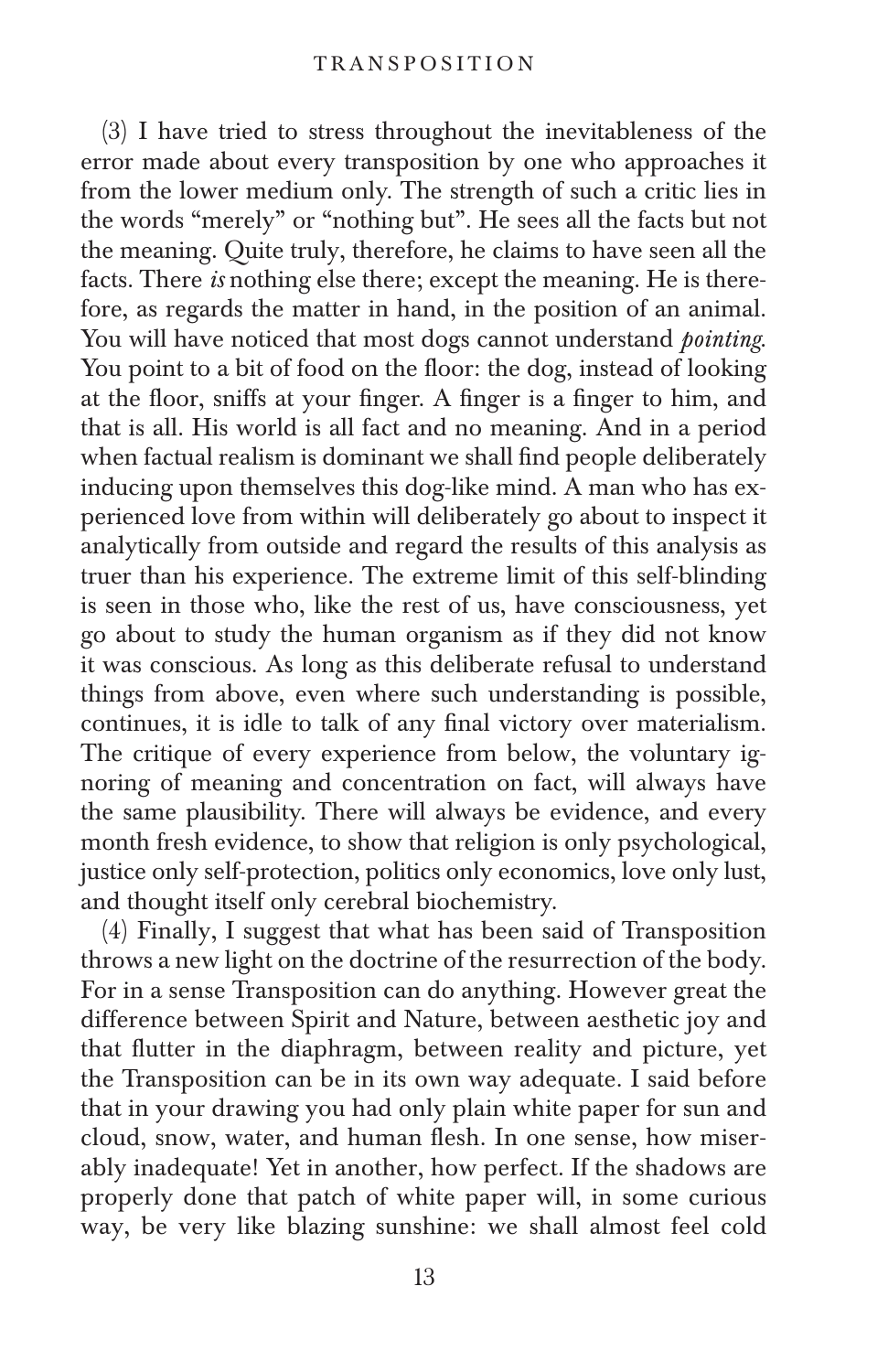while we look at the paper snow and almost warm our hands at the paper fire. May we not, by a reasonable analogy, suppose likewise that there is no experience of the spirit so transcendent and supernatural, no vision of Deity Himself so close and so far beyond all images and emotions, that to it also there cannot be an appropriate correspondence on the sensory level? Not by a new sense but by the incredible flooding of those very sensations we now have with a meaning, a transvaluation, of which we have here no faintest guess?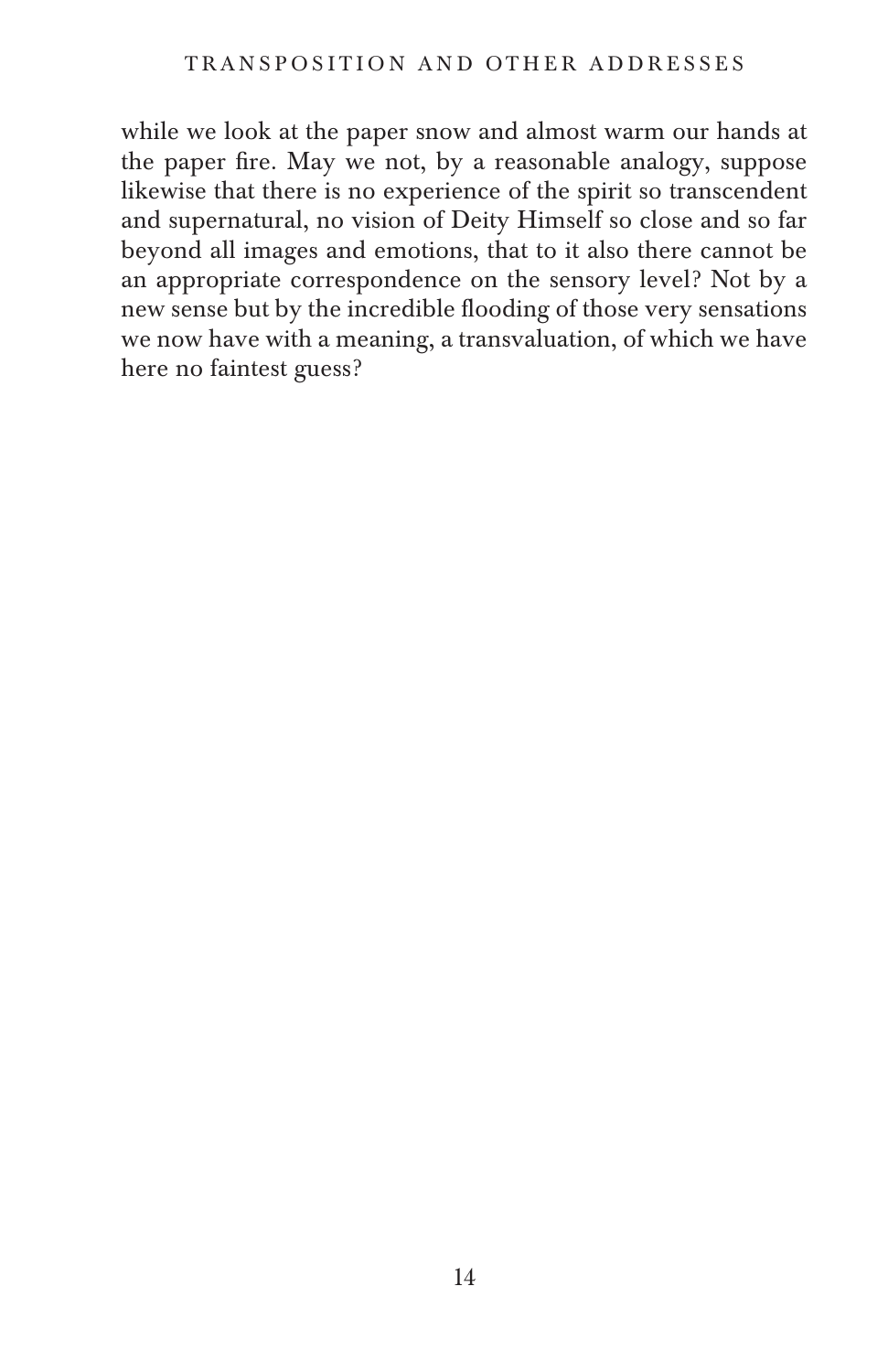II

### <span id="page-18-0"></span>THE WEIGHT OF GLORY

*Preached originally as a sermon in the Church of St. Mary the Virgin, Oxford, on June 8, 19414 .*

 $\prod_{\substack{\mathbf{A} \in \mathbb{R}^n}}$ f you asked twenty good men to-day what they thought the highest of the virtues, nineteen of them would reply, Unselfishness. But if you had asked almost any of the great Christians of old he would have replied, Love. You see what has happened? A negative term has been substituted for a positive, and this is of more than philological importance. The negative ideal of Unselfishness carries with it the suggestion not primarily of securing good things for others, but of going without them ourselves, as if our abstinence and not their happiness was the important point. I do not think this is the Christian virtue of Love. The New Testament has lots to say about self-denial, but not about self-denial as an end in itself. We are told to deny ourselves and to take up our crosses in order that we may follow Christ; and nearly every description of what we shall ultimately find if we do so contains an appeal to desire. If there lurks in most modern minds the notion that to desire our own good and earnestly to hope for the enjoyment of it is a bad thing, I submit that this notion has crept in from Kant and the Stoics and is no part of the Christian faith. Indeed, if we consider the unblushing promises of reward and the staggering nature of the rewards promised in the Gospels, it would seem that Our Lord finds our desires, not too strong, but too weak. We are half-hearted creatures, fooling about with drink and sex and ambition when infinite joy is offered us, like an ignorant child who wants to go on making mud pies in a slum because he cannot imagine what is meant by the offer of a holiday at the sea. We are far too easily pleased.

We must not be troubled by unbelievers when they say that this promise of reward makes the Christian life a mercenary affair. There are different kinds of reward. There is the reward which has no natural connexion with the things you do to earn it, and is 4 - Published in *Theology*, November, 1941, and by the *S.P.C.K*., 1942.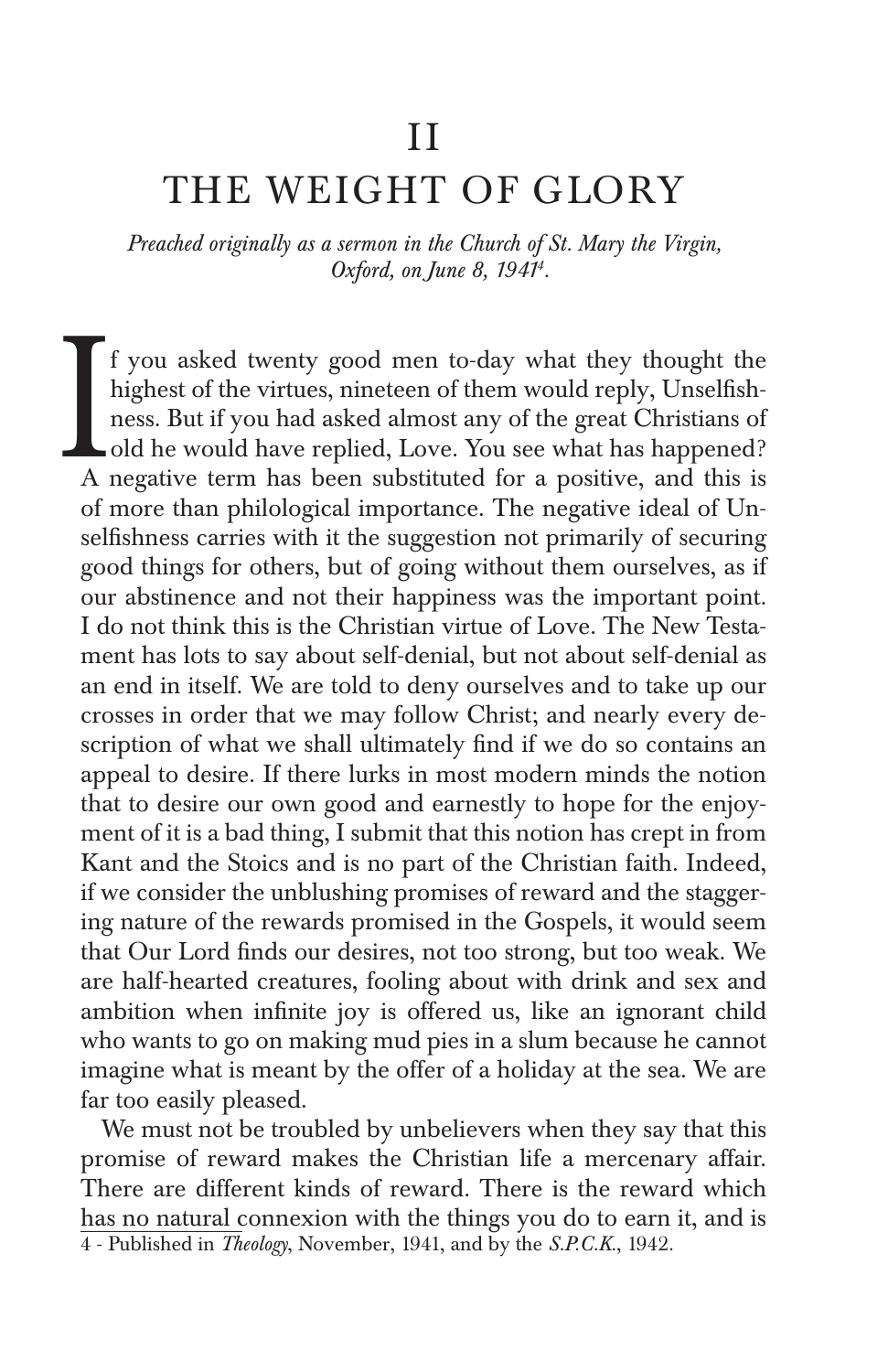quite foreign to the desires that ought to accompany those things. Money is not the natural reward of love; that is why we call a man mercenary if he marries a woman for the sake of her money. But marriage is the proper reward for a real lover, and he is not mercenary for desiring it. A general who fights well in order to get a peerage is mercenary; a general who fights for victory is not, victory being the proper reward of battle as marriage is the proper reward of love. The proper rewards are not simply tacked on to the activity for which they are given, but are the activity itself in consummation. There is also a third case, which is more complicated. An enjoyment of Greek poetry is certainly a proper, and not a mercenary, reward for learning Greek; but only those who have reached the stage of enjoying Greek poetry can tell from their own experience that this is so. The schoolboy beginning Greek grammar cannot look forward to his adult enjoyment of Sophocles as a lover looks forward to marriage or a general to victory. He has to begin by working for marks, or to escape punishment, or to please his parents, or, at best, in the hope of a future good which he cannot at present imagine or desire. His position, therefore, bears a certain resemblance to that of the mercenary; the reward he is going to get will, in actual fact, be a natural or proper reward, but he will not know that till he has got it. Of course, he gets it gradually; enjoyment creeps in upon the mere drudgery, and nobody could point to a day or an hour when the one ceased and the other began. But it is just in so far as he approaches the reward that he becomes able to desire it for its own sake; indeed, the power of so desiring it is itself a preliminary reward.

The Christian, in relation to heaven, is in much the same position as this schoolboy. Those who have attained everlasting life in the vision of God doubtless know very well that it is no mere bribe, but the very consummation of their earthly discipleship; but we who have not yet attained it cannot know this in the same way, and cannot even begin to know it at all except by continuing to obey and finding the first reward of our obedience in our increasing power to desire the ultimate reward. Just in proportion as the desire grows, our fear lest it should be a mercenary desire will die away and finally be recognized as an absurdity. But probably this will not, for most of us, happen in a day; poetry replaces grammar, gospel replaces law, longing transforms obedience, as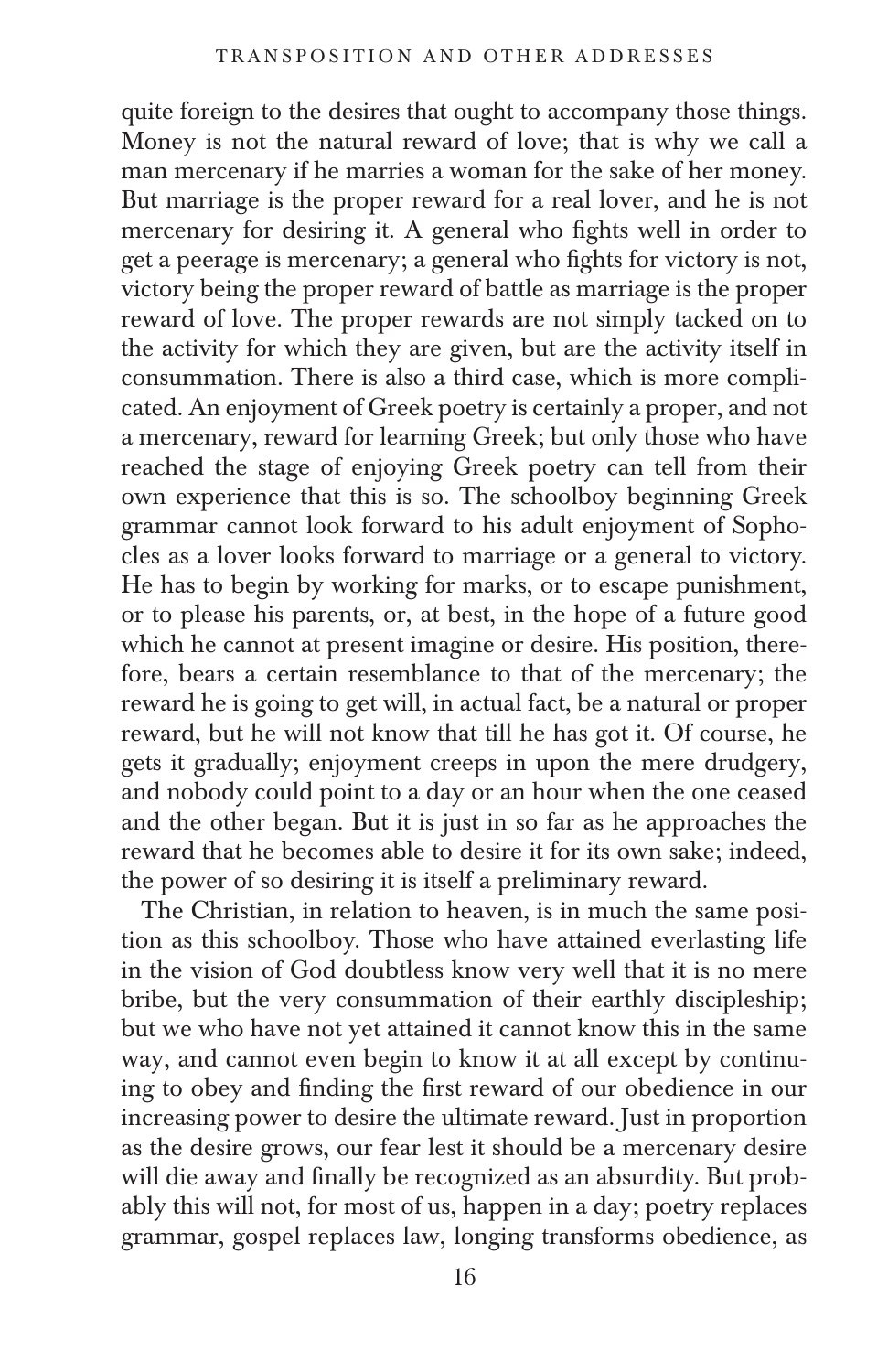gradually as the tide lifts a grounded ship.

But there is one other important similarity between the schoolboy and ourselves. If he is an imaginative boy he will, quite probably, be revelling in the English poets and romancers suitable to his age some time before he begins to suspect that Greek grammar is going to lead him to more and more enjoyments of this same sort. He may even be neglecting his Greek to read Shelley and Swinburne in secret. In other words, the desire which Greek is really going to gratify already exists in him and is attached to objects which seem to him quite unconnected with Xenophon and the verbs in [Greek:  $-\mu$ ]. Now, if we are made for heaven, the desire for our proper place will be already in us, but not yet attached to the true object, and will even appear as the rival of that object. And this, I think, is just what we find. No doubt there is one point in which my analogy of the schoolboy breaks down. The English poetry which he reads when he ought to be doing Greek exercises may be just as good as the Greek poetry to which the exercises are leading him, so that in fixing on Milton instead of journeying on to Aeschylus his desire is not embracing a false object. But our case is very different. If a transtemporal, transfinite good is our real destiny, then any other good on which our desire fixes must be in some degree fallacious, must bear at best only a symbolical relation to what will truly satisfy.

In speaking of this desire for our own far-off country, which we find in ourselves even now, I feel a certain shyness. I am almost committing an indecency. I am trying to rip open the inconsolable secret in each one of you ― the secret which hurts so much that you take your revenge on it by calling it names like Nostalgia and Romanticism and Adolescence; the secret also which pierces with such sweetness that when, in very intimate conversation, the mention of it becomes imminent, we grow awkward and affect to laugh at ourselves; the secret we cannot hide and cannot tell, though we desire to do both. We cannot tell it because it is a desire for something that has never actually appeared in our experience. We cannot hide it because our experience is constantly suggesting it, and we betray ourselves like lovers at the mention of a name. Our commonest expedient is to call it beauty and behave as if that had settled the matter. Wordsworth's expedient was to identify it with certain moments in his own past. But all this is a cheat.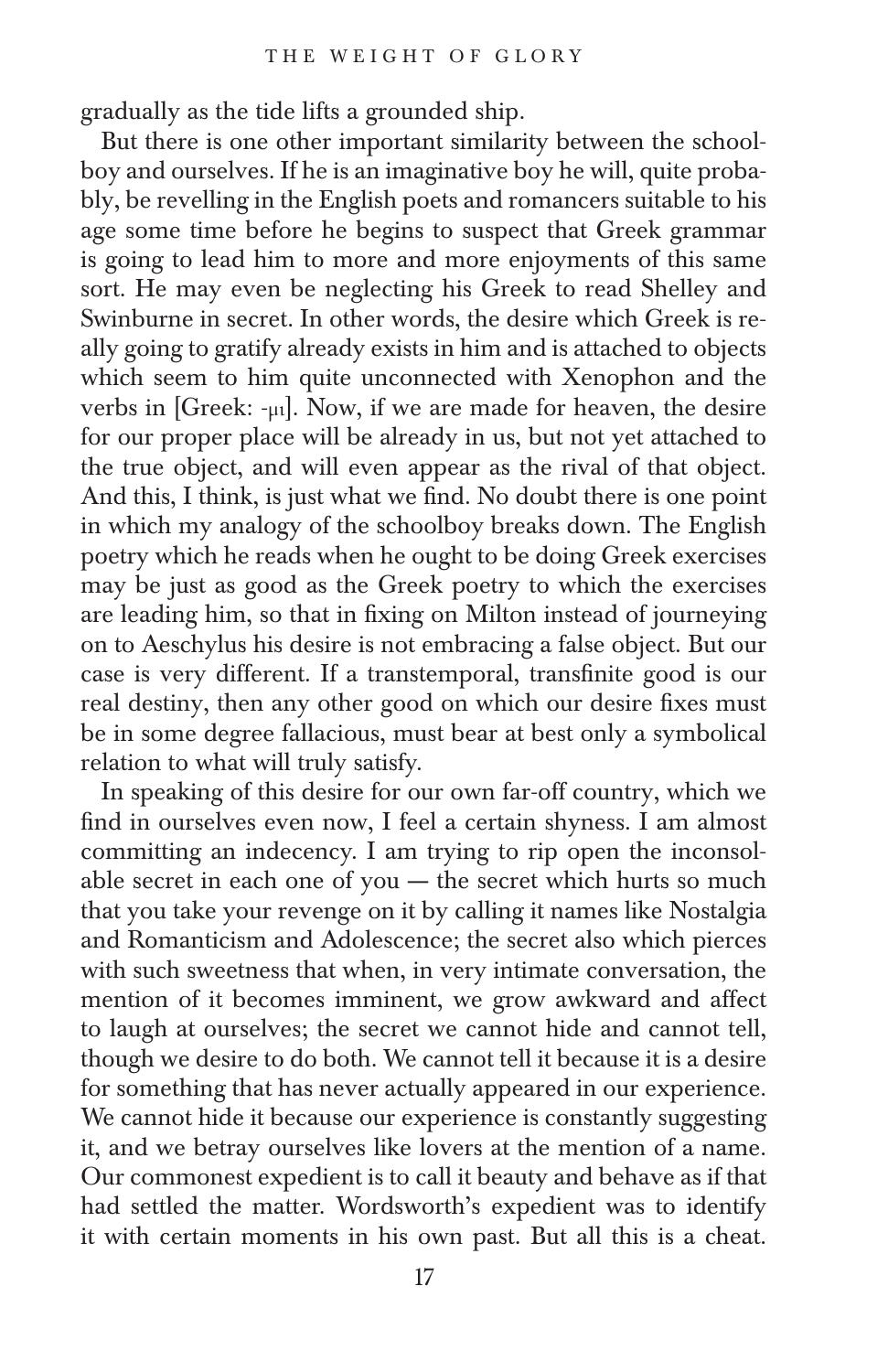If Wordsworth had gone back to those moments in the past, he would not have found the thing itself, but only the reminder of it; what he remembered would turn out to be itself a remembering. The books or the music in which we thought the beauty was located will betray us if we trust to them; it was not *in* them, it only came *through* them, and what came through them was longing. These things — the beauty, the memory of our own past — are good images of what we really desire; but if they are mistaken for the thing itself they turn into dumb idols, breaking the hearts of their worshippers. For they are not the thing itself; they are only the scent of a flower we have not found, the echo of a tune we have not heard, news from a country we have never yet visited.

Do you think I am trying to weave a spell? Perhaps I am; but remember your fairy tales. Spells are used for breaking enchantments as well as for inducing them. And you and I have need of the strongest spell that can be found to wake us from the evil enchantment of worldliness which has been laid upon us for nearly a hundred years. Almost our whole education has been directed to silencing this shy, persistent, inner voice; almost all our modern philosophies have been devised to convince us that the good of man is to be found on this earth. And yet it is a remarkable thing that such philosophies of Progress or Creative Evolution themselves bear reluctant witness to the truth that our real goal is elsewhere. When they want to convince you that earth is your home, notice how they set about it. They begin by trying to persuade you that earth can be made into heaven, thus giving a sop to your sense of exile in earth as it is. Next, they tell you that this fortunate event is still a good way off in the future, thus giving a sop to your knowledge that the fatherland is not here and now. Finally, lest your longing for the transtemporal should awake and spoil the whole affair, they use any rhetoric that comes to hand to keep out of your mind the recollection that even if all the happiness they promised could come to man on earth, yet still each generation would lose it by death, including the last generation of all, and the whole story would be nothing, not even a story, for ever and ever. Hence all the nonsense that Mr. Shaw puts into the final speech of Lilith, and Bergson's remark that the *Èlan vital* is capable of surmounting all obstacles, perhaps even death ― as if we could believe that any social or biological development on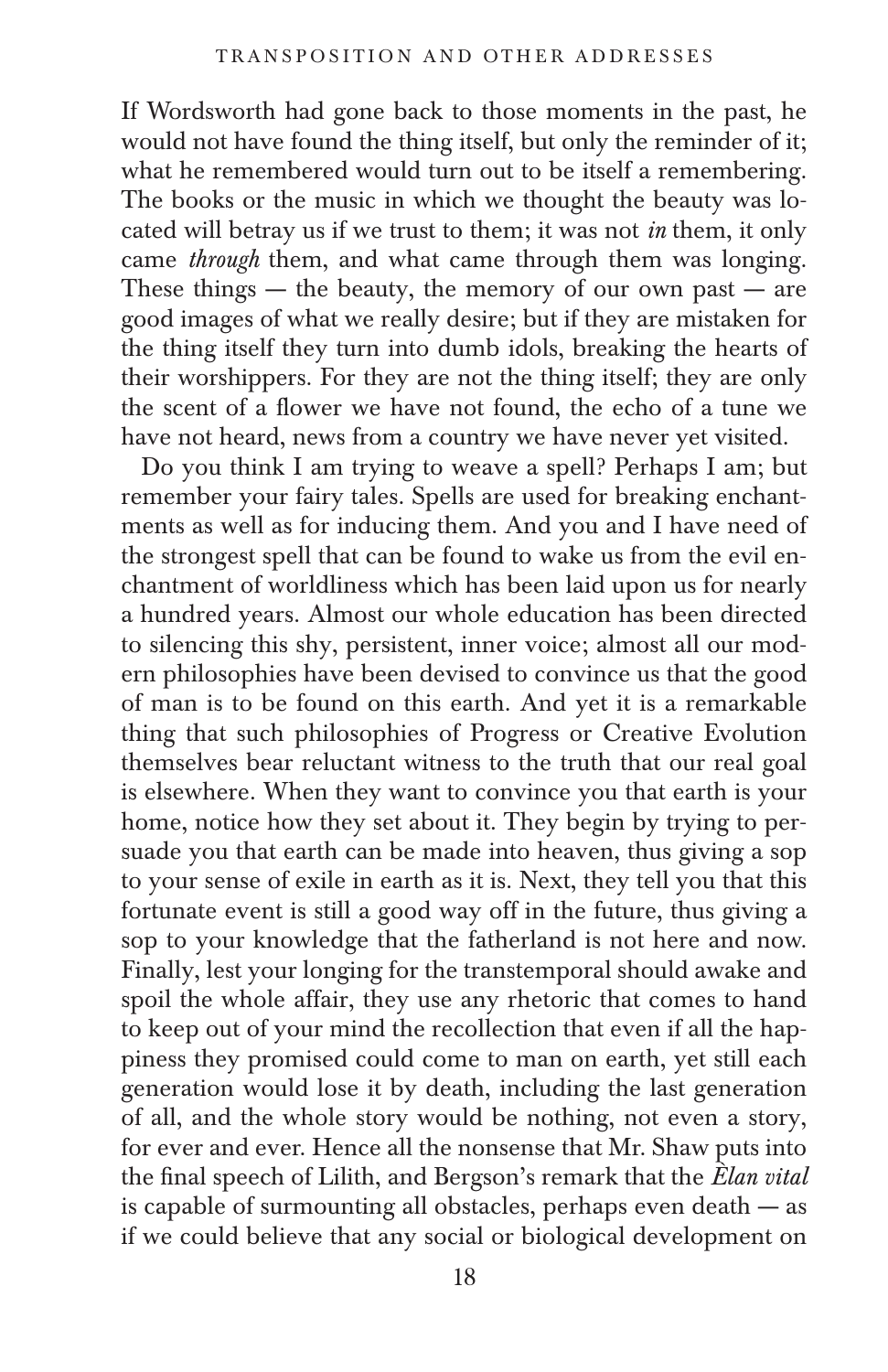this planet will delay the senility of the sun or reverse the second law of thermodynamics.

Do what they will, then, we remain conscious of a desire which no natural happiness will satisfy. But is there any reason to suppose that reality offers any satisfaction to it? "Nor does the being hungry prove that we have bread." But I think it may be urged that this misses the point. A man's physical hunger does not prove that that man will get any bread; he may die of starvation on a raft in the Atlantic. But surely a man's hunger does prove that he comes of a race which repairs its body by eating and inhabits a world where eatable substances exist. In the same way, though I do not believe (I wish I did) that my desire for Paradise proves that I shall enjoy it, I think it a pretty good indication that such a thing exists and that some men will. A man may love a woman and not win her; but it would be very odd if the phenomenon called "falling in love" occurred in a sexless world.

Here, then, is the desire, still wandering and uncertain of its object and still largely unable to see that object in the direction where it really lies. Our sacred books give us some account of the object. It is, of course, a symbolical account. Heaven is, by definition, outside our experience, but all intelligible descriptions must be of things within our experience. The scriptural picture of heaven is therefore just as symbolical as the picture which our desire, unaided, invents for itself; heaven is not really full of jewelry any more than it is really the beauty of Nature, or a fine piece of music. The difference is that the scriptural imagery has authority. It comes to us from writers who were closer to God than we, and it has stood the test of Christian experience down the centuries. The natural appeal of this authoritative imagery is to me, at first, very small. At first sight it chills, rather than awakes, my desire. And that is just what I ought to expect. If Christianity could tell me no more of the far-off land than my own temperament led me to surmise already, then Christianity would be no higher than myself. If it has more to give me, I must expect it to be less immediately attractive than "my own stuff". Sophocles at first seems dull and cold to the boy who has only reached Shelley. If our religion is something objective, then we must never avert our eyes from those elements in it which seem puzzling or repellent; for it will be precisely the puzzling or the repellent which conceals what we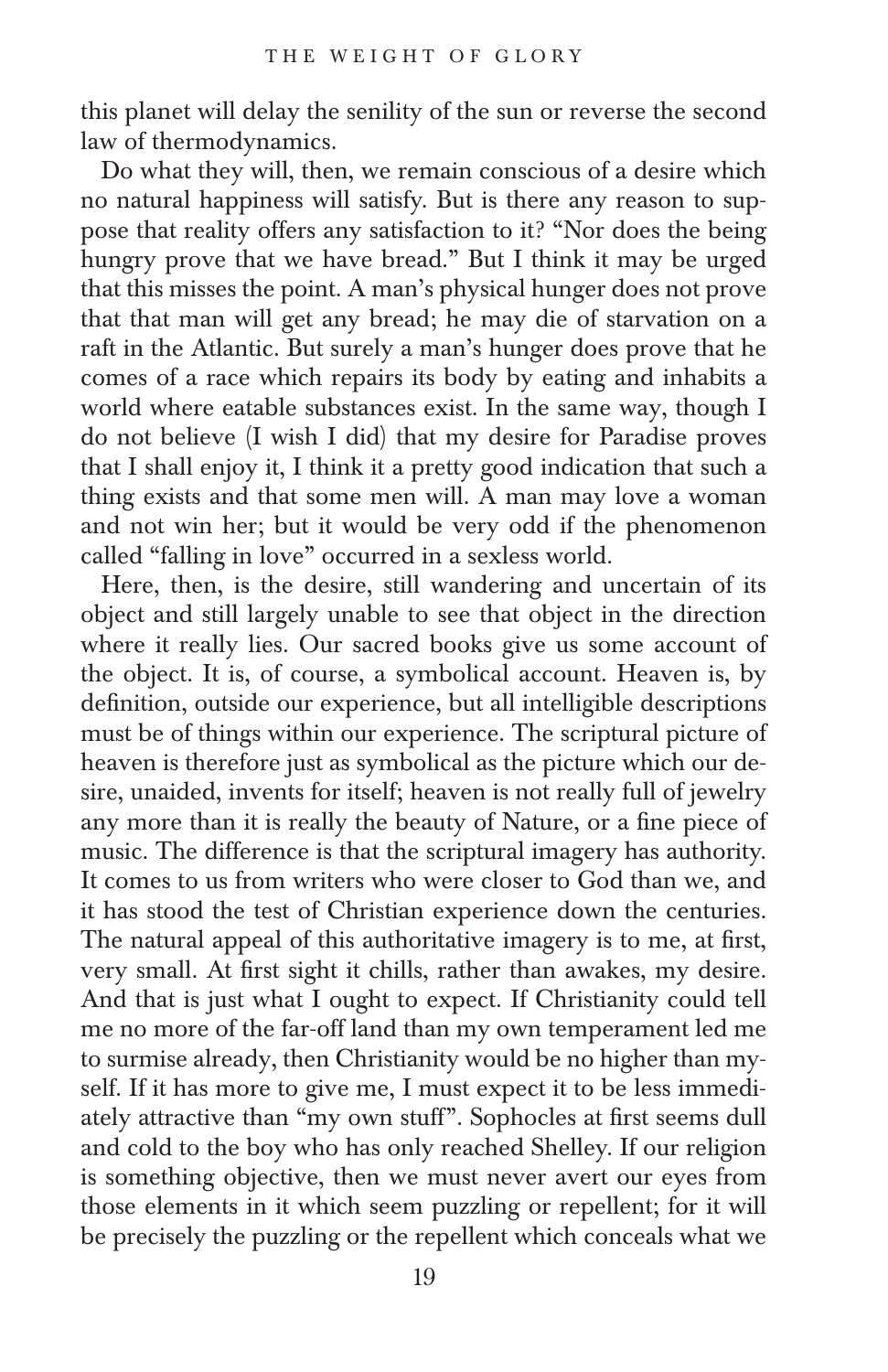do not yet know and need to know.

The promises of Scripture may very roughly be reduced to five heads. It is promised, firstly, that we shall be with Christ; secondly, that we shall be like Him; thirdly, with an enormous wealth of imagery, that we shall have "glory"; fourthly, that we shall, in some sense, be fed or feasted or entertained; and, finally, that we shall have some sort of official position in the universe ― ruling cities, judging angels, being pillars of God's temple. The first question I ask about these promises is: "Why any of them except the first?" Can anything be added to the conception of being with Christ? For it must be true, as an old writer says, that he who has God and everything else has no more than he who has God only. I think the answer turns again on the nature of symbols. For though it may escape our notice at first glance, yet it is true that any conception of being with Christ which most of us can now form will be not very much less symbolical than the other promises; for it will smuggle in ideas of proximity in space and loving conversation as we now understand conversation, and it will probably concentrate on the humanity of Christ to the exclusion of His deity. And, in fact, we find that those Christians who attend solely to this first promise always do fill it up with very earthly imagery indeed ― in fact, with hymeneal or erotic imagery. I am not for a moment condemning such imagery. I heartily wish I could enter into it more deeply than I do, and pray that I yet shall. But my point is that this also is only a symbol, like the reality in some respects, but unlike it in others, and therefore needs correction from the different symbols in the other promises. The variation of the promises does not mean that anything other than God will be our ultimate bliss; but because God is more than a Person, and lest we should imagine the joy of His presence too exclusively in terms of our present poor experience of personal love, with all its narrowness and strain and monotony, a dozen changing images, correcting and relieving each other, are supplied.

I turn next to the idea of glory. There is no getting away from the fact that this idea is very prominent in the New Testament and in early Christian writings. Salvation is constantly associated with palms, crowns, white robes, thrones, and splendour like the sun and stars. All this makes no immediate appeal to me at all, and in that respect I fancy I am a typical modern. Glory suggests two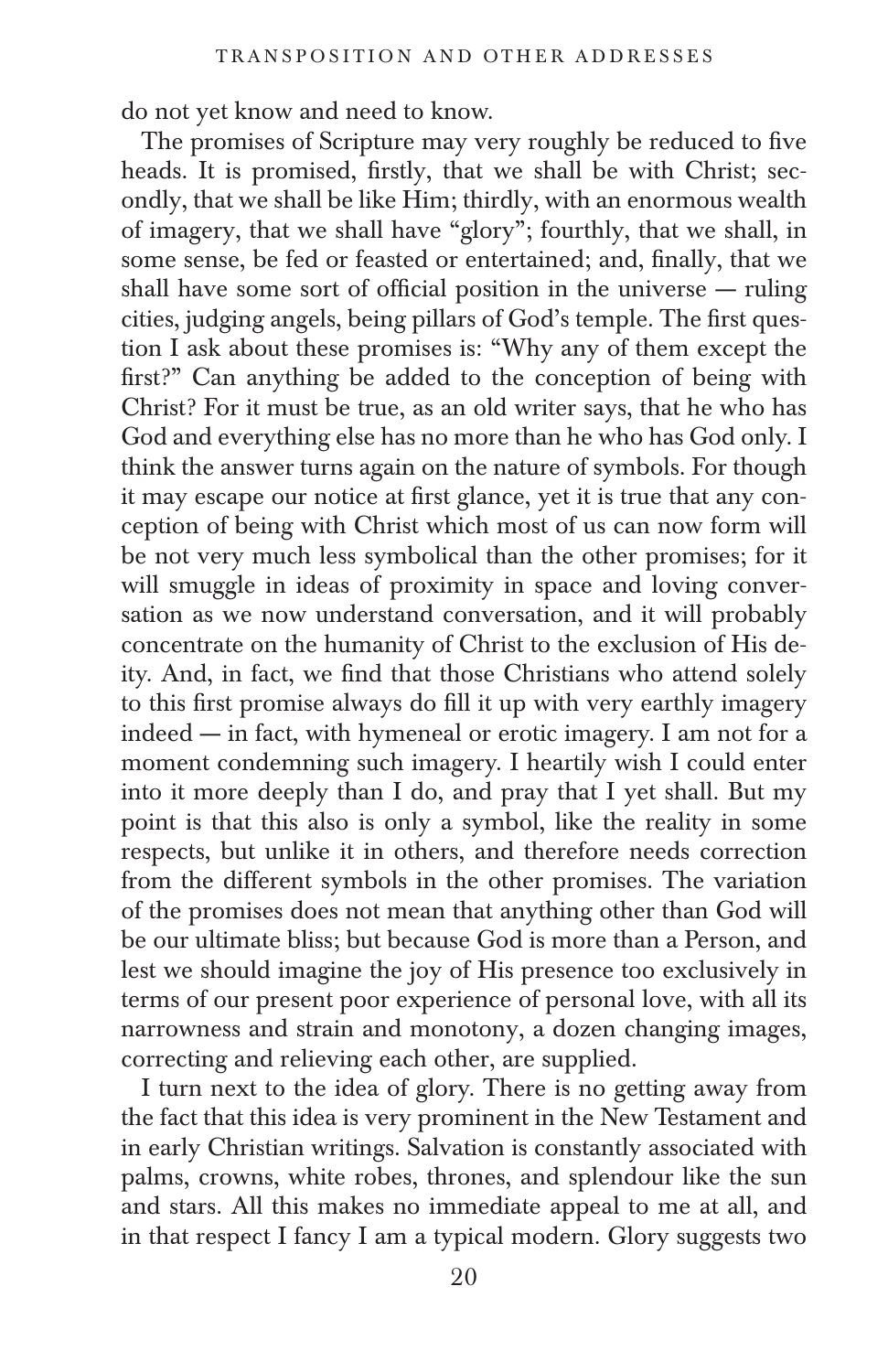ideas to me, of which one seems wicked and the other ridiculous. Either glory means to me fame, or it means luminosity. As for the first, since to be famous means to be better known than other people, the desire for fame appears to me as a competitive passion and therefore of hell rather than heaven. As for the second, who wishes to become a kind of living electric light bulb?

When I began to look into this matter I was shocked to find such different Christians as Milton, Johnson and Thomas Aquinas taking heavenly glory quite frankly in the sense of fame or good report. But not fame conferred by our fellow creatures ― fame with God, approval or (I might say) "appreciation" by God. And then, when I had thought it over, I saw that this view was scriptural; nothing can eliminate from the parable the divine *accolade*, "Well done, thou good and faithful servant." With that, a good deal of what I had been thinking all my life fell down like a house of cards.

I suddenly remembered that no one can enter heaven except as a child; and nothing is so obvious in a child ― not in a conceited child, but in a good child ― as its great and undisguised pleasure in being praised. Not only in a child, either, but even in a dog or a horse. Apparently what I had mistaken for humility had, all these years, prevented me from understanding what is in fact the humblest, the most childlike, the most creaturely of pleasures ― nay, the specific pleasure of the inferior: the pleasure of a beast before men, a child before its father, a pupil before his teacher, a creature before its Creator. I am not forgetting how horribly this most innocent desire is parodied in our human ambitions, or how very quickly, in my own experience, the lawful pleasure of praise from those whom it was my duty to please turns into the deadly poison of self-admiration. But I thought I could detect a moment ― a very, very short moment ― before this happened, during which the satisfaction of having pleased those whom I rightly loved and rightly feared was pure. And that is enough to raise our thoughts to what may happen when the redeemed soul, beyond all hope and nearly beyond belief, learns at last that she has pleased Him whom she was created to please. There will be no room for vanity then. She will be free from the miserable illusion that it is her doing. With no taint of what we should now call self-approval she will most innocently rejoice in the thing that God has made her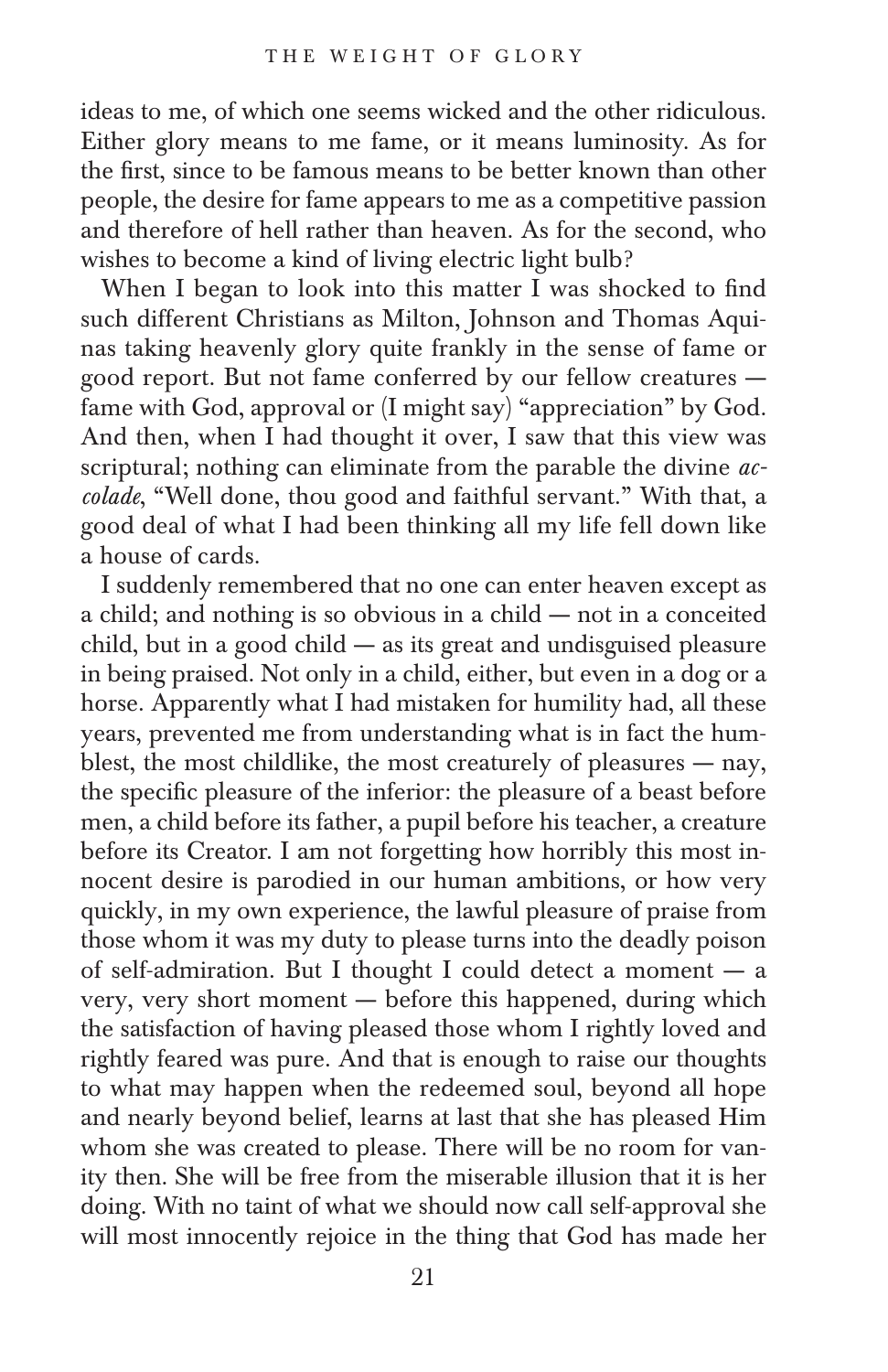to be, and the moment which heals her old inferiority complex for ever will also drown her pride deeper than Prospero's book. Perfect humility dispenses with modesty. If God is satisfied with the work, the work may be satisfied with itself; "it is not for her to bandy compliments with her Sovereign". I can imagine someone saying that he dislikes my idea of heaven as a place where we are patted on the back. But proud misunderstanding is behind that dislike. In the end that Face which is the delight or the terror of the universe must be turned upon each of us either with one expression or with the other, either conferring glory inexpressible or inflicting shame that can never be cured or disguised. I read in a periodical the other day that the fundamental thing is how we think of God. By God Himself, it is not! How God thinks of us is not only more important, but infinitely more important. Indeed, how we think of Him is of no importance except in so far as it is related to how He thinks of us. It is written that we shall "stand before" Him, shall appear, shall be inspected. The promise of glory is the promise, almost incredible and only possible by the work of Christ, that some of us, that any of us who really chooses, shall actually survive that examination, shall find approval, shall please God. To please God… to be a real ingredient in the divine happiness… to be loved by God, not merely pitied, but delighted in as an artist delights in his work or a father in a son ― it seems impossible, a weight or burden of glory which our thoughts can hardly sustain. But so it is.

And now notice what is happening. If I had rejected the authoritative and scriptural image of glory and stuck obstinately to the vague desire which was, at the outset, my only pointer to heaven, I could have seen no connexion at all between that desire and the Christian promise. But now, having followed up what seemed puzzling and repellent in the sacred books, I find, to my great surprise, looking back, that the connexion is perfectly clear. Glory, as Christianity teaches me to hope for it, turns out to satisfy my original desire and indeed to reveal an element in that desire which I had not noticed. By ceasing for a moment to consider my own wants I have begun to learn better what I really wanted. When I attempted, a few minutes ago, to describe our spiritual longings, I was omitting one of their most curious characteristics. We usually notice it just as the moment of vision dies away, as the music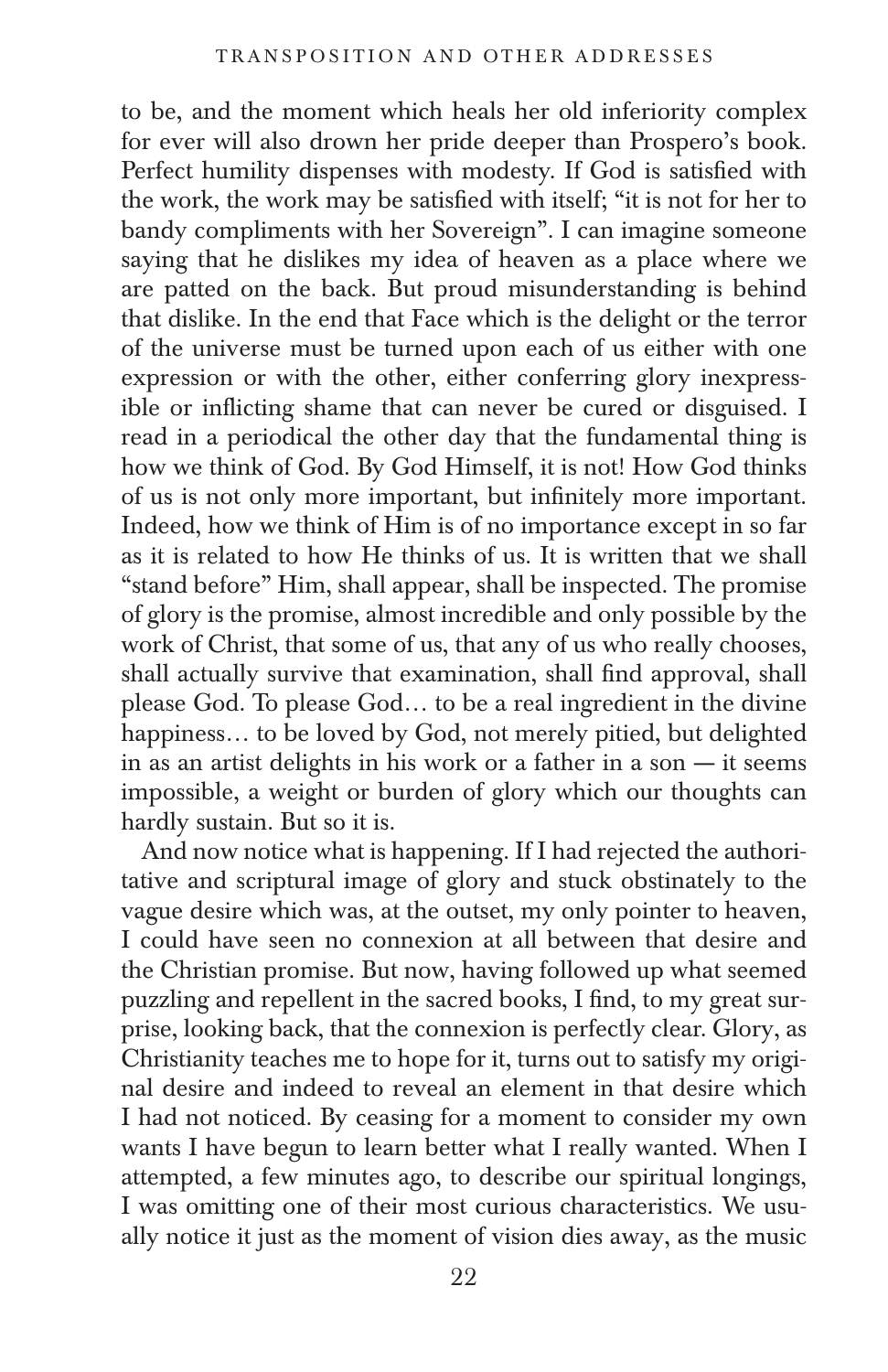ends or as the landscape loses the celestial light. What we feel then has been well described by Keats as "the journey homeward to habitual self". You know what I mean. For a few minutes we have had the illusion of belonging to that world. Now we wake to find that it is no such thing. We have been mere spectators. Beauty has smiled, but not to welcome us; her face was turned in our direction, but not to see us. We have not been accepted, welcomed, or taken into the dance. We may go when we please, we may stay if we can: "Nobody marks us." A scientist may reply that since most of the things we call beautiful are inanimate, it is not very surprising that they take no notice of us. That, of course, is true. It is not the physical objects that I am speaking of, but that indescribable something of which they become for a moment the messengers. And part of the bitterness which mixes with the sweetness of that message is due to the fact that it so seldom seems to be a message intended for us, but rather something we have overheard. By bitterness I mean pain, not resentment. We should hardly dare to ask that any notice be taken of ourselves. But we pine. The sense that in this universe we are treated as strangers, the longing to be acknowledged, to meet with some response, to bridge some chasm that yawns between us and reality, is part of our inconsolable secret. And surely, from this point of view, the promise of glory, in the sense described, becomes highly relevant to our deep desire. For glory meant good report with God, acceptance by God, response, acknowledgment, and welcome into the heart of things. The door on which we have been knocking all our lives will open at last.

Perhaps it seems rather crude to describe glory as the fact of being "noticed" by God. But this is almost the language of the New Testament. St. Paul promises to those who love God not, as we should expect, that they will know Him, but that they will be known by Him (1 Cor. viii. 3). It is a strange promise. Does not God know all things at all times? But it is dreadfully re-echoed in another passage of the New Testament. There we are warned that it may happen to any one of us to appear at last before the face of God and hear only the appalling words: "I never knew you. Depart from Me." In some sense, as dark to the intellect as it is unendurable to the feelings, we can be both banished from the presence of Him who is present everywhere and erased from the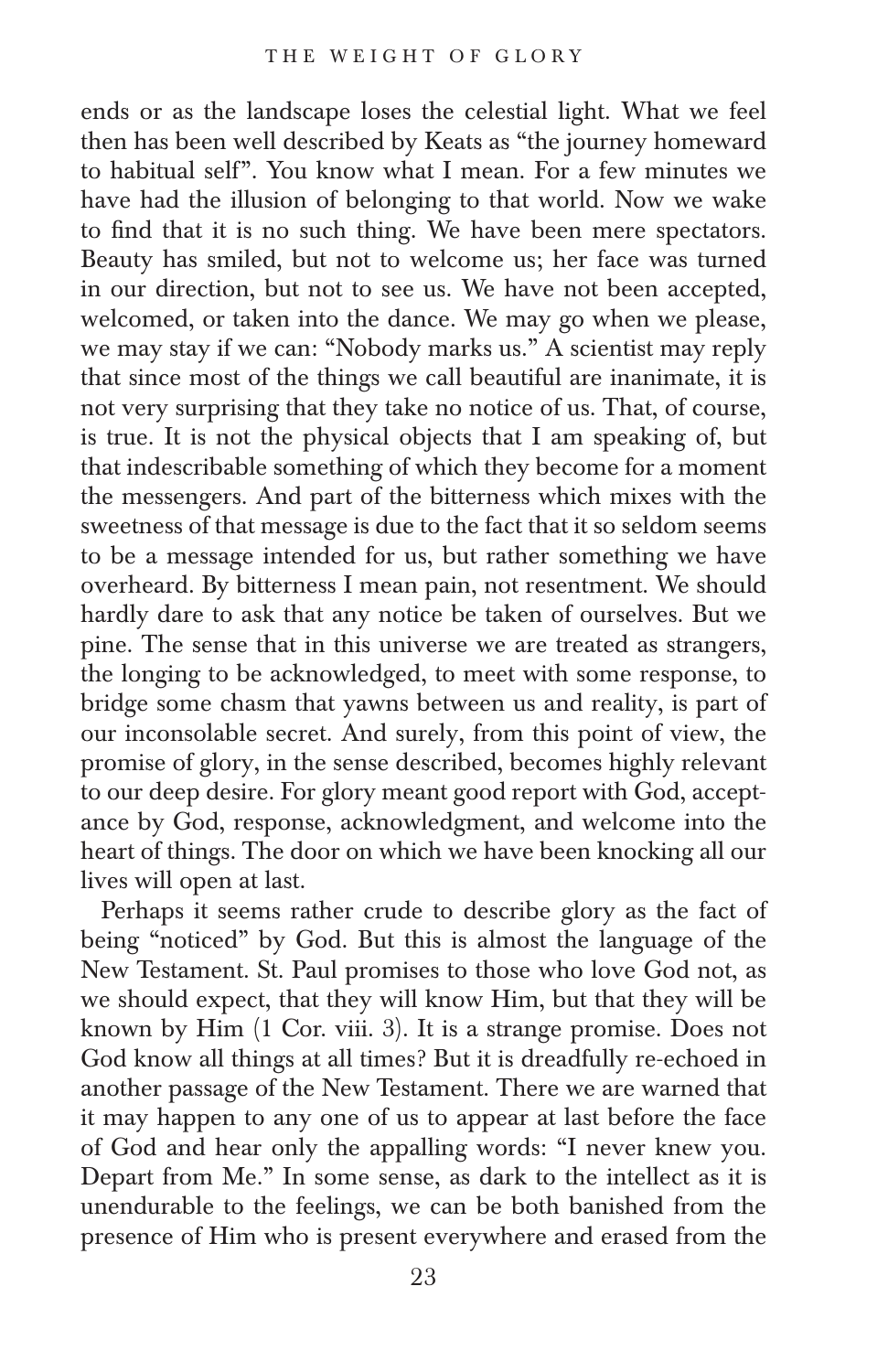knowledge of Him who knows all. We can be left utterly and absolutely *outside* — repelled, exiled, estranged, finally and unspeakably ignored. On the other hand, we can be called in, welcomed, received, acknowledged. We walk every day on the razor edge between these two incredible possibilities. Apparently, then, our lifelong nostalgia, our longing to be reunited with something in the universe from which we now feel cut off, to be on the inside of some door which we have always seen from the outside, is no mere neurotic fancy, but the truest index of our real situation. And to be at last summoned inside would be both glory and honour beyond all our merits and also the healing of that old ache.

And this brings me to the other sense of glory ― glory as brightness, splendour, luminosity. We are to shine as the sun, we are to be given the Morning Star. I think I begin to see what it means. In one way, of course, God has given us the Morning Star already: you can go and enjoy the gift on many fine mornings if you get up early enough. What more, you may ask, do we want? Ah, but we want so much more ― something the books on aesthetics take little notice of. But the poets and the mythologies know all about it. We do not want merely to *see* beauty, though, God knows, even that is bounty enough. We want something else which can hardly be put into words ― to be united with the beauty we see, to pass into it, to receive it into ourselves, to bathe in it, to become part of it. That is why we have peopled air and earth and water with gods and goddesses and nymphs and elves ― that, though we cannot, yet these projections can, enjoy in themselves that beauty, grace, and power of which Nature is the image. That is why the poets tell us such lovely falsehoods. They talk as if the west wind could really sweep into a human soul; but it can't. They tell us that "beauty born of murmuring sound" will pass into a human face; but it won't. Or not yet. For if we take the imagery of Scripture seriously, if we believe that God will one day *give* us the Morning Star and cause us to *put on* the splendour of the sun, then we may surmise that both the ancient myths and the modern poetry, so false as history, may be very near the truth as prophecy.

At present we are on the outside of the world, the wrong side of the door. We discern the freshness and purity of morning, but they do not make us fresh and pure. We cannot mingle with the splendours we see. But all the leaves of the New Testament are rustling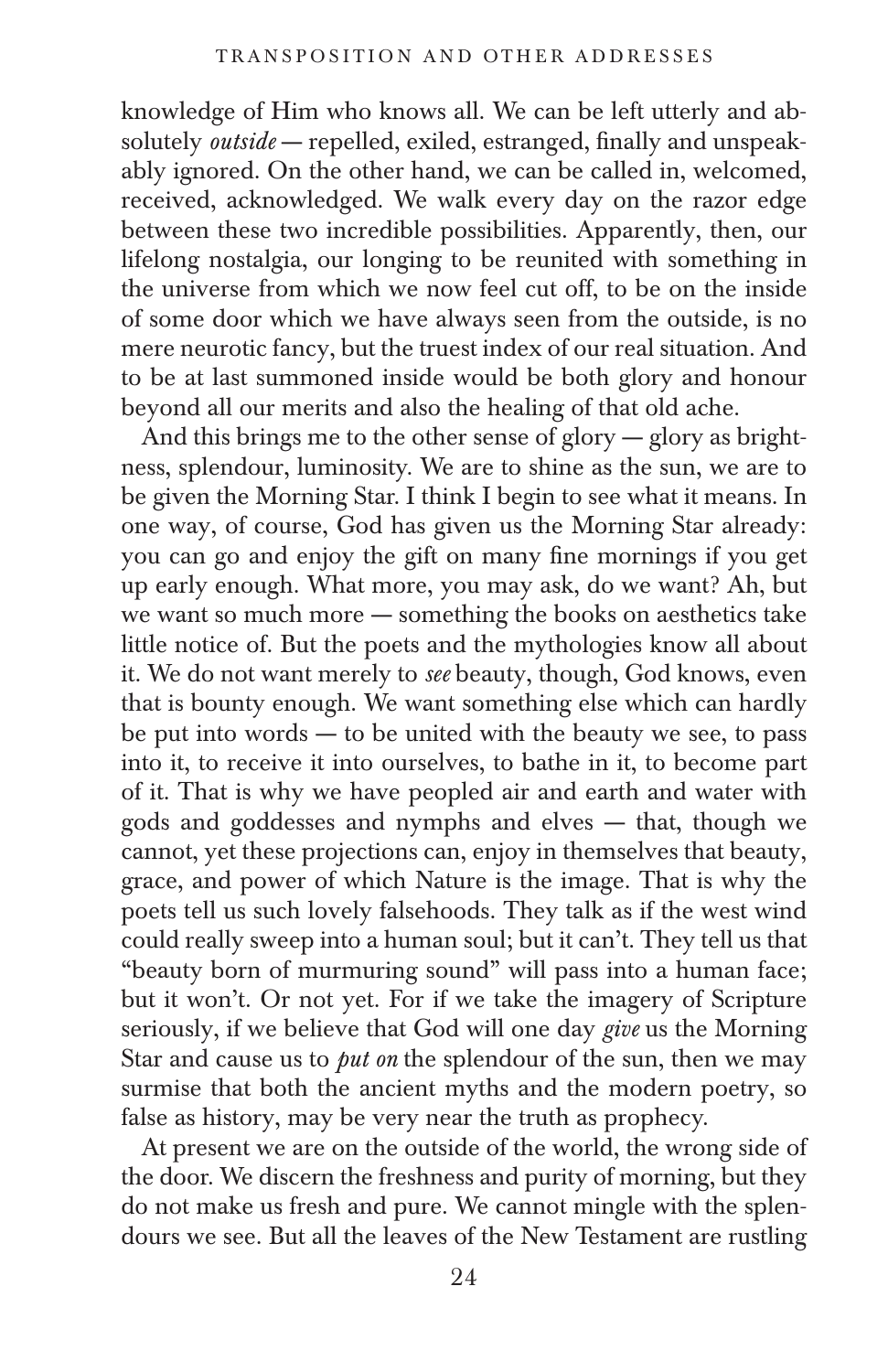with the rumour that it will not always be so. Some day, God willing, we shall get *in*. When human souls have become as perfect in voluntary obedience as the inanimate creation is in its lifeless obedience, then they will put on its glory, or rather that greater glory of which Nature is only the first sketch. For you must not think that I am putting forward any heathen fancy of being absorbed into Nature. Nature is mortal; we shall outlive her. When all the suns and nebulae have passed away, each one of you will still be alive. Nature is only the image, the symbol; but it is the symbol Scripture invites me to use. We are summoned to pass in through Nature, beyond her, into that splendour which she fitfully reflects.

And in there, in beyond Nature, we shall eat of the tree of life. At present, if we are reborn in Christ, the spirit in us lives directly on God; but the mind, and still more the body, receives life from Him at a thousand removes ― through our ancestors, through our food, through the elements. The faint, far-off results of those energies which God's creative rapture implanted in matter when He made the worlds are what we now call physical pleasures; and even thus filtered, they are too much for our present management. What would it be to taste at the fountain-head that stream of which even these lower reaches prove so intoxicating? Yet that, I believe, is what lies before us. The whole man is to drink joy from the fountain of joy. As St. Augustine said, the rapture of the saved soul will "flow over" into the glorified body. In the light of our present specialized and depraved appetites we cannot imagine this *torrens voluptatis*, and I warn everyone most seriously not to try. But it must be mentioned, to drive out thoughts even more misleading ― thoughts that what is saved is a mere ghost, or that the risen body lives in numb insensibility. The body was made for the Lord, and these dismal fancies are wide of the mark.

Meanwhile the cross comes before the crown and tomorrow is a Monday morning. A cleft has opened in the pitiless walls of the world, and we are invited to follow our great Captain inside. The following Him is, of course, the essential point. That being so, it may be asked what practical use there is in the speculations which I have been indulging. I can think of at least one such use. It may be possible for each to think too much of his own potential glory hereafter; it is hardly possible for him to think too often or too deeply about that of his neighbour. The load, or weight, or burden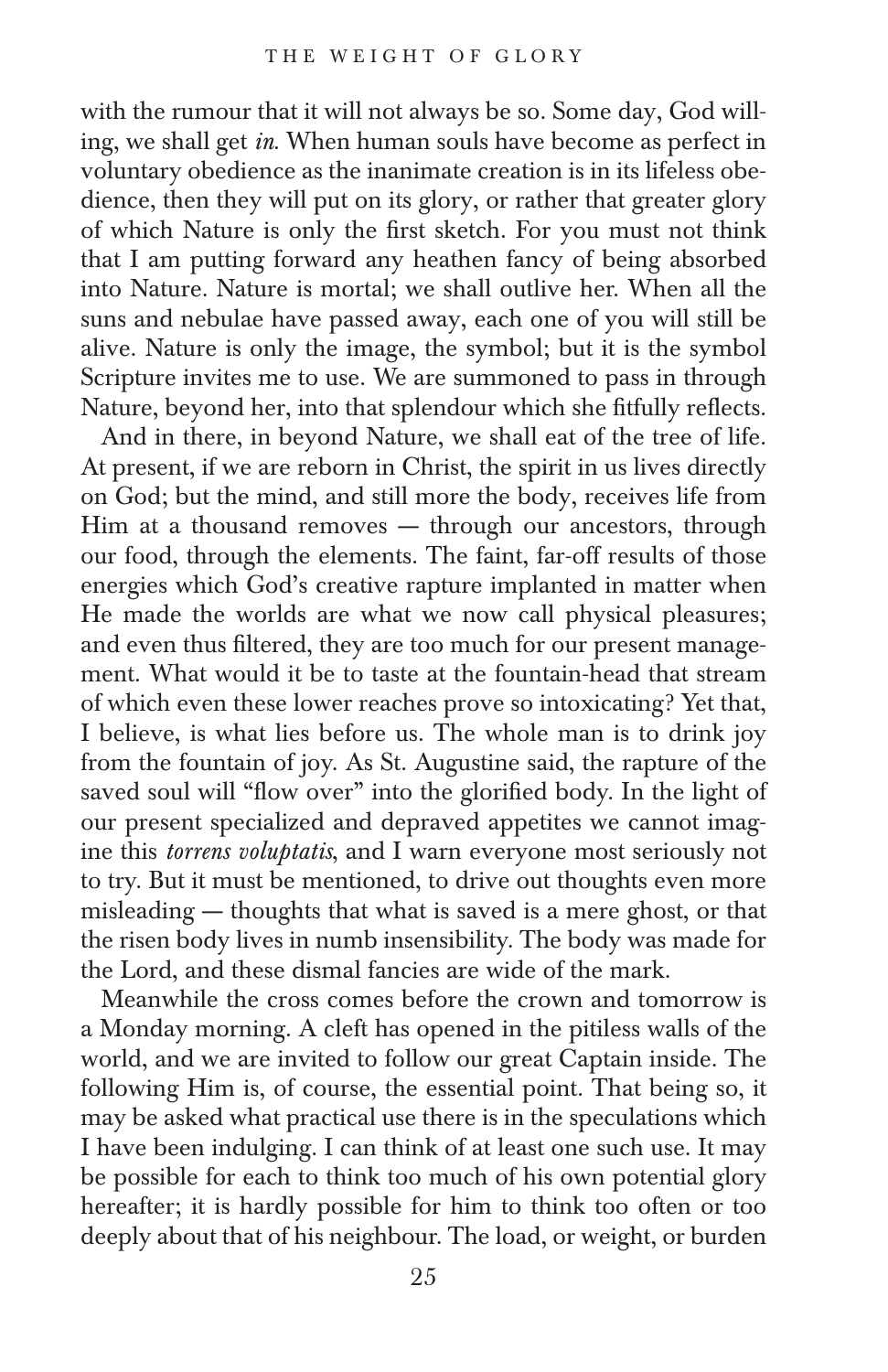of my neighbour's glory should be laid daily on my back, a load so heavy that only humility can carry it, and the backs of the proud will be broken. It is a serious thing to live in a society of possible gods and goddesses, to remember that the dullest and most uninteresting person you talk to may one day be a creature which, if you saw it now, you would be strongly tempted to worship, or else a horror and a corruption such as you now meet, if at all, only in a nightmare. All day long we are, in some degree, helping each other to one or other of these destinations. It is in the light of these overwhelming possibilities, it is with the awe and the circumspection proper to them, that we should conduct all our dealings with one another, all friendships, all loves, all play, all politics. There are no *ordinary* people. You have never talked to a mere mortal. Nations, cultures, arts, civilizations ― these are mortal, and their life is to ours as the life of a gnat. But it is immortals whom we joke with, work with, marry, snub, and exploit ― immortal horrors or everlasting splendours. This does not mean that we are to be perpetually solemn. We must play. But our merriment must be of that kind (and it is, in fact, the merriest kind) which exists between people who have, from the outset, taken each other seriously ― no flippancy, no superiority, no presumption. And our charity must be a real and costly love, with deep feeling for the sins in spite of which we love the sinner ― no mere tolerance or indulgence which parodies love as flippancy parodies merriment. Next to the Blessed Sacrament itself, your neighbour is the holiest object presented to your senses. If he is your Christian neighbour he is holy in almost the same way, for in him also Christ *vere latitat* ― the glorifier and the glorified, Glory Himself, is truly hidden.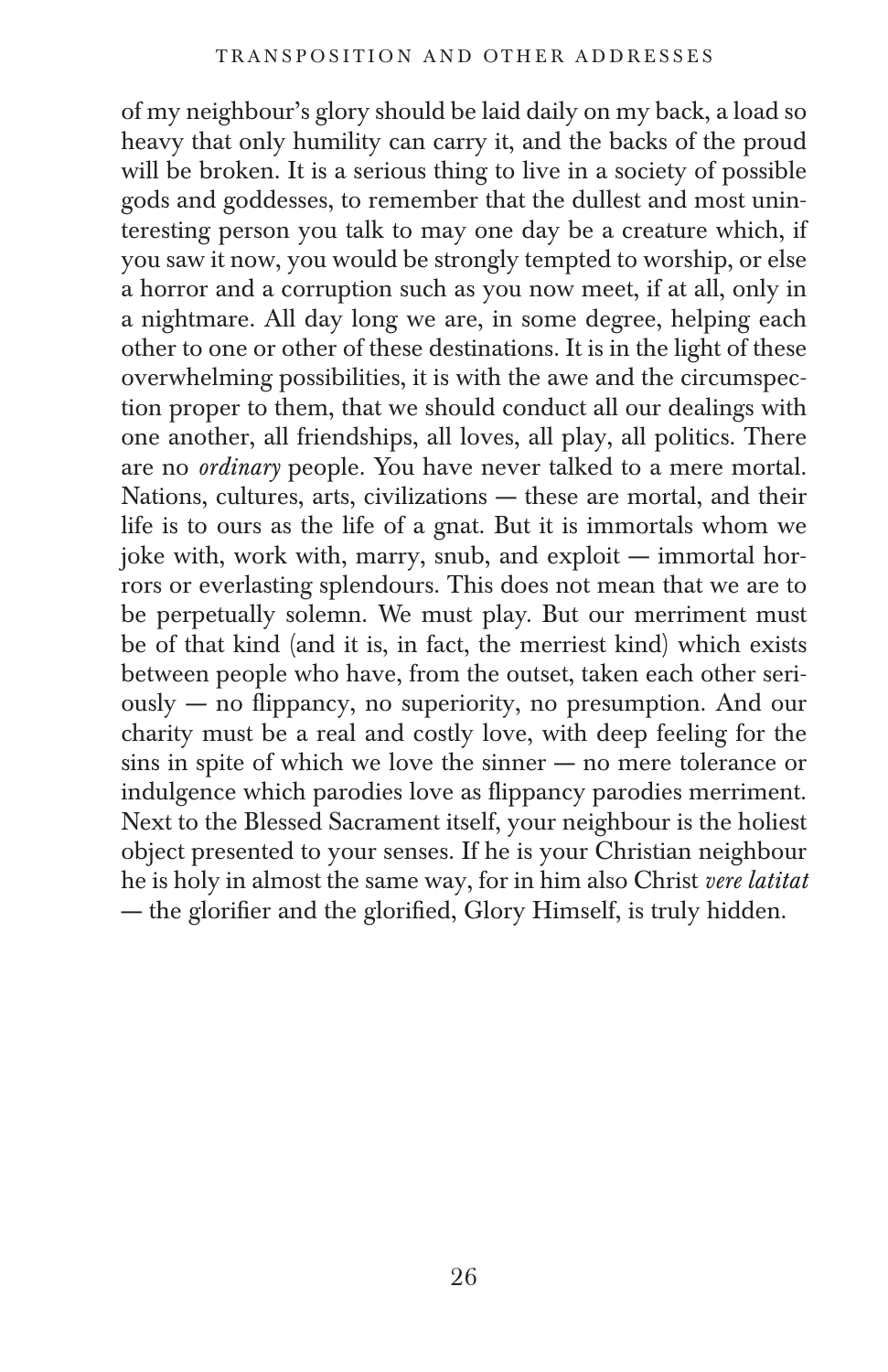## <span id="page-30-0"></span>III **MEMBERSHIP**

*An address to the Society of St. Alban and St. Sergius.*<sup>5</sup>

o Christian and, indeed, no historian could accept the epigram which defines religion as "what a man does with his solitude". It was one of the Wesleys, I think, who said that the New Testament knows nothing of solitary re gram which defines religion as "what a man does with his solitude". It was one of the Wesleys, I think, who said that the New Testament knows nothing of solitary religion. We are forbidden to neglect the assembling of ourselves together. Christianity is already institutional in the earliest of its documents. The Church is the Bride of Christ. We are members of one another.

In our own age the idea that religion belongs to our private life ― that it is, in fact, an occupation for the individual's hour of leisure ― is at once paradoxical, dangerous, and natural. It is paradoxical because this exaltation of the individual in the religious field springs up in an age when collectivism is ruthlessly defeating the individual in every other field. I see this even in a University. When I first went to Oxford the typical undergraduate society consisted of a dozen men, who knew one another intimately, hearing a paper by one of their own number in a small sitting-room and hammering out their problem till one or two in the morning. Before the war the typical undergraduate society had come to be a mixed audience of one or two hundred students assembled in a public hall to hear a lecture from some visiting celebrity. Even on those rare occasions when a modern undergraduate is not attending some such society he is seldom engaged in those solitary walks, or walks with a single companion, which built the minds of the previous generations. He lives in a crowd; caucus has replaced friendship. And this tendency not only exists both within and without the University, but is often approved. There is a crowd of busybodies, self-appointed masters of ceremonies, whose life is devoted to destroying solitude wherever solitude still exists. They call it "taking the young people out of themselves", or "waking them up", or "overcom- 5 - Reprinted from *Sobornost*.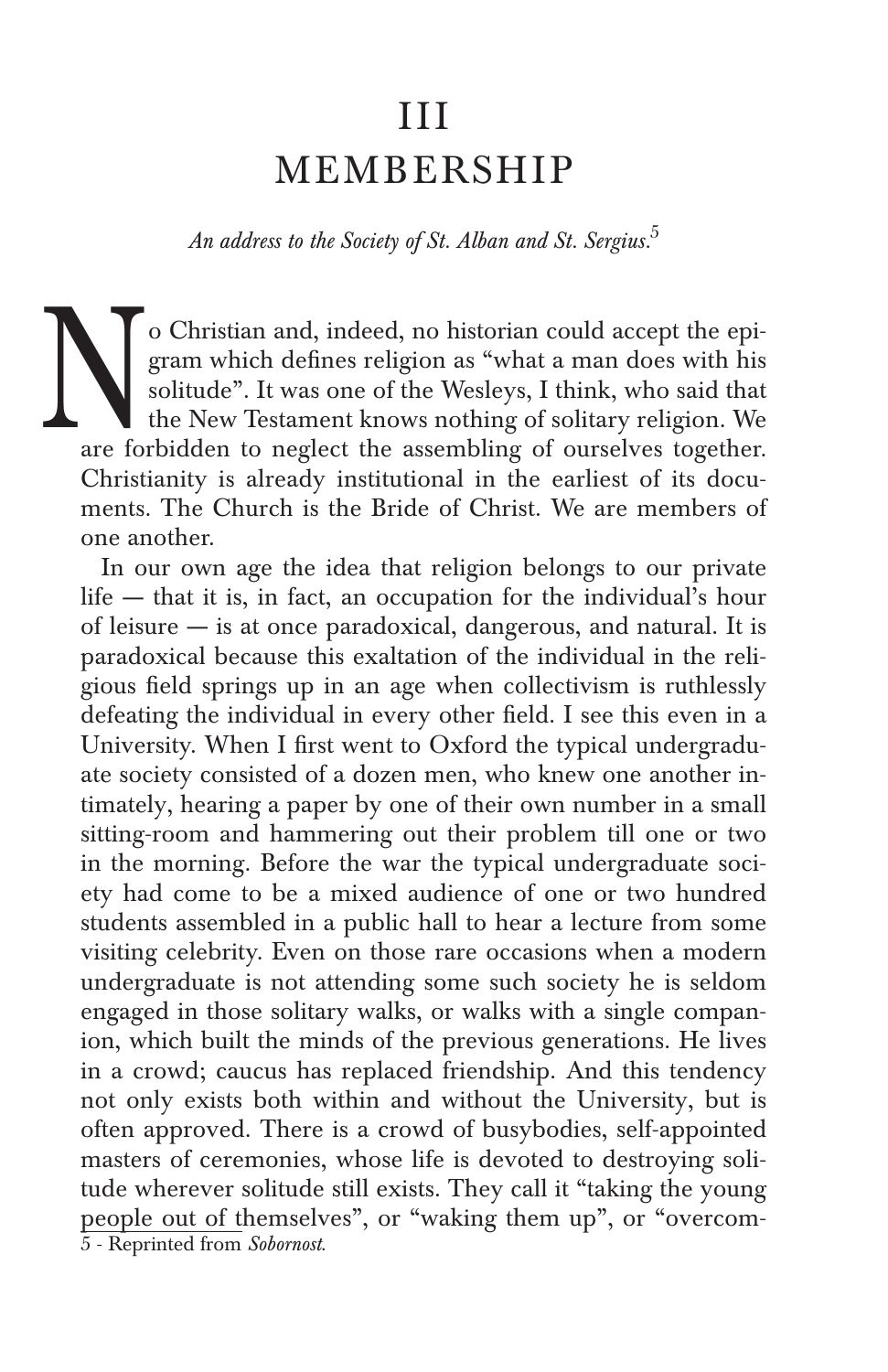ing their apathy". If an Augustine, a Vaughan, a Traherne or a Wordsworth should be born in the modern world, the leaders of a Youth Organization would soon cure him. If a really good home, such as the home of Alcinous and Arete in the *Odyssey* or the Rostovs in *War and Peace* or any of Charlotte M. Yonge's families, existed to-day, it would be denounced as *bourgeois* and every engine of destruction would be levelled against it. And even where the planners fail and someone is left physically by himself, the wireless has seen to it that he will be ― in a sense not intended by Scipio ― never less alone than when alone. We live, in fact, in a world starved for solitude, silence, and privacy: and therefore starved for meditation and true friendship.

That religion should be relegated to solitude in such an age is, then, paradoxical. But it is also dangerous for two reasons. In the first place, when the modern world says to us aloud, "You may be religious when you are alone," it adds under its breath, "and I will see to it that you never are alone." To make Christianity a private affair while banishing all privacy is to relegate it to the rainbow's end or the Greek Calends. That is one of the enemy's stratagems. In the second place, there is the danger that real Christians who know that Christianity is not a solitary affair may react against that error by simply transporting into our spiritual life that same collectivism which has already conquered our secular life. That is the enemy's other stratagem. Like a good chess player he is always trying to manoeuvre you into a position where you can save your castle only by losing your bishop. In order to avoid the trap we must insist that though the private conception of Christianity is an error it is a profoundly natural one, and is clumsily attempting to guard a great truth. Behind it is the obvious feeling that our modern collectivism is an outrage upon human nature and that from this, as from all other evils, God will be our shield and buckler.

This feeling is just. As personal and private life is lower than participation in the Body of Christ, so the collective life is lower than the personal and private life and has no value save in its service. The secular community, since it exists for our natural good and not for our supernatural, has no higher end than to facilitate and safeguard the family, and friendship, and solitude. To be happy at home, said Johnson, is the end of all human endeavour. As long as we are thinking only of natural values we must say that the sun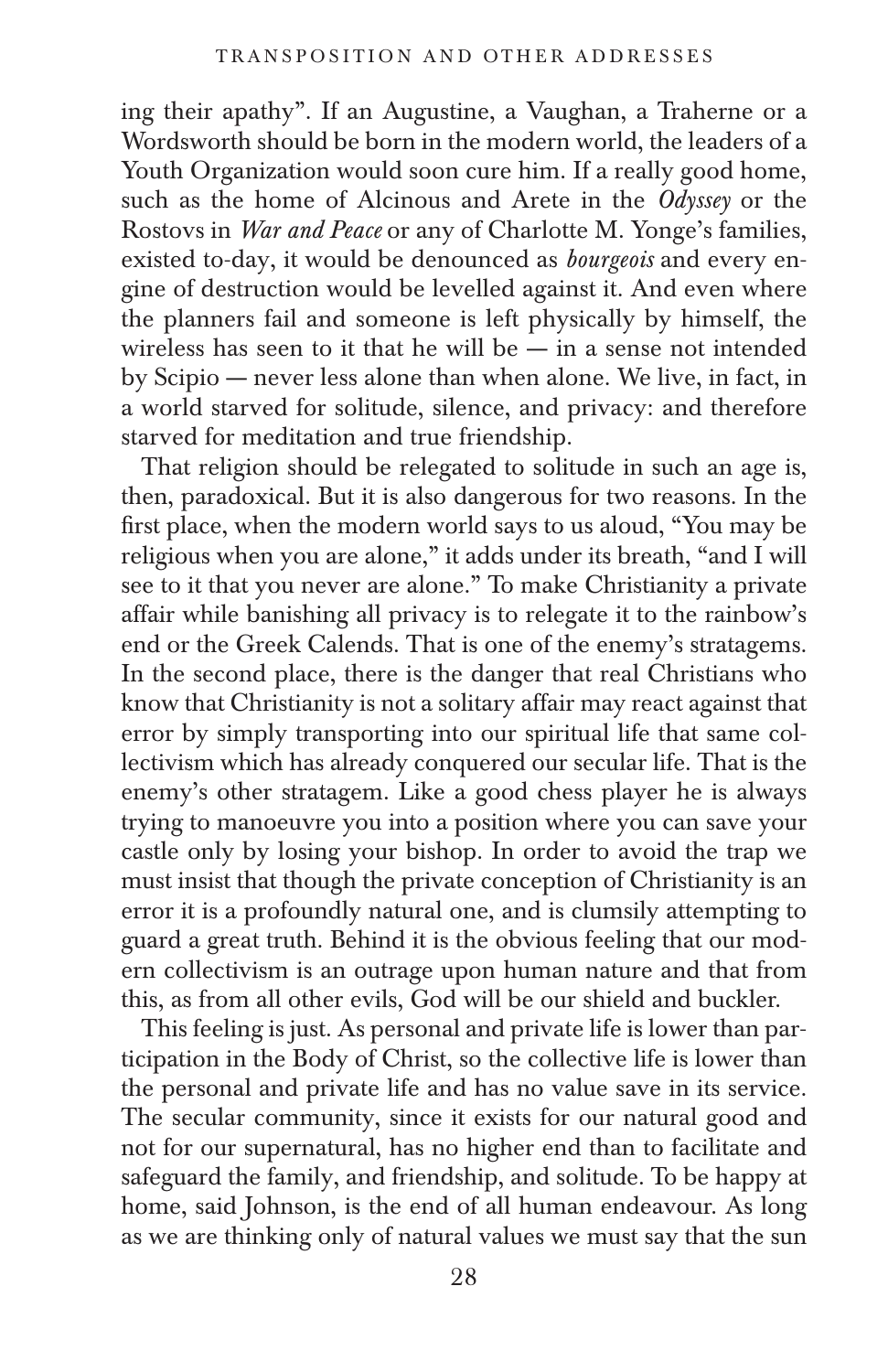looks down on nothing half so good as a household laughing together over a meal, or two friends talking over a pint of beer, or a man alone reading a book that interests him; and that all economics, politics, laws, armies, and institutions, save in so far as they prolong and multiply such scenes, are a mere ploughing the sand and sowing the ocean, a meaningless vanity and vexation of spirit. Collective activities are, of course, necessary; but this is the end to which they are necessary. Great sacrifices of this private happiness by those who have it may be necessary in order that it may be more widely distributed. All may have to be a little hungry in order that none may starve. But do not let us mistake necessary evils for good. The mistake is easily made. Fruit has to be tinned if it is to be transported, and has to lose thereby some of its good qualities. But one meets people who have learned actually to prefer the tinned fruit to the fresh. A sick society must think much about politics, as a sick man must think much about his digestion: to ignore the subject may be fatal cowardice for the one as for the other. But if either comes to regard it as the natural food of the mind ― if either forgets that we think of such things only in order to be able to think of something else ― then what was undertaken for the sake of health has become itself a new and deadly disease.

There is, in fact, a fatal tendency in all human activities for the means to encroach upon the very ends which they were intended to serve. Thus money comes to hinder the exchange of commodities, and rules of art to hamper genius, and examinations to prevent young men from becoming learned. It does not, unfortunately, always follow that the encroaching means can be dispensed with. I think it probable that the collectivism of our life is necessary and will increase; and I think that our only safeguard against its deathly properties is in a Christian life; for we were promised that we could handle serpents and drink deadly things and yet live. That is the truth behind the erroneous definition of religion with which we started. Where it went wrong was in opposing to the collective mass mere solitude. The Christian is called, not to individualism but to membership in the mystical body. A consideration of the differences between the secular collective and the mystical body is therefore the first step to understanding how Christianity without being individualistic can yet counteract collectivism.

At the outset we are hampered by a difficulty of language. The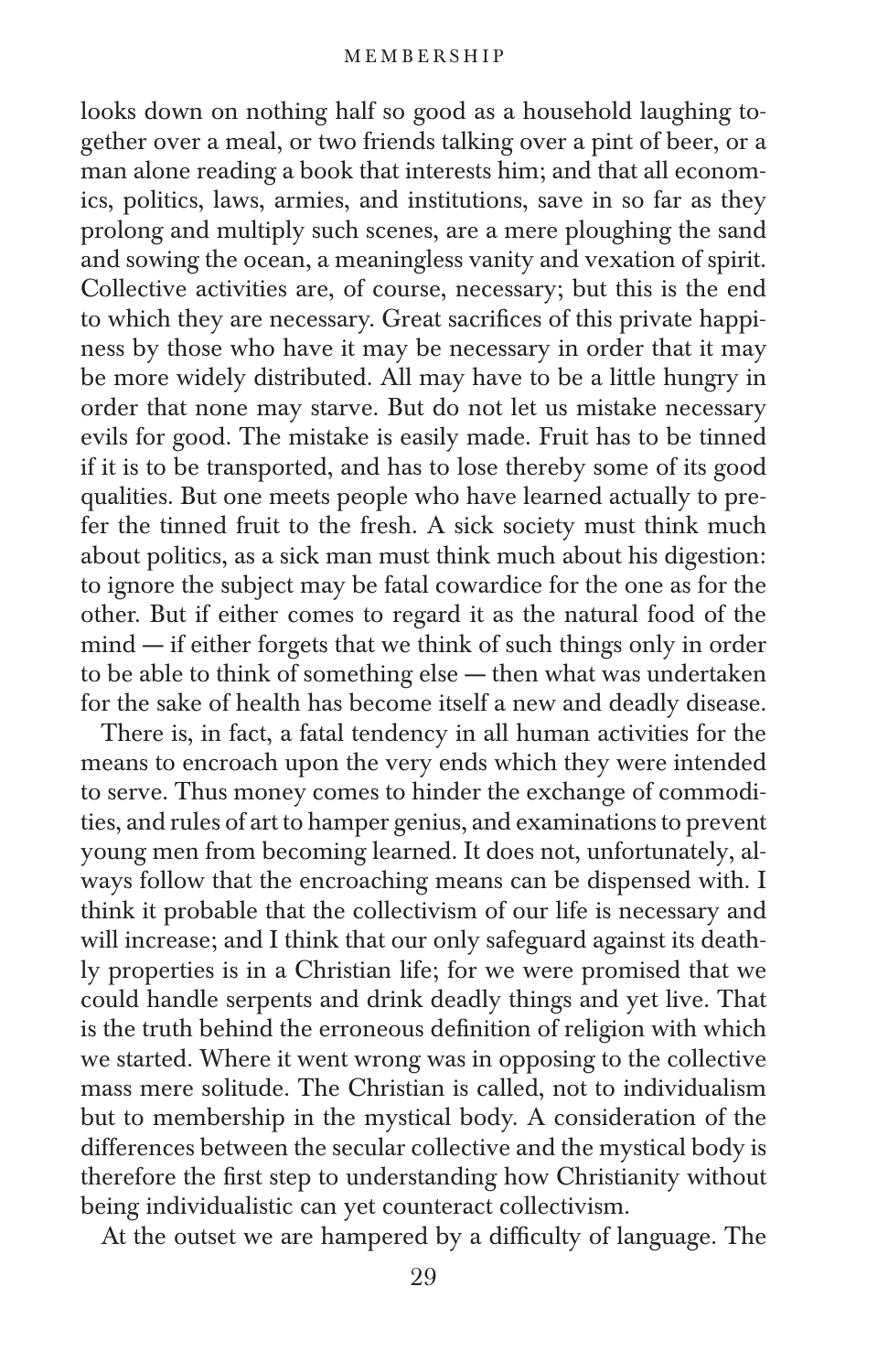very word *membership* is of Christian origin, but it has been taken over by the world and emptied of all meaning. In any book on logic you may see the expression "members of a class". It must be most emphatically stated that the items or particulars included in a homogeneous class are almost the reverse of what St. Paul meant by *members*. By *members* [Greek: μέλος<sup>6</sup>] he meant what we should call *organs*, things essentially different from, and complementary to, one another: things differing not only in structure and function but also in dignity. Thus, in a club, the committee as a whole, and the servants as a whole, may both properly be regarded as "members"; what we should call the members of the club are merely units. A row of identically dressed and identically trained soldiers set side by side, or a number of citizens listed as voters in a constituency, are not members of anything in the Pauline sense. I am afraid that when we describe a man as "a member of the Church" we usually mean nothing Pauline: we mean only that he is a unit ― that he is one more specimen of the some kind of thing as X and Y and Z. How true membership in a body differs from inclusion in a collective may be seen in the structure of a family. The grandfather, the parents, the grown-up son, the child, the dog, and the cat are true members (in the organic sense) precisely because they are not members or units of a homogeneous class. They are not interchangeable. Each person is almost a species in himself. The mother is not simply a different person from the daughter, she is a different kind of person. The grown-up brother is not simply one unit in the class children, he is a separate estate of the realm. The father and grandfather are almost as different as the cat and the dog. If you subtract any one member you have not simply reduced the family in number, you have inflicted an injury on its structure. Its unity is a unity of unlikes, almost of incommensurables.

<sup>6 - [</sup>Editor's note] Lewis is quite likely thinking of the verse 1Corinthians 12: 12 which speaks of the singular body of Christ which is nonetheless composed of many members (this is the Greek term Lewis uses here: *melos*, meaning the limbs or parts of the body, see Strong's Greek #3196): "For just as the body is one and has many **members** [or: parts of the body/limbs], and all the **members** of the body, though many, are one body, so it is with Christ" (Thayer, A Greek-English Lexicon of the New Testament.) provides this note: "μέλος, -ους, τό, [fr. Hom. down], a member, limb: prop. a member of the human body, Romans 12:4, etc." - "μέλος,".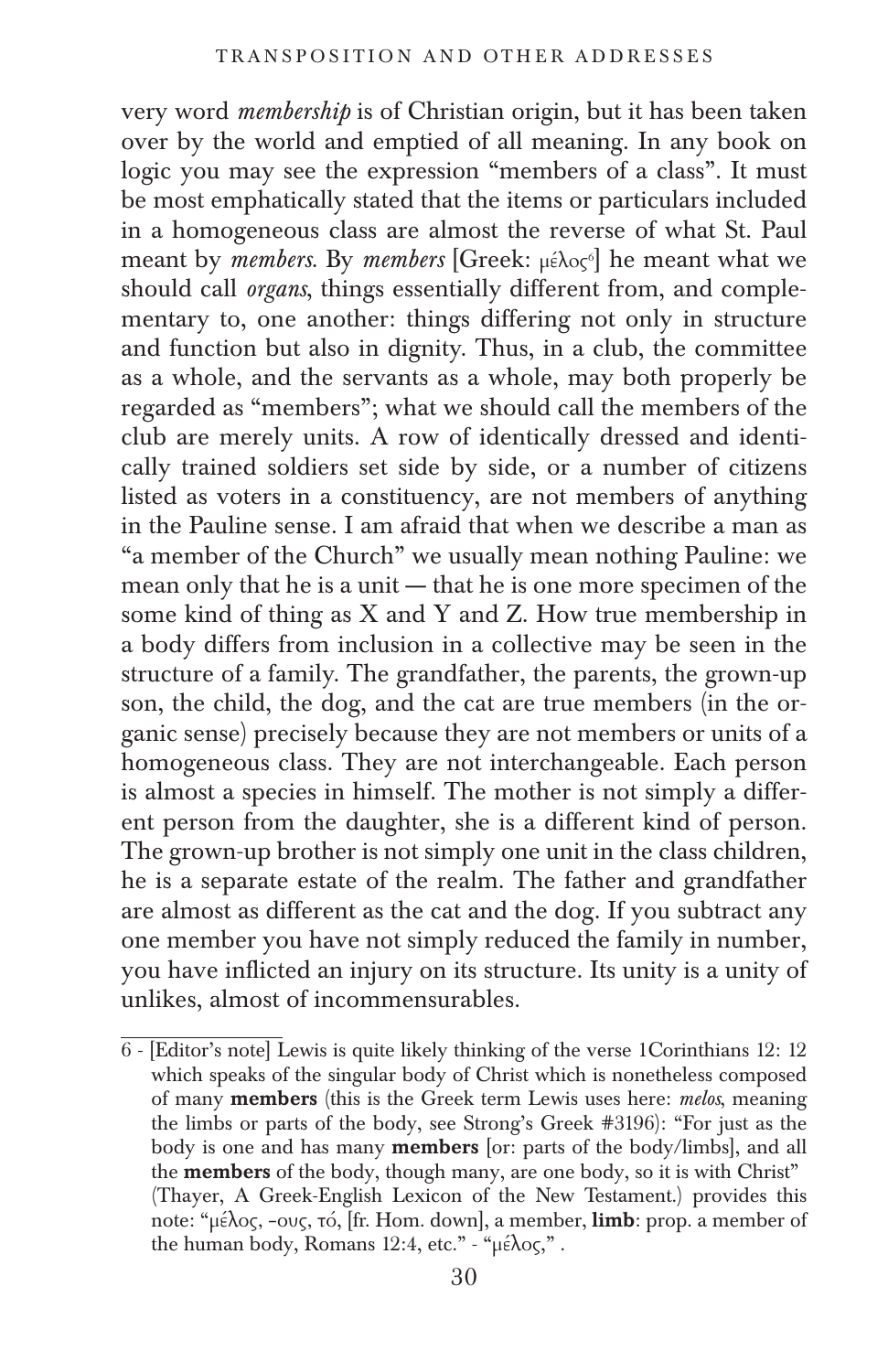A dim perception of the richness inherent in this kind of unity is one reason why we enjoy a book like *The Wind in the Willows*; a trio such as Rat, Mole, and Badger symbolizes the extreme differentiation of persons in harmonious union which we know intuitively to be our true refuge both from solitude and from the collective. The affection between such oddly matched couples as Dick Swiveller and the Marchioness, or Mr. Pickwick and Sam Weller, pleases in the same way. That is why the modern notion that children should call their parents by their Christian names is so perverse. For this is an effort to ignore the difference in kind which makes for real organic unity. They are trying to inoculate the child with the preposterous view that one's mother is simply a fellow-citizen like anyone else, to make it ignorant of what all men know and insensible to what all men feel. They are trying to drag the featureless repetitions of the collective into the fuller and more concrete world of the family.

A convict has a number instead of a name. That is the collective idea carried to its extreme. But a man in his own house may also lose his name, because he is called simply "Father". That is membership in a body. The loss of the name in both cases reminds us that there are two opposite ways of departing from isolation.

The society into which the Christian is called at baptism is not a collective but a Body. It is in fact that Body of which the family is an image on the natural level. If anyone came to it with the misconception that membership of the Church was membership in a debased modern sense ― a massing together of persons as if they were pennies or counters ― he would be corrected at the threshold by the discovery that the Head of this Body is so unlike the inferior members that they share no predicate with Him save by analogy. We are summoned from the outset to combine as creatures with our Creator, as mortals with immortal, as redeemed sinners with sinless Redeemer. His presence, the interaction between Him and us, must always be the overwhelmingly dominant factor in the life we are to lead within the Body; and any conception of Christian fellowship which does not mean primarily fellowship with Him is out of court. After that it seems almost trivial to trace further down the diversity of operations to the unity of the Spirit. But it is very plainly there. There are priests divided from the laity, catechumens divided from those who are in full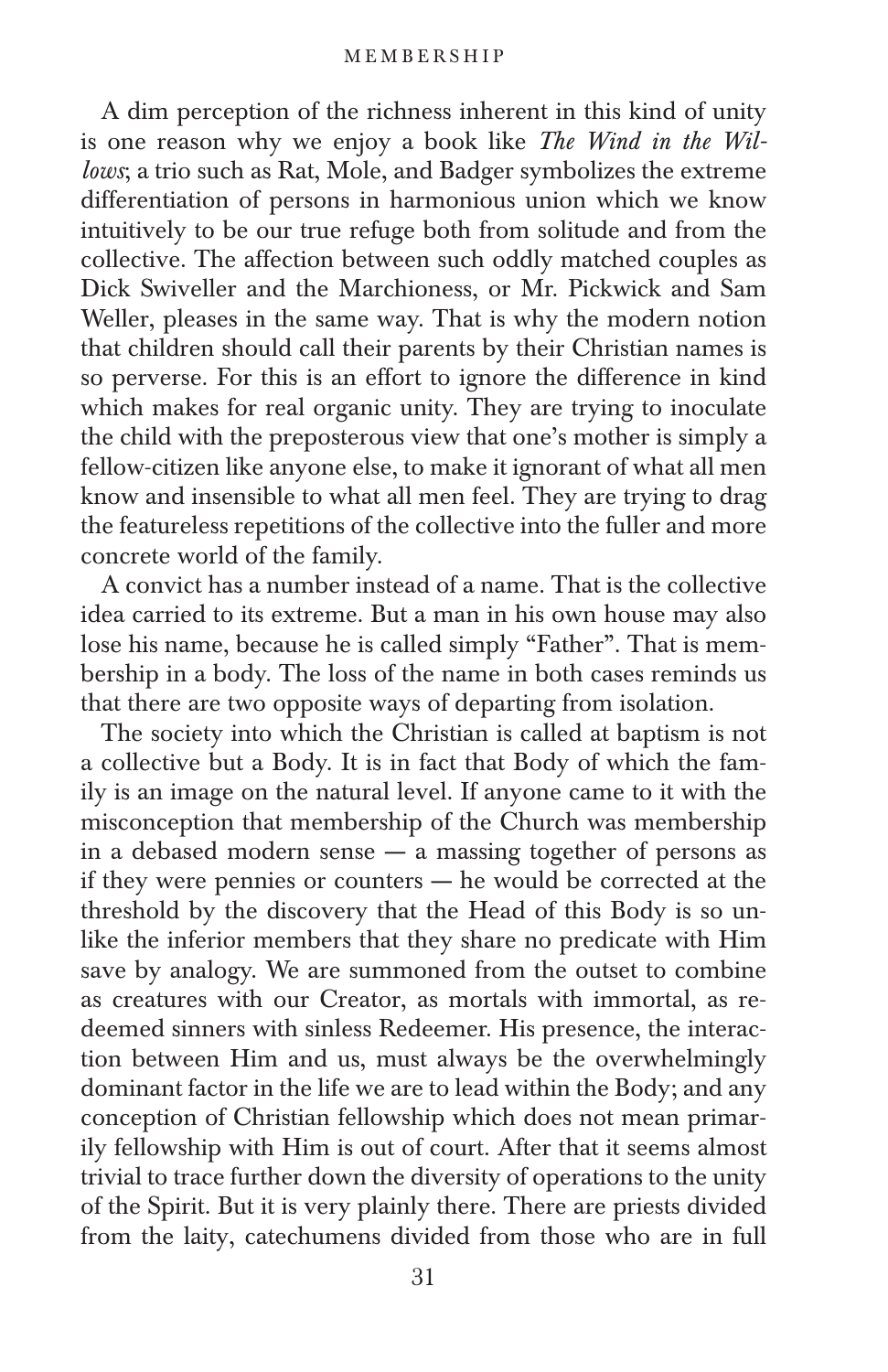fellowship. There is authority of husbands over wives and parents over children. There is, in forms too subtle for official embodiment, a continual interchange of complementary ministrations. We are all constantly teaching and learning, forgiving and being forgiven, representing Christ to man when we intercede, and man to Christ when others intercede for us. The sacrifice of selfish privacy which is daily demanded of us is daily repaid a hundredfold in the true growth of personality which the life of the Body encourages. Those who are members of one another become as diverse as the hand and the ear. That is why the worldlings are so monotonously alike compared with the almost fantastic variety of the saints. Obedience is the road to freedom, humility the road to pleasure, unity the road to personality.

And now I must say something that may appear to you a paradox. You have often heard that, though in the world we hold different stations, yet we are all equal in the sight of God. There are of course senses in which this is true. God is no accepter of persons: His love for us is not measured by our social rank or our intellectual talents. But I believe there is a sense in which this maxim is the reverse of the truth. I am going to venture to say that artificial equality is necessary in the life of the State, but that in the Church we strip off this disguise, we recover our real inequalities, and are thereby refreshed and quickened.

I believe in political equality. But there are two opposite reasons for being a democrat. You may think all men so good that they deserve a share in the government of the commonwealth, and so wise that the commonwealth needs their advice. That is, in my opinion, the false, romantic doctrine of democracy. On the other hand, you may believe fallen men to be so wicked that not one of them can be trusted with any irresponsible power over his fellows.

That I believe to be the true ground of democracy. I do not believe that God created an egalitarian world. I believe the authority of parent over child, husband over wife, learned over simple, to have been as much a part of the original plan as the authority of man over beast. I believe that if we had not fallen Filmer would be right, and patriarchal monarchy would be the sole lawful government. But since we have learned sin, we have found, as Lord Acton says, that "all power corrupts, and absolute power corrupts absolutely". The only remedy has been to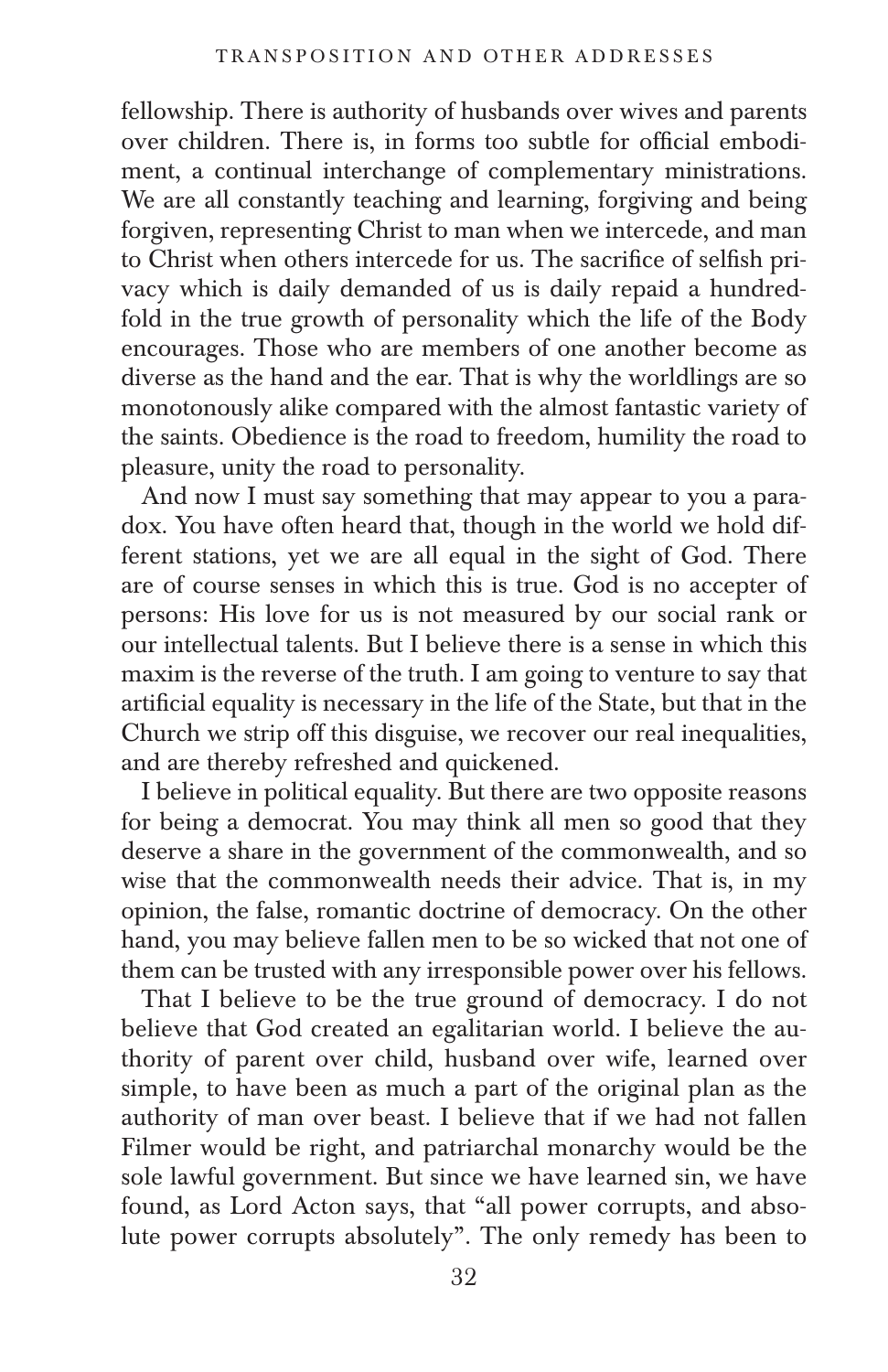take away the powers and substitute a legal fiction of equality. The authority of Father and Husband has been rightly abolished on the legal plane, not because this authority is in itself bad (on the contrary, it is, I hold, divine in origin) but because Fathers and Husbands are bad. Theocracy has been rightly abolished not because it is bad that learned priests should govern ignorant laymen, but because priests are wicked men like the rest of us. Even the authority of man over beast has had to be interfered with because it is constantly abused.

Equality is for me in the same position as clothes. It is a result of the Fall and the remedy for it. Any attempt to retrace the steps by which we have arrived at egalitarianism and to re-introduce the old authorities on the political level is for me as foolish as it would be to take off our clothes. The Nazi and the Nudist make the same mistake. But it is the naked body, still there beneath the clothes of each one of us, which really lives. It is the hierarchical world, still alive and (very properly) hidden behind a façade of equal citizenship, which is our real concern.

Do not misunderstand me. I am not in the least belittling the value of this egalitarian fiction which is our only defence against one another's cruelty. I should view with the strongest disapproval any proposal to abolish manhood suffrage, or the Married Women's Property Act. But the function of equality is purely protective. It is medicine, not food. By treating human persons (in judicious defiance of the observed facts) as if they were all the same kind of thing, we avoid innumerable evils. But it is not on this that we were made to live. It is idle to say that men are of equal value. If value is taken in a worldly sense ― if we mean that all men are equally useful or beautiful or good or entertaining ― then it is nonsense. If it means that all are of equal value as immortal souls then I think it conceals a dangerous error. The infinite value of each human soul is not a Christian doctrine. God did not die for man because of some value He perceived in him. The value of each human soul considered simply in itself, out of relation to God, is zero. As St. Paul writes, to have died for valuable men would have been not divine but merely heroic; but God died for sinners. He loved us not because we were lovable, but because He is Love. It may be that He loves all equally  $-$  He certainly loved all to the death ― and I am not certain what the expression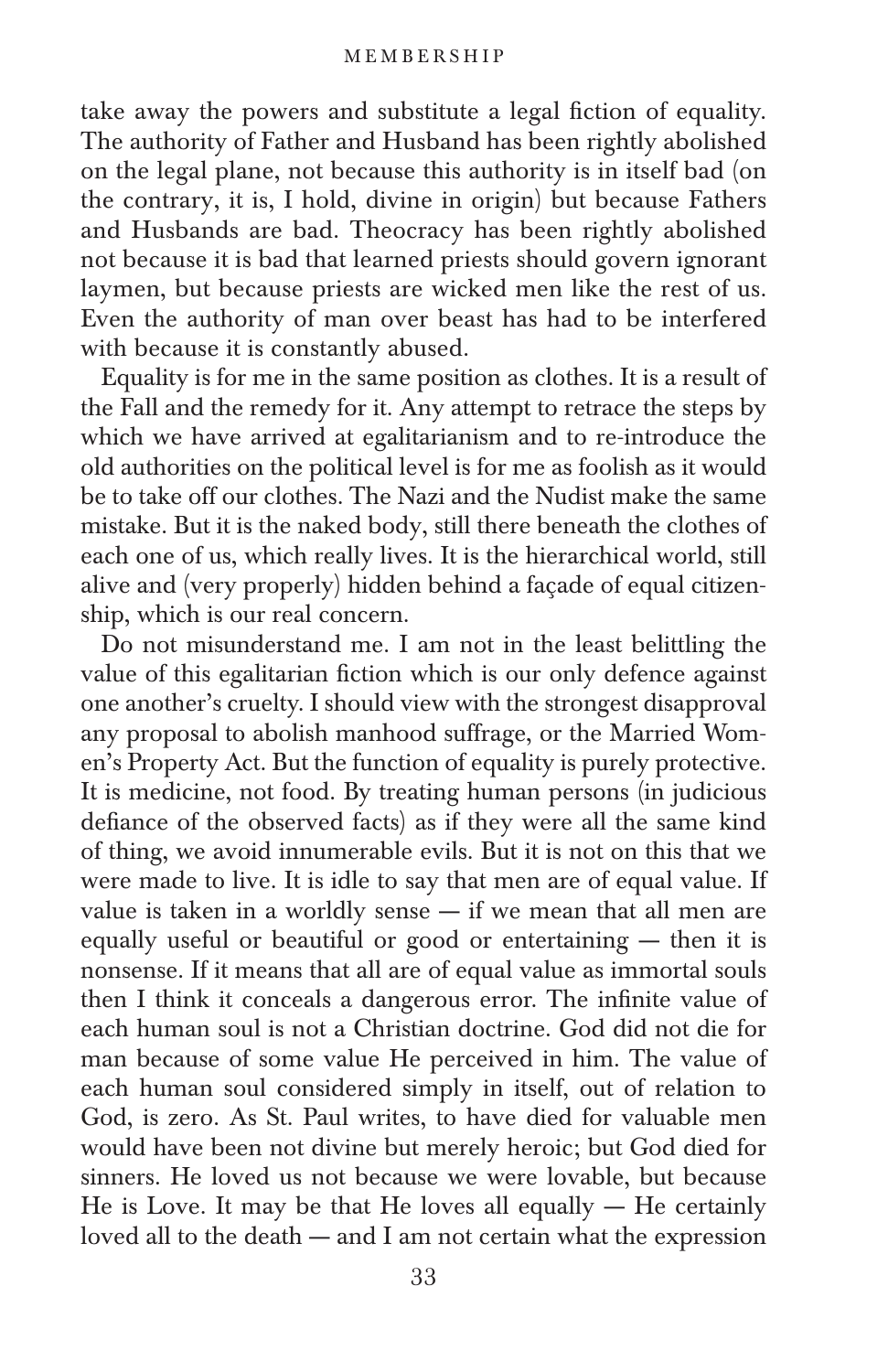means. If there is equality it is in His love, not in us.

Equality is a quantitative term and therefore love often knows nothing of it. Authority exercised with humility and obedience accepted with delight are the very lines along which our spirits live. Even in the life of the affections, much more in the Body of Christ, we step outside that world which says "I am as good as you." It is like turning from a march to a dance. It is like taking off our clothes. We become, as Chesterton said, taller when we bow; we become lowlier when we instruct. It delights me that there should be moments in the services of my own Church when the priest stands and I kneel. As democracy becomes more complete in the outer world and opportunities for reverence are successively removed, the refreshment, the cleansing, and invigorating returns to inequality, which the Church offers us, become more and more necessary.

In this way then, the Christian life defends the single personality from the collective, not by isolating him but by giving him the status of an organ in the mystical Body. As the book of Revelation says, he is made "a pillar in the temple of God"; and it adds, "he shall go no more out." That introduces a new side of our subject. That structural position in the Church which the humblest Christian occupies is eternal and even cosmic. The Church will outlive the universe; in it the individual person will outlive the universe. Everything that is joined to the immortal Head will share His immortality. We hear little of this from the Christian pulpit to-day. What has come of our silence may be judged from the fact that recently addressing the Forces on this subject, I found that one of my audience regarded this doctrine as "theosophical". If we do not believe it let us be honest and relegate the Christian faith to museums. If we do, let us give up the pretence that it makes no difference. For this is the real answer to every excessive claim made by the collective. It is mortal; we shall live for ever. There will come a time when every culture, every institution, every nation, the human race, all biological life, is extinct, and every one of us is still alive. Immortality is promised to us, not to these generalities. It was not for societies or states that Christ died, but for men. In that sense Christianity must seem to secular collectivists to involve an almost frantic assertion of individuality. But then it is not the individual as such who will share Christ's victory over death.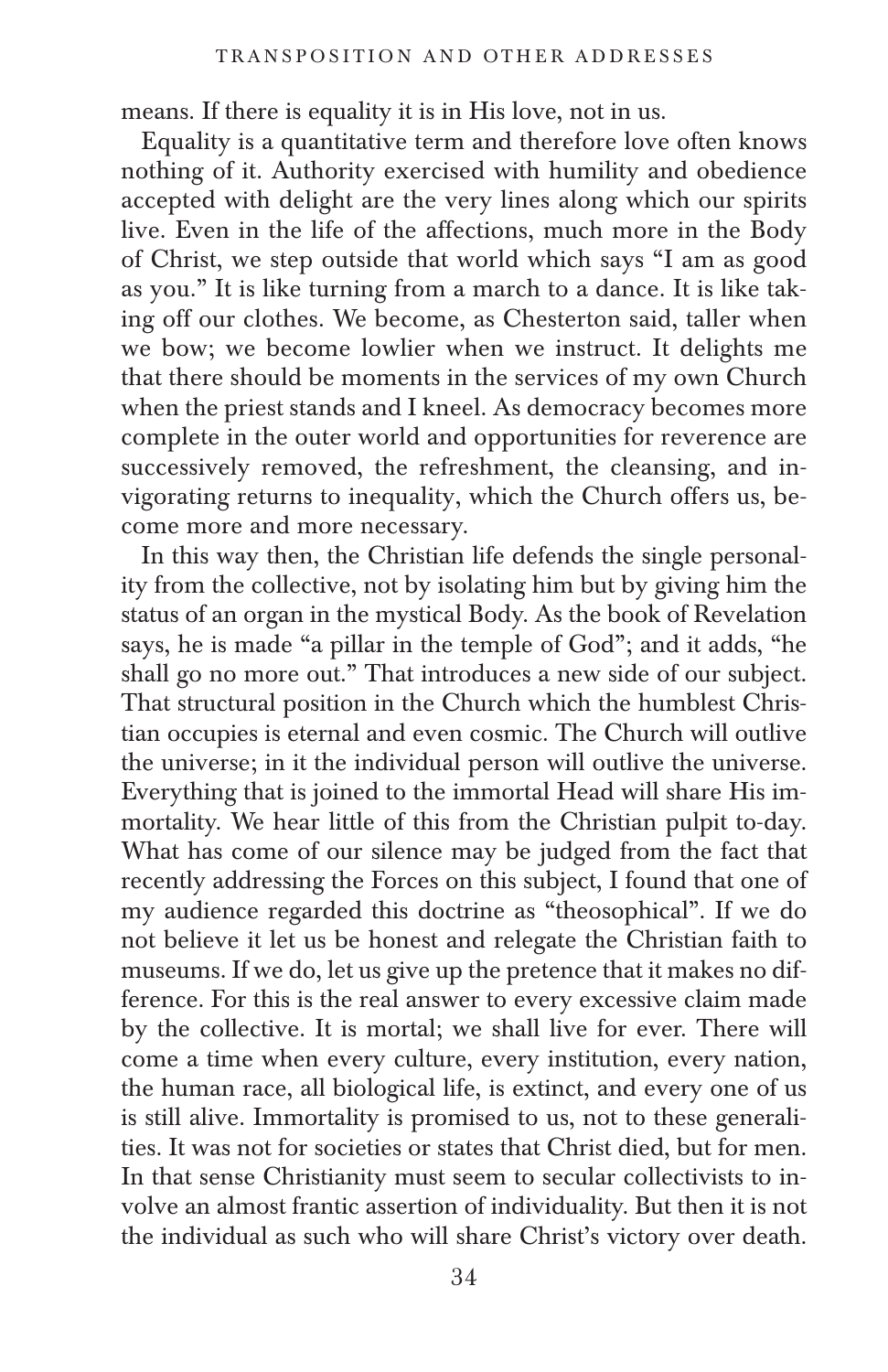We shall share the victory by being in the Victor. A rejection, or in Scripture's strong language, a crucifixion of the natural self is the passport to everlasting life. Nothing that has not died will be resurrected. That is just how Christianity cuts across the antithesis between individualism and collectivism. There lies the maddening ambiguity of our faith as it must appear to outsiders. It sets its face relentlessly against our natural individualism; on the other hand, it gives back to those who abandon individualism an eternal possession of their own personal being, even of their bodies. As mere biological entities, each with its separate will to live and to expand, we are apparently of no account; we are cross-fodder. But as organs in the Body of Christ, as stones and pillars in the temple, we are assured of our eternal self-identity and shall live to remember the galaxies as an old tale.

This may be put in another way. Personality is eternal and inviolable. But then, personality is not a datum from which we start. The individualism in which we all begin is only a parody or shadow of it. True personality lies ahead ― how far ahead, for most of us, I dare not say. And the key to it does not lie in ourselves. It will not be attained by development from within outwards. It will come to us when we occupy those places in the structure of the eternal cosmos for which we were designed or invented. As a colour first reveals its true quality when placed by an excellent artist in its pre-elected spot between certain others, as a spice reveals its true flavour when inserted just where and when a good cook wishes among the other ingredients, as the dog becomes really doggy only when he has taken his place in the household of man, so we shall then first be true persons when we have suffered ourselves to be fitted into our places. We are marble waiting to be shaped, metal waiting to be run into a mould. No doubt there are already, even in the unregenerate self, faint hints of what mould each is designed for, or what sort of pillar he will be. But it is, I think, a gross exaggeration to picture the saving of a soul as being, normally, at all like the development from seed to flower. The very words repentance, regeneration, the New Man, suggest something very different. Some tendencies in each natural man may have to be simply rejected. Our Lord speaks of eyes being plucked out and hands lopped off — a frankly Procrustean method of adaptation.

The reason we recoil from this is that we have in our day started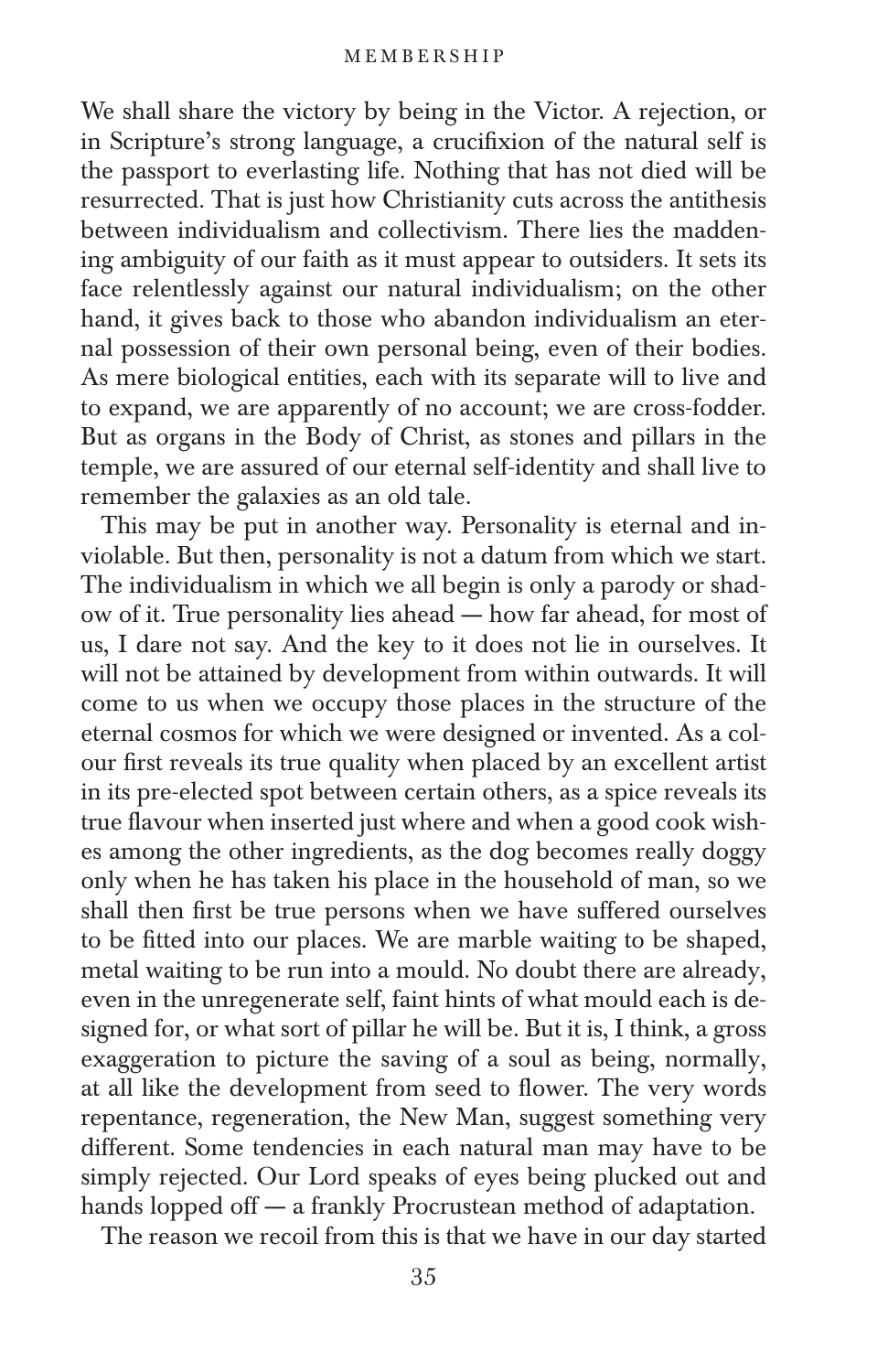by getting the whole picture upside down. Starting with the doctrine that every individuality is "of infinite value" we then picture God as a kind of employment committee whose business it is to find suitable careers for souls, square holes for square pegs. In fact, however, the value of the individual does not lie in him. He is capable of receiving value. He receives it by union with Christ. There is no question of finding for him a place in the living temple which will do justice to his inherent value and give scope to his natural idiosyncrasy. The place was there first. The man was created for it. He will not be himself till he is there. We shall be true and everlasting and really divine persons only in Heaven, just as we are, even now, coloured bodies only in the light.

To say this is to repeat what everyone here admits already ― that we are saved by grace, that in our flesh dwells no good thing, that we are, through and through, creatures not creators, derived beings, living not of ourselves but from Christ. If I seem to have complicated a simple matter, you will, I hope, forgive me. I have been anxious to bring out two points. I have wanted to try to expel that quite unchristian worship of the human individual simply as such which is so rampant in modern thought side by side with our collectivism; for one error begets the opposite error and, far from neutralizing, they aggravate each other. I mean the pestilent notion (one sees it in literary criticism) that each of us starts with a treasure called "Personality" locked up inside him, and that to expand and express this, to guard it from interference, to be "original", is the main end of life. This is Pelagian, or worse, and it defeats even itself. No man who values originality will ever be original. But try to tell the truth as you see it, try to do any bit of work as well as it can be done for the work's sake, and what men call originality will come unsought. Even on that level, the submission of the individual to the function is already beginning to bring true Personality to birth. And secondly, I have wanted to show that Christianity is not, in the long run, concerned either with individuals or communities. Neither the individual nor the community as popular thought understands them can inherit eternal life: neither the natural self, nor the collective mass, but a new creature.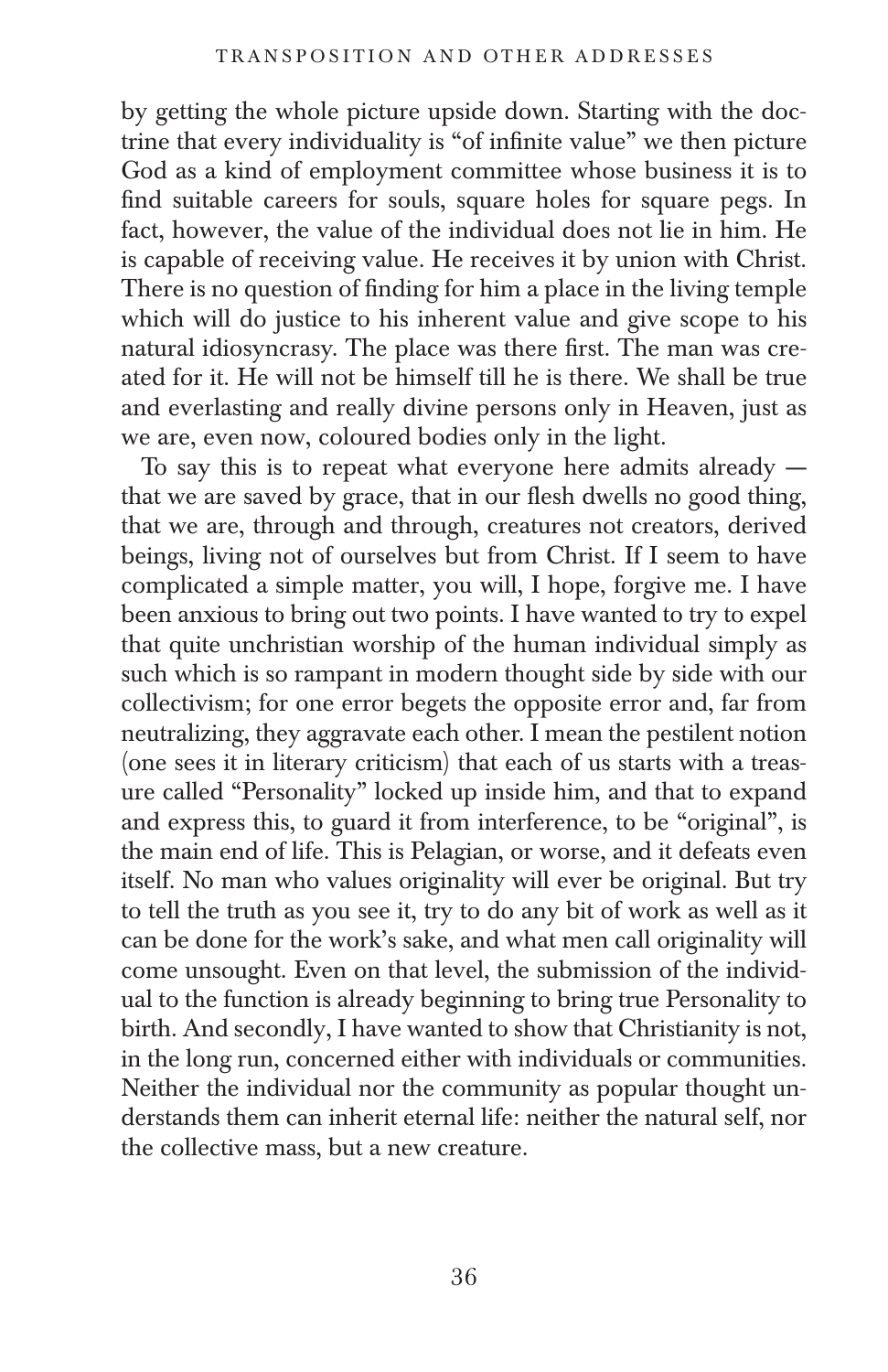IV

## LEARNING IN WAR-TIME

*A sermon preached in the Church of St. Mary the Virgin, Oxford, Autumn, 1939.*

university is a society for the pursuit of learning. As students, you will be expected to make yourselves, or to start making yourselves, into what the Middle Ages called clerks: into philosophers, scientists, scholars, cr you will be expected to make yourselves, or to start making yourselves, into what the Middle Ages called clerks: into philosophers, scientists, scholars, critics, or historians. And What is the use of beginning a task which we have so little chance of finishing? Or, even if we ourselves should happen not to be interrupted by death or military service, why should we ― indeed how can we — continue to take an interest in these placid occupations when the lives of our friends and the liberties of Europe are in the balance? Is it not like fiddling while Rome burns?

Now it seems to me that we shall not be able to answer these questions until we have put them by the side of certain other questions which every Christian ought to have asked himself in peace-time. I spoke just now of fiddling while Rome burns. But to a Christian the true tragedy of Nero must be not that he fiddled while the city was on fire but that he fiddled on the brink of hell. You must forgive me for the crude monosyllable. I know that many wiser and better Christians than I in these days do not like to mention heaven and hell even in a pulpit. I know, too, that nearly all the references to this subject in the New Testament come from a single source. But then that source is Our Lord Himself. People will tell you it is St. Paul, but that is untrue. These overwhelming doctrines are dominical. They are not really removable from the teaching of Christ or of His Church. If we do not believe them, our presence in this church is great tomfoolery. If we do, we must sometime overcome our spiritual prudery and mention them.

The moment we do so we can see that every Christian who comes to a university must at all times face a question compared with which the questions raised by the war are relatively unimportant. He must ask himself how it is right, or even psychologically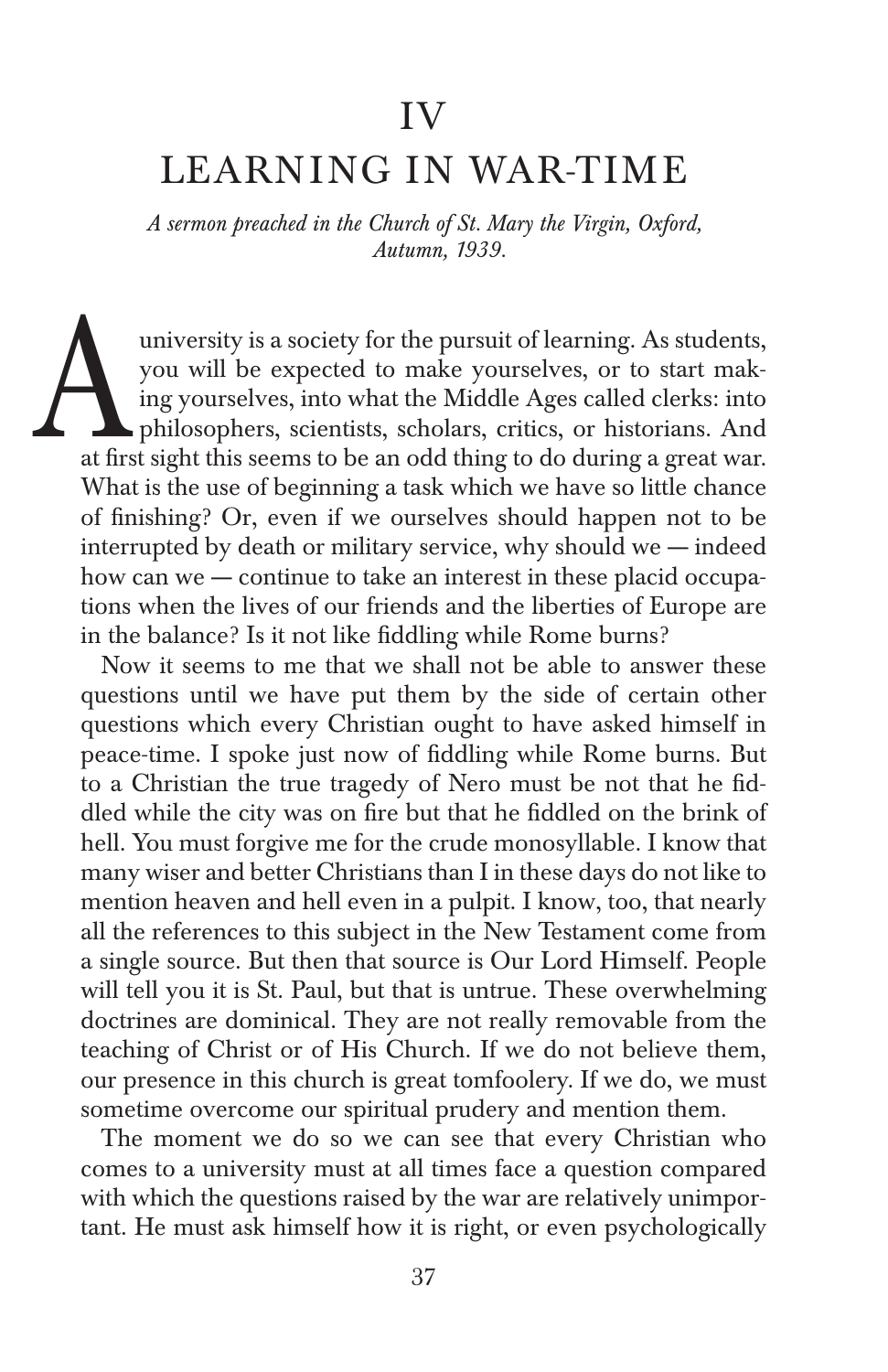possible, for creatures who are every moment advancing either to heaven or to hell, to spend any fraction of the little time allowed them in this world on such comparative trivialities as literature or art, mathematics or biology. If human culture can stand up to that, it can stand up to anything. To admit that we can retain our interest in learning under the shadow of these eternal issues, but not under the shadow of a European war, would be to admit that our ears are closed to the voice of reason and very wide open to the voice of our nerves and our mass emotions.

This indeed is the case with most of us: certainly with me. For that reason I think it important to try to see the present calamity in a true perspective. The war creates no absolutely new situation: it simply aggravates the permanent human situation so that we can no longer ignore it. Human life has always been lived on the edge of a precipice. Human culture has always had to exist under the shadow of something infinitely more important than itself. If men had postponed the search for knowledge and beauty until they were secure, the search would never have begun. We are mistaken when we compare war with "normal life". Life has never been normal. Even those periods which we think most tranquil, like the nineteenth century, turn out, on closer inspection, to be full of crises, alarms, difficulties, emergencies. Plausible reasons have never been lacking for putting off all merely cultural activities until some imminent danger has been averted or some crying injustice put right. But humanity long ago chose to neglect those plausible reasons. They wanted knowledge and beauty now, and would not wait for the suitable moment that never comes. Periclean Athens leaves us not only the Parthenon but, significantly, the Funeral Oration. The insects have chosen a different line: they have sought first the material welfare and security of the hive, and presumably they have their reward. Men are different. They propound mathematical theorems in beleaguered cities, conduct metaphysical arguments in condemned cells, make jokes on scaffolds, discuss the last new poem while advancing to the walls of Quebec<sup>7</sup>, and comb their hair at Thermopylae. This is not *panache*: it is our nature.

<sup>7 - [</sup>Editor's note] This likely refers to the battle of the Plains of Abraham and the taking of Québec City in September 1759 by the English (and the fall of New France the following year).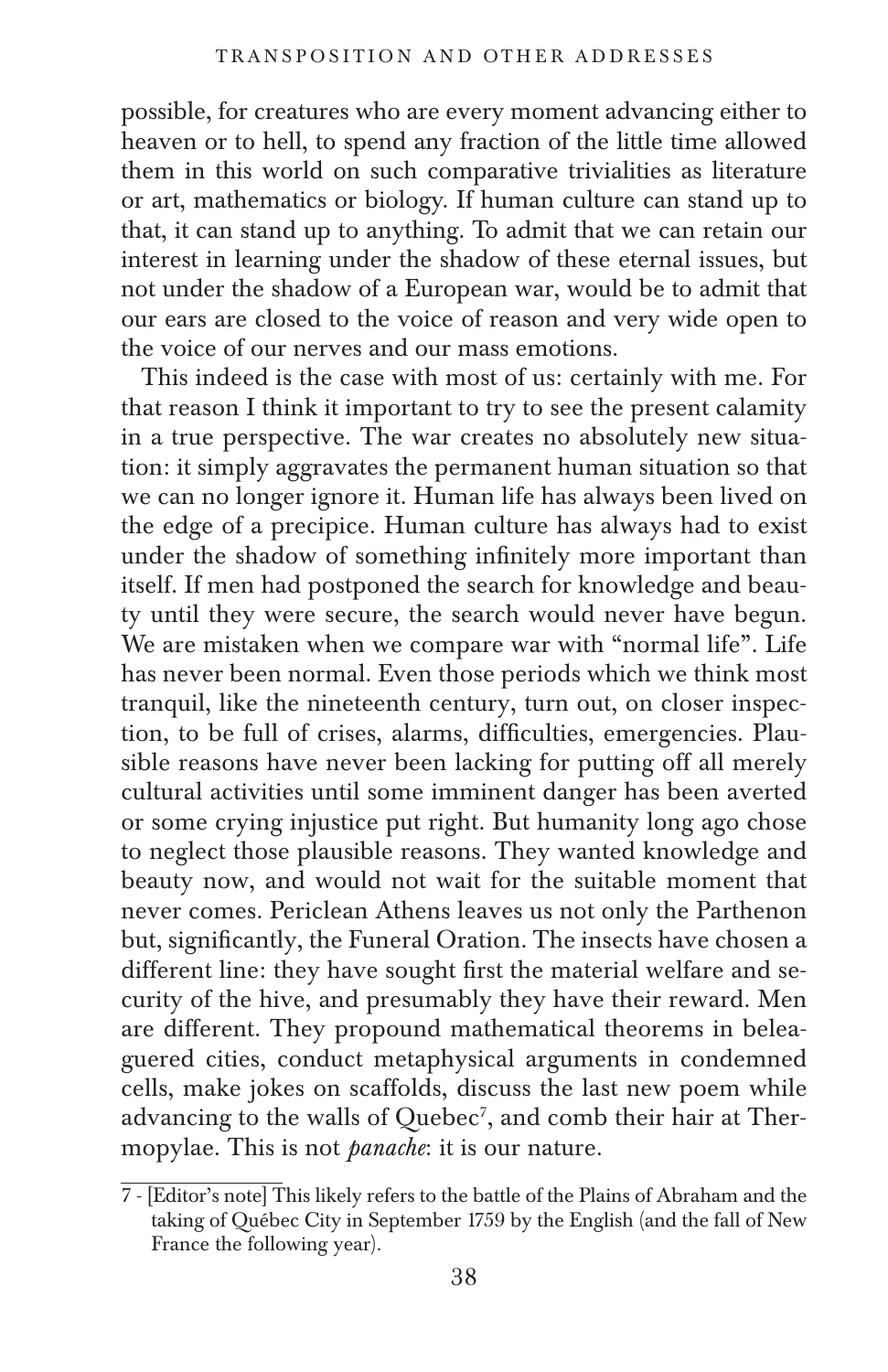But since we are fallen creatures the fact that this is now our nature would not, by itself, prove that it is rational or right. We have to inquire whether there is really any legitimate place for the activities of the scholar in a world such as this. That is, we have always to answer the question: "How can you be so frivolous and selfish as to think about anything but the salvation of human souls?" and we have, at the moment, to answer the additional question "How can you be so frivolous and selfish as to think of anything but the war?" Now part of our answer will be the same for both questions. The one implies that our life can, and ought, to become exclusively and explicitly religious: the other, that it can and ought to become exclusively national. I believe that our whole life can, and indeed must, become religious in a sense to be explained later. But if it is meant that all our activities are to be of the kind that can be recognized as "sacred" and opposed to "secular" then I would give a single reply to both my imaginary assailants. I would say, "Whether it ought to happen or not, the thing you are recommending is not going to happen." Before I became a Christian I do not think I fully realized that one's life, after conversion, would inevitably consist in doing most of the same things one had been doing before: one hopes, in a new spirit, but still the same things. Before I went to the last war I certainly expected that my life in the trenches would, in some mysterious sense, be all war. In fact, I found that the nearer you got to the front line the less every one spoke and thought of the allied cause and the progress of the campaign; and I am pleased to find that Tolstoi, in the greatest war book ever written, records the same thing ― and so, in its own way, does the *Iliad*. Neither conversion nor enlistment in the army is really going to obliterate our human life. Christians and soldiers are still men: the infidel's idea of a religious life, and the civilian's idea of active service, are fantastic. If you attempted, in either case, to suspend your whole intellectual and aesthetic activity, you would only succeed in substituting a worse cultural life for a better. You are not, in fact, going to read nothing, either in the Church or in the line: if you don't read good books you will read bad ones. If you don't go on thinking rationally, you will think irrationally. If you reject aesthetic satisfactions you will fall into sensual satisfactions.

There is therefore this analogy between the claims of our reli-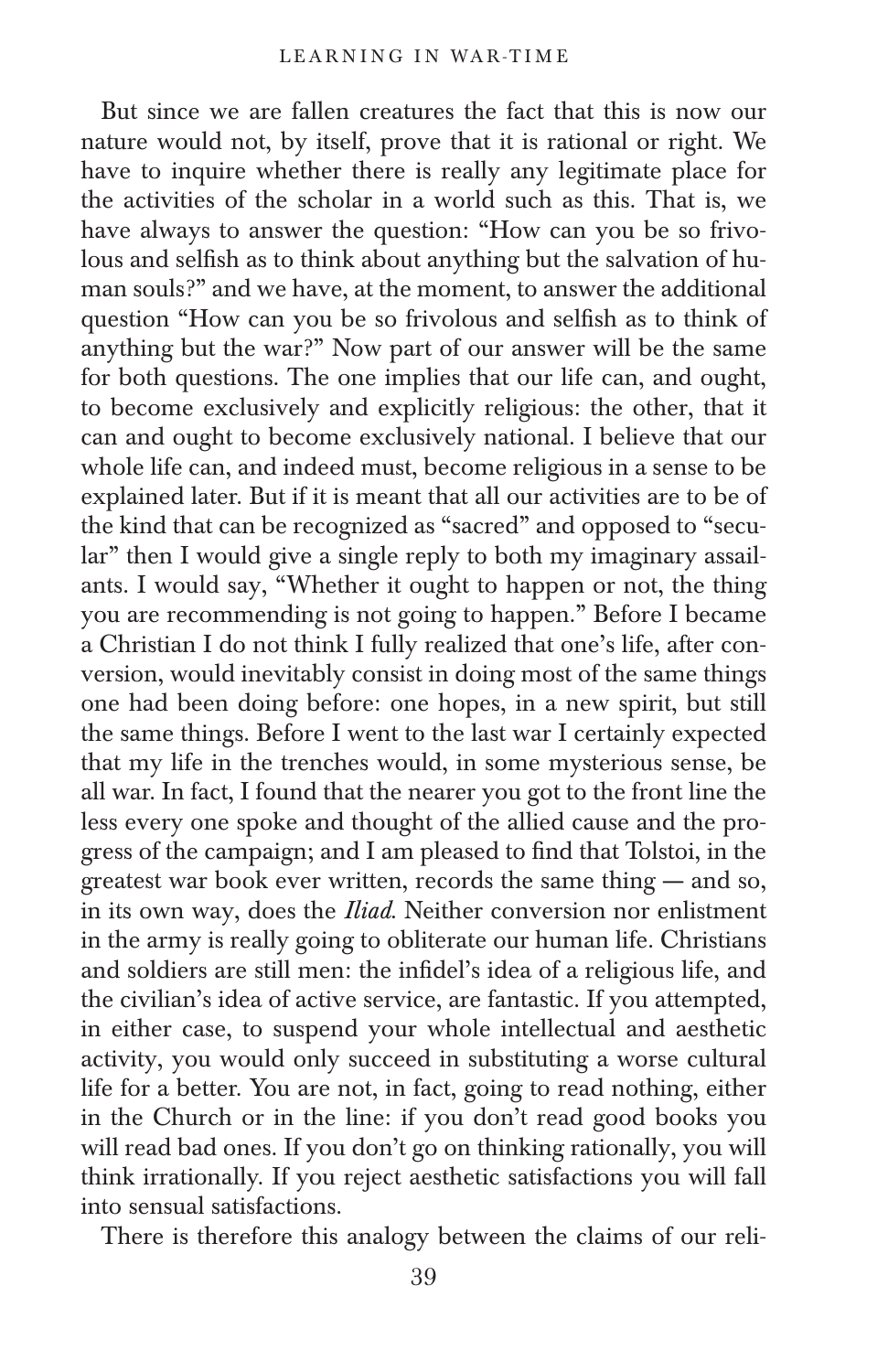gion and the claims of the war: neither of them, for most of us, will simply cancel or remove from the slate the merely human life which we were leading before we entered them. But they will operate in this way for different reasons. The war will fail to absorb our whole attention because it is a finite object, and therefore intrinsically unfitted to support the whole attention of a human soul. In order to avoid misunderstanding I must here make a few distinctions. I believe our cause to be, as human causes go, very righteous, and I therefore believe it to be a duty to participate in this war. And every duty is a religious duty, and our obligation to perform every duty is therefore absolute. Thus we may have a duty to rescue a drowning man, and perhaps, if we live on a dangerous coast, to learn life-saving so as to be ready for any drowning man when he turns up. It may be our duty to lose our own lives in saving him. But if anyone devoted himself to life-saving in the sense of giving it his total attention ― so that he thought and spoke of nothing else and demanded the cessation of all other human activities until everyone had learned to swim ― he would be a monomaniac. The rescue of drowning men is, then, a duty worth dying for, but not worth living for. It seems to me that all political duties (among which I include military duties) are of this kind. A man may have to die for our country: but no man must, in any exclusive sense, live for his country. He who surrenders himself without reservation to the temporal claims of a nation, or a party, or a class is rendering to Caesar that which, of all things, most emphatically belongs to God himself.

It is for a very different reason that religion cannot occupy the whole of life in the sense of excluding all our natural activities. For, of course, in some sense, it must occupy the whole of life. There is no question of a compromise between the claims of God and the claims of culture, or politics, or anything else. God's claim is infinite and inexorable. You can refuse it: or you can begin to try to grant it. There is no middle way. Yet in spite of this it is clear that Christianity does not exclude any of the ordinary human activities. St. Paul tells people to get on with their jobs. He even assumes that Christians may go to dinner parties, and, what is more, dinner parties given by pagans. Our Lord attends a wedding and provides miraculous wine. Under the aegis of His Church, and in the most Christian ages, learning and the arts flourish. The solu-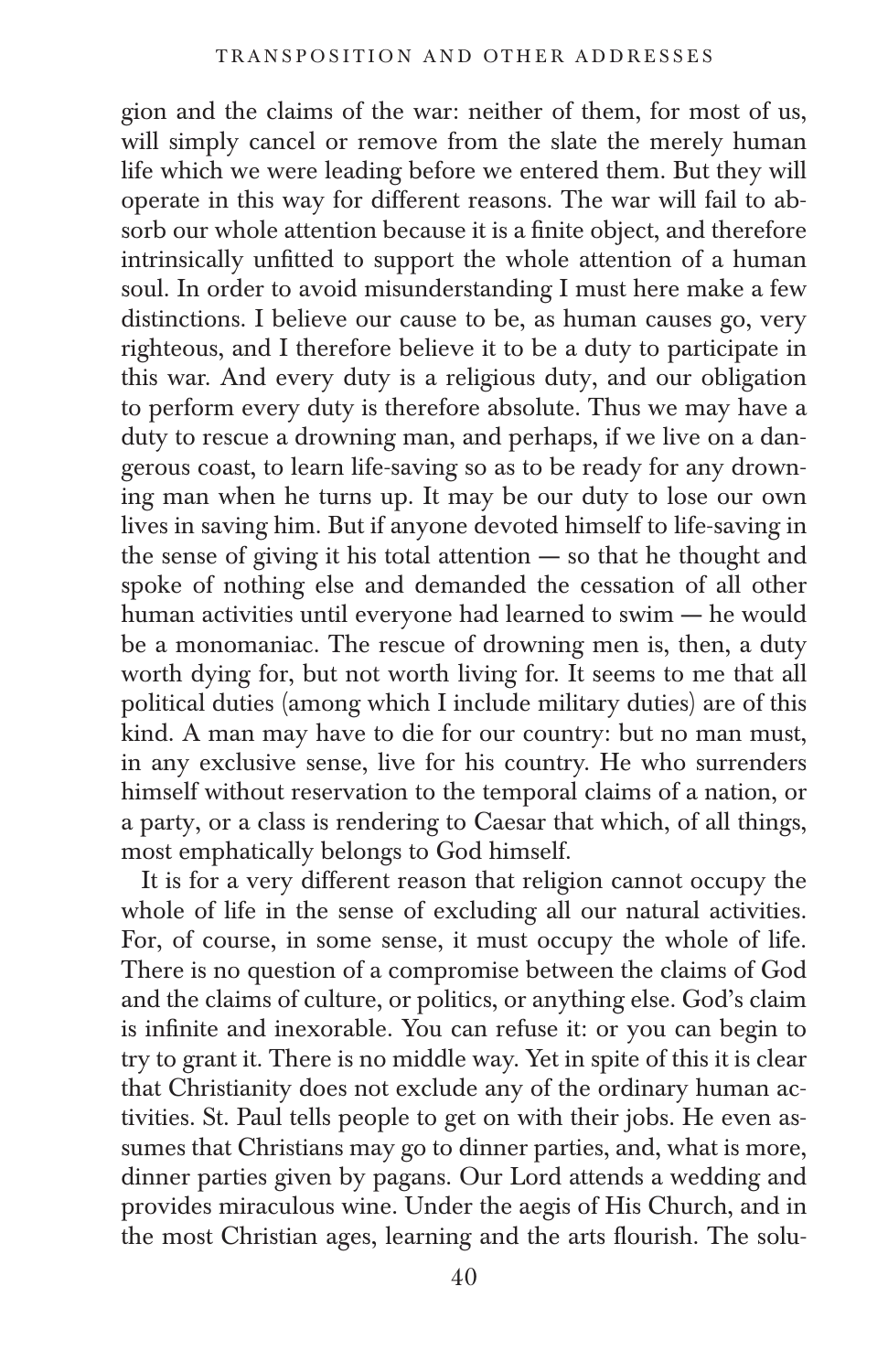tion of this paradox is, of course, well known to you. "Whether ye eat or drink or whatsoever ye do, do all to the glory of God."

All our merely natural activities will be accepted, if they are offered to God, even the humblest: and all of them, even the noblest, will be sinful if they are not. Christianity does not simply replace our natural life and substitute a new one: it is rather a new organization which exploits, to its own supernatural ends, these natural materials. No doubt, in a given situation, it demands the surrender of some, or of all, our merely human pursuits: it is better to be saved with one eye, than, having two, to be cast into Gehenna. But it does this, in a sense, *per accidens* ― because, in those special circumstances, it has ceased to be possible to practise this or that activity to the glory of God. There is no essential quarrel between the spiritual life and the human activities as such. Thus the omnipresence of obedience to God in a Christian's life is, in a way, analogous to the omnipresence of God in space. God does not fill space as a body fills it, in the sense that parts of Him are in different parts of space, excluding other objects from them. Yet He is everywhere ― totally present at every point of space ― according to good theologians.

We are now in a position to answer the view that human culture is an inexcusable frivolity on the part of creatures loaded with such awful responsibilities as we. I reject at once an idea which lingers in the mind of some modern people that cultural activities are in their own right spiritual and meritorious ― as though scholars and poets were intrinsically more pleasing to God than scavengers and bootblacks<sup>8</sup>. I think it was Matthew Arnold who first used the English word *spiritual* in the sense of the German *geistlich*, and so inaugurated this most dangerous and most anti-Christian error. Let us clear it forever from our minds. The work of a Beethoven, and the work of a charwoman, become spiritual on precisely the same condition, that of being offered to God, of being done humbly "as to the Lord". This does not, of course, mean that it is for anyone a mere toss-up whether he should sweep rooms or compose symphonies. A mole must dig to the glory of God and a cock must crow. We are members of one body, but differentiated members, each with his own vocation. A man's upbringing, his

<sup>8 - [</sup>Editor's note] In North America, a shoeshiner, a person employed to polish boots and shoes.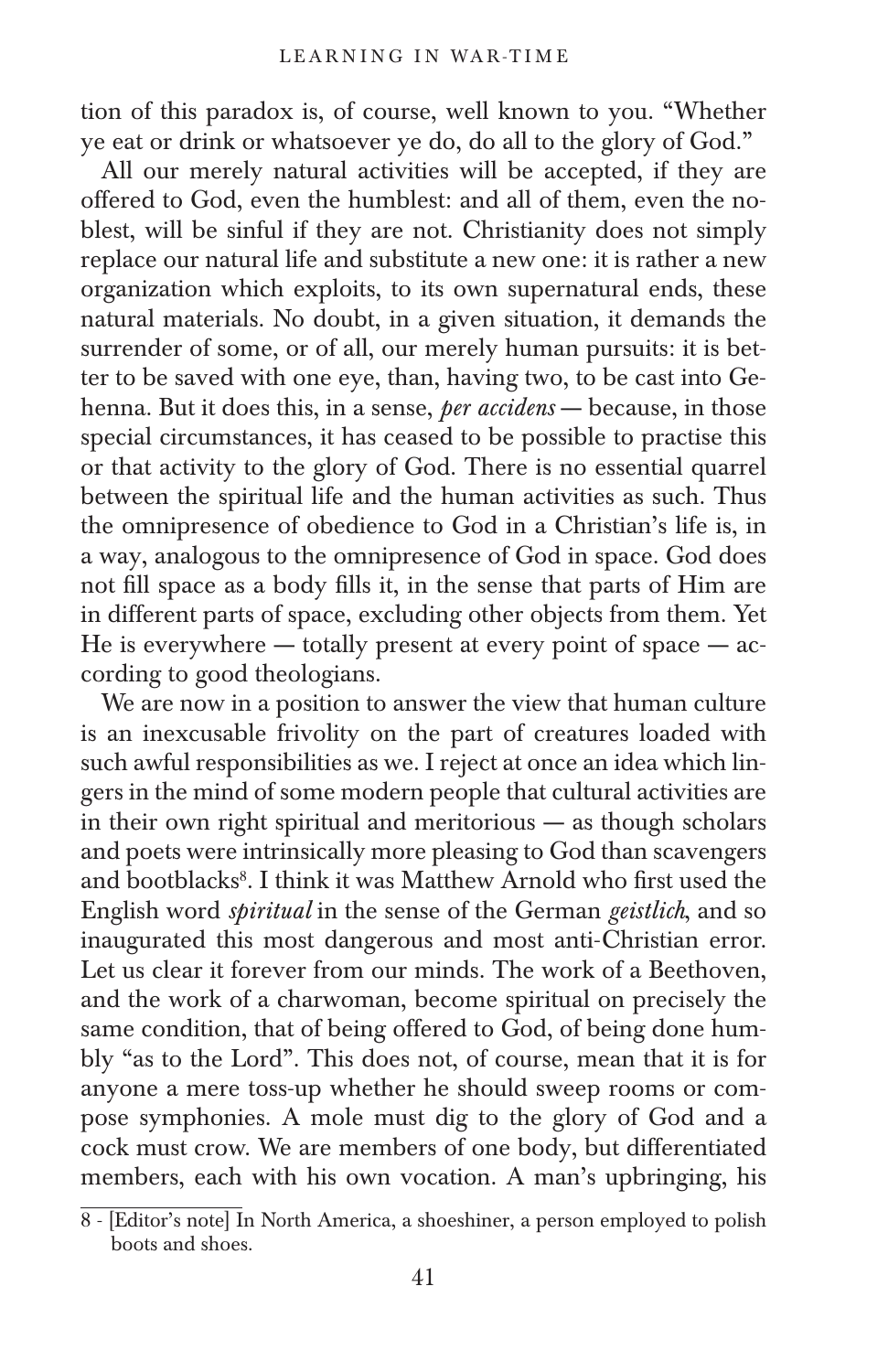talents, his circumstances, are usually a tolerable index of his vocation. If our parents have sent us to Oxford, if our country allows us to remain there, this is *prima facie* evidence that the life which we, at any rate, can best lead to the glory of God at present is the learned life. By leading that life to the glory of God I do not, of course, mean any attempt to make our intellectual inquiries work out to edifying conclusions. That would be, as Bacon says, to offer to the author of truth the unclean sacrifice of a lie. I mean the pursuit of knowledge and beauty, in a sense, for their own sake, but in a sense which does not exclude their being for God's sake. An appetite for these things exists in the human mind, and God makes no appetite in vain. We can therefore pursue knowledge as such, and beauty, as such, in the sure confidence that by so doing we are either advancing to the vision of God ourselves or indirectly helping others to do so. Humility, no less than the appetite, encourages us to concentrate simply on the knowledge or the beauty, not too much concerning ourselves with their ultimate relevance to the vision of God. That relevance may not be intended for us but for our betters ― for men who come after and find the spiritual significance of what we dug out in blind and humble obedience to our vocation. This is the teleological argument that the existence of the impulse and the faculty prove that they must have a proper function in God's scheme ― the argument by which Thomas Aquinas proves that sexuality would have existed even without the Fall. The soundness of the argument, as regards culture, is proved by experience. The intellectual life is not the only road to God, nor the safest, but we find it to be a road, and it may be the appointed road for us. Of course it will be so only so long as we keep the impulse pure and disinterested. That is the great difficulty. As the author of the *Theologia Germanica* says, we may come to love knowledge ― *our* knowing ― more than the thing known: to delight not in the exercise of our talents but in the fact that they are ours, or even in the reputation they bring us. Every success in the scholar's life increases this danger. If it becomes irresistible, he must give up his scholarly work. The time for plucking out the right eye has arrived.

That is the essential nature of the learned life as I see it. But it has indirect values which are especially important to-day. If all the world were Christian, it might not matter if all the world were un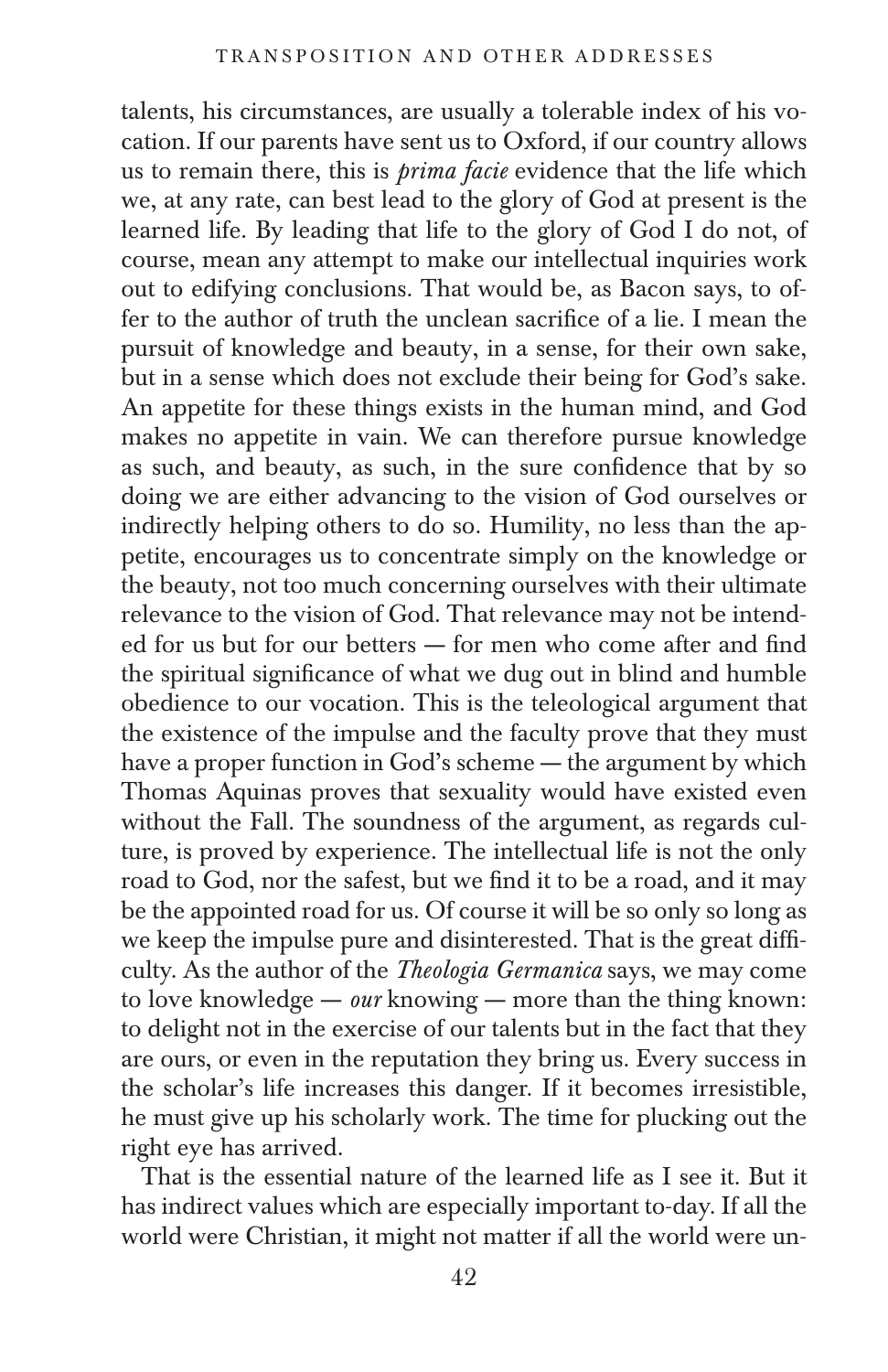educated. But, as it is, a cultural life will exist outside the Church whether it exists inside or not. To be ignorant and simple now ― not to be able to meet the enemies on their own ground ― would be to throw down our weapons, and to betray our uneducated brethren who have, under God, no defence but us against the intellectual attacks of the heathen. Good philosophy must exist, if for no other reason, because bad philosophy needs to be answered. The cool intellect must work not only against cool intellect on the other side, but against the muddy heathen mysticisms which deny intellect altogether. Most of all, perhaps, we need intimate knowledge of the past. Not that the past has any magic about it, but because we cannot study the future, and yet need something to set against the present, to remind us that the basic assumptions have been quite different in different periods and that much which seems certain to the uneducated is merely temporary fashion. A man who has lived in many places is not likely to be deceived by the local errors of his native village: the scholar has lived in many times and is therefore in some degree immune from the great cataract of nonsense that pours from the press and the microphone of his own age.

The learned life then is, for some, a duty. At the moment it looks as if it were your duty. I am well aware that there may seem to be an almost comic discrepancy between the high issues we have been considering and the immediate task you may be set down to, such as Anglo-Saxon sound laws or chemical formulae. But there is a similar shock awaiting us in every vocation ― a young priest finds himself involved in choir treats and a young subaltern in accounting for pots of jam. It is well that it should be so. It weeds out the vain, windy people and keeps in those who are both humble and tough. On that kind of difficulty we need waste no sympathy. But the peculiar difficulty imposed on you by the war is another matter: and of it I would again repeat, what I have been saying in one form or another ever since I started ― do not let your nerves and emotions lead you into thinking your predicament more abnormal than it really is. Perhaps it may be useful to mention the three mental exercises which may serve as defences against the three enemies which war raises up against the scholar.

The first enemy is excitement ― the tendency to think and feel about the war when we had intended to think about our work.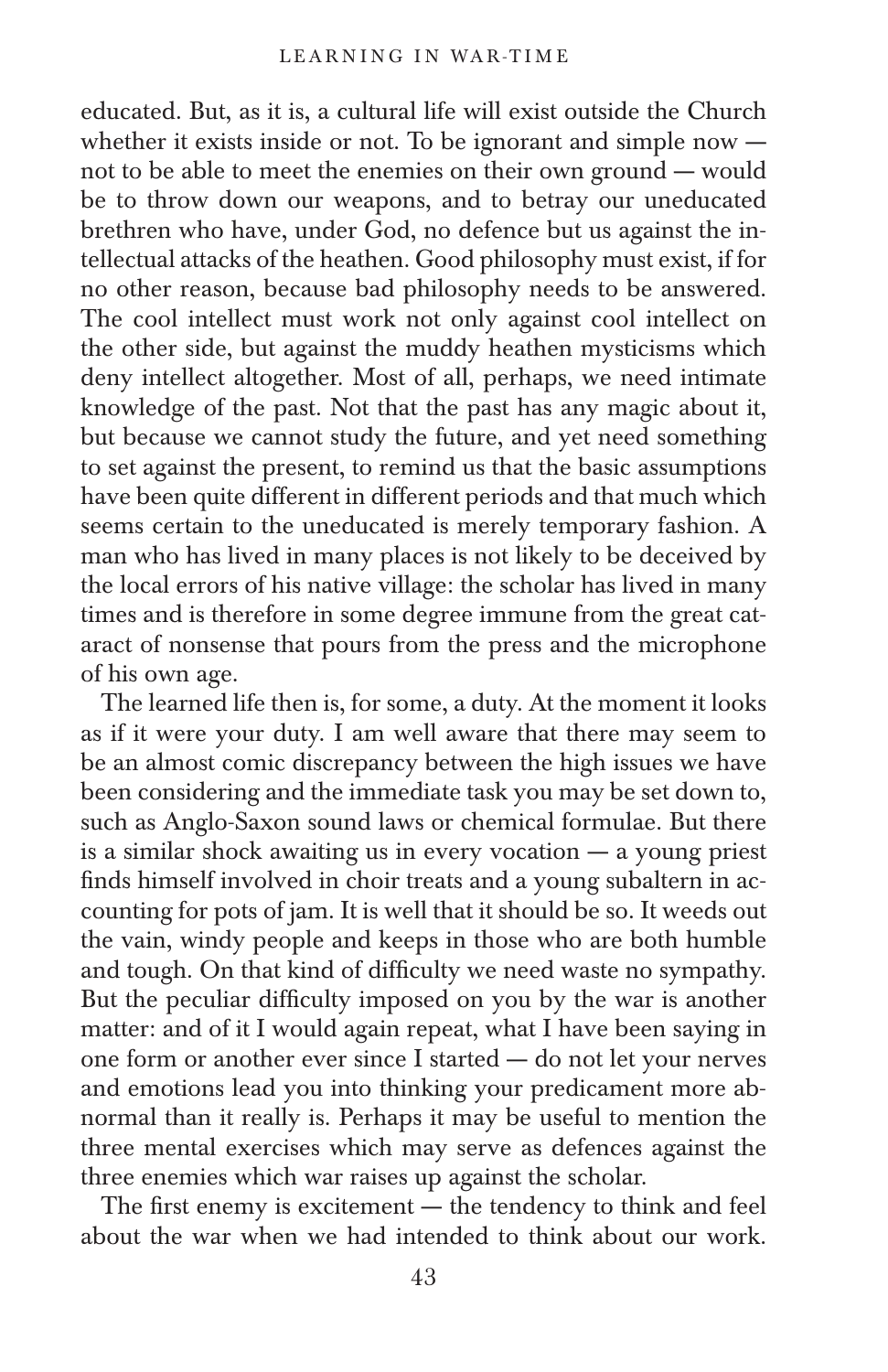The best defence is a recognition that in this, as in everything else, the war has not really raised up a new enemy but only aggravated an old one. There are always plenty of rivals to our work. We are always falling in love or quarrelling, looking for jobs or fearing to lose them, getting ill and recovering, following public affairs. If we let ourselves, we shall always be waiting for some distraction or other to end before we can really get down to our work. The only people who achieve much are those who want knowledge so badly that they seek it while the conditions are still unfavourable. Favourable conditions never come. There are, of course, moments when the pressure of the excitement is so great that only superhuman self-control could resist it. They come both in war and peace. We must do the best we can.

The second enemy is frustration — the feeling that we shall not have time to finish. If I say to you that no one has time to finish, that the longest human life leaves a man, in any branch of learning, a beginner, I shall seem to you to be saying something quite academic and theoretical. You would be surprised if you knew how soon one begins to feel the shortness of the tether: of how many things, even in middle life, we have to say "No time for that", "Too late now", and "Not for me". But Nature herself forbids you to share that experience. A more Christian attitude, which can be attained at any age, is that of leaving futurity in God's hands. We may as well, for God will certainly retain it whether we leave it to Him or not. Never, in peace or war, commit your virtue or your happiness to the future. Happy work is best done by the man who takes his long-term plans somewhat lightly and works from moment to moment "as to the Lord". It is only our *daily* bread that we are encouraged to ask for. The present is the only time in which any duty can be done or any grace received.

The third enemy is fear. War threatens us with death and pain. No man ― and specially no Christian who remembers Gethsemane — need try to attain a stoic indifference about these things: but we can guard against the illusions of the imagination. We think of the streets of Warsaw and contrast the deaths there suffered with an abstraction called Life. But there is no question of death or life for any of us; only a question of this death or of that ― of a machine gun bullet now or a cancer forty years later. What does war do to death? It certainly does not make it more frequent: 100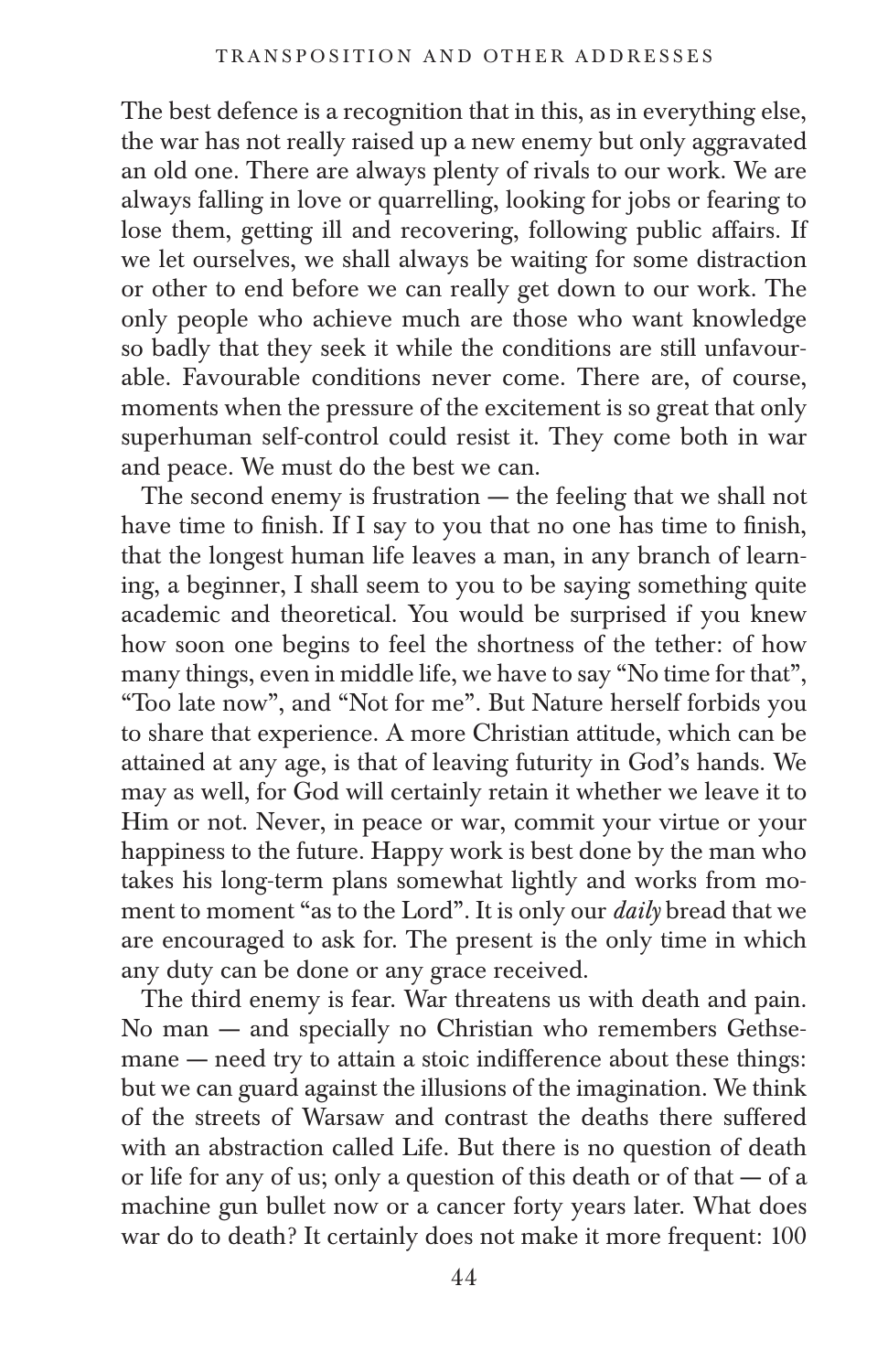per cent of us die, and the percentage cannot be increased. It puts several deaths earlier: but I hardly suppose that that is what we fear. Certainly when the moment comes, it will make little difference how many years we have behind us. Does it increase our chances of a painful death? I doubt it. As far as I can find out, what we call natural death is usually preceded by suffering: and a battlefield is one of the very few places where one has a reasonable prospect of dying with no pain at all. Does it decrease our chances of dying at peace with God? I cannot believe it. If active service does not persuade a man to prepare for death, what conceivable concatenation of circumstances would? Yet war does do something to death. It forces us to remember it. The only reason why the cancer at sixty or the paralysis at seventy-five do not bother us is that we forget them. War makes death real to us: and that would have been regarded as one of its blessings by most of the great Christians of the past. They thought it good for us to be always aware of our mortality. I am inclined to think they were right. All the animal life in us, all schemes of happiness that centred in this world, were always doomed to a final frustration. In ordinary times only a wise man can realize it. Now the stupidest of us knows. We see unmistakably the sort of universe in which we have all along been living, and must come to terms with it. If we had foolish un-Christian hopes about human culture, they are now shattered. If we thought we were building up a heaven on earth, if we looked for something that would turn the present world from a place of pilgrimage into a permanent city satisfying the soul of man, we are disillusioned, and not a moment too soon. But if we thought that for some souls, and at some times, the life of learning, humbly offered to God, was, in its own small way, one of the appointed approaches to the Divine reality and the Divine beauty which we hope to enjoy hereafter, we can think so still.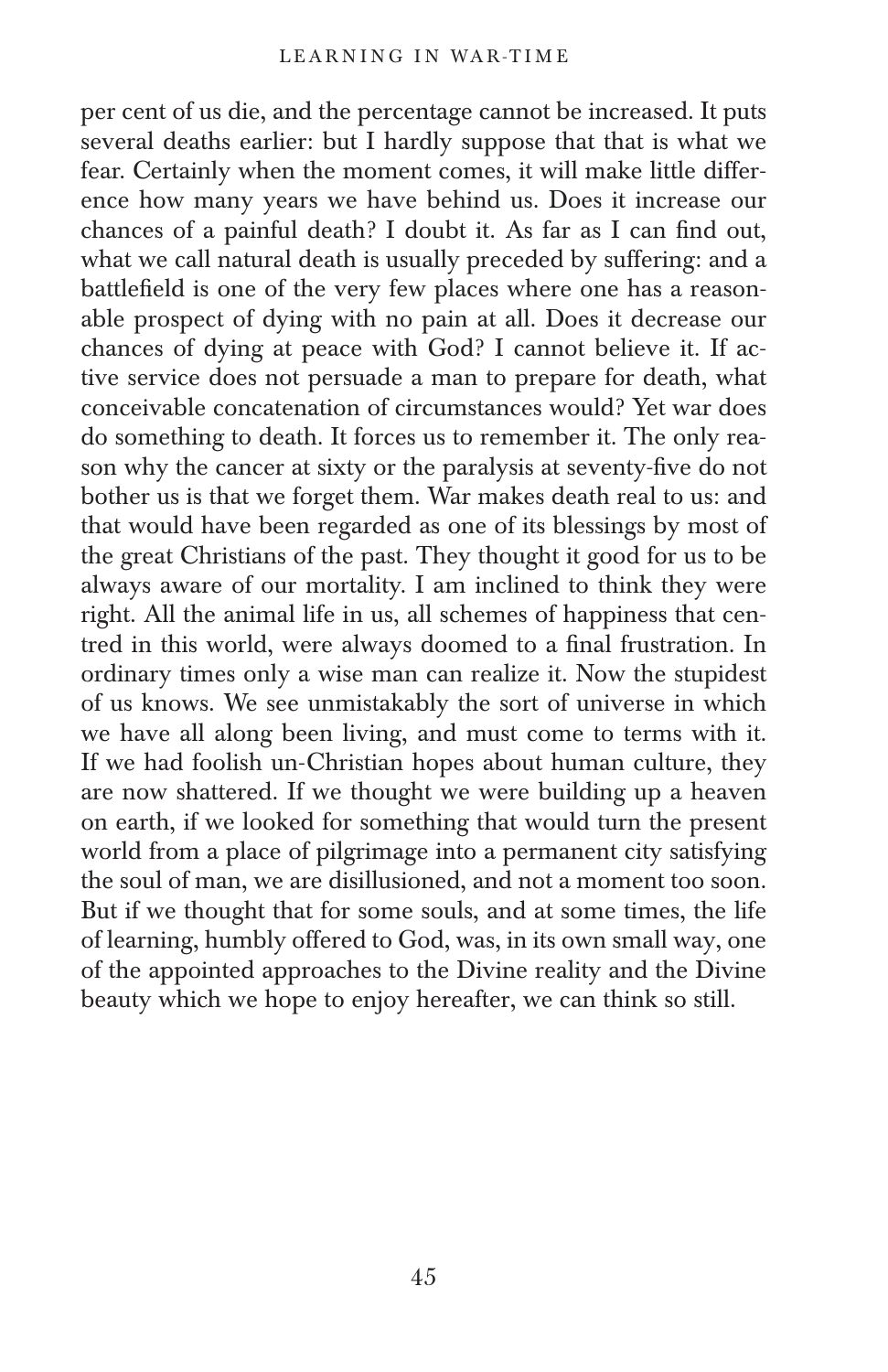## THE INNER RING

*The Memorial Oration at King's College, the University of London, 1944.*

ay I read you a few lines from Tolstoi's *War and Peace*?<br>When Boris entered the room, Prince Andrey was listenir<br>to an old general, wearing his decorations, who was reportir<br>servility on his purple face. "Alright. Please When Boris entered the room, Prince Andrey was listening to an old general, wearing his decorations, who was reporting something to Prince Andrey, with an expression of soldierly servility on his purple face. "Alright. Please wait!", he said to the general, speaking in Russian with the French accent which he used when he spoke with contempt. The moment he noticed Boris he stopped listening to the general who trotted imploringly after him and begged to be heard, while Prince Andrey turned to Boris with a cheerful smile and a nod of the head. Boris now clearly understood ― what he had already guessed ― that side by side with the system of discipline and subordination which were laid down in the Army Regulations, there existed a different and a more real system ― the system which compelled a tightly laced general with a purple face to wait respectfully for his turn while a mere captain like Prince Andrey chatted with a mere second lieutenant like Boris. Boris decided at once that he would be guided not by the official system but by this other unwritten system. ― Part III, Chap. 9.

When you invite a middle-aged moralist to address you, I suppose I must conclude, however unlikely the conclusion seems, that you have a taste for middle-aged moralizing. I shall do my best to gratify it. I shall in fact give you advice about the world in which you are going to live. I do not mean by this that I am going to attempt a talk on what are called *current affairs*. You probably know quite as much about them as I do. I am not going to tell you ― except in a form so general that you will hardly recognize it ― what part you ought to play in post-war reconstruction. It is not, in fact, very likely that any of you will be able, in the next ten years, to make any direct contribution to the peace or prosperity of Europe. You will be busy finding jobs, getting married, acquiring facts. I am going to do something more old-fashioned than you perhaps expected. I am going to give advice. I am going to issue warnings. Advice and warnings about things which are so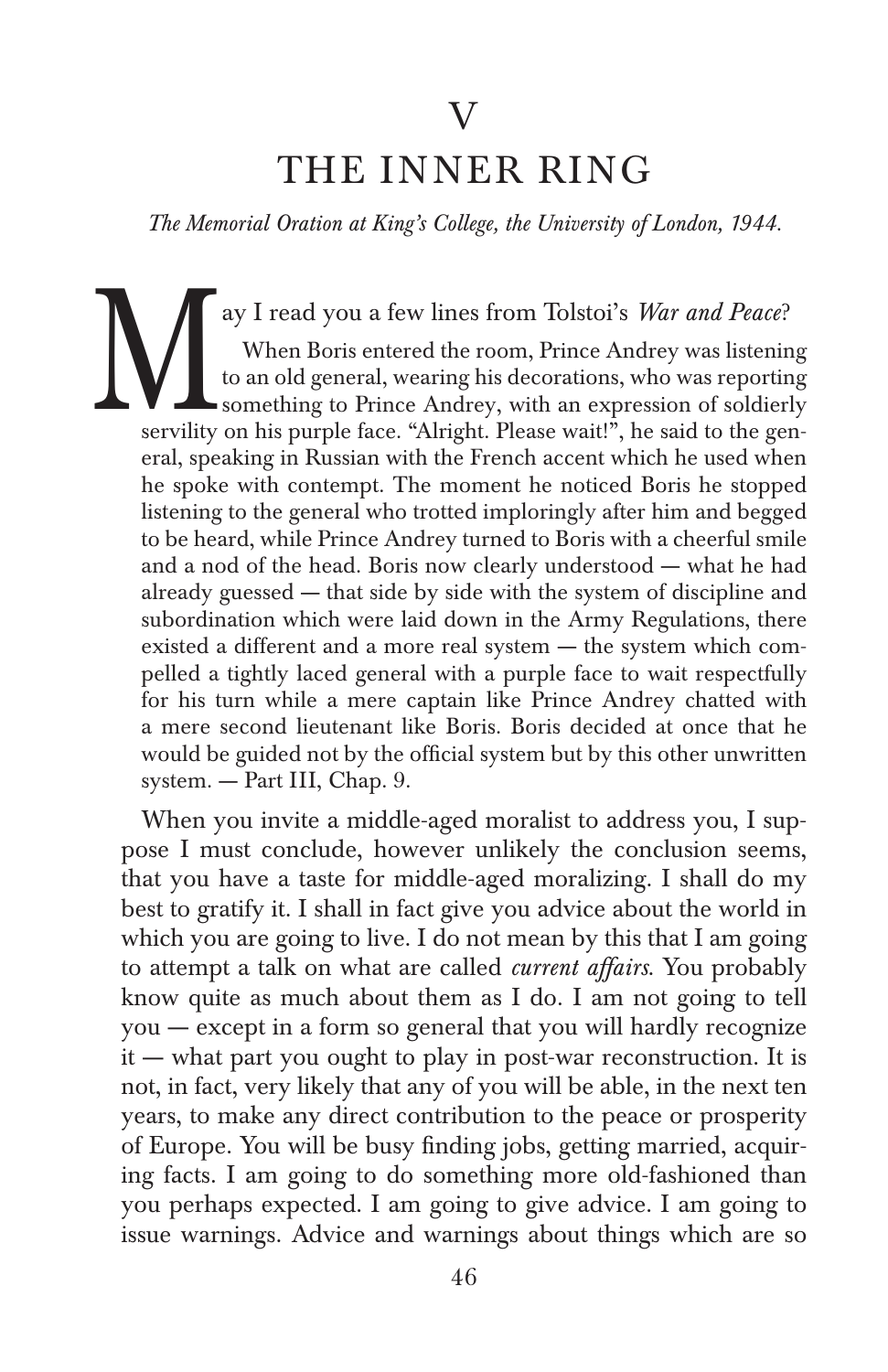perennial that no one calls them "current affairs".

And of course every one knows what a middle-aged moralist of my type warns his juniors against. He warns them against the World, the Flesh, and the Devil. But one of this trio will be enough to deal with to-day. The Devil, I shall leave strictly alone. The association between him and me in the public mind has already gone quite as deep as I wish: in some quarters it has already reached the level of confusion, if not of identification<sup>9</sup>. I begin to realize the truth of the old proverb that he who sups with that formidable host needs a long spoon. As for the Flesh, you must be very abnormal young people if you do not know quite as much about it as I do. But on the World I think I have something to say.

In the passage I have just read from Tolstoi, the young second lieutenant Boris Dubretskoi discovers that there exist in the army two different systems or hierarchies. The one is printed in some little red book and anyone can easily read it up. It also remains constant. A general is always superior to a colonel and a colonel to a captain. The other is not printed anywhere. Nor is it even a formally organized secret society with officers and rules which you would be told after you had been admitted. You are never formally and explicitly admitted by anyone. You discover gradually, in almost indefinable ways, that it exists and that you are outside it; and then later, perhaps, that you are inside it. There are what correspond to pass words, but they too are spontaneous and informal. A particular slang, the use of particular nicknames, an allusive manner of conversation, are the marks. But it is not constant. It is not easy, even at a given moment, to say who is inside and who is outside. Some people are obviously in and some are obviously out, but there are always several on the border-line. And if you come back to the same Divisional Headquarters, or Brigade Headquarters, or the same regiment or even the same company, after six weeks' absence, you may find this second hierarchy quite altered. There are no formal admissions or expulsions. People think they are in it after they have in fact been pushed out of it, or before they have been allowed in: this provides great amusement for those who are really inside. It

<sup>9 - [</sup>Editor's note] This likely refers to the previous publication of *The Screwtape Letters*, originally published in 1941 as a series of articles in *The Guardian* (newspaper).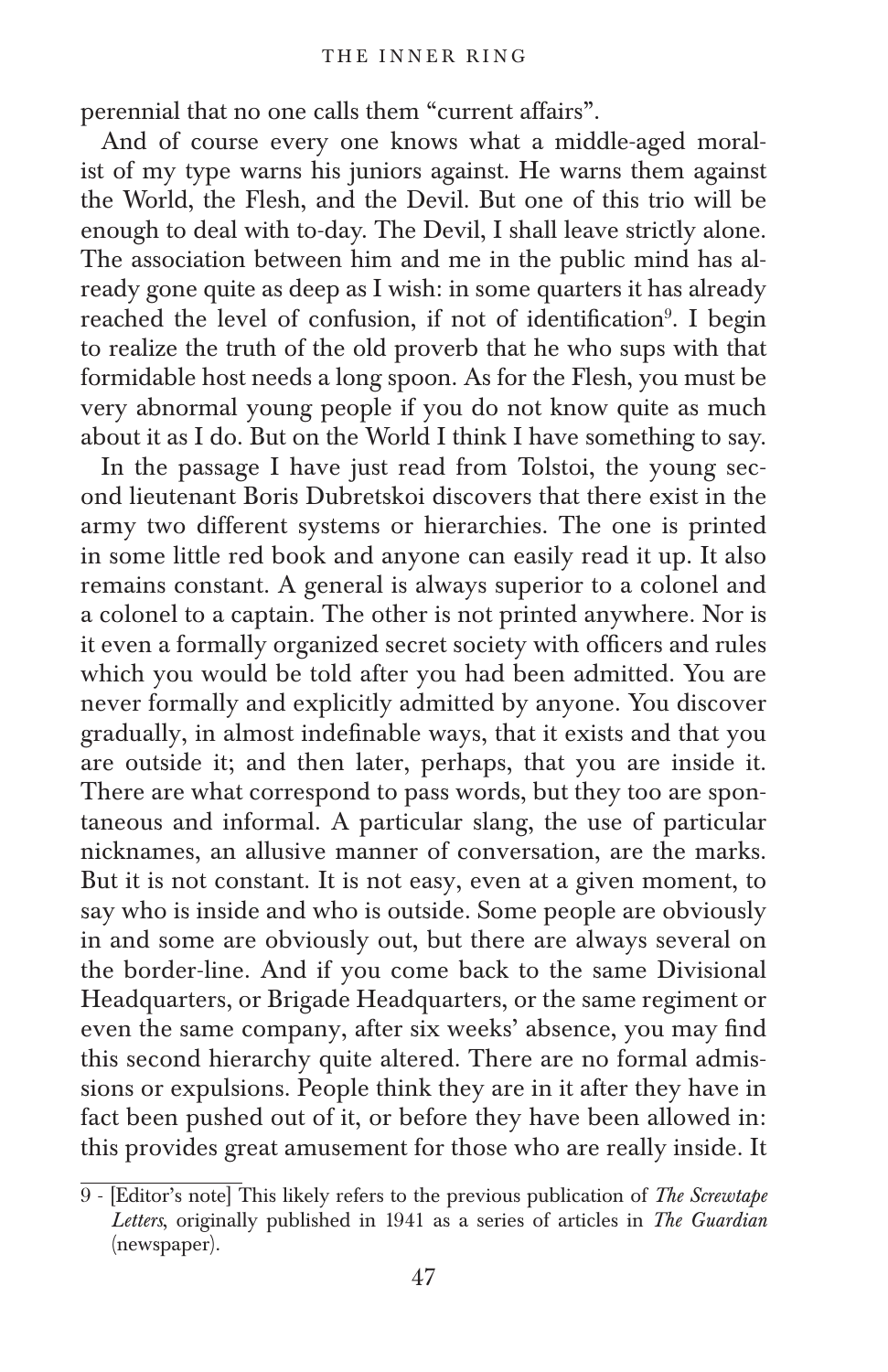has no fixed name. The only certain rule is that the insiders and outsiders call it by different names. From inside it may be designated, in simple cases, by mere enumeration: it may be called "You and Tony and me". When it is very secure and comparatively stable in membership it calls itself "we". When it has to be suddenly expanded to meet a particular emergency it calls itself "All the sensible people at this place." From outside, if you have despaired of getting into it, you call it "That gang" or "They" or "So-and-so and his set" or "the Caucus" or "the Inner Ring". If you are a candidate for admission you probably don't call it anything. To discuss it with the other outsiders would make you feel outside yourself. And to mention it in talking to the man who is inside, and who may help you in if this present conversation goes well, would be madness.

Badly as I may have described it, I hope you will all have recognized the thing I am describing. Not, of course, that you have been in the Russian Army or perhaps in any army. But you have met the phenomenon of an Inner Ring. You discovered one in your house at school before the end of the first term. And when you had climbed up to somewhere near it by the end of your second year, perhaps you discovered that within the Ring there was a Ring yet more inner, which in its turn was the fringe of the great school Ring to which the house Rings were only satellites. It is even possible that the School Ring was almost in touch with a Masters' Ring. You were beginning, in fact, to pierce through the skins of the onion. And here, too, at your university ― shall I be wrong in assuming that at this very moment, invisible to me, there are several rings ― independent systems or concentric rings ― present in this room? And I can assure you that in whatever hospital, inn of court, diocese, school, business, or college you arrive after going down, you will find the Rings ― what Tolstoi calls the second or unwritten systems.

All this is rather obvious. I wonder whether you will say the same of my next step, which is this. I believe that in all men's lives at certain periods, and in many men's lives at all periods between infancy and extreme old age, one of the most dominant elements is the desire to be inside the local Ring and the terror of being left outside. This desire, in one of its forms, has indeed had ample justice done to it in literature. I mean, in the form of snob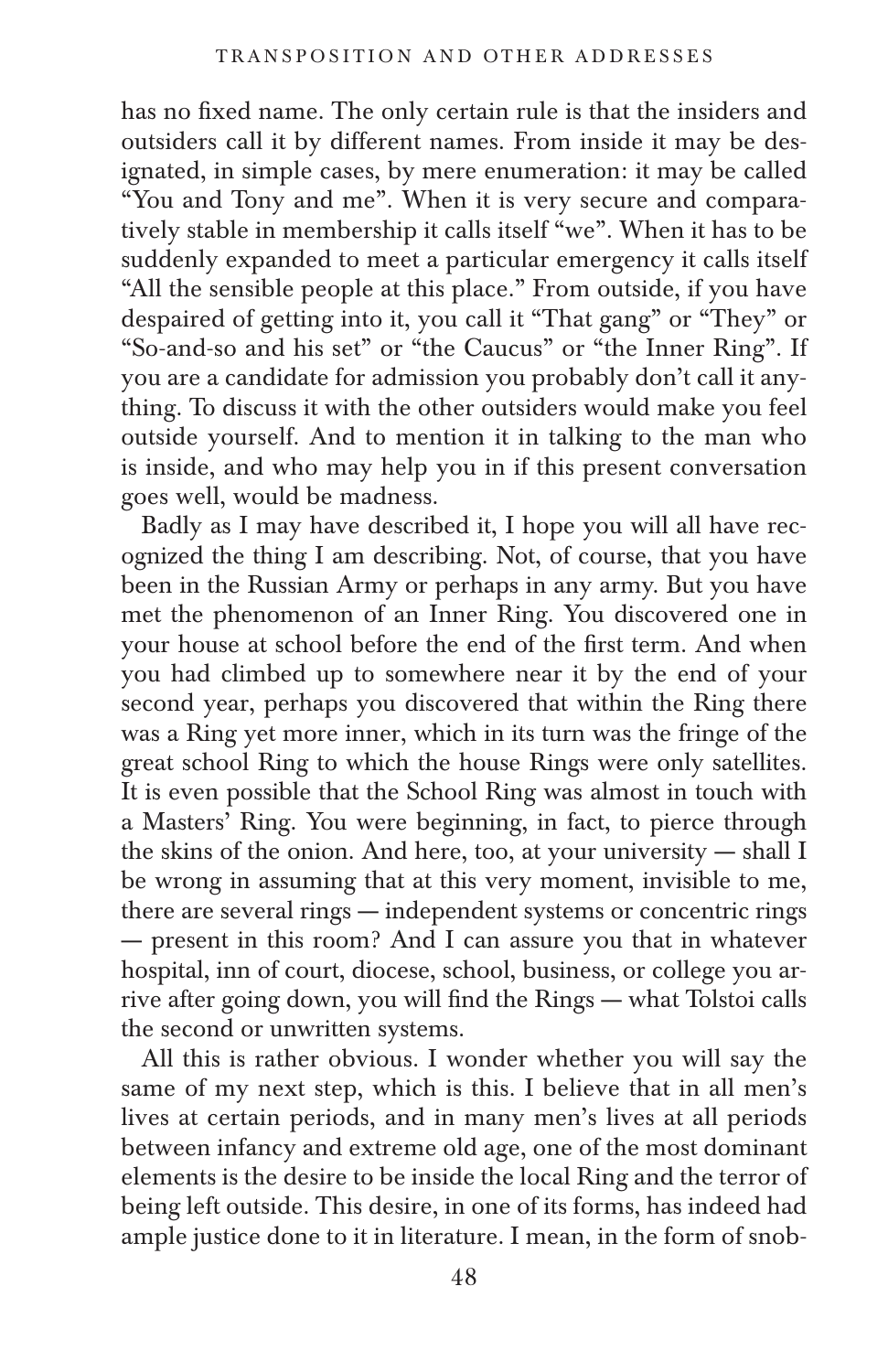bery. Victorian fiction is full of characters who are hag-ridden by the desire to get inside that particular Ring which is, or was, called Society. But it must be clearly understood that "Society", in that sense of the word, is merely one of a hundred Rings and snobbery therefore only one form of the longing to be inside. People who believe themselves to be free, and indeed are free, from snobbery, and who read satires on snobbery with tranquil superiority, may be devoured by the desire in another form. It may be the very intensity of their desire to enter some quite different Ring which renders them immune from the allurements of high life. An invitation from a duchess would be very cold comfort to a man smarting under the sense of exclusion from some artistic or communist côterie. Poor man ― it is not large, lighted rooms, or champagne, or even scandals about peers and Cabinet Ministers that he wants: it is the sacred little attic or studio, the heads bent together, the fog of tobacco smoke, and the delicious knowledge that we — we four or five all huddled beside this stove ― are the people who *know*. Often the desire conceals itself so well that we hardly recognize the pleasures of fruition. Men tell not only their wives but themselves that it is a hardship to stay late at the office or the school on some bit of important extra work which they have been let in for because they and So-and-so and the two others are the only people left in the place who really know how things are run. But it is not quite true. It is a terrible bore, of course, when old Fatty Smithson draws you aside and whispers "Look here, we've got to get you in on this examination somehow" or "Charles and I saw at once that you've got to be on this committee". A terrible bore… ah, but how much more terrible if you were left out! It is tiring and unhealthy to lose your Saturday afternoons: but to have them free because you don't matter, that is much worse.

Freud would say, no doubt, that the whole thing is a subterfuge of the sexual impulse. I wonder whether the shoe is not sometimes on the other foot. I wonder whether, in ages of promiscuity, many a virginity has not been lost less in obedience to Venus than in obedience to the lure of the caucus. For of course, when promiscuity is the fashion, the chaste are outsiders. They are ignorant of something that other people know. They are uninitiated. And as for lighter matters, the number who first smoked or first got drunk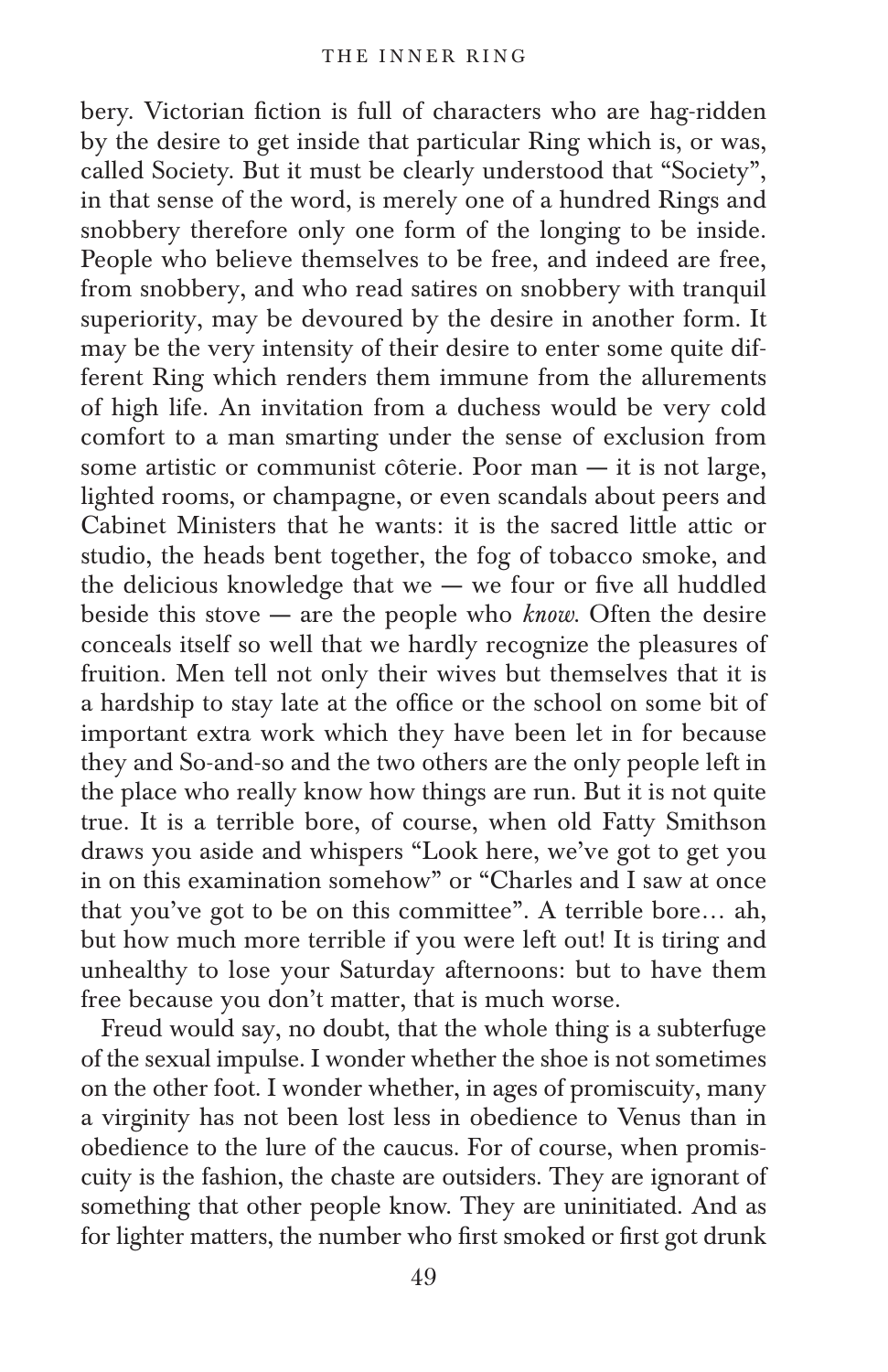for a similar reason is probably very large.

I must now make a distinction. I am not going to say that the existence of Inner Rings is an evil. It is certainly unavoidable. There must be confidential discussions: and it is not only not a bad thing, it is (in itself) a good thing, that personal friendship should grow up between those who work together. And it is perhaps impossible that the official hierarchy of any organization should quite coincide with its actual workings. If the wisest and most energetic people invariably held the highest posts, it might coincide; since they often do not, there must be people in high positions who are really deadweights and people in lower positions who are more important than their rank and seniority would lead you to suppose. In that way the second, unwritten system is bound to grow up. It is necessary; and perhaps it is not a necessary evil. But the desire which draws us into Inner Rings is another matter. A thing may be morally neutral and yet the desire for that thing may be dangerous. As Byron has said,

Sweet is a legacy, and passing sweet The unexpected death of some old lady.

The painless death of a pious relative at an advanced age is not an evil. But an earnest desire for her death on the part of her heirs is not reckoned a proper feeling, and the law frowns on even the gentlest attempt to expedite her departure. Let Inner Rings be an unavoidable and even an innocent feature of life, though certainly not a beautiful one: but what of our longing to enter them, our anguish when we are excluded, and the kind of pleasure we feel when we get in?

I have no right to make assumptions about the degree to which any of you may already be compromised. I must not assume that you have ever first neglected, and finally shaken off, friends whom you really loved and who might have lasted you a lifetime, in order to court the friendship of those who appeared to you more important, more esoteric. I must not ask whether you have ever derived actual pleasure from the loneliness and humiliation of the outsiders after you yourself were in: whether you have talked to fellow members of the Ring in the presence of outsiders simply in order that the outsiders might envy; whether the means whereby, in your days of probation, you propitiated the Inner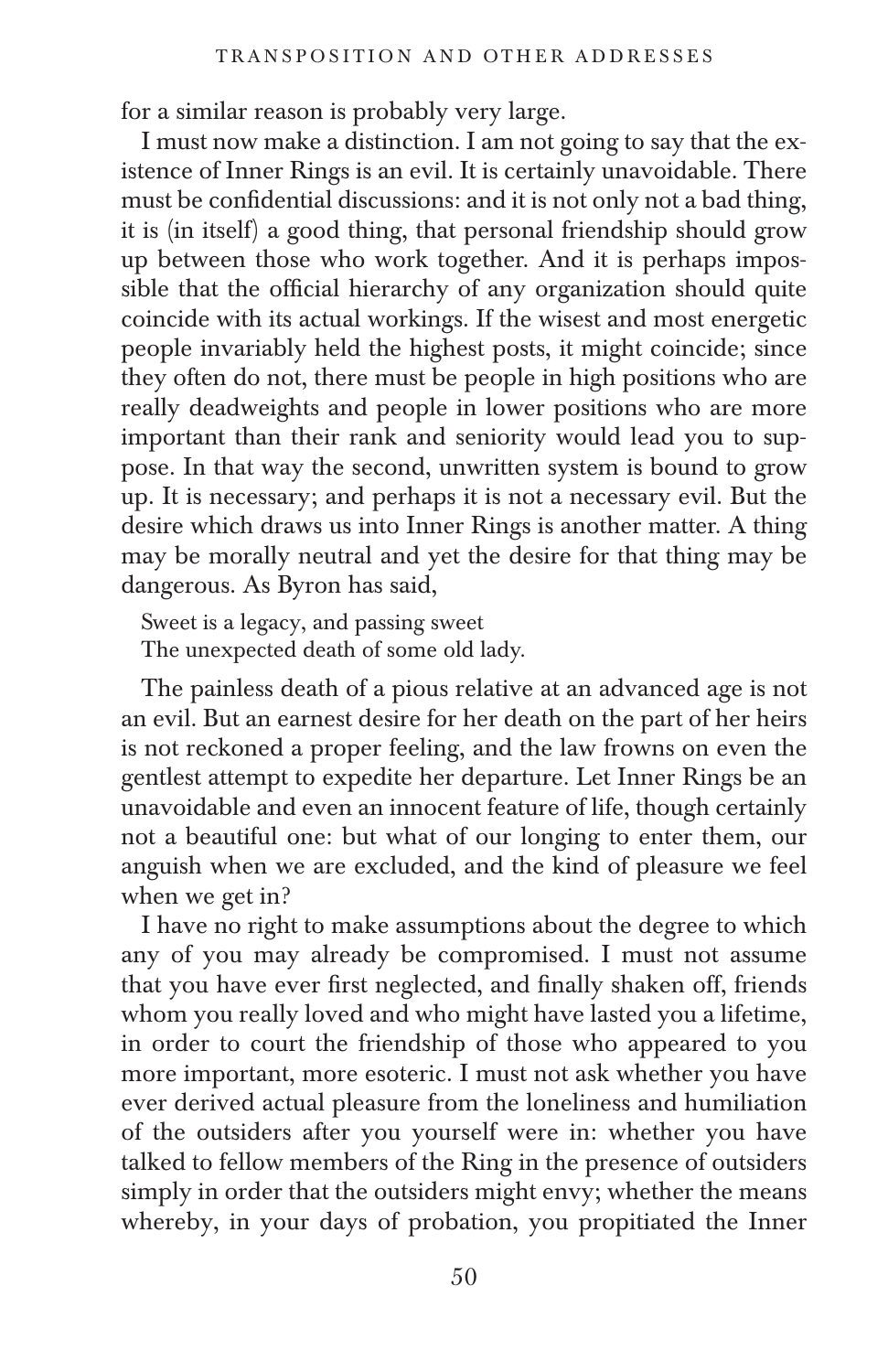Ring, were always wholly admirable. I will ask only one question ― and it is, of course, a rhetorical question which expects no answer. In the whole of your life as you now remember it, has the desire to be on the right side of that invisible line ever prompted you to any act or word on which, in the cold small hours of a wakeful night, you can look back with satisfaction? If so, your case is more fortunate than most.

But I said I was going to give advice, and advice should deal with the future, not the past. I have hinted at the past only to awake you to what I believe to be the real nature of human life. I don't believe that the economic motive and the erotic motive account for everything that goes on in what we moralists call the World. Even if you add Ambition I think the picture is still incomplete. The lust for the esoteric, the longing to be inside, take many forms which are not easily recognizable as Ambition. We hope, no doubt, for tangible profits from every Inner Ring we penetrate: power, money, liberty to break rules, avoidance of routine duties, evasion of discipline. But all these would not satisfy us if we did not get in addition the delicious sense of secret intimacy. It is no doubt a great convenience to know that we need fear no official reprimands from our official senior because he is old Percy, a fellow-member of our Ring. But we don't value the intimacy only for the sake of the convenience; quite equally we value the convenience as a proof of the intimacy.

My main purpose in this address is simply to convince you that this desire is one of the great permanent mainsprings of human action. It is one of the factors which go to make up the world as we know it ― this whole pell-mell of struggle, competition, confusion, graft, disappointment and advertisement, and if it is one of the permanent mainsprings then you may be quite sure of this. Unless you take measures to prevent it, this desire is going to be one of the chief motives of your life, from the first day on which you enter your profession until the day when you are too old to care. That will be the natural thing ― the life that will come to you of its own accord. Any other kind of life, if you lead it, will be the result of conscious and continuous effort. If you do nothing about it, if you drift with the stream, you will in fact be an "inner ringer". I don't say you'll be a successful one; that's as may be. But whether by pining and moping outside Rings that you can never enter, or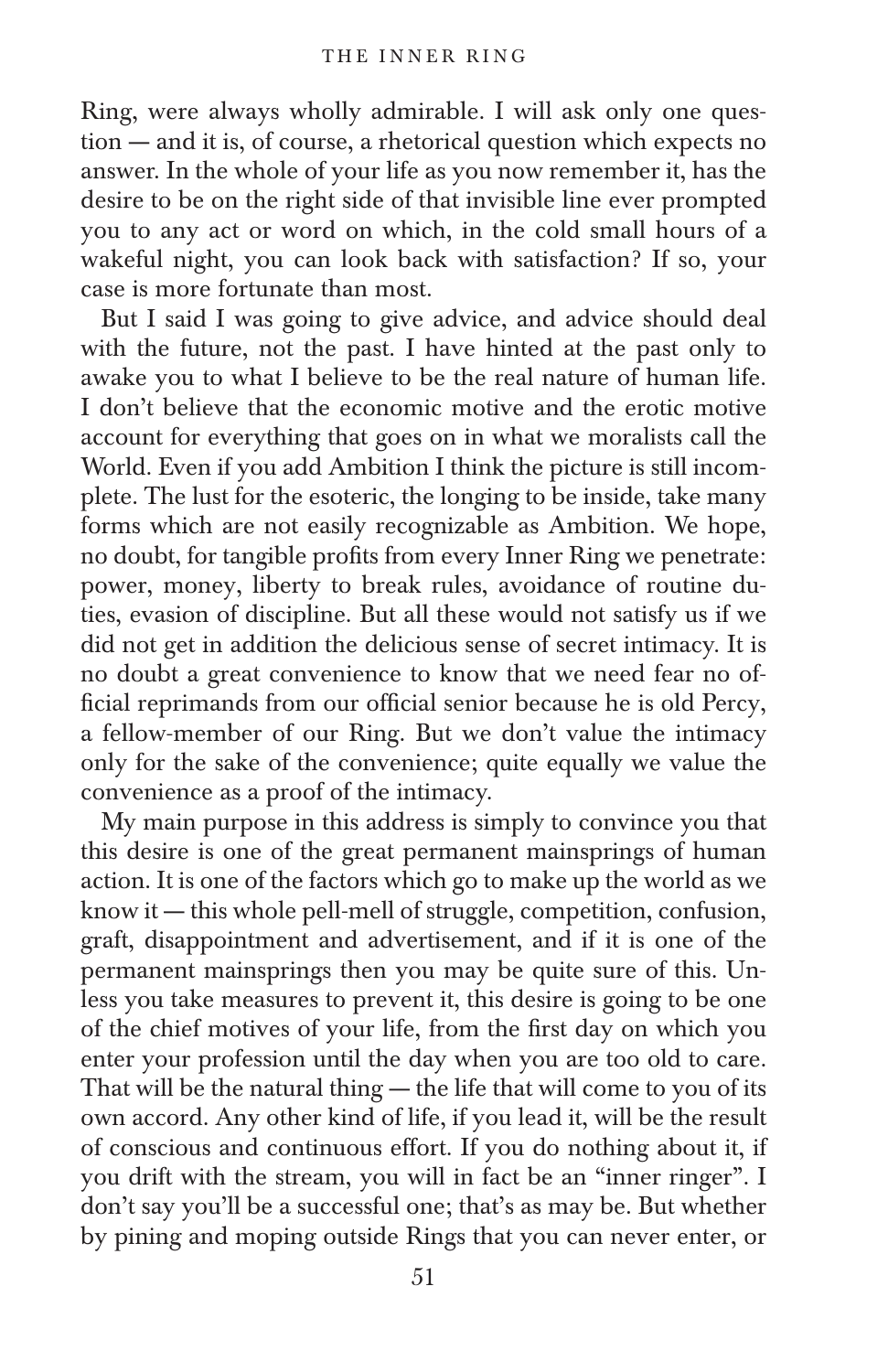by passing triumphantly further and further in ― one way or the other you will be that kind of man.

I have already made it fairly clear that I think it better for you not to be that kind of man. But you may have an open mind on the question. I will therefore suggest two reasons for thinking as I do.

It would be polite and charitable, and in view of your age reasonable too, to suppose that none of you is yet a scoundrel. On the other hand, by the mere law of averages (I am saying nothing against free will) it is almost certain that at least two or three of you before you die will have become something very like scoundrels. There must be in this room the makings of at least that number of unscrupulous, treacherous, ruthless egotists. The choice is still before you: and I hope you will not take my hard words about your possible future characters as a token of disrespect to your present characters. And the prophecy I make is this. To nine out of ten of you the choice which could lead to scoundrelism will come, when it does come, in no very dramatic colours. Obviously bad men, obviously threatening or bribing, will almost certainly not appear.

Over a drink or a cup of coffee, disguised as a triviality and sandwiched between two jokes, from the lips of a man, or woman, whom you have recently been getting to know rather better and whom you hope to know better still ― just at the moment when you are most anxious not to appear crude, or naif or a prig ― the hint will come. It will be the hint of something which is not quite in accordance with the technical rules of fair play: something which the public, the ignorant, romantic public, would never understand: something which even the outsiders in your own profession are apt to make a fuss about: but something, says your new friend, which "we" ― and at the word "we" you try not to blush for mere pleasure ― something "we always do". And you will be drawn in, if you are drawn in, not by desire for gain or ease, but simply because at that moment, when the cup was so near your lips, you cannot bear to be thrust back again into the cold outer world. It would be so terrible to see the other man's face ― that genial, confidential, delightfully sophisticated face ― turn suddenly cold and contemptuous, to know that you had been tried for the Inner Ring and rejected. And then, if you are drawn in, next week it will be something a little further from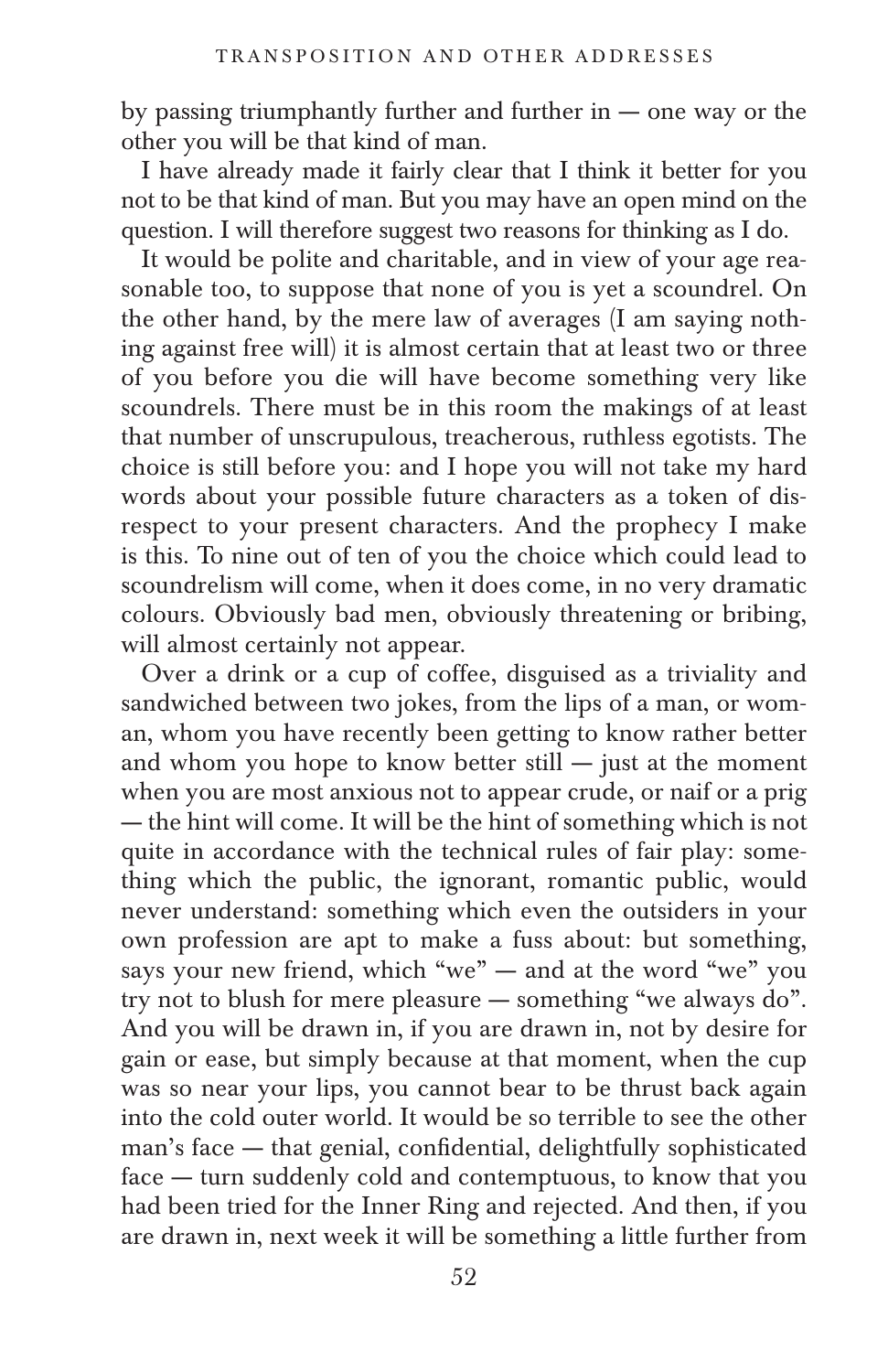the rules, and next year something further still, but all in the jolliest, friendliest spirit. It may end in a crash, a scandal, and penal servitude: it may end in millions, a peerage and giving the prizes at your old school. But you will be a scoundrel.

That is my first reason. Of all passions the passion for the Inner Ring is most skilful in making a man who is not yet a very bad man do very bad things.

My second reason is this. The torture allotted to the Danaids in the classical underworld, that of attempting to fill sieves with water, is the symbol not of one vice but of all vices. It is the very mark of a perverse desire that it seeks what is not to be had. The desire to be inside the invisible line illustrates this rule. As long as you are governed by that desire you will never get what you want. You are trying to peel an onion: if you succeed there will be nothing left. Until you conquer the fear of being an outsider, an outsider you will remain.

This is surely very clear when you come to think of it. If you want to be made free of a certain circle for some wholesome reason ― if, say, you want to join a musical society because you really like music ― then there is a possibility of satisfaction. You may find yourself playing in a quartet and you may enjoy it. But if all you want is to be in the know, your pleasure will be shortlived. The circle cannot have from within the charm it had from outside. By the very act of admitting you it has lost its magic. Once the first novelty is worn off the members of this circle will be no more interesting than your old friends. Why should they be? You were not looking for virtue or kindness or loyalty or humour or learning or wit or any of the things that can be really enjoyed. You merely wanted to be "in". And that is a pleasure that cannot last. As soon as your new associates have been staled to you by custom, you will be looking for another Ring. The rainbow's end will still be ahead of you. The old Ring will now be only the drab background for your endeavour to enter the new one.

And you will always find them hard to enter, for a reason you very well know. You yourself, once you are in, want to make it hard for the next entrant, just as those who are already in made it hard for you. Naturally. In any wholesome group of people which holds together for a good purpose, the exclusions are in a sense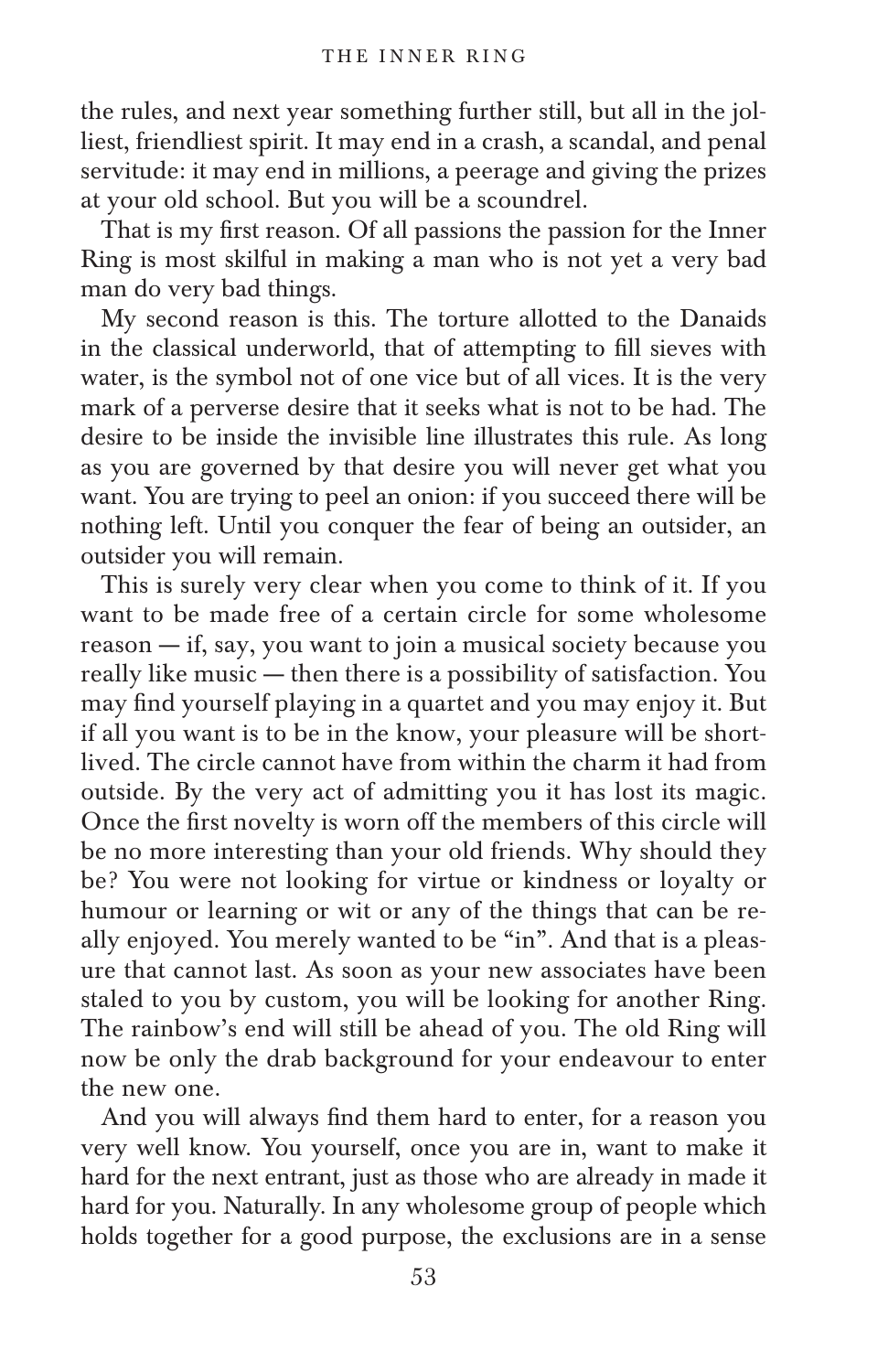accidental. Three or four people who are together for the sake of some piece of work exclude others because there is work only for so many or because the others can't in fact do it. Your little musical group limits its numbers because the rooms they meet in are only so big. But your genuine Inner Ring exists for exclusion. There'd be no fun if there were no outsiders. The invisible line would have no meaning unless most people were on the wrong side of it. Exclusion is no accident: it is the essence.

The quest of the Inner Ring will break your hearts unless you break it. But if you break it, a surprising result will follow. If in your working hours you make the work your end, you will presently find yourself all unawares inside the only circle in your profession that really matters. You will be one of the sound craftsmen, and other sound craftsmen will know it. This group of craftsmen will by no means coincide with the Inner Ring or the Important People or the People in the Know. It will not shape that professional policy or work up that professional influence which fights for the profession as a whole against the public: nor will it lead to those periodic scandals and crises which the Inner Ring produces. But it will do those things which that profession exists to do and will in the long run be responsible for all the respect which that profession in fact enjoys and which the speeches and advertisements cannot maintain. And if in your spare time you consort simply with the people you like, you will again find that you have come unawares to a real inside: that you are indeed snug and safe at the centre of something which, seen from without, would look exactly like an Inner Ring. But the difference is that its secrecy is accidental, and its exclusiveness a by-product, and no one was led thither by the lure of the esoteric: for it is only four or five people who like one another meeting to do things that they like. This is friendship. Aristotle placed it among the virtues. It causes perhaps half of all the happiness in the world, and no Inner Ringer can ever have it.

We are told in Scripture that those who ask get. That is true, in senses I can't now explore. But in another sense there is much truth in the schoolboy's principle "them as asks shan't have." To a young person, just entering on adult life, the world seems full of "insides", full of delightful intimacies and confidentialities, and he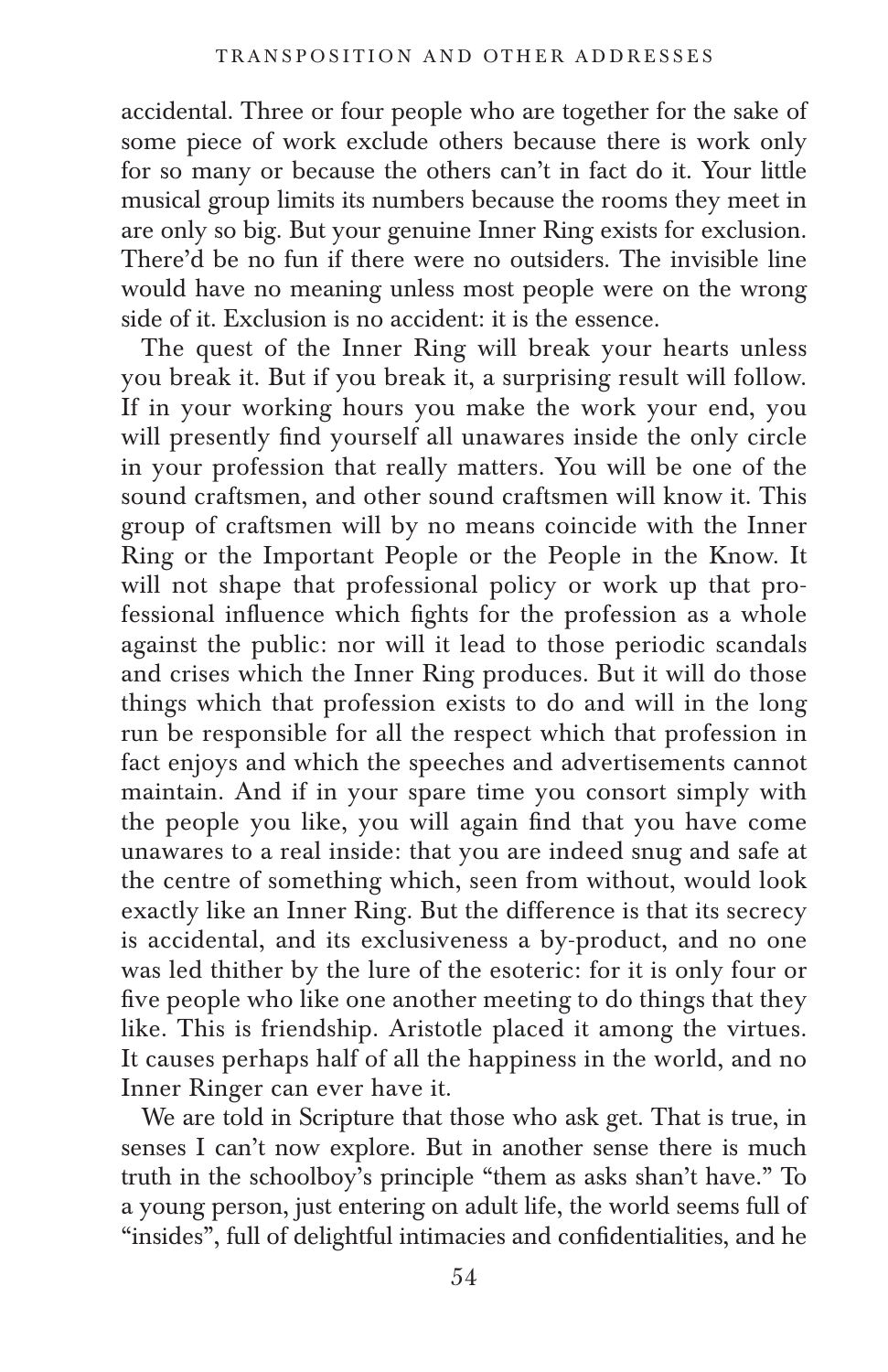desires to enter them. But if he follows that desire he will reach no "inside" that is worth reaching. The true road lies in quite another direction. It is like the house in *Alice Through the Looking Glass*.

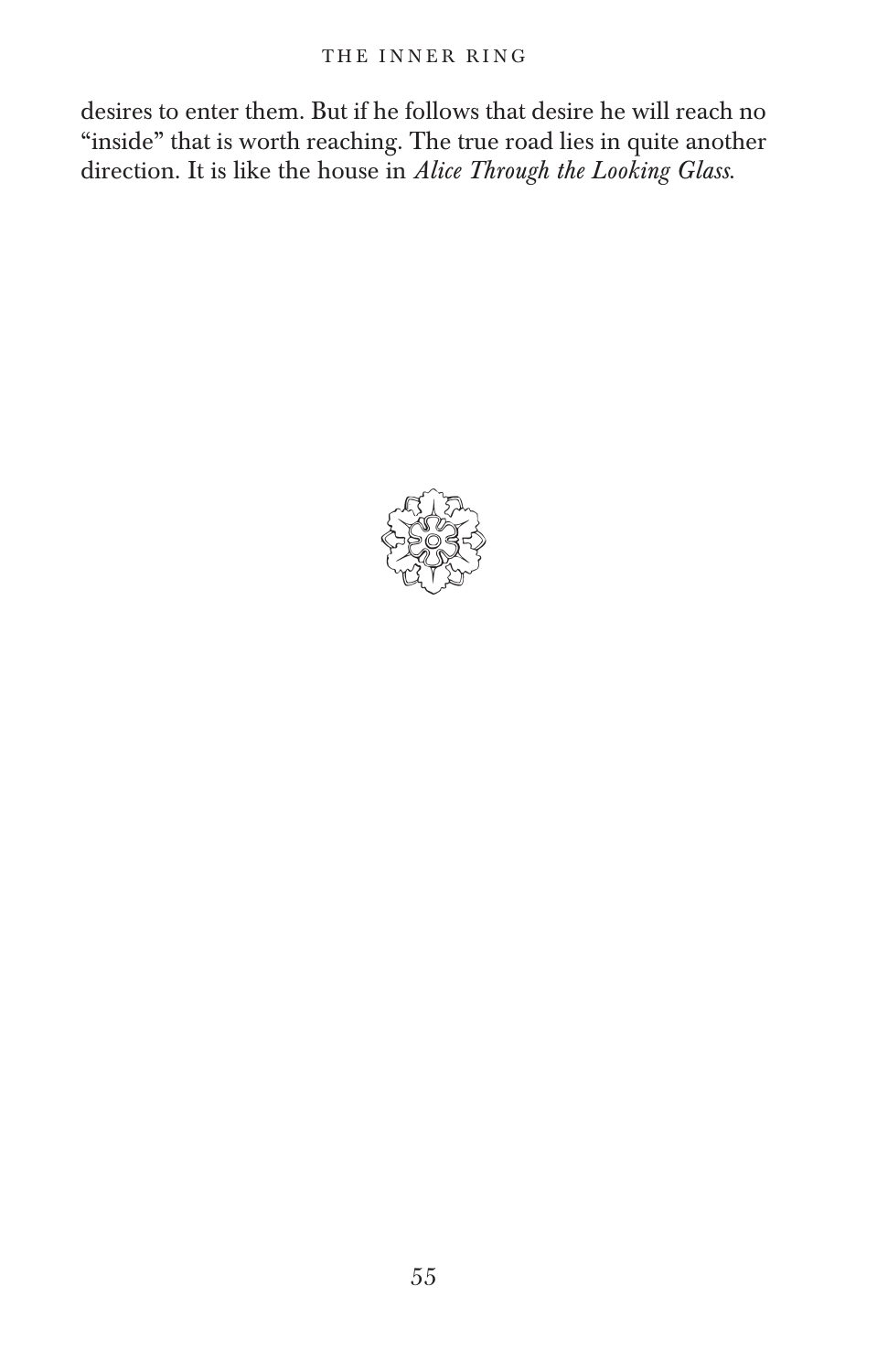## BONUS TRACKS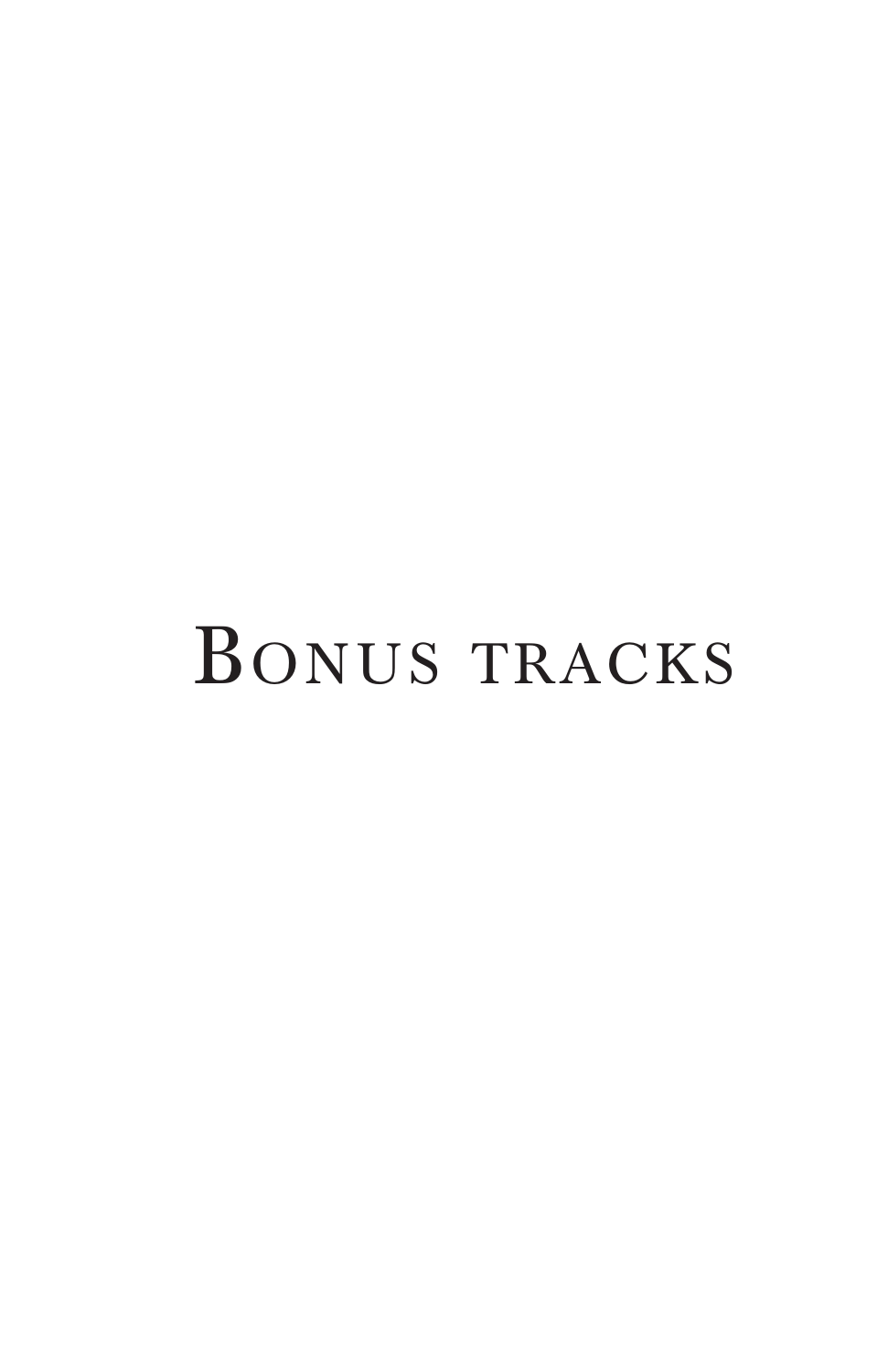## VI ON STORIES

*Drawn from "Essays Presented to Charles Williams" 1947.*

t is astonishing how little attention critics have paid to Story<br>considered in itself. Granted the story, the style in which it<br>should be told, the order in which it should be disposed, and<br>(above all) the delineation of t t is astonishing how little attention critics have paid to Story considered in itself. Granted the story, the style in which it should be told, the order in which it should be disposed, and  $\Box$  (above all) the delineation of the characters, have been abunis nearly always passed over in silence, or else treated exclusively as affording opportunities for the delineation of character. There are indeed three notable exceptions. Aristotle in the *Poetics* constructed a theory of Greek tragedy which puts Story in the centre and relegates character to a strictly subordinate place. In the Middle Ages and the early Renaissance, Boccaccio and others developed an allegorical theory of Story to explain the ancient myths. And in our own time Jung and his followers have produced their doctrine of Archtypes. Apart from these three attempts the subject has been left almost untouched, and this has had a curious result. Those forms of literature in which Story exists merely as a means to something else ― for example, the novel of manners where the story is there for the sake of the characters, or the criticism of social conditions ― have had full justice done to them; but those forms in which everything else is there for the sake of the story have been given little serious attention. Not only have they been despised, as if they were fit only for children, but even the kind of pleasure they give has, in my opinion, been misunderstood. It is the second injustice which I am most anxious to remedy. Perhaps the pleasure of Story comes as low in the scale as modern criticism puts it. I do not think so myself, but on that point we may agree to differ. Let us, however, try to see clearly what kind of pleasure it is: or rather, what different kinds of pleasure it may be. For I suspect that a very hasty assumption has been made on this subject. I think that books which are read merely 'for the story' may be enjoyed in two very different ways. It is partly a division of books (some stories can be read only in the one spirit and some only in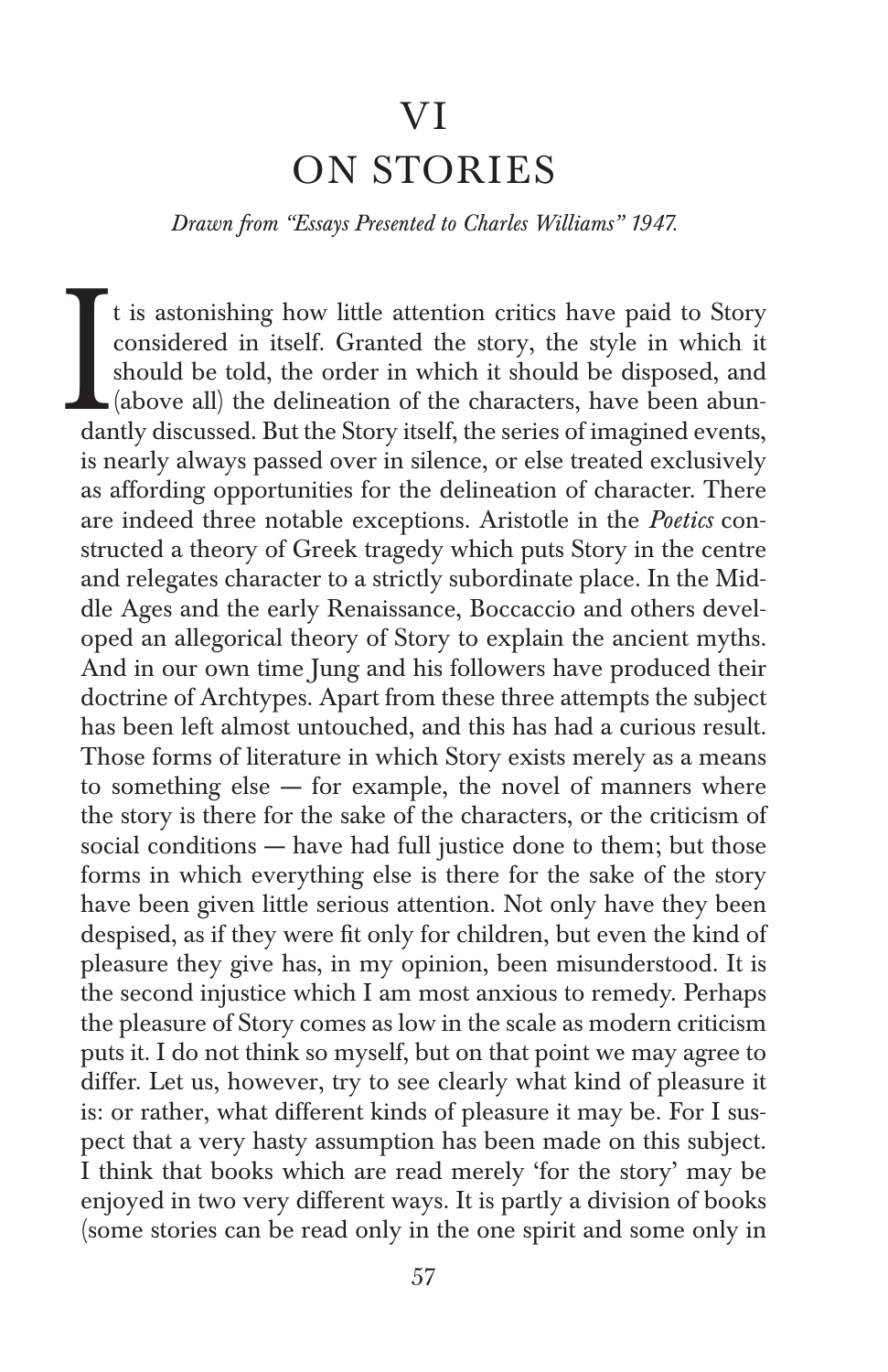the other) and partly a division of readers (the same story can be read in different ways).

What finally convinced me of this distinction was a conversation which I had a few years ago with an intelligent American pupil. We were talking about the books which had delighted our boyhood. His favourite had been Fenimore Cooper whom (as it happens) I have never read. My friend described one particular scene in which the hero was half-sleeping by his bivouac fire in the woods while a Redskin with a tomahawk was silently creeping on him from behind. He remembered the breathless excitement with which he had read the passage, the agonized suspense with which he wondered whether the hero would wake up in time or not. But I, remembering the great moments in my own early reading, felt quite sure that my friend was misrepresenting his experience, and indeed leaving out the real point. Surely, surely, I thought, the sheer excitement, the suspense, was not what had kept him going back and back to Fenimore Cooper. If that were what he wanted any other 'boy's blood' would have done as well. I tried to put my thought into words. I asked him whether he were sure that he was not over-emphasizing and falsely isolating the importance of the danger simply as danger. For though I had never read Fenimore Cooper I had enjoyed other books about 'Red Indians'. And I knew that what I wanted from them was not simply 'excitement'. Dangers, of course, there must be: how else can you keep a story going? But they must (in the mood which led one to such a book) be Redskin dangers. The 'Redskinnery' was what really mattered. In such a scene as my friend had described, take away the feathers, the high cheek-bones, the whiskered trousers, substitute a pistol for a tomahawk, and what would be left? For I wanted not the momentary suspense but that whole world to which it belonged ― the snow and the snow-shoes, beavers and canoes, war-paths and wigwams, and Hiawatha names. Thus I; and then came the shock. My pupil is a very clear-headed man and he saw at once what I meant and also saw how totally his imaginative life as a boy had differed from mine. He replied that he was perfectly certain that 'all that' had made no part of his pleasure. He had never cared one brass farthing for it. Indeed ― and this really made me feel as if I were talking to a visitor from another planet ― in so far as he had been dimly aware of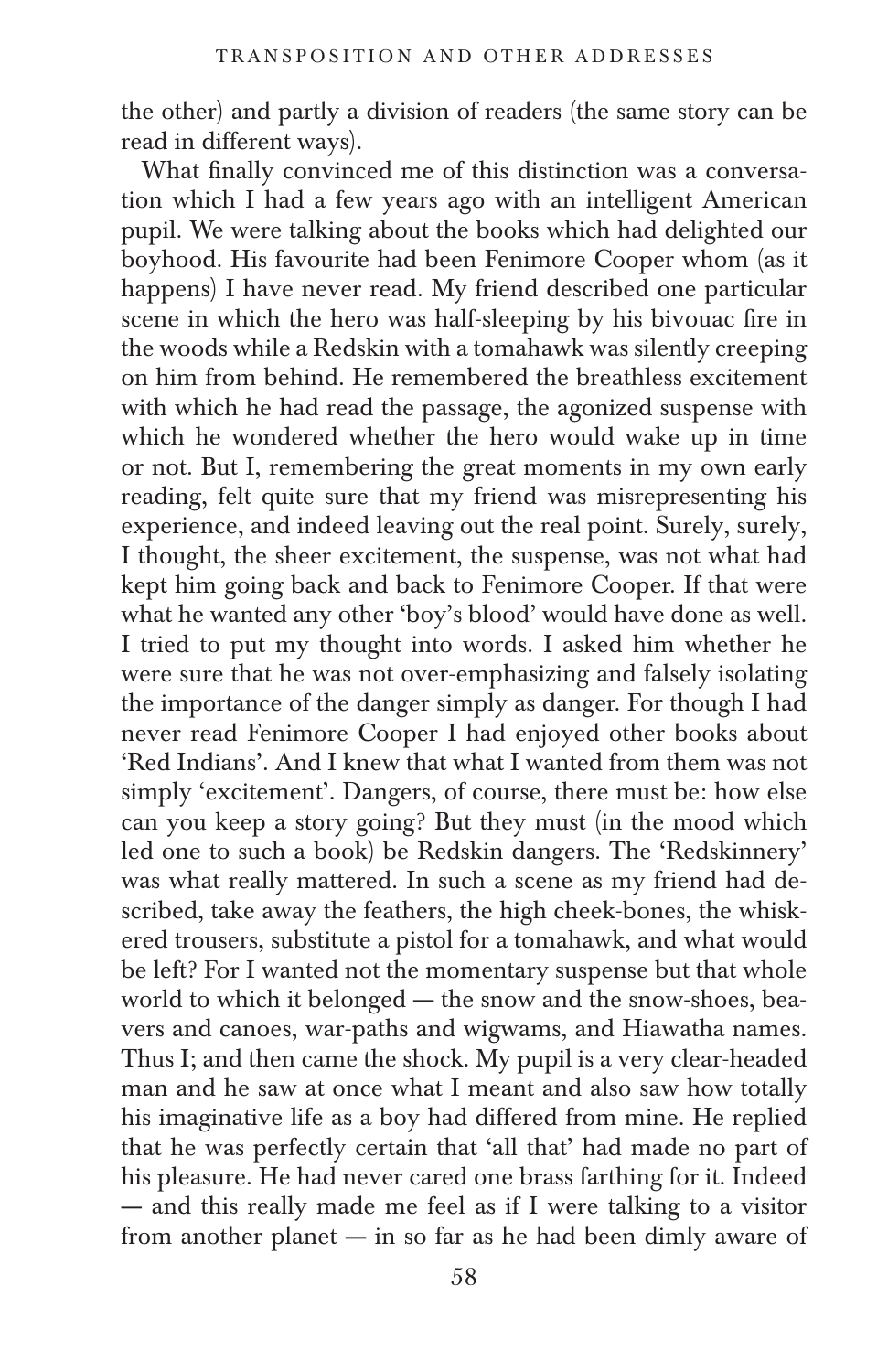'all that', he had resented it as a distraction from the main issue. He would, if anything, have preferred to the Redskin some more ordinary danger such as a crook with a revolver.

To those whose literary experiences are at all like my own the distinction which I am trying to make between two kinds of pleasure will probably be clear enough from this one example. But to make it doubly clear I will add another. I was once taken to see a film version of *King Solomon's Mines*. Of its many sins ― not least the introduction of a totally irrelevant young woman in shorts who accompanied the three adventurers wherever they went ― only one here concerns us. At the end of Haggard's book, as everyone remembers, the heroes are awaiting death entombed in a rock chamber and surrounded by the mummified kings of that land. The maker of the film version, however, apparently thought this tame. He substituted a subterranean volcanic eruption, and then went one better by adding an earthquake. Perhaps we should not blame him. Perhaps the scene in the original was not 'cinematic' and the man was right, by the canons of his own art, in altering it. But it would have been better not to have chosen in the first place a story which could be adapted to the screen only by being ruined. Ruined, at least, for me. No doubt if sheer excitement is all you want from a story, and if increase of dangers increases excitement, then a rapidly changing series of two risks (that of being burned alive and that of being crushed to bits) would be better than the single prolonged danger of starving to death in a cave. But that is just the point. There must be a pleasure in such stories distinct from mere excitement or I should not feel that I had been cheated in being given the earthquake instead of Haggard's actual scene. What I lose is the whole sense of the deathly (quite a different thing from simple danger of death) ― the cold, the silence, and the surrounding faces of the ancient, the crowned and sceptred, dead. You may, if you please, say that Rider Haggard's effect is quite as 'crude' or 'vulgar' or 'sensational' as that which the film substituted for it. I am not at present discussing that. The point is that it is extremely different. The one lays a hushing spell on the imagination; the other excites a rapid flutter of the nerves. In reading that chapter of the book curiosity or suspense about the escape of the heroes from their death-trap makes a very minor part of one's experience. The trap I remember for ever: how they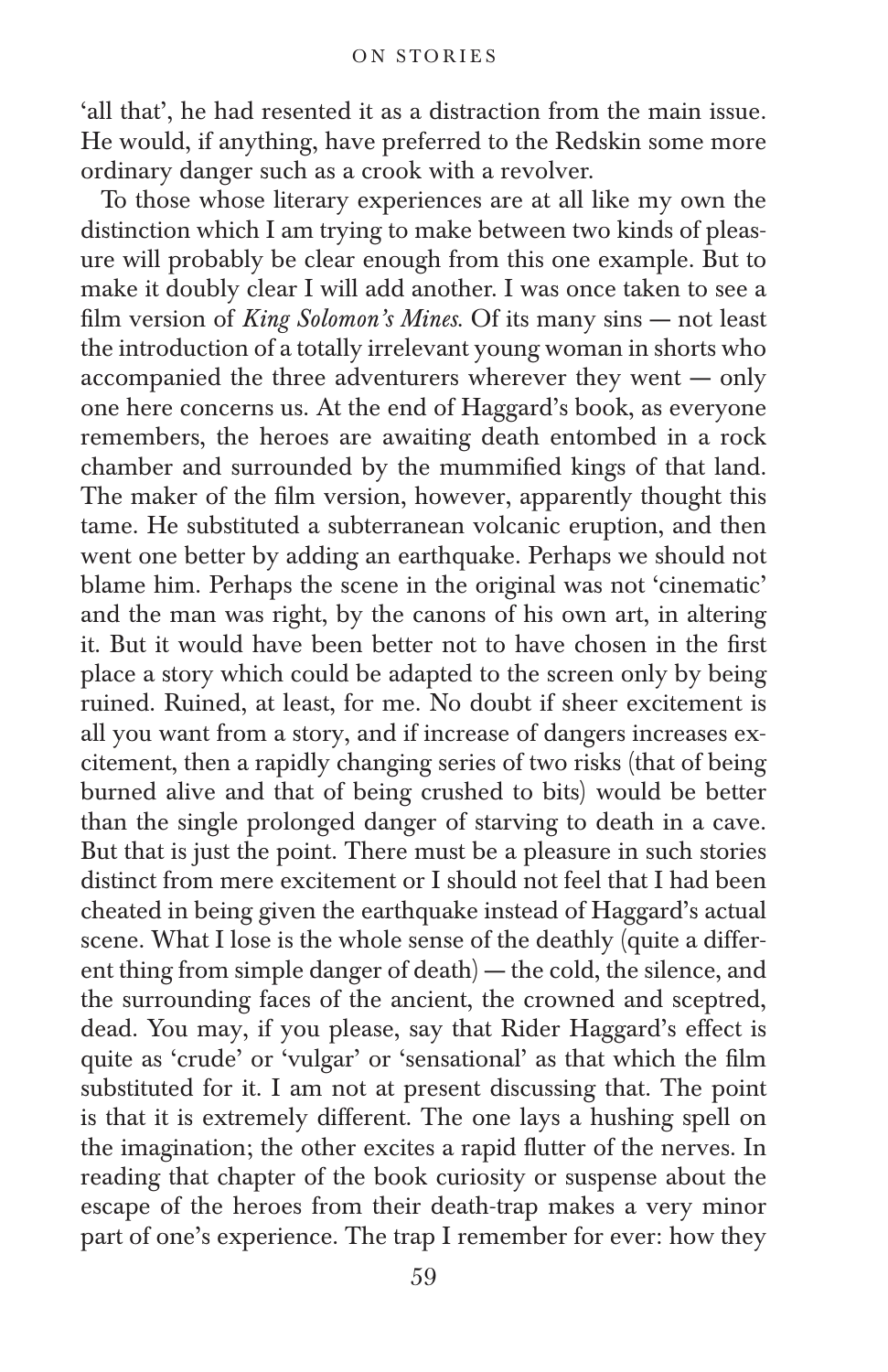got out I have long since forgotten.

It seems to me that in talking of books which are 'mere stories' ― books, that is, which concern themselves principally with the imagined event and not with character or society ― nearly everyone makes the assumption that 'excitement' is the only pleasure they ever give or are intended to give. *Excitement*, in this sense, may be defined as the alternate tension and appeasement of imagined anxiety. This is what I think untrue. In some such books, and for some readers, another factor comes in.

To put it at the very lowest, I know that something else comes in for at least one reader ― myself. I must here be autobiographical for the sake of being evidential. Here is a man who has spent more hours than he cares to remember in reading romances, and received from them more pleasure perhaps than he should. I know the geography of Tormance better than that of Tellus. I have been more curious about travels from Uplands to Utterbol and from Morna Moruna to Koshtra Belorn than about those recorded in Hakluyt. Though I saw the trenches before Arras I could not now lecture on them so tactically as on the Greek wall, and Scamander and the Scaean Gate. As a social historian I am sounder on Toad Hall and the Wild Wood or the cave-dwelling Selenites or Hrothgar's court or Vortigern's than on London, Oxford, and Belfast. If to love Story is to love excitement then I ought to be the greatest lover of excitement alive. But the fact is that what is said to be the most 'exciting' novel in the world, *The Three Musketeers*, makes no appeal to me at all. The total lack of atmosphere repels me. There is no country in the book ― save as a storehouse of inns and ambushes. There is no weather. When they cross to London there is no feeling that London differs from Paris. There is not a moment's rest from the 'adventures': one's nose is kept ruthlessly to the grindstone. It all means nothing to me. If that is what is meant by Romance, then Romance is my aversion and I greatly prefer George Eliot or Trollope. In saying this I am not attempting to criticize *The Three Musketeers*. I believe on the testimony of others that it is a capital story. I am sure that my own inability to like it is in me a defect and a misfortune. But that misfortune is evidence. If a man sensitive and perhaps over-sensitive to Romance likes least that Romance which is, by common consent, the most 'exciting' of all, then it follows that 'excitement' is not the only kind of pleas-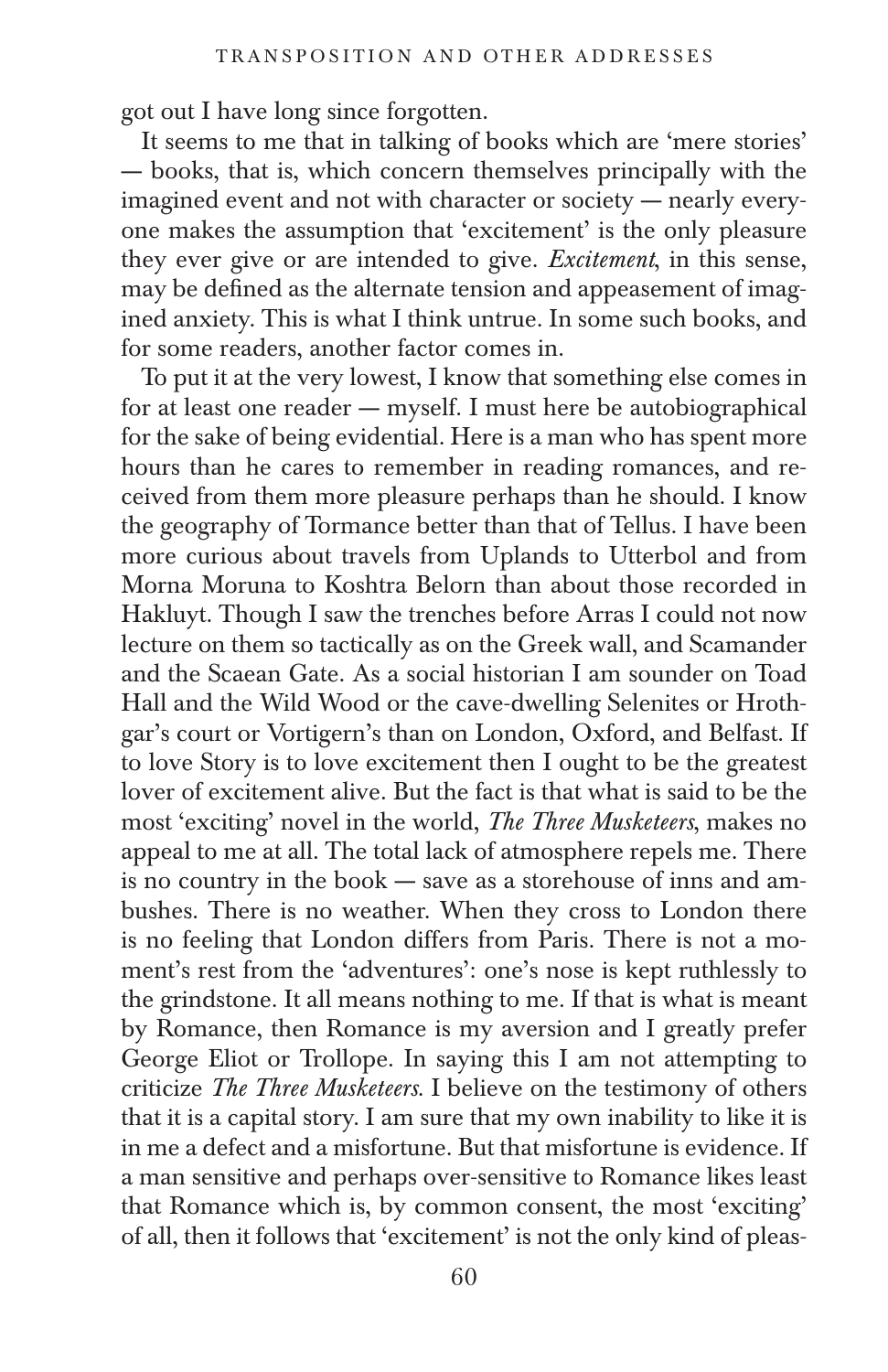ure to be got out of Romance. If a man loves wine and yet hates one of the strongest wines, then surely the sole source of pleasure in wine cannot be the alcohol?

If I am alone in this experience then, to be sure, the present essay is of merely autobiographical interest. But I am pretty sure that I am not absolutely alone. I write on the chance that some others may feel the same and in the hope that I may help them to clarify their own sensations.

In the example of *King Solomon's Mines* the producer of the film substituted at the climax one kind of danger for another and thereby, for me, ruined the story. But where excitement is the only thing that matters kinds of danger must be irrelevant. Only degrees of danger will matter. The greater the danger and the narrower the hero's escape from it, the more exciting the story will be. But when we are concerned with the 'something else' this is not so. Different kinds of danger strike different chords from the imagination. Even in real life different kinds of danger produce different kinds of fear. There may come a point at which fear is so great that such distinctions vanish, but that is another matter. There is a fear which is twin sister to awe, such as a man in wartime feels when he first comes within sound of the guns; there is a fear which is twin sister to disgust, such as a man feels on finding a snake or scorpion in his bedroom. There are taut, quivering fears (for one split second hardly distinguishable from a kind of pleasureable thrill) that a man may feel on a dangerous horse or a dangerous sea; and again, dead, squashed, flattened, numbing fears, as when we think we have cancer or cholera. There are also fears which are not of *danger* at all: like the fear of some large and hideous, though innocuous, insect or the fear of a ghost. All this, even in real life. But in imagination, where the fear does not rise to abject terror and is not discharged in action, the qualitative difference is much stronger.

I can never remember a time when it was not, however vaguely, present to my consciousness. *Jack the Giant-Killer* is not, in essence, simply the story of a clever hero surmounting danger. It is in essence the story of such a hero surmounting *danger from giants*. It is quite easy to contrive a story in which, though the enemies are of normal size, the odds against Jack are equally great. But it will be quite a different story. The whole quality of the imagina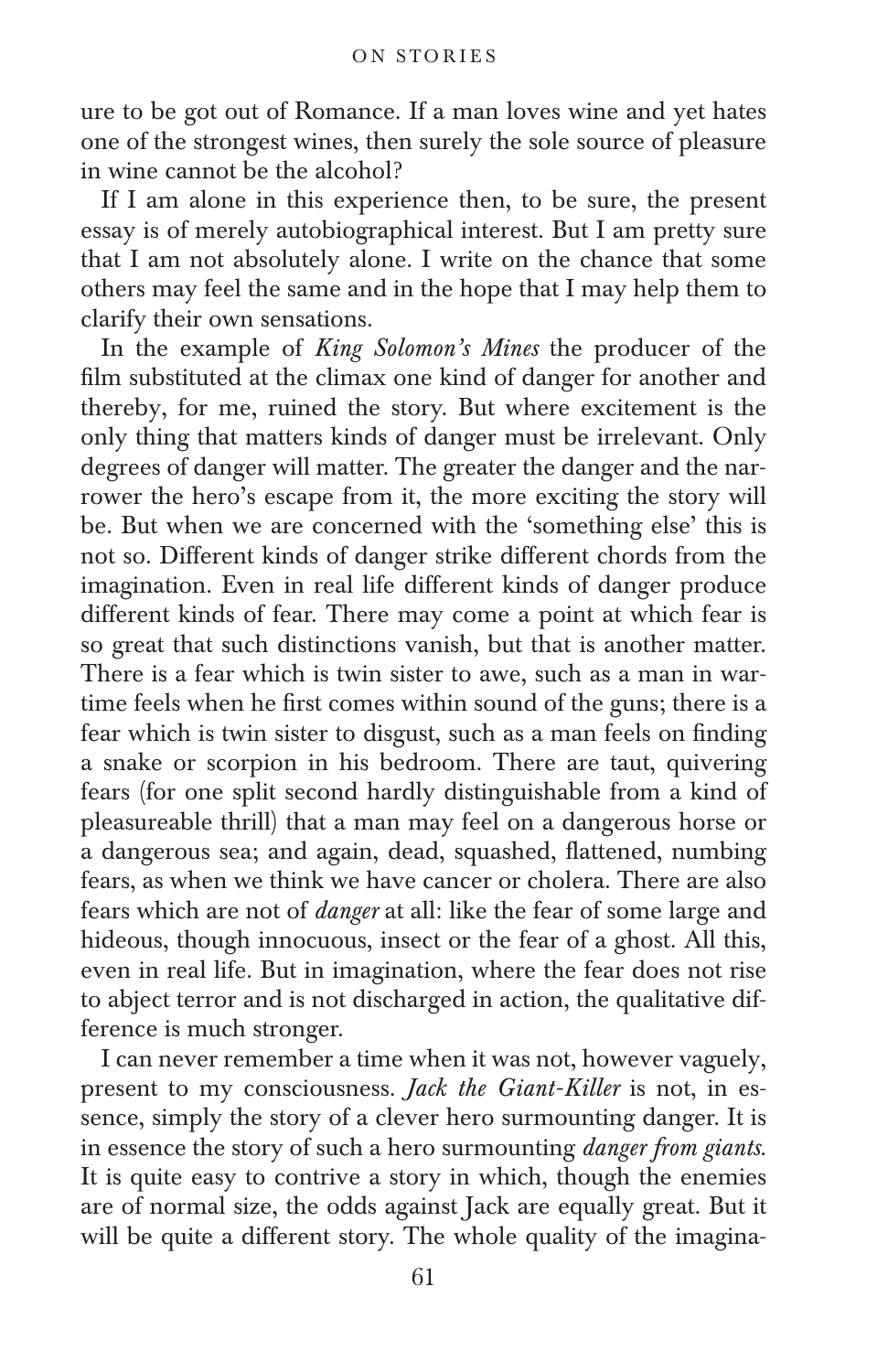tive response is determined by the fact that the enemies are giants. That heaviness, that monstrosity, that uncouthness, hangs over the whole thing. Turn it into music and you will feel the difference at once. If your villain is a giant your orchestra will proclaim his entrance in one way: if he is any other kind of villain, in another. I have seen landscapes (notably in the Mourne Mountains) which, under a particular light, made me feel that at any moment a giant might raise his head over the next ridge. Nature has that in her which compels us to invent giants: and only giants will do. (Notice that Gawain was in the north-west corner of England when 'etins aneleden him', giants came *blowing* after him on the high fells. Can it be an accident that Wordsworth was in the same places when he heard 'low breathings coming after him'?) The dangerousness of the giants is, though important, secondary. In some folk-tales we meet giants who are not dangerous. But they still affect us in much the same way. A *good* giant is legitimate: but he would be twenty tons of living, earth-shaking oxymoron. The intolerable pressure, the sense of something older, wilder, and more earthy than humanity, would still cleave to him.

But let us descend to a lower instance. Are pirates, any more than giants, merely a machine for threatening the hero? That sail which is rapidly overhauling us may be an ordinary enemy: a Don or a Frenchman. The ordinary enemy may easily be made just as lethal as the pirate. At the moment when she runs up the Jolly Roger, what exactly does this do to the imagination? It means, I grant you, that if we are beaten there will be no quarter. But that could be contrived without piracy. It is not the mere increase of danger that does the trick. It is the whole image of the utterly lawless enemy, the men who have cut adrift from all human society and become, as it were, a species of their own ― men strangely clad, dark men with ear-rings, men with a history which they know and we don't, lords of unspecified treasure buried in undiscovered islands. They are, in fact, to the young reader almost as mythological as the giants. It does not cross his mind that a man ― a mere man like the rest of us ― might be a pirate at one time of his life and not at another, or that there is any smudgy frontier between piracy and privateering. A pirate is a pirate, just as a giant is a giant.

Consider, again, the enormous difference between being shut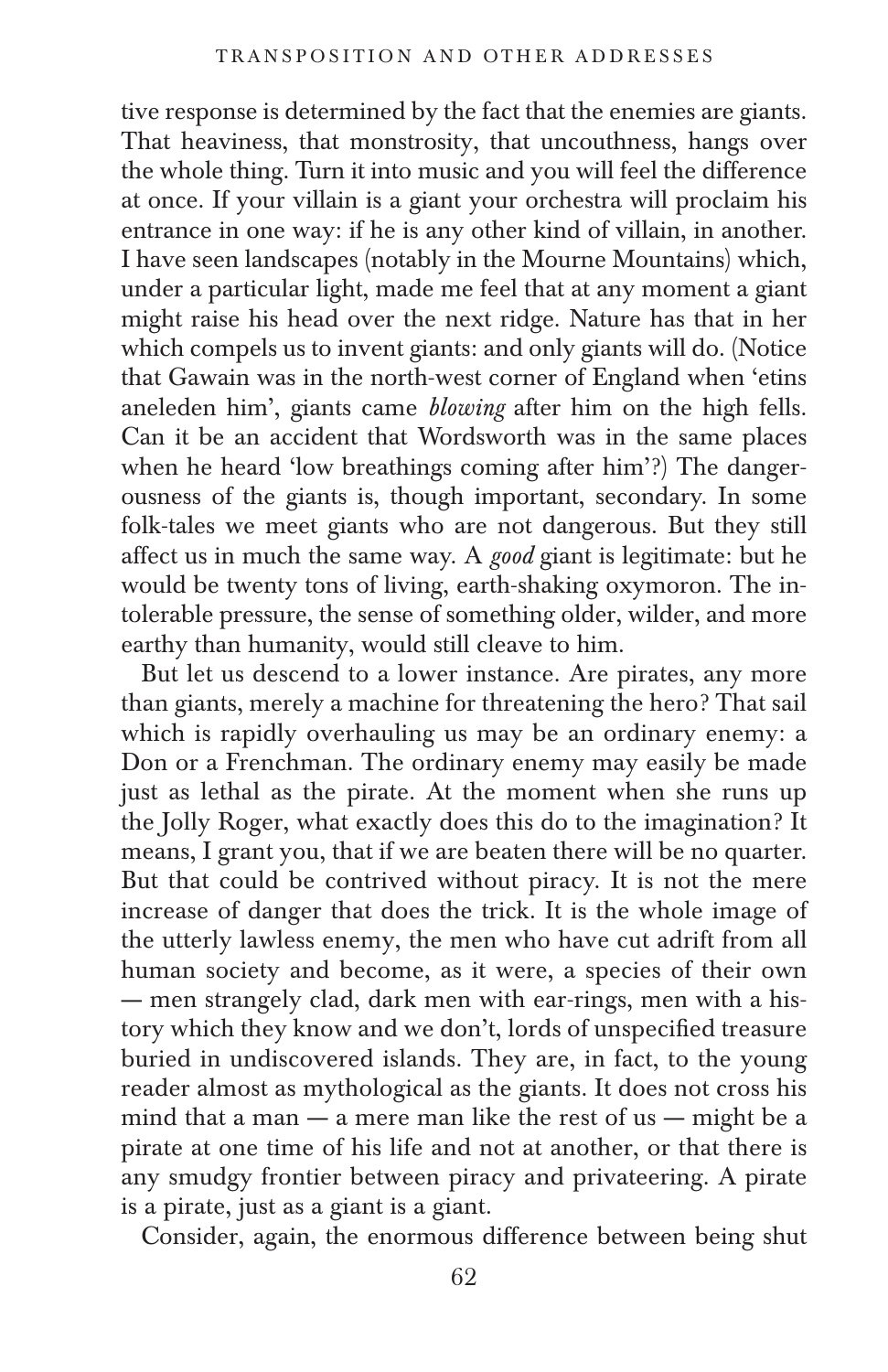out and being shut in: if you like between agoraphobia and claustrophobia. In *King Solomon's Mines* the heroes were shut in: so, more terribly, the narrator imagined himself to be in Poe's *Premature Burial*. Your breath shortens while you read it. Now remember the chapter called 'Mr. Bedford Alone' in H. G. Wells's *First Men in the Moon*. There Bedford finds himself shut out on the surface of the Moon just as the long lunar day is drawing to its close ― and with the day go the air and all heat. Read it from the terrible moment when the first tiny snowflake startles him into a realization of his position down to the point at which he reaches the 'sphere' and is saved. Then ask yourself whether what you have been feeling is simply suspense. 'Over me, around me, closing in on me, embracing me ever nearer was the Eternal… the infinite and final Night of space.' That is the idea which has kept you enthralled. But if we were concerned only with the question whether Mr. Bedford will live or freeze, that idea is quite beside the purpose. You can die of cold between Russian Poland and new Poland, just as well as by going to the Moon, and the pain will be equal. For the purpose of killing Mr. Bedford 'the infinite and final Night of space' is almost entirely otiose: what is by cosmic standards an infinitesimal change of temperature is sufficient to kill a man and absolute zero can do no more. That airless outer darkness is important not for what it can do to Bedford but for what it does to us: to trouble us with Pascal's old fear of those eternal silences which have gnawed at so much religious faith and shattered so many humanistic hopes: to evoke with them and through them all our racial and childish memories of exclusion and desolation: to present, in fact, as an intuition one permanent aspect of human experience.

And here, I expect, we come to one of the differences between life and art. A man really in Bedford's position would probably not feel very acutely that sidereal loneliness. The immediate issue of death would drive the contemplative object out of his mind: he would have no interest in the many degrees of increasing cold lower than the one which made his survival impossible. That is one of the functions of art: to present what the narrow and desperately practical perspectives of real life exclude.

I have sometimes wondered whether the 'excitement' may not be an element actually hostile to the deeper imagination. In in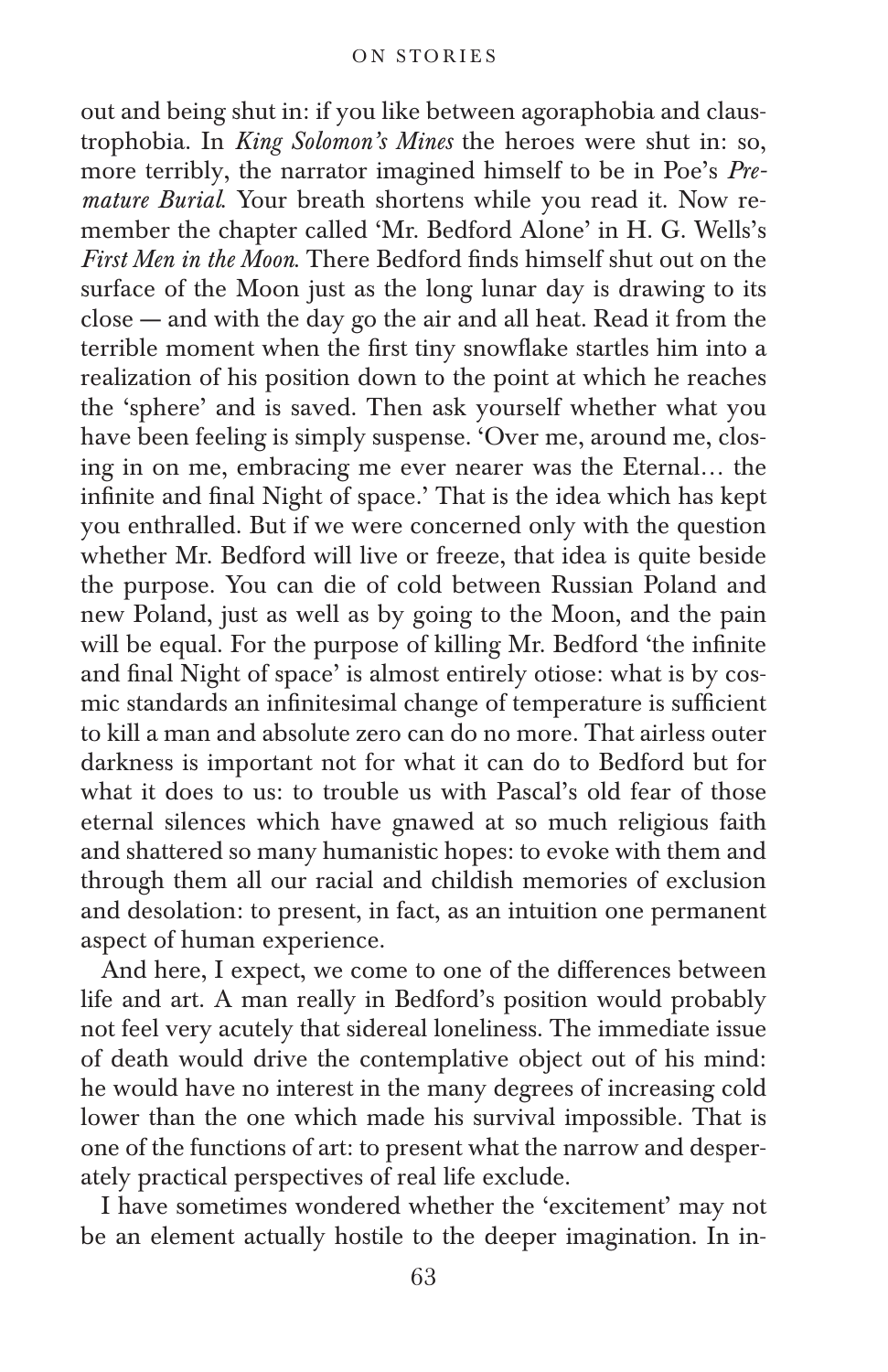ferior romances, such as the American magazines of 'scientifiction' supply, we often come across a really suggestive idea. But the author has no expedient for keeping the story on the move except that of putting his hero into violent danger. In the hurry and scurry of his escapes the poetry of the basic idea is lost. In a much milder degree I think this has happened to Wells himself in the *War of the Worlds*. What really matters in this story is the idea of being attacked by something utterly 'outside'. As in *Piers Plowman* destruction has come upon us 'from the planets'. If the Martian invaders are merely dangerous ― if we once become mainly concerned with the fact that they can *kill* us ― why, then, a burglar or a bacillus can do as much. The real nerve of the romance is laid bare when the hero first goes to look at the newly fallen projectile on Horsell Common. 'The yellowish-white metal that gleamed in the crack between the lid and the cylinder had an unfamiliar hue. *Extra-terrestrial* had no meaning for most of the onlookers.' But *extra-terrestrial* is the key word of the whole story. And in the later horrors, excellently as they are done, we lose the feeling of it. Similarly in the Poet Laureate's *Sard Harker* it is the journey across the Sierras that really matters. That the man who has heard that noise in the cañon ― 'He could not think what it was. It was not sorrowful nor joyful nor terrible. It was great and strange. It was like the rock speaking' ― that this man should be later in danger of mere murder is almost an impertinence.

It is here that Homer shows his supreme excellence. The landing on Circe's island, the sight of the smoke going up from amidst those unexplored woods, the god meeting us ('the messenger, the slayer of Argus') ― what an anti-climax if all these had been the prelude only to some ordinary risk of life and limb! But the peril that lurks here, the silent, painless, unendurable change into brutality, is worthy of the setting. Mr. de la Mare too has surmounted the difficulty. The threat launched in the opening paragraphs of his best stories is seldom fulfilled in any identifiable event: still less is it dissipated. Our fears are never, in one sense, realized: yet we lay down the story feeling that they, and far more, were justified. But perhaps the most remarkable achievement in this kind is that of Mr. David Lindsay's *Voyage to Arcturus*. The experienced reader, noting the threats and promises of the opening chapter, even while he gratefully enjoys them, feels sure that they cannot be car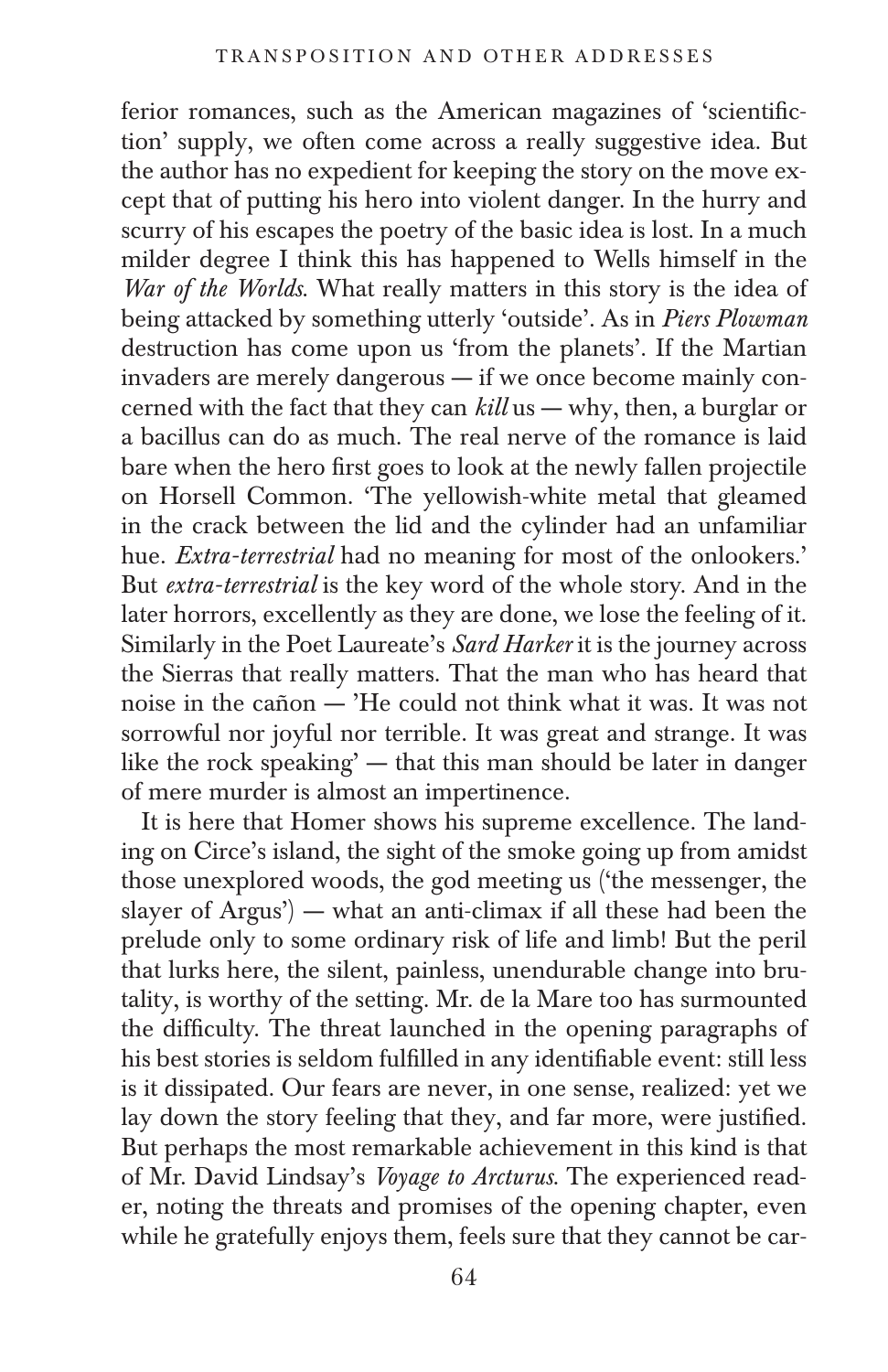ried out. He reflects that in stories of this kind the first chapter is nearly always the best and reconciles himself to disappointment; Tormance, when we reach it, he forbodes, will be less interesting than Tormance seen from the Earth. But never will he have been more mistaken. Unaided by any special skill or even any sound taste in language, the author leads us up a stair of unpredictables. In each chapter we think we have found his final position: each time we are utterly mistaken. He builds whole worlds of imagery and passion, any one of which would have served another writer for a whole book, only to pull each of them to pieces and pour scorn on it. The physical dangers, which are plentiful, here count for nothing: it is we ourselves and the author who walk through a world of spiritual dangers which makes them seem trivial. There is no recipe for writing of this kind. But part of the secret is that the author (like Kafka) is recording a lived dialectic. His Tormance is a region of the spirit. He is the first writer to discover what 'other planets' are really good for in fiction. No merely physical strangeness or merely spatial distance will realize that idea of otherness which is what we are always trying to grasp in a story about voyaging through space: you must go into another dimension. To construct plausible and moving 'other worlds' you must draw on the only real 'other world' we know, that of the spirit.

Notice here the corollary. If some fatal progress of applied science ever enables us in fact to reach the Moon, that real journey will not at all satisfy the impulse which we now seek to gratify by writing such stories. The real Moon, if you could reach it and survive, would in a deep and deadly sense be just like anywhere else. You would find cold, hunger, hardship, and danger; and after the first few hours they would be *simply* cold, hunger, hardship, and danger as you might have met them on Earth. And death would be simply death among those bleached craters as it is simply death in a nursing home at Sheffield. No man would find an abiding strangeness on the Moon unless he were the sort of man who could find it in his own back garden. 'He who would bring home the wealth of the Indies must carry the wealth of the Indies with him.'

Good stories often introduce the marvellous or supernatural, and nothing about Story has been so often misunderstood as this. Thus, for example, Dr. Johnson, if I remember rightly, thought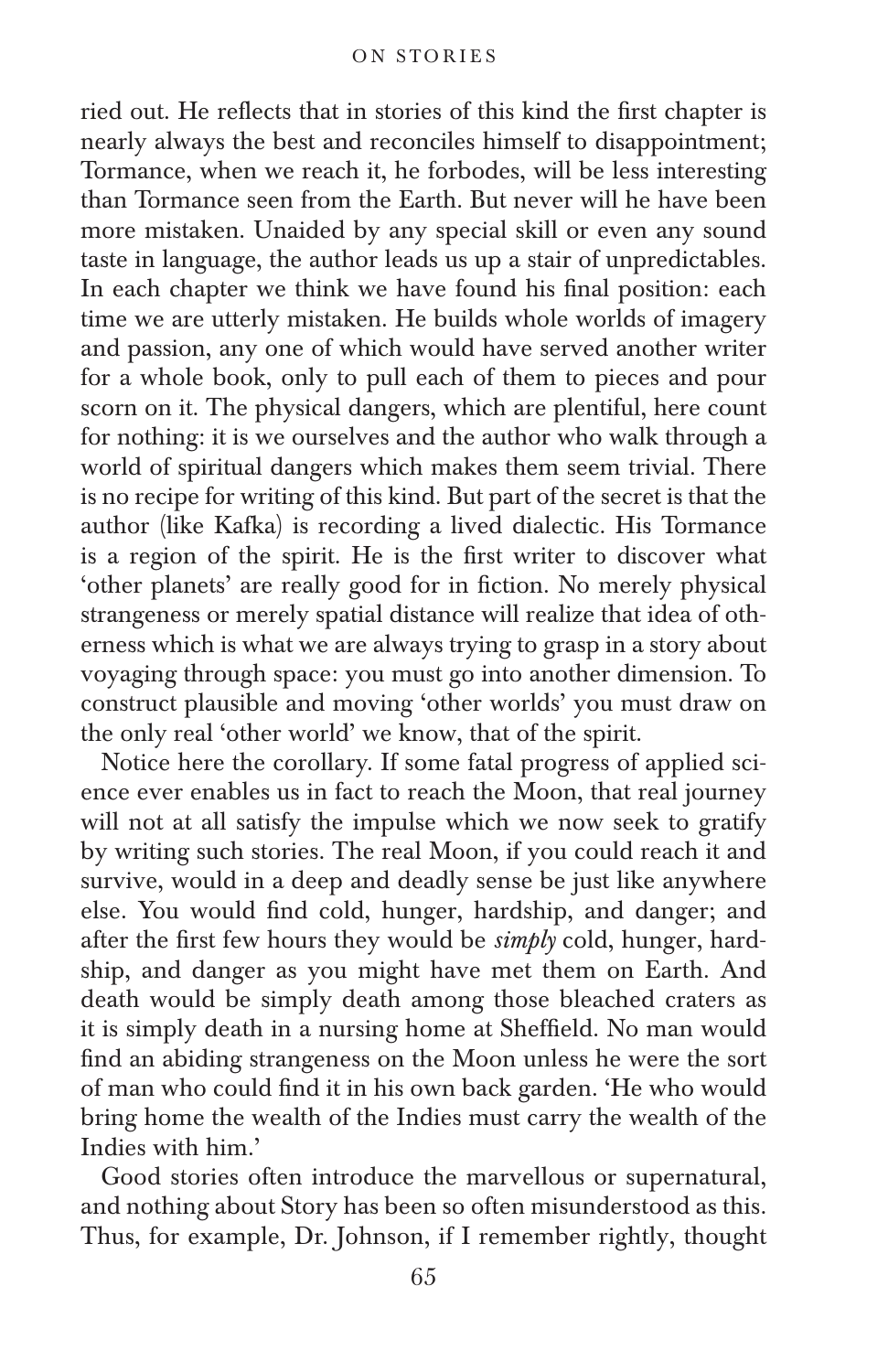that children liked stories of the marvellous because they were too ignorant to know that they were impossible. But children do not always like them, nor are those who like them always children; and to enjoy reading about fairies ― much more about giants and dragons ― it is not necessary to believe in them. Belief is at best irrelevant; it may be a positive disadvantage. Nor are the marvels in good Story ever mere arbitrary fictions stuck on to make the narrative more sensational. I happened to remark to a man who was sitting beside me at dinner the other night that I was reading Grimm in German of an evening but never bothered to look up a word I didn't know, 'so that it is often great fun' (I added) 'guessing what it was that the old woman gave to the prince which he afterwards lost in the wood'. 'And specially difficult in a fairy-tale,' said he, 'where everything is arbitrary and therefore the object might be anything at all.' His error was profound. The logic of a fairy-tale is as strict as that of a realistic novel, though different.

Does anyone believe that Kenneth Grahame made an arbitrary choice when he gave his principal character the form of a toad, or that a stag, a pigeon, a lion would have done as well? The choice is based on the fact that the real toad's face has a grotesque resemblance to a certain kind of human face ― a rather apoplectic face with a fatuous grin on it. This is, no doubt, an accident in the sense that all the lines which suggest the resemblance are really there for quite different biological reasons. The ludicrous quasi-human expression is therefore changeless: the toad cannot stop grinning because its 'grin' is not really a grin at all. Looking at the creature we thus see, isolated and fixed, an aspect of human vanity in its funniest and most pardonable form; following that hint Grahame creates Mr. Toad ― an ultra-Jonsonian 'humour'. And we bring back the wealth of the Indies; we have henceforward more amusement in, and kindness towards, a certain kind of vanity in real life.

But why should the characters be disguised as animals at all? The disguise is very thin, so thin that Grahame makes Mr. Toad on one occasion 'comb the dry leaves out of his *hair*'. Yet it is quite indispensable. If you try to rewrite the book with all the characters humanized you are faced at the outset with a dilemma. Are they to be adults or children? You will find that they can be neither.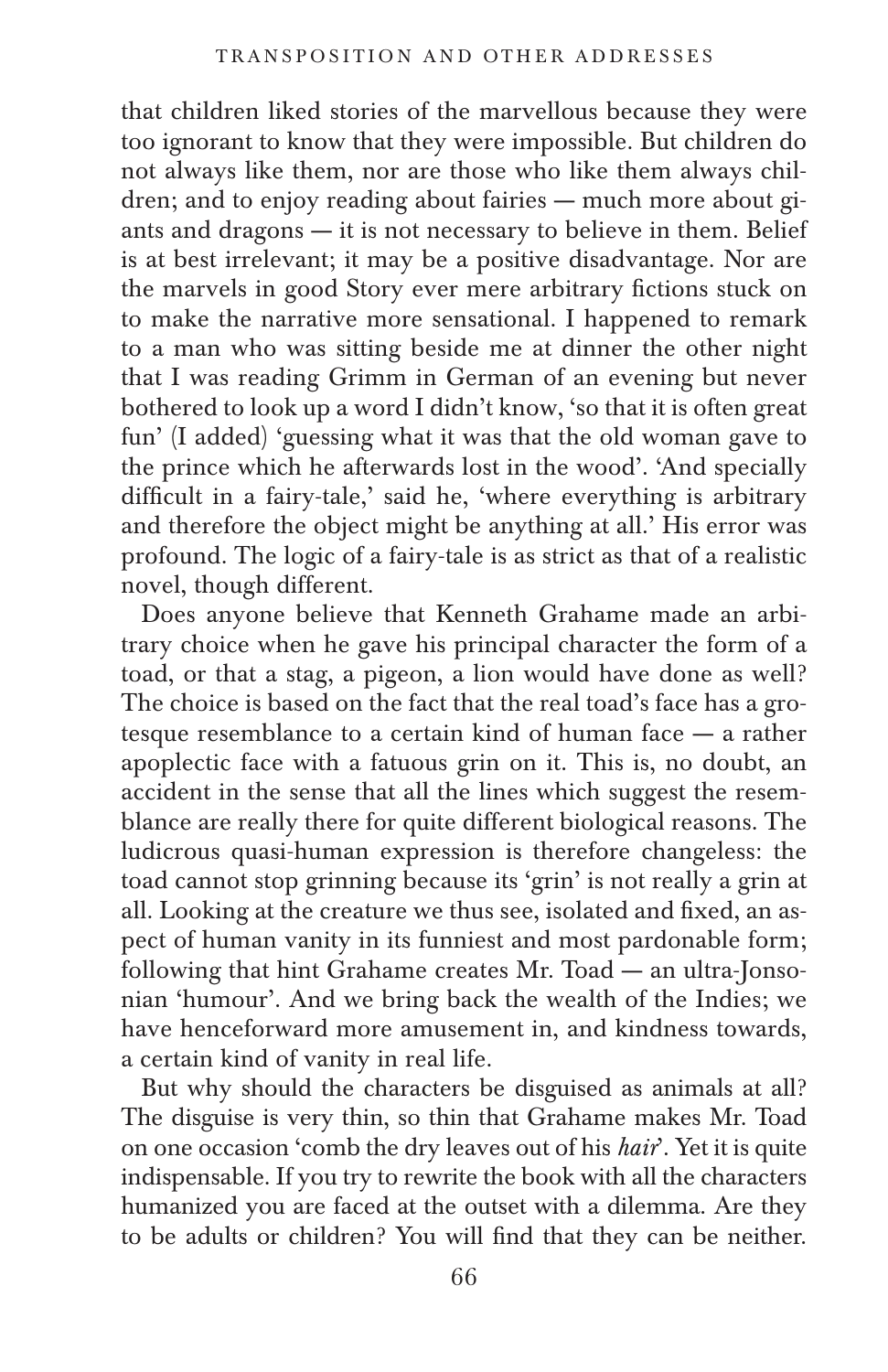They are like children in so far as they have no responsibilities, no struggle for existence, no domestic cares. Meals turn up; one does not even ask who cooked them. In Mr. Badger's kitchen 'plates on the dresser grinned at pots on the shelf'. Who kept them clean? Where were they bought? How were they delivered in the Wild Wood? Mole is very snug in his subterranean home, but what was he living *on*? If he is a *rentier* where is the bank, what are his investments? The tables in his forecourt were 'marked with rings that hinted at beer mugs'. But where did he get the beer? In that way the life of all the characters is that of children for whom everything is provided and who take everything for granted. But in other ways it is the life of adults. They go where they like and do what they please, they arrange their own lives.

To that extent the book is a specimen of the most scandalous escapism: it paints a happiness under incompatible conditions ― the sort of freedom we can have only in childhood and the sort we can have only in maturity ― and conceals the contradiction by the further pretence that the characters are not human beings at all. The one absurdity helps to hide the other. It might be expected that such a book would unfit us for the harshness of reality and send us back to our daily lives unsettled and discontented. I do not find that it does so. The happiness which it presents to us is in fact full of the simplest and most attainable things ― food, sleep, exercise, friendship, the face of nature, even (in a sense) religion. That 'simple but sustaining meal' of 'bacon and broad beans and a macaroni pudding' which Rat gave to his friends has, I doubt not, helped down many a real nursery dinner. And in the same way the whole story, paradoxically enough, strengthens our relish for real life. This excursion into the preposterous sends us back with renewed pleasure to the actual.

It is usual to speak in a playfully apologetic tone about one's adult enjoyment of what are called 'children's books'. I think the convention a silly one. No book is really worth reading at the age of ten which is not equally (and often far more) worth reading at the age of fifty ― except, of course, books of information. The only imaginative works we ought to grow out of are those which it would have been better not to have read at all. A mature palate will probably not much care for *crême de menthe*: but it ought still to enjoy bread and butter and honey.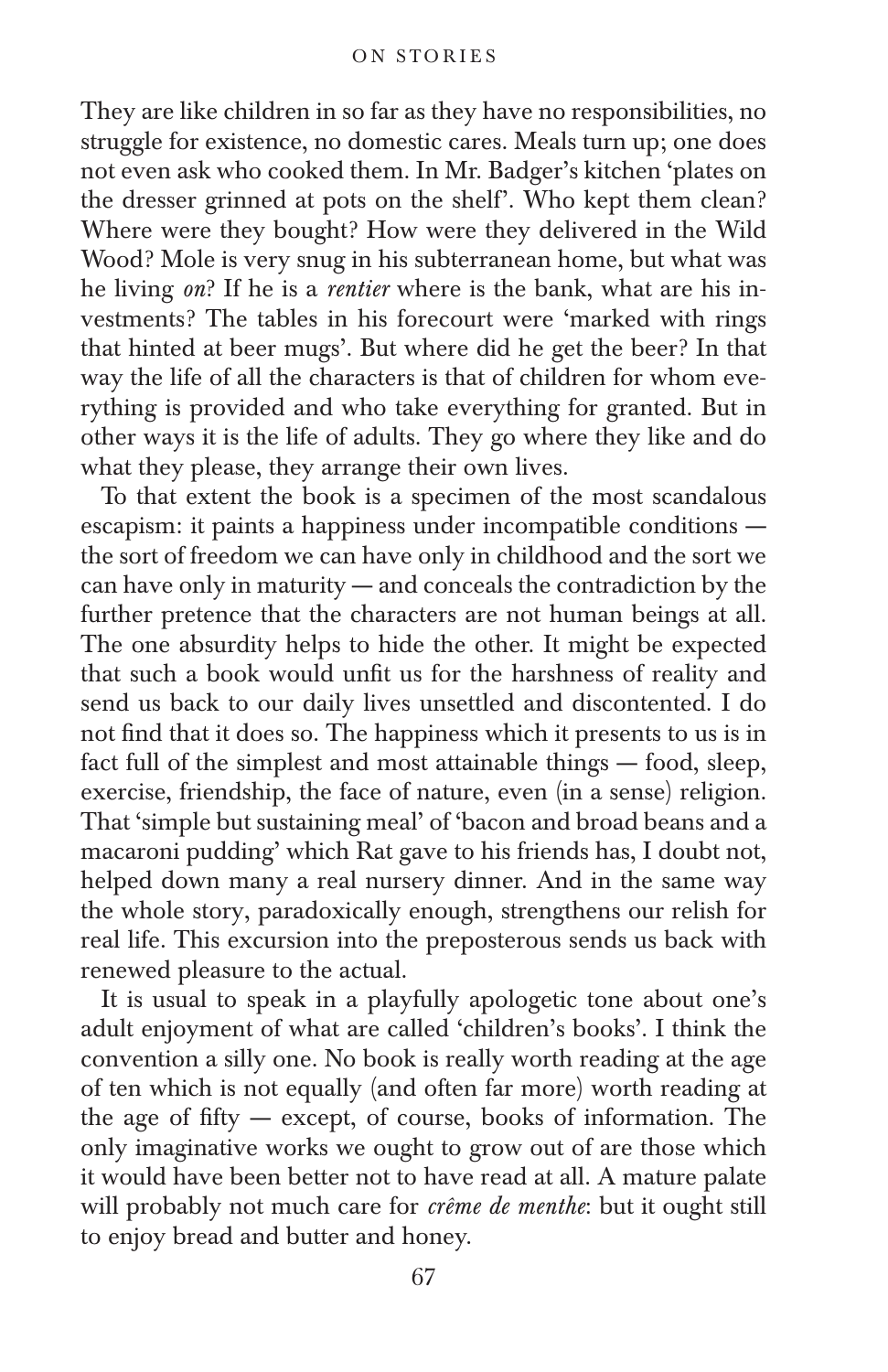Another very large class of stories turns on fulfilled prophecies ― the story of Oedipus, or *The Man who would be King*, or *The Hobbit*. In most of them the very steps taken to prevent the fulfilment of the prophecy actually bring it about. It is foretold that Oedipus will kill his father and marry his mother. In order to prevent this from happening he is exposed on the mountain: and that exposure, by leading to his rescue and thus to his life among strangers in ignorance of his real parentage, renders possible both the disasters. Such stories produce (at least in me) a feeling of awe, coupled with a certain sort of bewilderment such as one often feels in looking at a complex pattern of lines that pass over and under one another. One sees, yet does not quite see, the regularity. And is there not good occasion both for awe and bewilderment? We have just had set before our imagination something that has always baffled the intellect: we have *seen* how destiny and free will can be combined, even how free will is the *modus operandi* of destiny. The story does what no theorem can quite do. It may not be 'like real life' in the superficial sense: but it sets before us an image of what reality may well be like at some more central region.

It will be seen that throughout this essay I have taken my examples indiscriminately from books which critics would (quite rightly) place in very different categories ― from American 'scientifiction' and Homer, from Sophocles and *Märchen*, from children's stories and the intensely sophisticated art of Mr. de la Mare. This does not mean that I think them of equal literary merit. But if I am right in thinking that there is another enjoyment in Story besides the excitement, then popular romance even on the lowest level becomes rather more important than we had supposed. When you see an immature or uneducated person devouring what seem to you merely sensational stories, can you be sure what kind of pleasure he is enjoying? It is, of course, no good asking *him*. If he were capable of analysing his own experience as the question requires him to do, he would be neither uneducated nor immature. But because he is inarticulate we must not give judgement against him. He may be seeking only the recurring tension of imagined anxiety. But he may also, I believe, be receiving certain profound experiences which are, for him, not acceptable in any other form.

Mr. Roger Green, writing in *English* not long ago, remarked that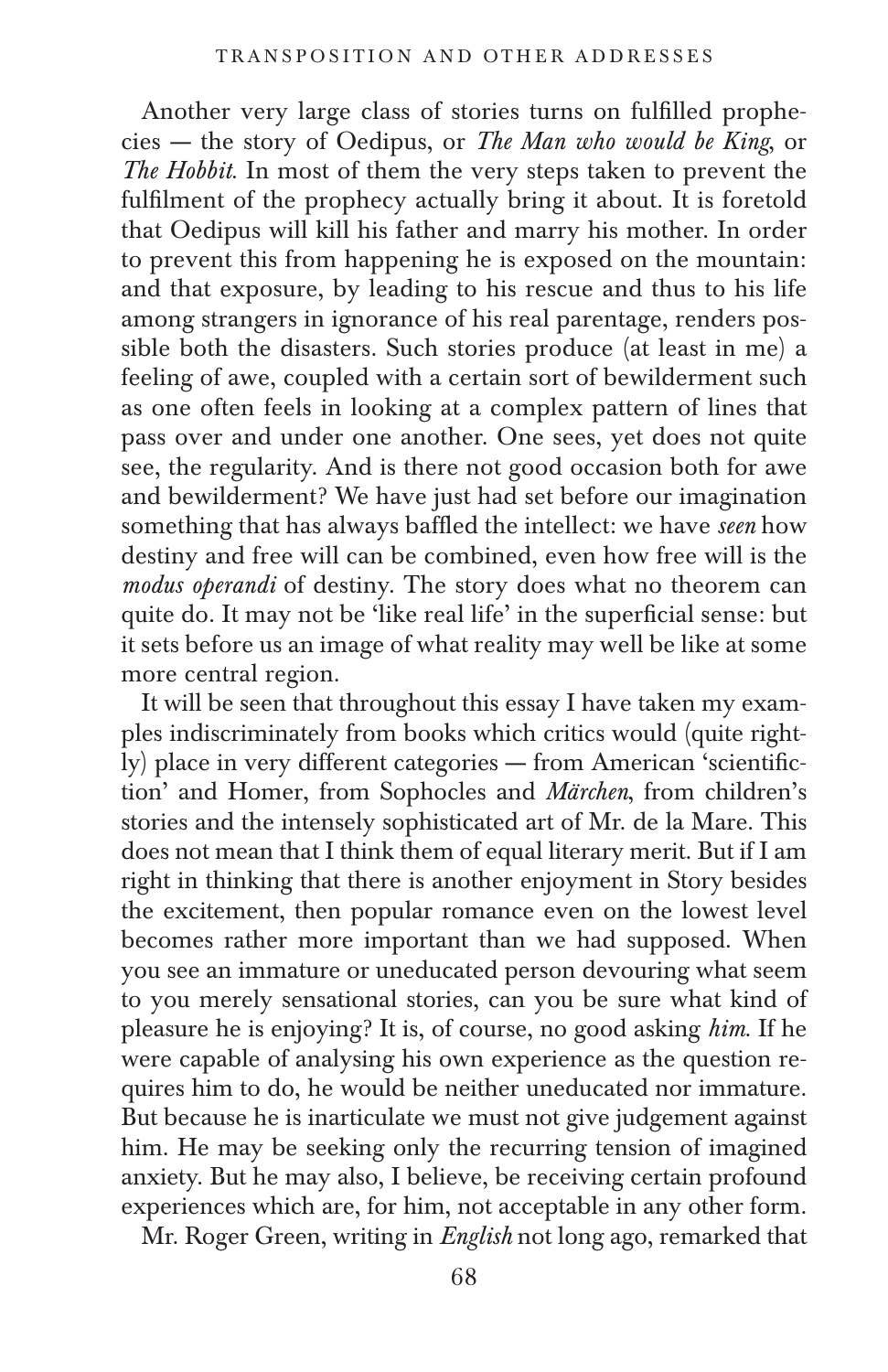the reading of Rider Haggard had been to many a sort of religious experience. To some people this will have seemed simply grotesque. I myself would strongly disagree with it if 'religious' is taken to mean 'Christian'. And even if we take it in a sub-Christian sense, it would have been safer to say that such people had first met in Haggard's romances elements which they would meet again in religious experience if they ever came to have any. But I think Mr. Green is very much nearer the mark than those who assume that no one has ever read the romances except in order to be thrilled by hair-breadth escapes. If he had said simply that something which the educated receive from poetry can reach the masses through stories of adventure, and almost in no other way, then I think he would have been right. If so, nothing can be more disastrous than the view that the cinema can and should replace popular written fiction. The elements which it excludes are precisely those which give the untrained mind its only access to the imaginative world. There is death in the camera.

As I have admitted, it is very difficult to tell in any given case whether a story is piercing to the unliterary reader's deeper imagination or only exciting his emotions. You cannot tell even by reading the story for yourself. Its badness proves very little. The more imagination the reader has, being an untrained reader, the more he will do for himself. He will, at a mere hint from the author, flood wretched material with suggestion and never guess that he is himself chiefly making what he enjoys. The nearest we can come to a test is by asking whether he often *re-reads* the same story.

It is, of course, a good test for every reader of every kind of book. An unliterary man may be defined as one who reads books once only. There is hope for a man who has never read Malory or Boswell or *Tristram Shandy* or Shakespeare's *Sonnets*: but what can you do with a man who says he 'has read' them, meaning he has read them once, and thinks that this settles the matter? Yet I think the test has a special application to the matter in hand. For excitement, in the sense defined above, is just what must disappear from a second reading. You cannot, except at the first reading, be really curious about what happened. If you find that the reader of popular romance ― however uneducated a reader, however bad the romances ― goes back to his old favourites again and again, then you have pretty good evidence that they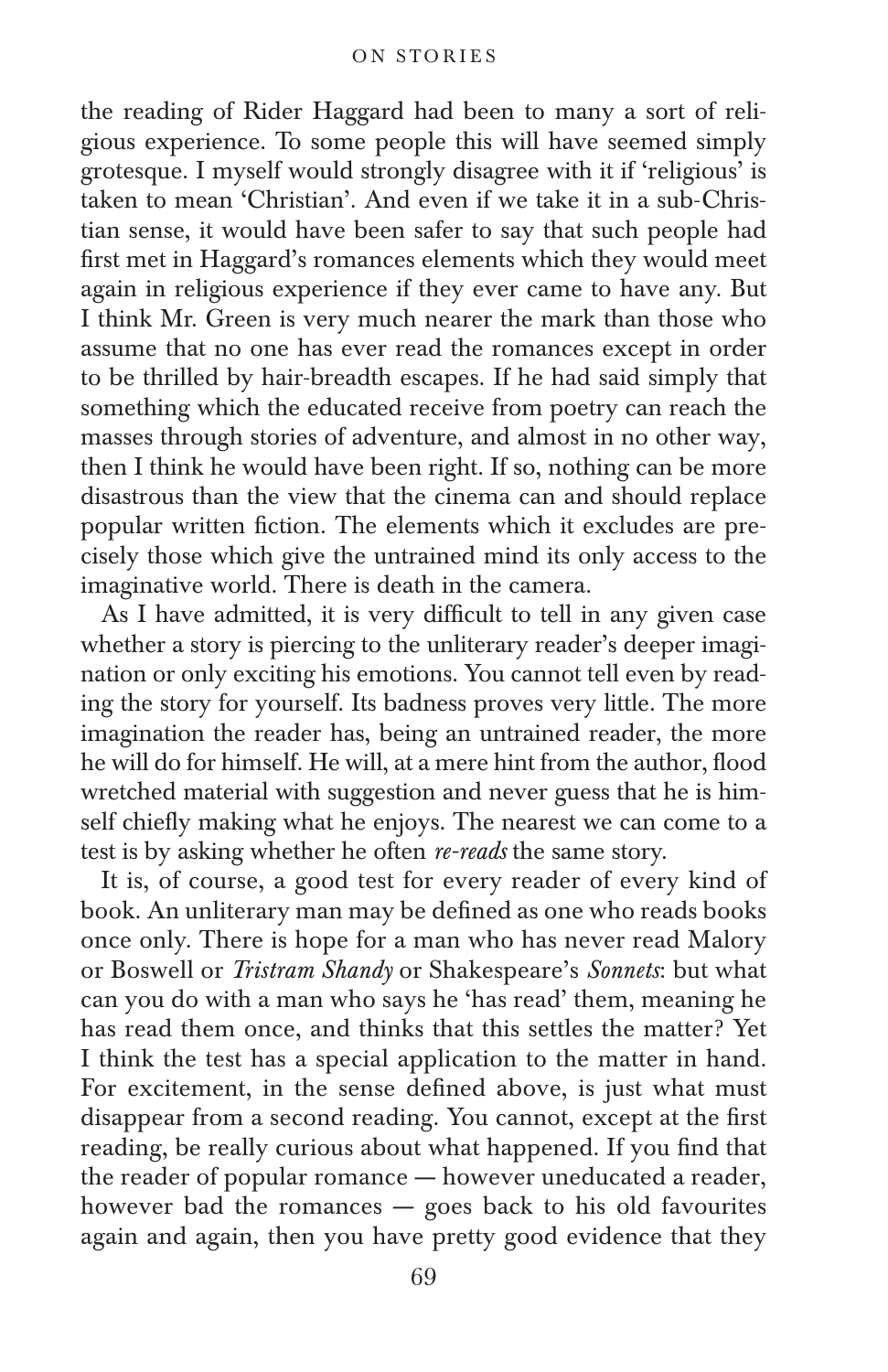are to him a sort of poetry.

The re-reader is looking not for actual surprises (which can come only once) but for a certain ideal surprisingness. The point has often been misunderstood. The man in Peacock thought that he had disposed of 'surprise' as an element in landscape gardening when he asked what happened if you walked through the garden for the second time. Wiseacre! In the only sense that matters the surprise works as well the twentieth time as the first. It is the *quality* of unexpectedness, not the *fact* that delights us. It is even better the second time. Knowing that the 'surprise' is coming we can now fully relish the fact that this path through the shrubbery doesn't *look* as if it were suddenly going to bring us out on the edge of the cliff. So in literature. We do not enjoy a story fully at the first reading. Not till the curiosity, the sheer narrative lust, has been given its sop and laid asleep, are we at leisure to savour the real beauties. Till then, it is like wasting great wine on a ravenous natural thirst which merely wants cold wetness. The children understand this well when they ask for the same story over and over again, and in the same words. They want to have again the 'surprise' of discovering that what seemed Little-Red-Riding-Hood's grandmother is really the wolf. It is better when you know it is coming: free from the shock of actual surprise you can attend better to the intrinsic surprisingness of the *peripeteia*.

I should like to be able to believe that I am here in a very small way contributing (for criticism does not always come later than practice) to the encouragement of a better school of prose story in England: of story that can mediate imaginative life to the masses while not being contemptible to the few. But perhaps this is not very likely. It must be admitted that the art of Story as I see it is a very difficult one. What its central difficulty is I have already hinted when I complained that in the *War of the Worlds* the idea that really matters becomes lost or blunted as the story gets under way. I must now add that there is a perpetual danger of this happening in all stories. To be stories at all they must be series of events: but it must be understood that this series — the *plot*, as we call it — is only really a net whereby to catch something else. The real theme may be, and perhaps usually is, something that has no sequence in it, something other than a process and much more like a state or quality. Giantship, otherness, the desolation of space, are exam-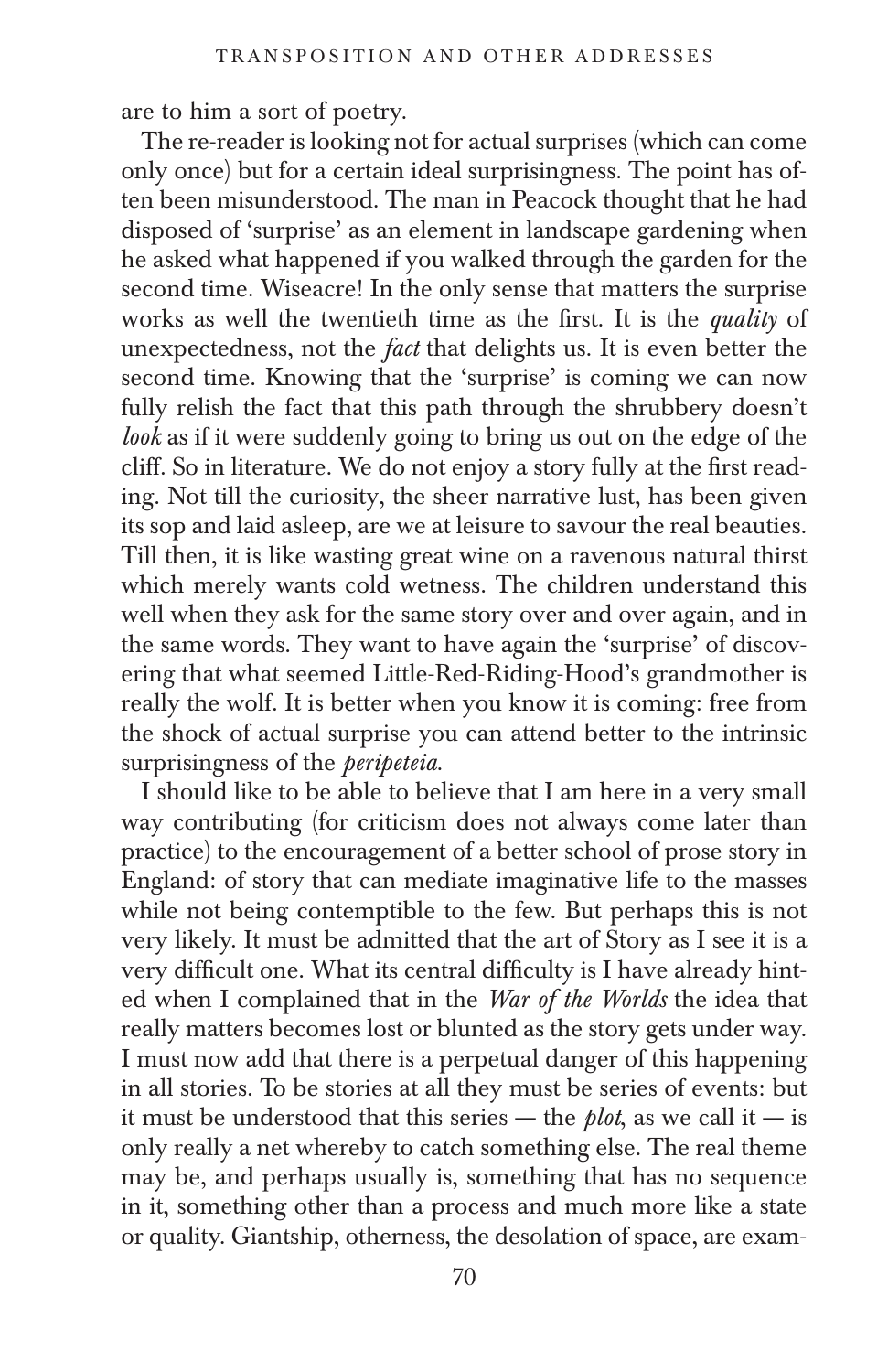#### ON STORIES

ples that have crossed our path. The titles of some stories illustrate the point very well. *The Well at the World's End* ― can a man write a story to that title? Can he find a series of events following one another in time which will really catch and fix and bring home to us all that we grasp at on merely hearing the six words? Can a man write a story on Atlantis — or is it better to leave the word to work on its own? And I must confess that the net very seldom does succeed in catching the bird. Morris in the*Well at the World's End* came near to success ― quite near enough to make the book worth many readings. Yet, after all, the best moments of it come in the first half.

But it does sometimes succeed. In the works of the late E. R. Eddison it succeeds completely. You may like or dislike his invented worlds (I myself like that of *The Worm Ouroboros* and strongly dislike that of *Mistress of Mistresses*) but there is here no quarrel between the theme and the articulation of the story. Every episode, every speech, helps to incarnate what the author is imagining. You could spare none of them. It takes the whole story to build up that strange blend of renaissance luxury and northern hardness. The secret here is largely the style, and especially the style of the dialogue. These proud, reckless, amorous people create themselves and the whole atmosphere of their world chiefly by talking. Mr. de la Mare also succeeds, partly by style and partly by never laying the cards on the table. Mr. David Lindsay, however, succeeds while writing a style which is at times (to be frank) abominable. He succeeds because his real theme is, like the plot, sequential, a thing in time, or quasi-time: a passionate spiritual journey. Charles Williams had the same advantage, but I do not mention his stories much here because they are hardly pure story in the sense we are now considering. They are, despite their free use of the supernatural, much closer to the novel; a believed religion, detailed character drawing, and even social satire all come in. *The Hobbit* escapes the danger of degenerating into mere plot and excitement by a very curious shift of tone. As the humour and homeliness of the early chapters, the sheer 'Hobbitry', dies away we pass insensibly into the world of epic. It is as if the battle of Toad Hall had become a serious *heimsókn* and Badger had begun to talk like Njal. Thus we lose one theme but find another. We kill — but not the same fox.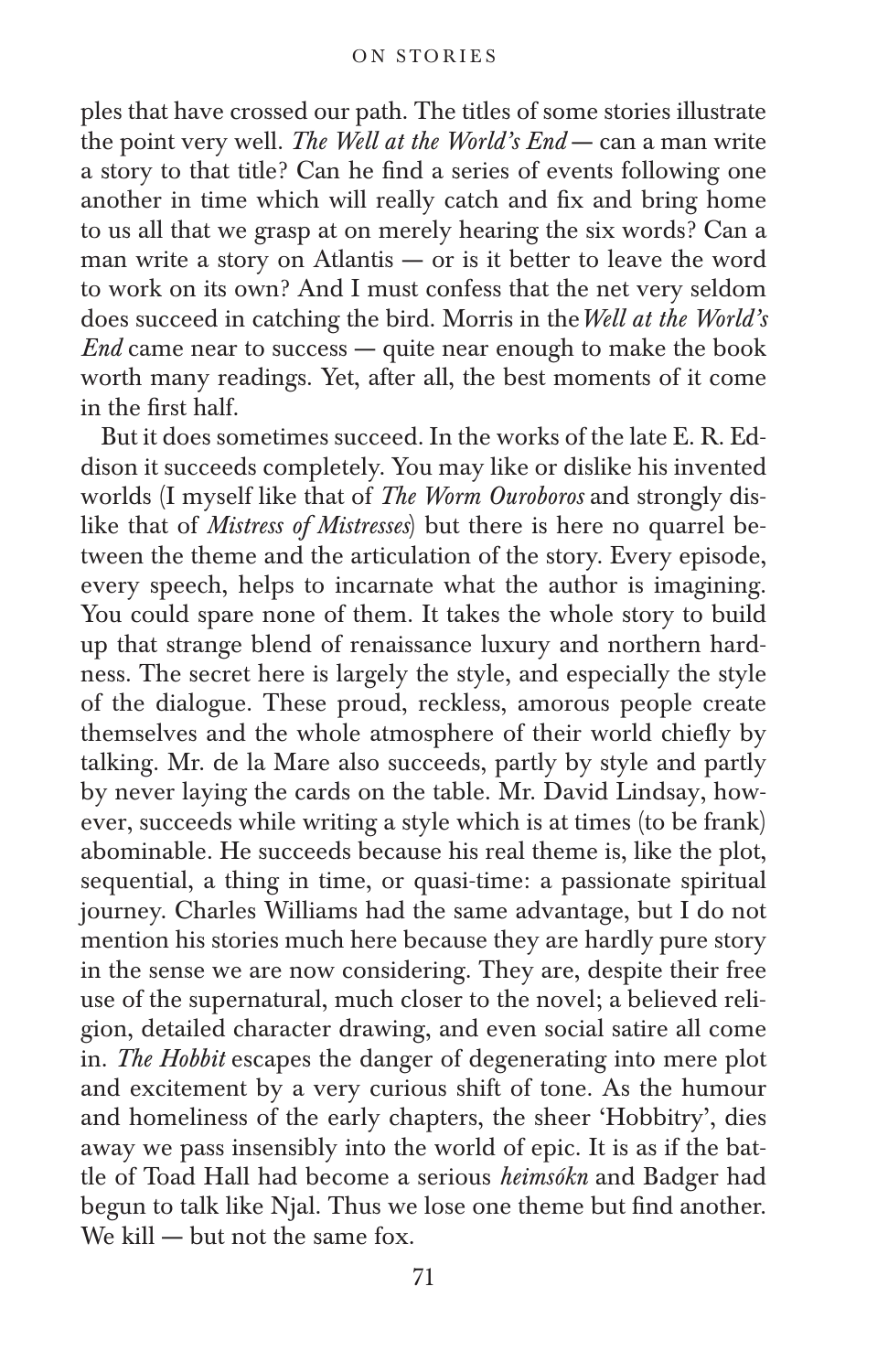It may be asked why anyone should be encouraged to write a form in which the means are apparently so often at war with the end. But I am hardly suggesting that anyone who can write great poetry should write stories instead. I am rather suggesting what those whose work will in any case be a romance should aim at. And I do not think it unimportant that good work in this kind, even work less than perfectly good, can come where poetry will never come.

Shall I be thought whimsical if, in conclusion, I suggest that this internal tension in the heart of every story between the theme and the plot constitutes, after all, its chief resemblance to life? If story fails in that way does not life commit the same blunder? In real life, as in a story, something must happen. That is just the trouble. We grasp at a state and find only a succession of events in which the state is never quite embodied. The grand idea of finding Atlantis which stirs us in the first chapter of the adventure story is apt to be frittered away in mere excitement when the journey has once been begun. But so, in real life, the idea of adventure fades when the day-to-day details begin to happen. Nor is this merely because actual hardship and danger shoulder it aside. Other grand ideas ― home-coming, reunion with a beloved ― similarly elude our grasp. Suppose there is no disappointment; even so ― well, you are here. But now, something must happen, and after that something else. All that happens may be delightful: but can any such series quite embody the sheer state of being which was what we wanted? If the author's plot is only a net, and usually an imperfect one, a net of time and event for catching what is not really a process at all, is life much more? I am not sure, on second thoughts, that the slow fading of the magic in *The Well at the World's End* is, after all, a blemish. It is an image of the truth. Art, indeed, may be expected to do what life cannot do: but so it has done. The bird has escaped us. But it was at least entangled in the net for several chapters. We saw it close and enjoyed the plumage. How many 'real lives' have nets that can do as much?

In life and art both, as it seems to me, we are always trying to catch in our net of successive moments something that is not successive. Whether in real life there is any doctor who can teach us how to do it, so that at last either the meshes will become fine enough to hold the bird, or we be so changed that we can throw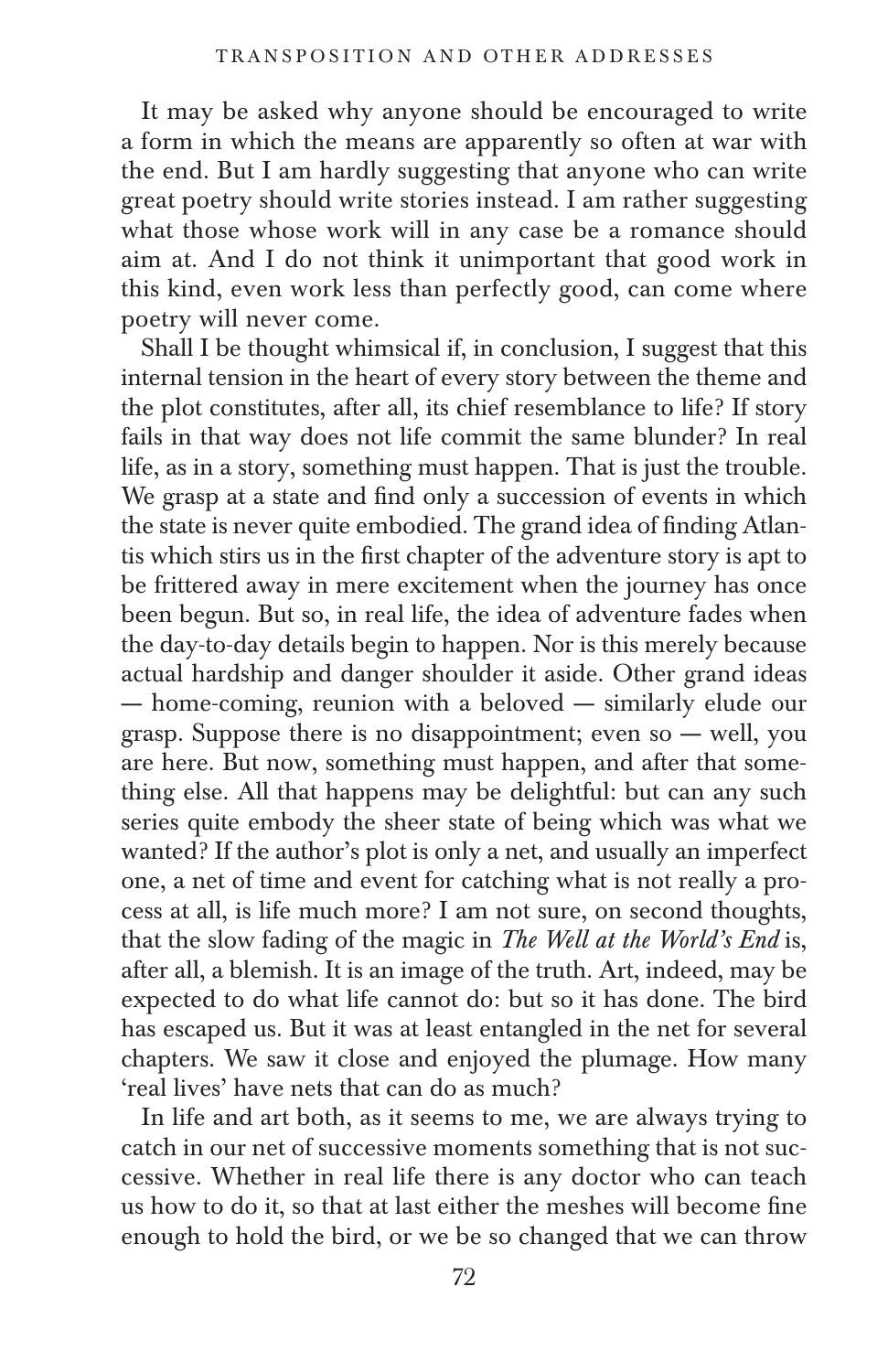our nets away and follow the bird to its own country, is not a question for this essay. But I think it is sometimes done ― or very, very nearly done ― in stories. I believe the effort to be well worth making.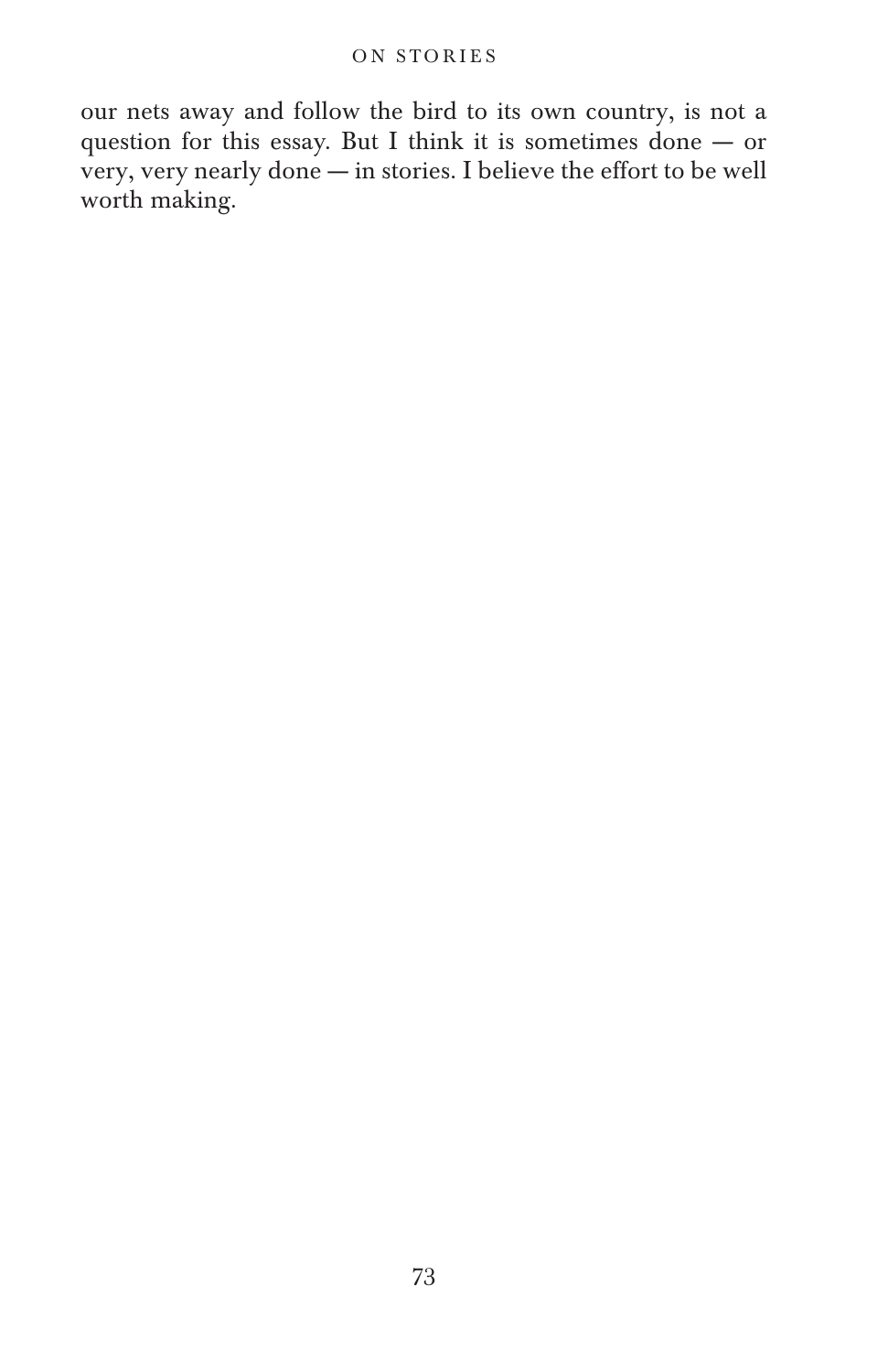#### VII

### ON READING OLD BOOKS

*First published as the Introduction to Athanasius's On the Incarnation, 1944.*

There is a strange idea abroad that in every subject the ancient books should be read only by the professionals, and that the amateur should content himself with the modern books. Thus I have found as a tutor in English Li here is a strange idea abroad that in every subject the ancient books should be read only by the professionals, and that the amateur should content himself with the modern books. Thus I have found as a tutor in English Literature tonism, the very last thing he thinks of doing is to take a translation of Plato off the library shelf and read the *Symposium*. He would rather read some dreary modern book ten times as long, all about "isms" and influences and only once in twelve pages telling him what Plato actually said. The error is rather an amiable one, for it springs from humility. The student is half afraid to meet one of the great philosophers face to face. He feels himself inadequate and thinks he will not understand him. But if he only knew, the great man, just because of his greatness, is much more intelligible than his modern commentator. The simplest student will be able to understand, if not all, yet a very great deal of what Plato said; but hardly anyone can understand some modern books on Platonism. It has always therefore been one of my main endeavours as a teacher to persuade the young that firsthand knowledge is not only more worth acquiring than secondhand knowledge, but is usually much easier and more delightful to acquire.

This mistaken preference for the modern books and this shyness of the old ones is nowhere more rampant than in theology. Wherever you find a little study circle of Christian laity you can be almost certain that they are studying not St. Luke or St. Paul or St. Augustine or Thomas Aquinas or Hooker or Butler, but M. Berdyaev or M. Maritain or M. Niebuhr or Miss Sayers or even myself.

Now this seems to me topsy-turvy. Naturally, since I myself am a writer, I do not wish the ordinary reader to read no modern books. But if he must read only the new or only the old, I would advise him to read the old. And I would give him this advice pre-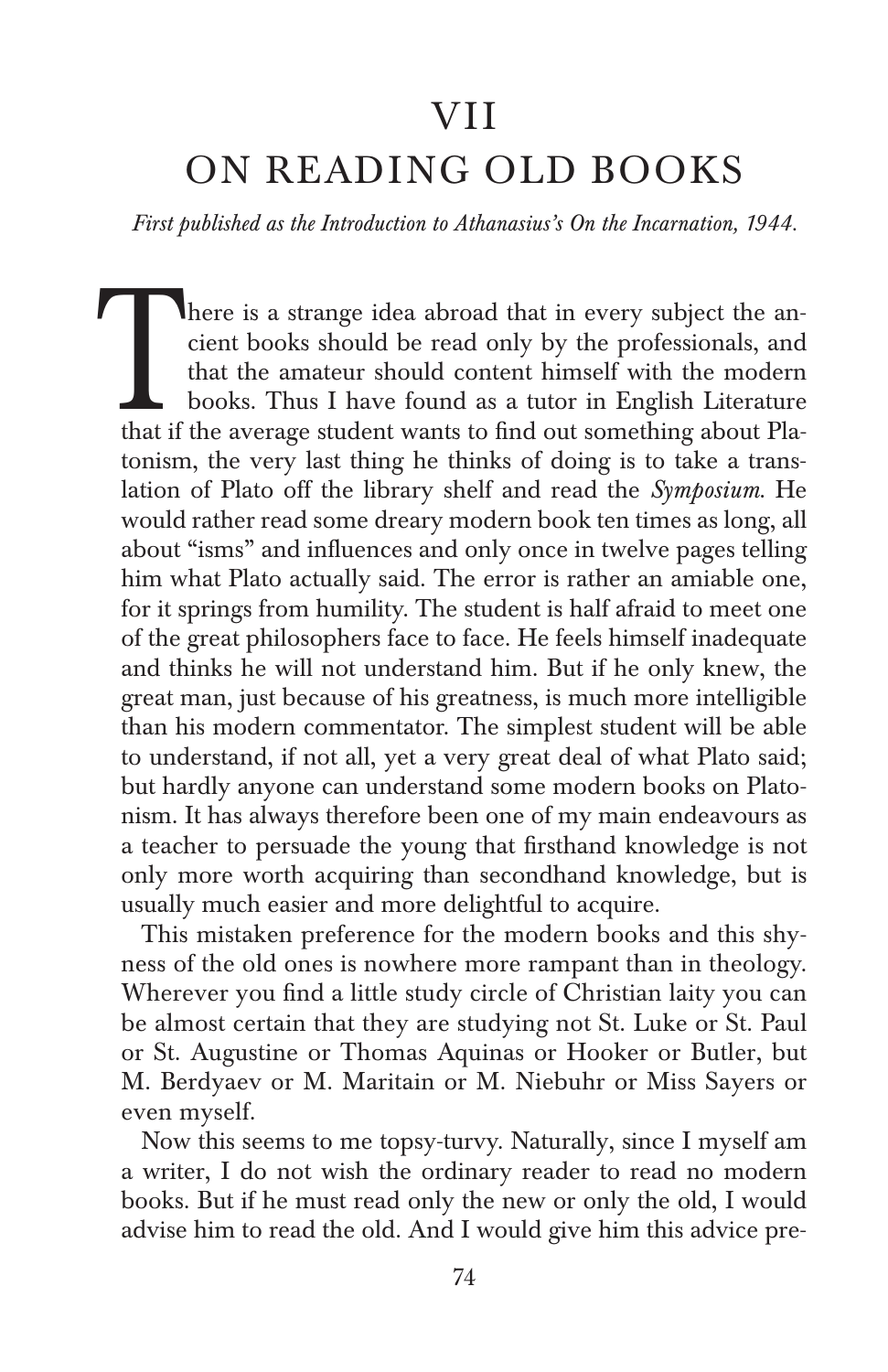cisely because he is an amateur and therefore much less protected than the expert against the dangers of an exclusive contemporary diet. A new book is still on its trial and the amateur is not in a position to judge it. It has to be tested against the great body of Christian thought down the ages, and all its hidden implications (often unsuspected by the author himself) have to be brought to light. Often it cannot be fully understood without the knowledge of a good many other modern books. If you join at eleven o'clock a conversation which began at eight you will often not see the real bearing of what is said. Remarks which seem to you very ordinary will produce laughter or irritation and you will not see why — the reason, of course, being that the earlier stages of the conversation have given them a special point. In the same way sentences in a modern book which look quite ordinary may be directed at some other book; in this way you may be led to accept what you would have indignantly rejected if you knew its real significance. The only safety is to have a standard of plain, central Christianity ("mere Christianity" as Baxter called it) which puts the controversies of the moment in their proper perspective. Such a standard can be acquired only from the old books. It is a good rule, after reading a new book, never to allow yourself another new one till you have read an old one in between. If that is too much for you, you should at least read one old one to every three new ones.

Every age has its own outlook. It is specially good at seeing certain truths and specially liable to make certain mistakes. We all, therefore, need the books that will correct the characteristic mistakes of our own period. And that means the old books. All contemporary writers share to some extent the contemporary outlook — even those, like myself, who seem most opposed to it. Nothing strikes me more when I read the controversies of past ages than the fact that both sides were usually assuming without question a good deal which we should now absolutely deny. They thought that they were as completely opposed as two sides could be, but in fact they were all the time secretly united — united with each other and against earlier and later ages — by a great mass of common assumptions. We may be sure that the characteristic blindness of the twentieth century — the blindness about which posterity will ask, "But how could they have thought that?" — lies where we have never suspected it, and concerns something about which there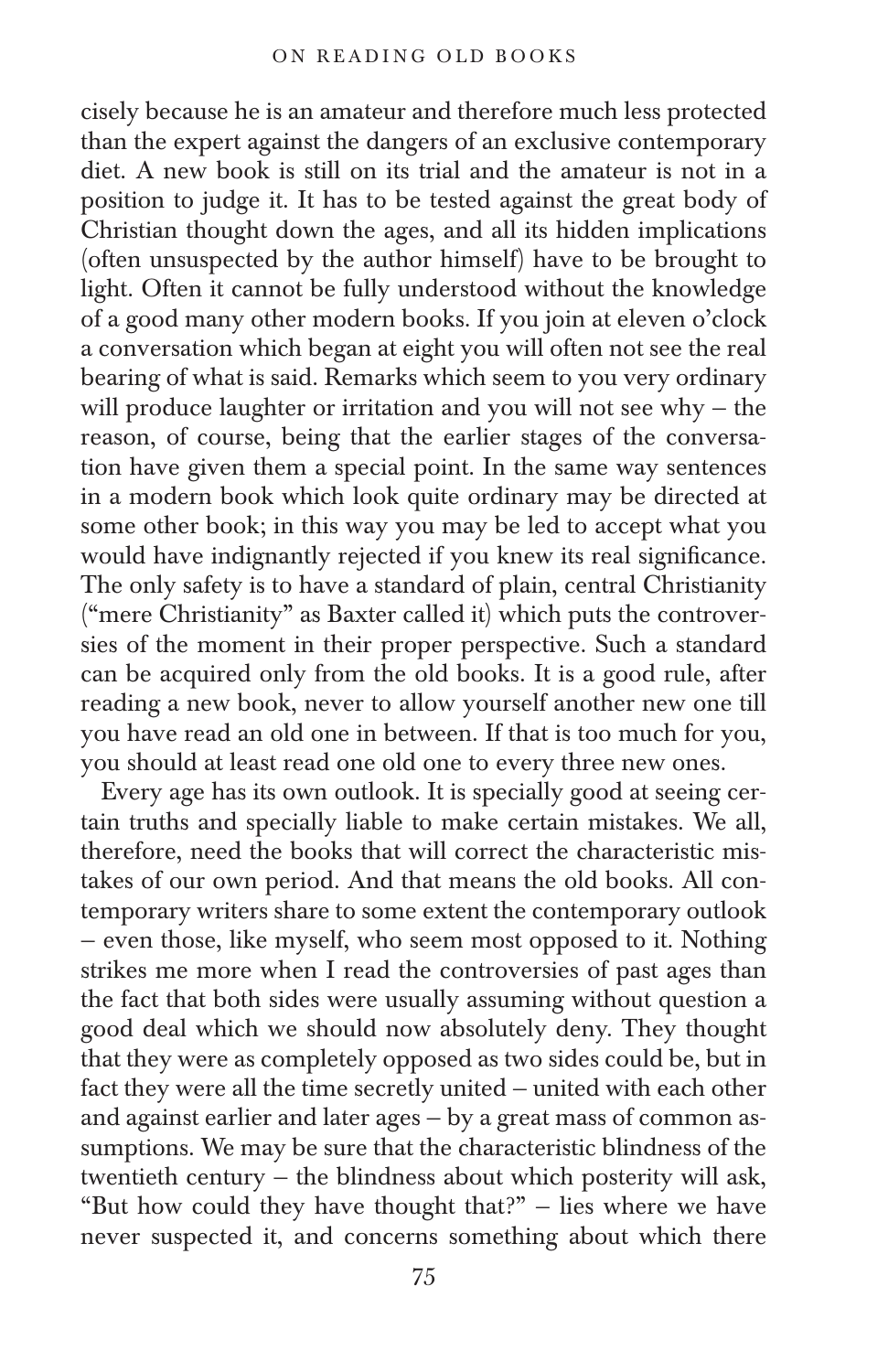is untroubled agreement between Hitler and President Roosevelt or between Mr. H. G. Wells and Karl Barth. None of us can fully escape this blindness, but we shall certainly increase it, and weaken our guard against it, if we read only modern books. Where they are true they will give us truths which we half knew already. Where they are false they will aggravate the error with which we are already dangerously ill. The only palliative is to keep the clean sea breeze of the centuries blowing through our minds, and this can be done only by reading old books. Not, of course, that there is any magic about the past. People were no cleverer then than they are now; they made as many mistakes as we. But not the same mistakes. They will not flatter us in the errors we are already committing; and their own errors, being now open and palpable, will not endanger us. Two heads are better than one, not because either is infallible, but because they are unlikely to go wrong in the same direction. To be sure, the books of the future would be just as good a corrective as the books of the past, but unfortunately we cannot get at them.

I myself was first led into reading the Christian classics, almost accidentally, as a result of my English studies. Some, such as Hooker, Herbert, Traherne, Taylor and Bunyan, I read because they are themselves great English writers; others, such as Boethius, St. Augustine, Thomas Aquinas and Dante, because they were "influences." George Macdonald I had found for myself at the age of sixteen and never wavered in my allegiance, though I tried for a long time to ignore his Christianity. They are, you will note, a mixed bag, representative of many Churches, climates and ages. And that brings me to yet another reason for reading them. The divisions of Christendom are undeniable and are by some of these writers most fiercely expressed. But if any man is tempted to think — as one might be tempted who read only contemporaries — that "Christianity" is a word of so many meanings that it means nothing at all, he can learn beyond all doubt, by stepping out of his own century, that this is not so. Measured against the ages "mere Christianity" turns out to be no insipid interdenominational transparency, but something positive, self-consistent, and inexhaustible. I know it, indeed, to my cost. In the days when I still hated Christianity, I learned to recognise, like some all too familiar smell, that almost unvarying something which met me,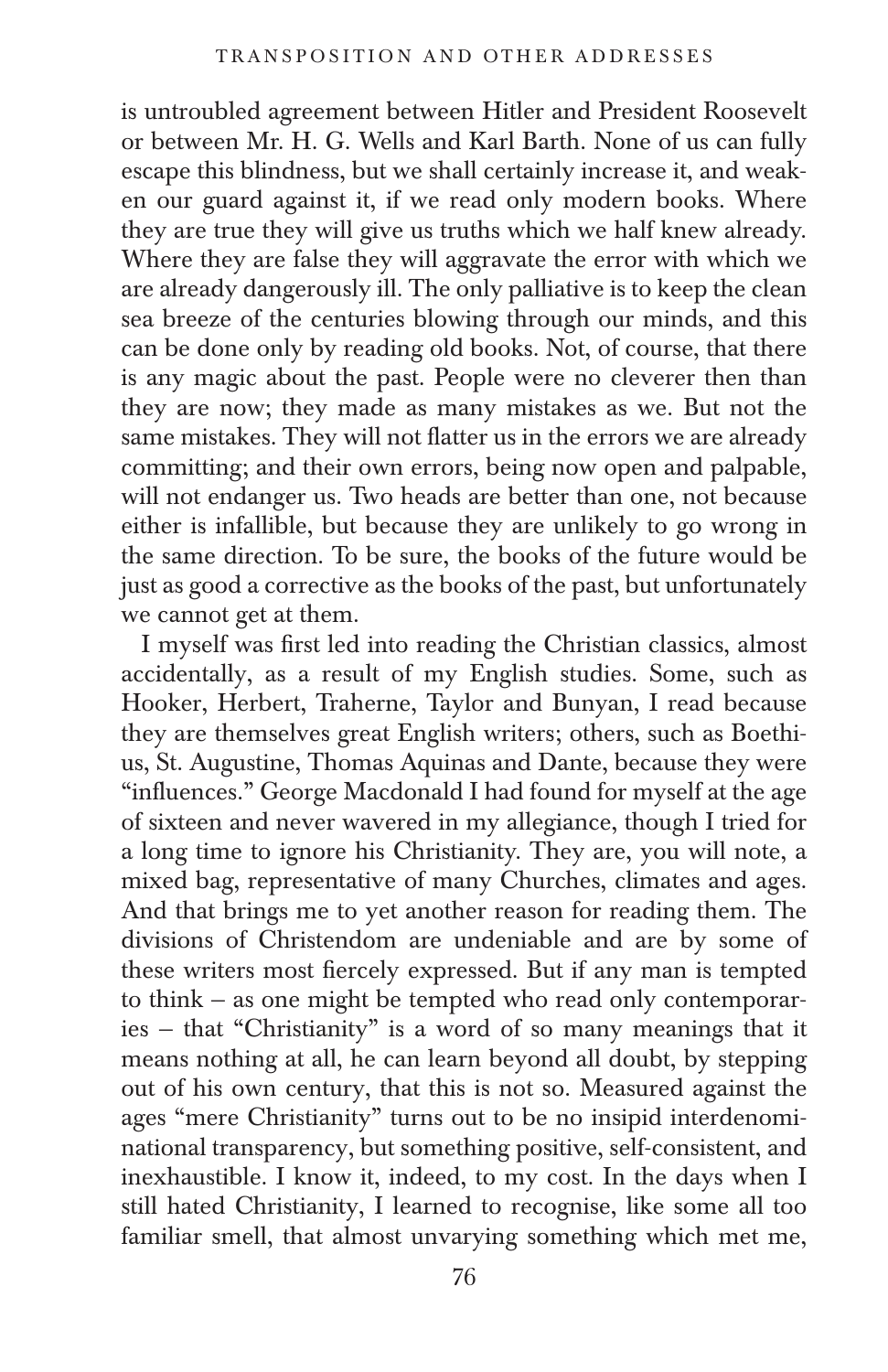now in Puritan Bunyan, now in Anglican Hooker, now in Thomist Dante. It was there (honeyed and floral) in Francois de Sales; it was there (grave and homely) in Spenser and Walton; it was there (grim but manful) in Pascal and Johnson; there again, with a mild, frightening, Paradisial flavour, in Vaughan and Boehme and Traherne. In the urban sobriety of the eighteenth century one was not safe — Law and Butler were two lions in the path. The supposed "Paganism" of the Elizabethans could not keep it out; it lay in wait where a man might have supposed himself safest, in the very centre of *The Faerie Queene* and the *Arcadia*. It was, of course, varied; and yet  $-$  after all  $-$  so unmistakably the same; recognisable, not to be evaded, the odour which is death to us until we allow it to become life:

> an air that kills From yon far country blows.

We are all rightly distressed, and ashamed also, at the divisions of Christendom. But those who have always lived within the Christian fold may be too easily dispirited by them. They are bad, but such people do not know what it looks like from without. Seen from there, what is left intact despite all the divisions, still appears (as it truly is) an immensely formidable unity. I know, for I saw it; and well our enemies know it. That unity any of us can find by going out of his own age. It is not enough, but it is more than you had thought till then. Once you are well soaked in it, if you then venture to speak, you will have an amusing experience. You will be thought a Papist when you are actually reproducing Bunyan, a Pantheist when you are quoting Aquinas, and so forth. For you have now got on to the great level viaduct which crosses the ages and which looks so high from the valleys, so low from the mountains, so narrow compared with the swamps, and so broad compared with the sheep-tracks.

The present book is something of an experiment. The translation is intended for the world at large, not only for theological students. If it succeeds, other translations of other great Christian books will presumably follow. In one sense, of course, it is not the first in the field. Translations of the *Theologia Germanica*, the *Imitation*, the *Scale of Perfection*, and the *Revelations of Lady Ju-*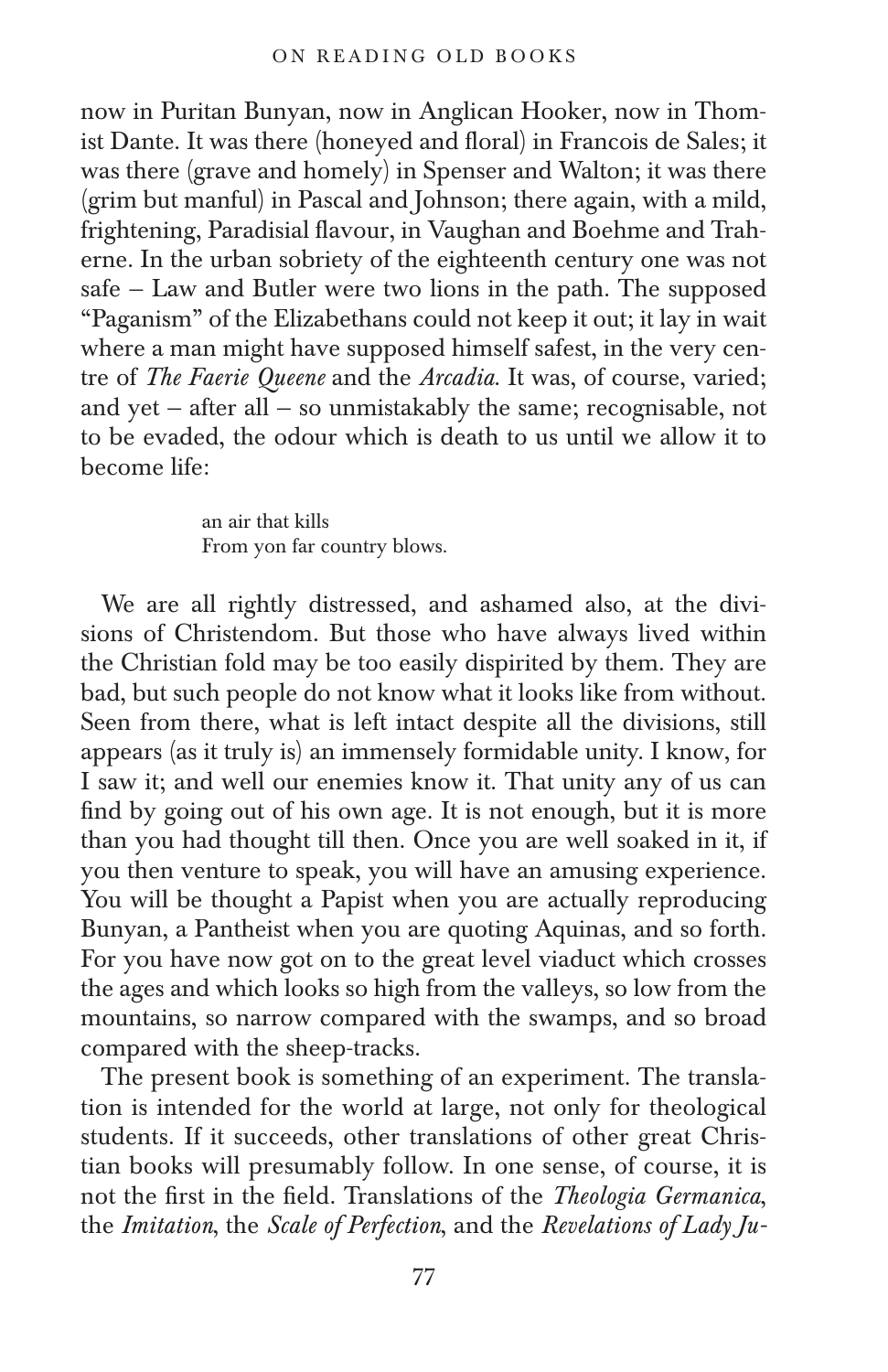*lian of Norwich*, are already on the market, and are very valuable, though some of them are not very scholarly. But it will be noticed that these are all books of devotion rather than of doctrine. Now the layman or amateur needs to be instructed as well as to be exhorted. In this age his need for knowledge is particularly pressing. Nor would I admit any sharp division between the two kinds of book. For my own part I tend to find the doctrinal books often more helpful in devotion than the devotional books, and I rather suspect that the same experience may await many others. I believe that many who find that "nothing happens" when they sit down, or kneel down, to a book of devotion, would find that the heart sings unbidden while they are working their way through a tough bit of theology with a pipe in their teeth and a pencil in their hand.

This is a good translation of a very great book. St. Athanasius has suffered in popular estimation from a certain sentence in the "Athanasian Creed." I will not labour the point that that work is not exactly a creed and was not by St. Athanasius, for I think it is a very fine piece of writing. The words "Which Faith except every one do keep whole and undefiled, without doubt he shall perish everlastingly" are the offence. They are commonly misunderstood. The operative word is keep; not acquire, or even believe, but keep. The author, in fact, is not talking about unbelievers, but about deserters, not about those who have never heard of Christ, nor even those who have misunderstood and refused to accept Him, but of those who having really understood and really believed, then allow themselves, under the sway of sloth or of fashion or any other invited confusion to be drawn away into sub-Christian modes of thought. They are a warning against the curious modern assumption that all changes of belief, however brought about, are necessarily exempt from blame. But this is not my immediate concern. I mention "the creed (commonly called) of St. Athanasius" only to get out of the reader's way what may have been a bogey and to put the true Athanasius in its place. His epitaph is Athanasius contra mundum, "Athanasius against the world." We are proud that our own country has more than once stood against the world. Athanasius did the same. He stood for the Trinitarian doctrine, "whole and undefiled," when it looked as if all the civilised world was slipping back from Christianity into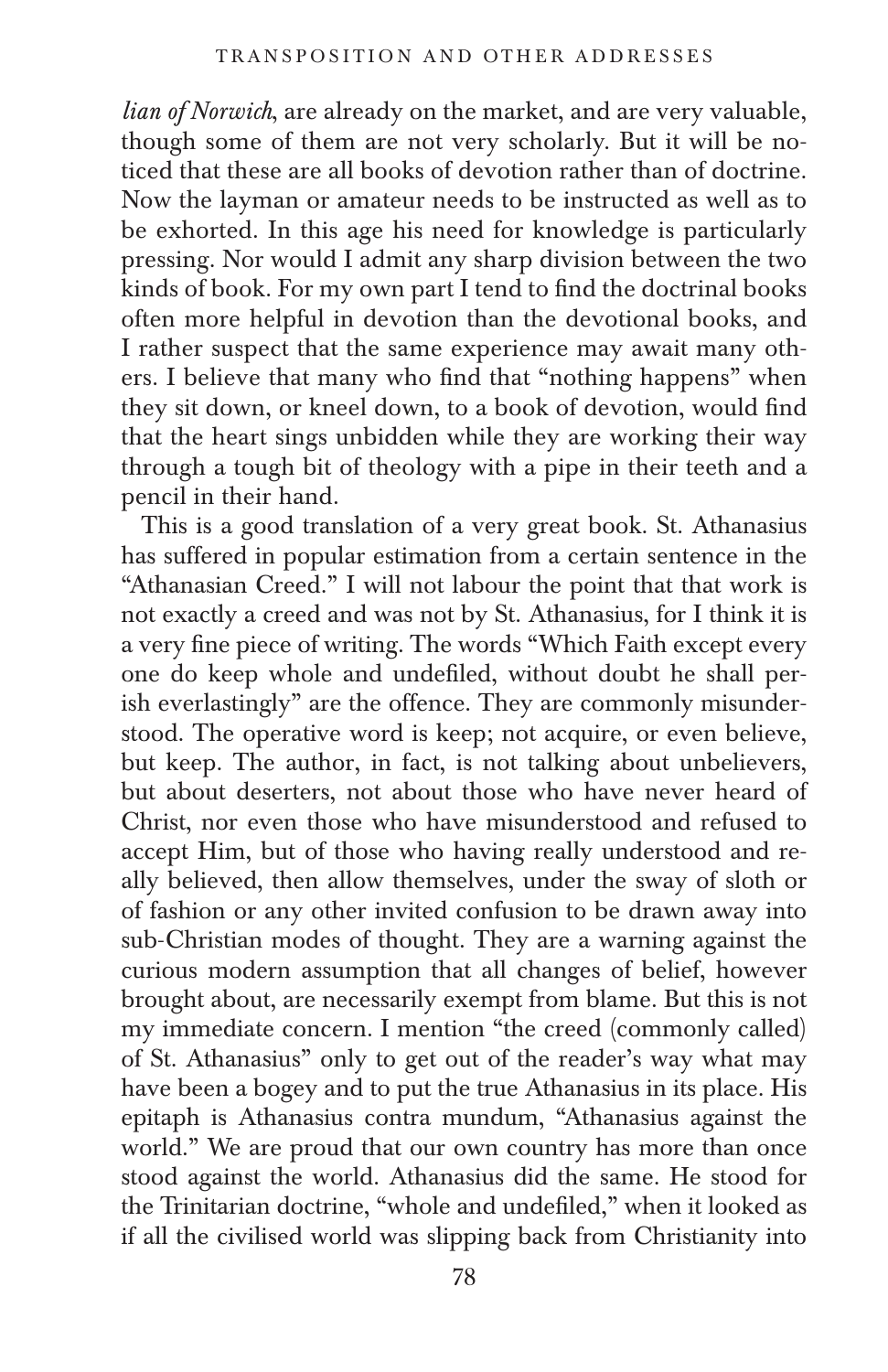the religion of Arius — into one of those "sensible" synthetic religions which are so strongly recommended today and which, then as now, included among their devotees many highly cultivated clergymen. It is his glory that he did not move with the times; it is his reward that he now remains when those times, as all times do, have moved away.

When I first opened his *De Incarnatione* I soon discovered by a very simple test that I was reading a masterpiece. I knew very little Christian Greek except that of the New Testament and I had expected difficulties. To my astonishment I found it almost as easy as Xenophon; and only a master mind could, in the fourth century, have written so deeply on such a subject with such classical simplicity. Every page I read confirmed this impression. His approach to the Miracles is badly needed today, for it is the final answer to those who object to them as "arbitrary and meaningless violations of the laws of Nature." They are here shown to be rather the re-telling in capital letters of the same message which Nature writes in her crabbed cursive hand; the very operations one would expect of Him who was so full of life that when He wished to die He had to "borrow death from others." The whole book, indeed, is a picture of the Tree of Life — a sappy and golden book, full of buoyancy and confidence. We cannot, I admit, appropriate all its confidence today. We cannot point to the high virtue of Christian living and the gay, almost mocking courage of Christian martyrdom, as a proof of our doctrines with quite that assurance which Athanasius takes as a matter of course. But whoever may be to blame for that it is not Athanasius.

The translator knows so much more Christian Greek than I that it would be out of place for me to praise her version. But it seems to me to be in the right tradition of English translation. I do not think the reader will find here any of that sawdusty quality which is so common in modern renderings from the ancient languages. That is as much as the English reader will notice; those who compare the version with the original will be able to estimate how much wit and talent is presupposed in such a choice, for example, as "these wiseacres" on the very first page.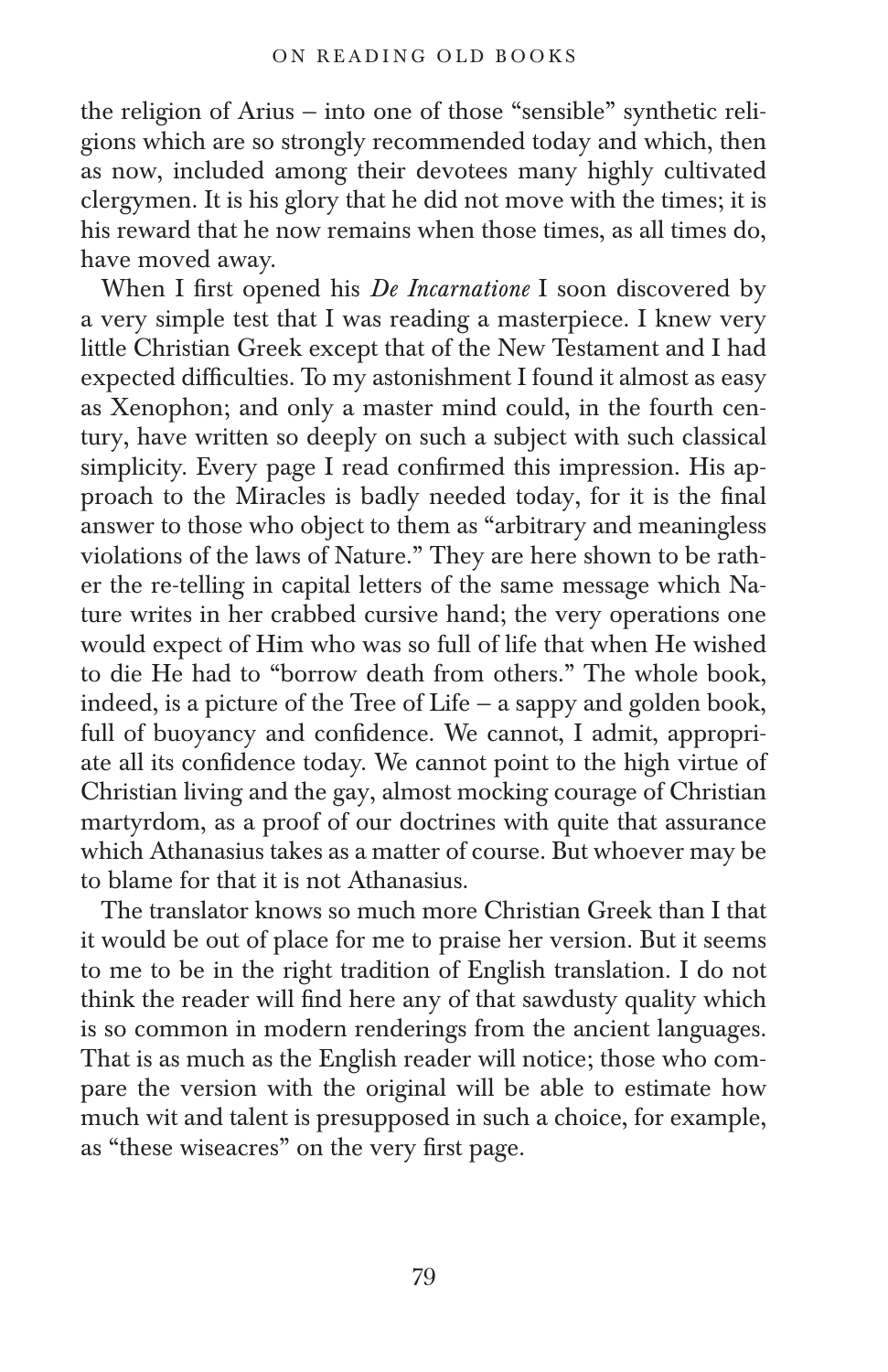#### VIII

### THE EMPTY UNIVERSE

*First published as a Preface to D. E. Harding's The Hierarchy of Heaven and Earth. 1952.*

This book is, I believe, the first attempt to reverse a move-<br>ment of thought which has been going on since the begin-<br>ning of philosophy.<br>The process whereby man has come to know the universe<br>is from one point of view ext his book is, I believe, the first attempt to reverse a movement of thought which has been going on since the beginning of philosophy.

The process whereby man has come to know the universe is alarmingly simple. We can observe a single one-way progression. At the outset the universe appears packed with will, intelligence, life and positive qualities; every tree is a nymph and every planet a god. Man himself is akin to the gods. The advance of knowledge gradually empties this rich and genial universe: first of its gods, then of its colours, smells, sounds and tastes, finally of solidity itself as solidity was originally imagined. As these items are taken from the world, they are transferred to the subjective side of the account: classified as our sensations, thoughts, images or emotions. The Subject becomes gorged, inflated, at the expense of the Object. But the matter does not rest there. The same method which has emptied the world now proceeds to empty ourselves. The masters of the method soon announce that we were just as mistaken (and mistaken in much the same way) when we attributed "souls", or "selves" or "minds" to human organisms, as when we attributed Dryads to the trees. Animism, apparently, begins at home. We, who have personified all other things, turn out to be ourselves mere personifications. Man is indeed akin to the gods: that is, he is no less phantasmal than they. Just as the Dryad is a «ghost", an abbreviated symbol for all the facts we know about the tree foolishly mistaken for a mysterious entity over and above the facts, so the man's "mind" or "consciousness" is an abbreviated symbol for certain verifiable facts about his behaviour: a symbol mistaken for a thing. And just as we have been broken of our bad habit of personifying trees, so we must now be broken of our bad habit of personifying men: a reform already effected in the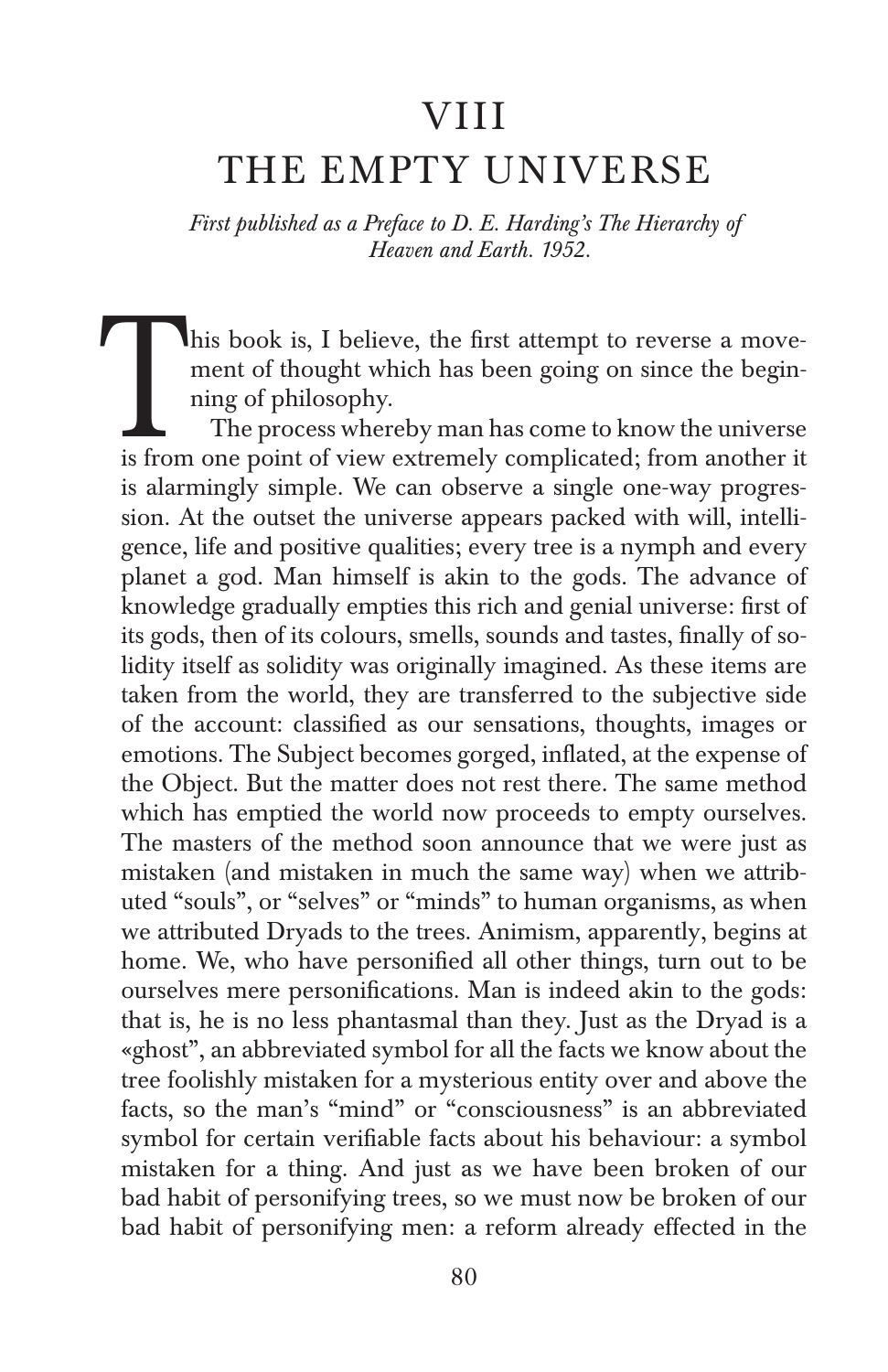political field. There never was a Subjective account into which we could transfer the items which the Object had lost. There is no "consciousness» to contain, as images or private experiences, all the lost gods, colours, and concepts. Consciousness is "not the sort of noun that can be used that way».

For we are given to understand that our mistake was a linguistic one. All our previous theologies, metaphysics, and psychologies were a by-product of our bad grammar. Max Muller's formula  $(Mythology$  is a disease of language)<sup>1</sup> thus returns with a wider scope than he ever dreamed of. We were not even imagining these things, we were only talking confusedly. All the questions which humanity has hitherto asked with deepest concern for the answer turn out to be unanswerable; not because the answers are hidden from us like *agoddes privitee*»,<sup>2</sup> but because they are nonsense questions like "How far is it from London Bridge to Christmas Day?» What we thought we were loving when we loved a woman or a friend was not even a phantom like the phantom sail which starving sailors think they see on the horizon. It was something more like a pun or a *sophisma per figuram dictionis*. <sup>3</sup> It is as though a man, deceived by the linguistic similarity between "myself" and "my spectacles", should start looking round for his "self' to put in his pocket before he left his bedroom in the morning: he might want it during the course of the day. If we lament the discovery that our friends have no "selves" in the old sense, we shall be behaving like a man who shed bitter tears at being unable to find his "self» anywhere on the dressing-table or even underneath it.

And thus we arrive at a result uncommonly like zero. While we were reducing the world to almost nothing we deceived ourselves with the fancy that all its lost qualities were being kept safe (if in a somewhat humbled condition) as "things in our own mind». Apparently we had no mind of the sort required. The Subject is as empty as the Object. Almost nobody has been making linguistic mistakes about almost nothing. By and large, this is the only thing that has ever happened.

Now the trouble about this conclusion is not simply that it is

<sup>1 -</sup> Friedrich Max Muller, *The Science of Language* (1864), Second Series, Lecture viii on «Metaphor».

<sup>2 -</sup> Geoffrey Chaucer, *The Canterbury Tales,* The Miller's Prologue, line 3164.

<sup>3 -</sup> Sophism disguised as language.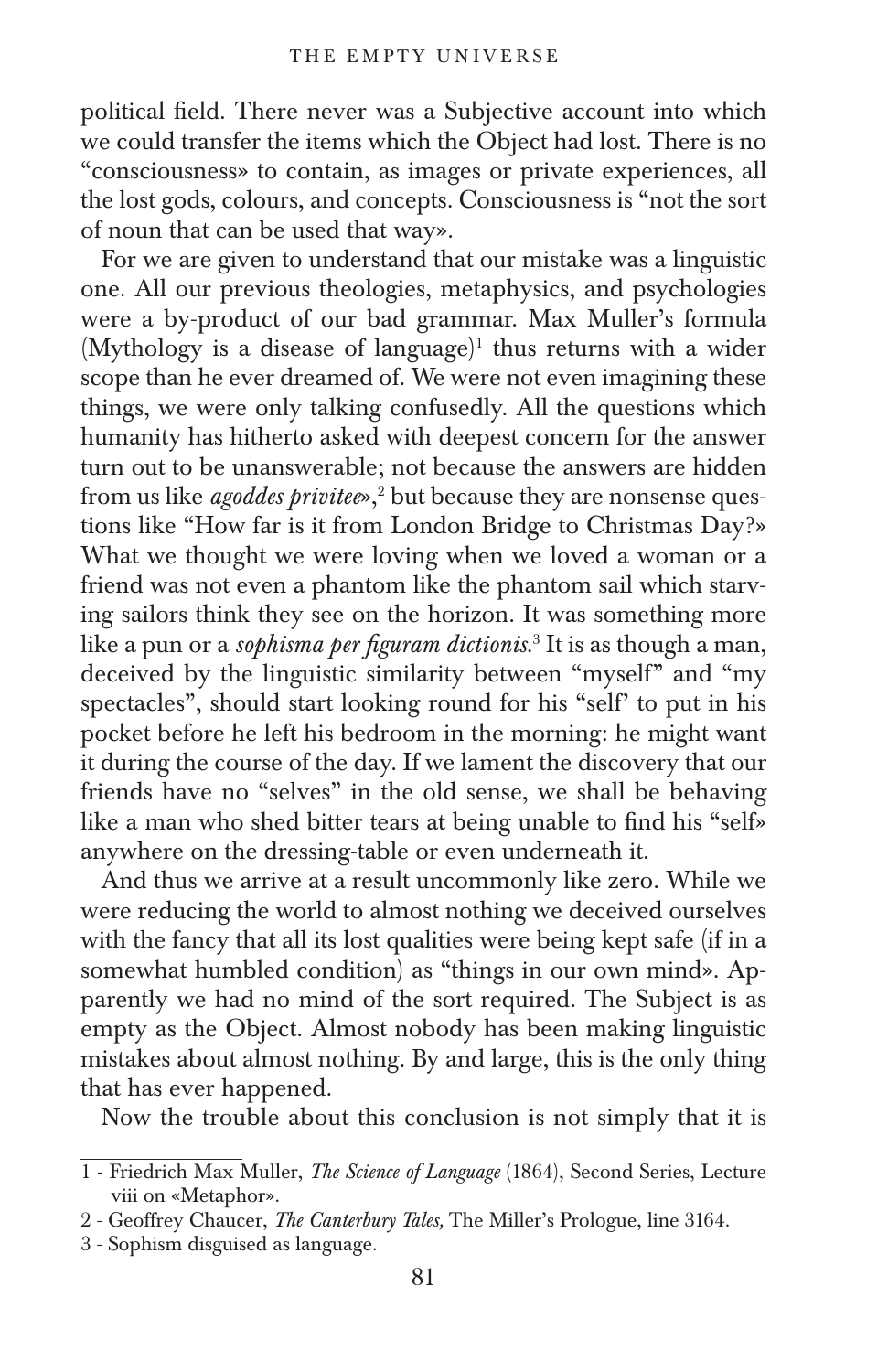unwelcome to our emotions. It is not unwelcome to them at all times or in all people. This philosophy, like every other, has its pleasures. And it will, I fancy, prove very congenial to government. The old "liberty-talk» was very much mixed up with the idea that, as inside the ruler, so inside the subject, there was a whole world, to him the centre of all worlds, capacious of endless suffering and delight. But now, of course, he has no "inside", except the sort you can find by cutting him open. If I had to burn a man alive, I think I should find this doctrine comfortable. The real difficulty for most of us is more like a physical difficulty: we find it impossible to keep our minds, even for ten seconds at a stretch, twisted into the shape that this philosophy demands. And, to do him justice, Hume (who is its great ancestor) warned us not to try. He recommended backgammon instead; and freely admitted that when, after a suitable dose, we returned to our theory, we should find it «cold and strained and ridiculous".4 And obviously, if we really must accept nihilism, that is how we shall have to live: just as, if we have diabetes, we must take insulin, but one would rather not have diabetes and do without the insulin. If there should, after all, turn out to be any alternative to a philosophy that can be supported only by repeated (and presumably increasing) doses of backgammon, I suppose that most people would be glad to hear of it.

There is indeed (or so I am told) one way of living under this philosophy without the backgammon, but it is not one a man would like to try. I have heard that there are states of insanity in which such a nihilistic doctrine becomes really credible: that is, as Dr I. A. Richards would say, "belief feelings" are attached to it<sup>5</sup>. The patient has the experience of being nobody in a world of nobodies and nothings. Those who return from this condition describe it as highly disagreeable.

Now there is of course nothing new in the attempt to arrest he process that has led us from the living universe where man meets the gods to the final void where almost-nobody discovers is mistakes about almost-nothing. Every step in that process has been contested. Many rearguard actions have been fought: some are being fought at the moment. But it has only been a question of

<sup>4 -</sup> David Hume, *A Treatise of Human Nature* (1739-40), Book1, Part iv, section vii. 5 - I. A. Richards, *Principles of Literary Criticism* (1924), chapter XXXV.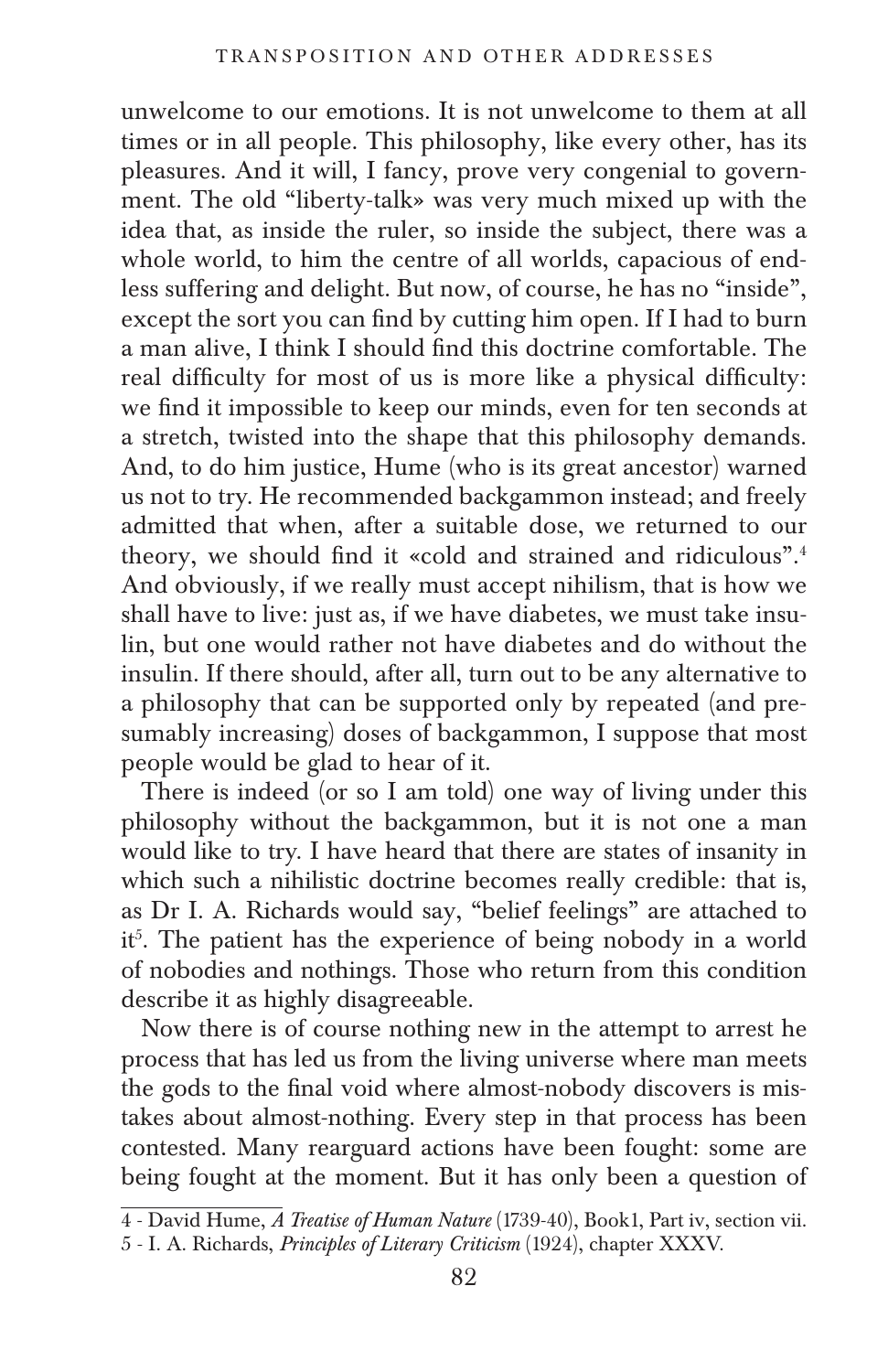arresting, not of reversing, the movement. That is what makes Mr Harding's book so important. If it "works", hen we shall have seen the beginning of a reversal: not a stand here, or a stand there, but a kind of thought which attempts to reopen the whole question. And we feel sure in advance that only thought of this type can help. The fatal slip which has led us to nihilism must have occurred at the very beginning.

There is of course no question of returning to Animism as Animism was before the "rot" began. No one supposes that the beliefs of pre-philosophic humanity, just as they stood before they were criticized, can or should be restored. The question is whether the first thinkers in modifying (and rightly modifying) them under the criticism, did not make some rash and  $\sim$  unnecessary concession. It was certainly not their intention to commit us to the absurd consequences that have actually followed. This sort of error is of course very common in debate or even in our solitary thought. We start with a view which contains a good deal of truth, though in a confused or exaggerated form. Objections are then suggested and we withdraw it. But hours later we discover that we have emptied the baby outwith the bath water and that the original view must have contained certain truths for lack of which we are now entangled in absurdities. So here, in emptying out the dryads and the gods (which, admittedly, "would not do" just as they stood) we appear to have thrown out the whole universe, ourselves included. We must go back and begin over again: this time with a better chance of success, for of course we can now use all particular truths and all improvements of method which our argument may have thrown up as by-products in its otherwise ruinous course.

It would be affectation to pretend that I know whether Mr Harding's attempt, in its present form, will work. Very possibly not. One hardly expects the first, or the twenty-first, rocket to the Moon to make a good landing. But it is a beginning. If it should turn out to have been even the remote ancestor of some system which will give us again a credible universe inhabited by credible agents and observers, this will still have been a very important book indeed.

It has also given me that bracing and satisfying experience which, in certain books of theory, seems to be partially Inde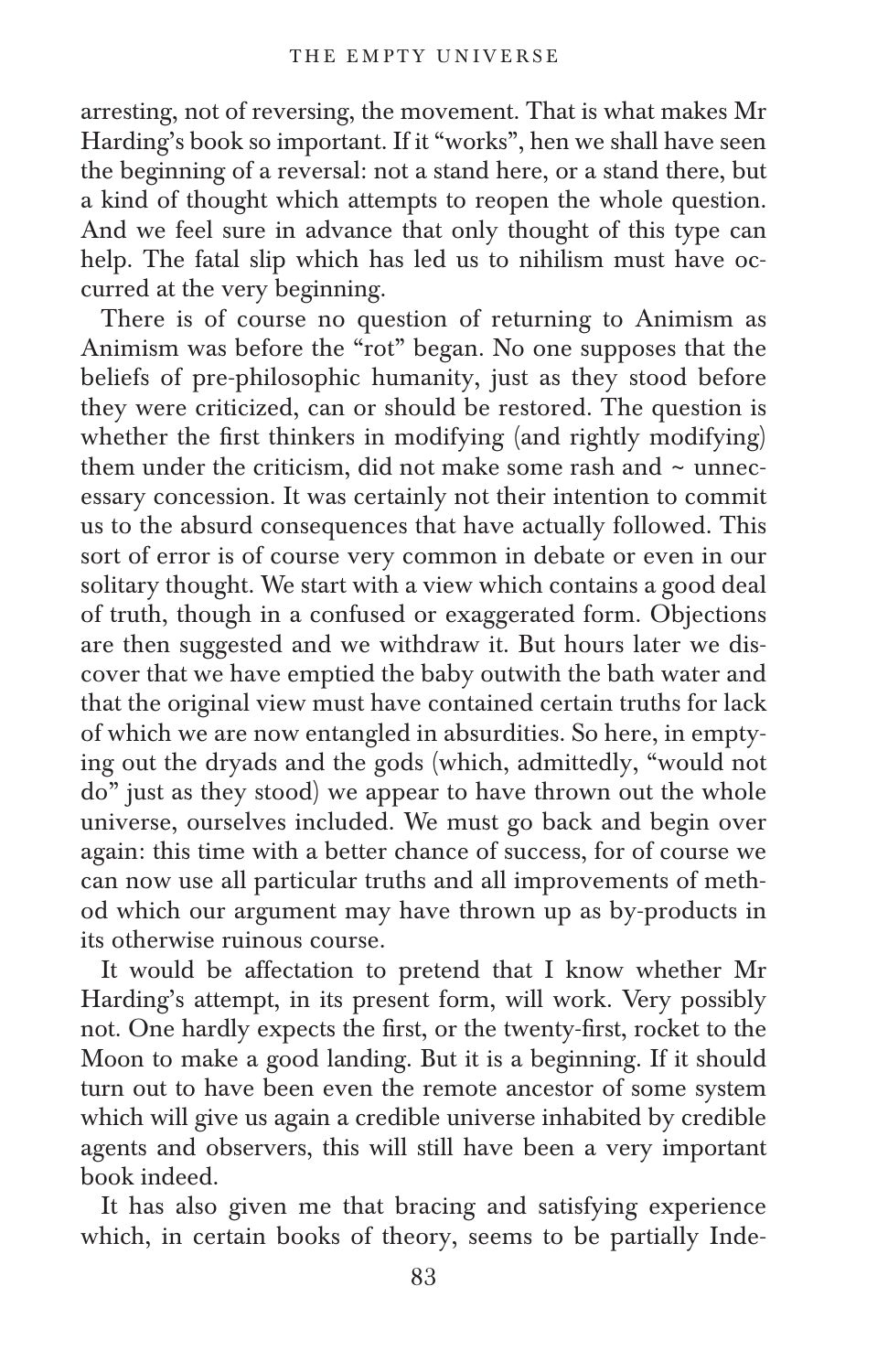pendent of our final agreement or disagreement. It is an experience most easily disengaged by remembering what has happened to us whenever we turned from the inferior exponents of a system, even a system we reject, to its great doctors. I have had it on turning from common «Existentialists» to M. Sartre himself, from Calvinists to the *Institutio*, from "Transcendentalists" to Emerson, from books about "Renaissance Platonism" to *Ficino*. One may still disagree (I disagree heartily with all the authors I have just named) but one now sees for the first time why anyone ever did agree. One has breathed a new air, become free of a new country. It may be a country you cannot live in, but you now know why the natives love it. You will henceforward see all systems a little differently because you have been inside that one. From this point of view philosophies have some of the same qualities as works of art. I am not referring at all to the literary art with which they may or may not be expressed. It is the *ipseitas*, the peculiar unity of effect produced by a special balancing and patterning of thoughts and classes of thoughts: a delight very like that which would be given by Hesse's *Glasperlenspiel* (in the book of that name) if it could really exist $^6,$  I owe a new experience of that kind to Mr Harding.

<sup>6 -</sup> Hermann Hesse's *Das Glasperlenspiel* (1943) has been translated into English as The Glass Bead Game by R. and C. Winston (London, 1970).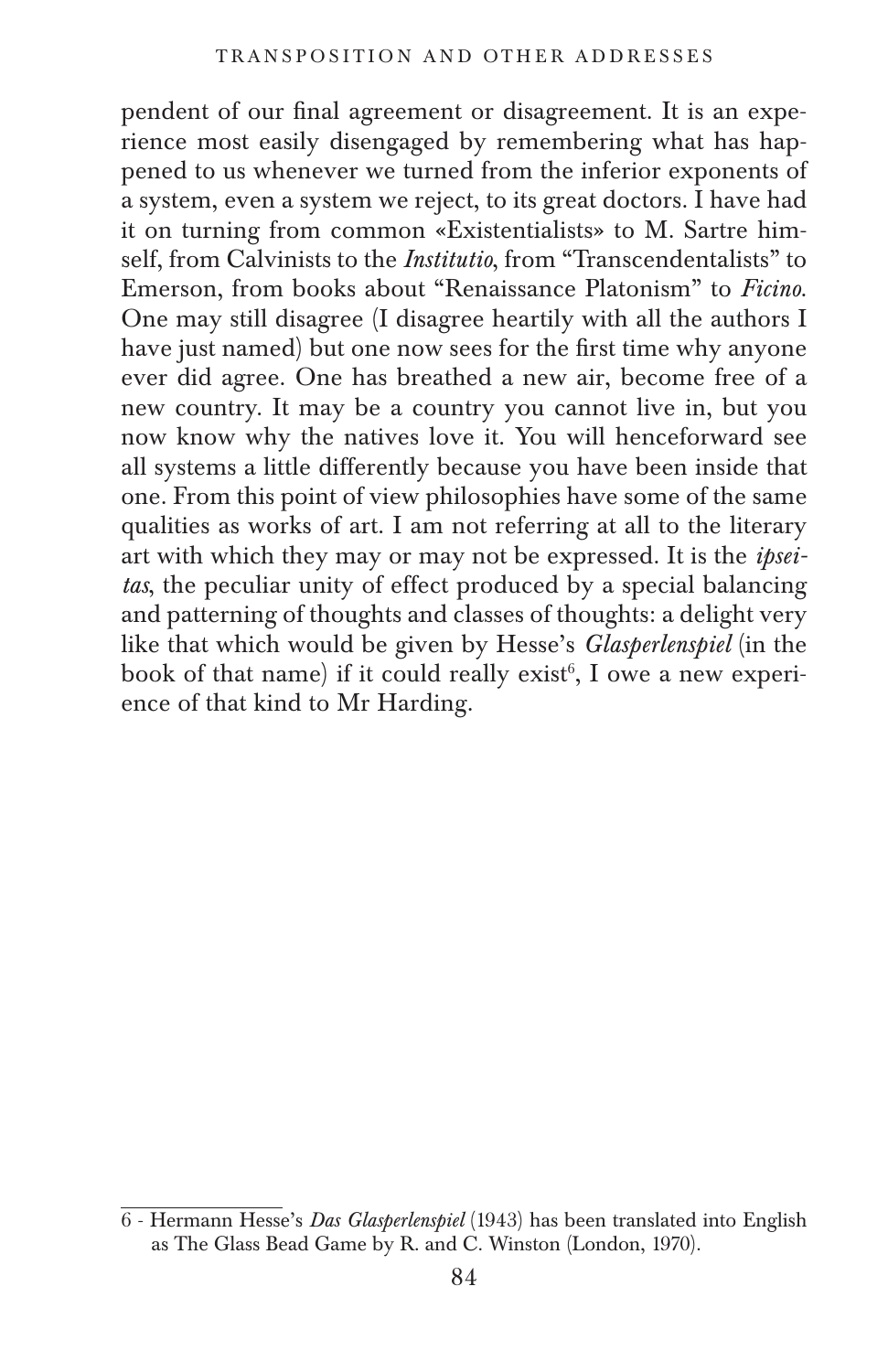#### IX

## WHO WAS RIGHT?

*First published in the Conventry Evening Telegraph (Feb. 21 1945)*

nd so", said the Lecturer, "I end where I began. Evolution, development, the slow struggle upwards and onwards from crude and inchoate beginnings towards ever increasing perfection and elaboration – that appears to be the tion, development, the slow struggle upwards and onwards from crude and inchoate beginnings towards ever increas- $\mathop{\mathsf{Ling}}$  perfection and elaboration  $-$  that appears to be the very formula of the whole universe.

We see it exemplified in everything we study. The oak comes from the acorn. The giant express engine of today comes from the Rocket. The highest achievements of contemporary art are in a continuous line of descent from the rude scratchings with which prehistoric man adorned the wall of its cave. What are the ethics and philosophy of civilized man but miraculous elaboration of the most primitive instincts and savage taboos? Each one of us has grown, through slow prenatal stages in which we were at first more like fish than mammals, from a particle of matter too small to be seen. Man himself springs from beasts: the organic from the inorganic. *Development* is the key word. The march of all things is from lower to higher".

None of this, of course, was new to me or to anyone else in the audience. But it was put very well (much better than it appears in my reproduction) and the whole voice and figure of the lecturer were impressive. At least they must have impressed me, for otherwise I cannot account for the curious dream I had that night. I dreamed that I was still at the lecture, and the voice from the platform was still going on. But it was saying all the wrong things. At least it may have been saying the right things up to the very moment at which I began attending; but it certainly began going wrong after that. What I remembered on waking went like this: "... appears to be the very formula of the whole universe. We see it exemplified in everything we study. The acorn comes from a fullgrown oak. The first crude engine, the Rocket, comes, not from a still cruder engine, but from something much more perfect than itself and much more complex, the mind of a man, and a man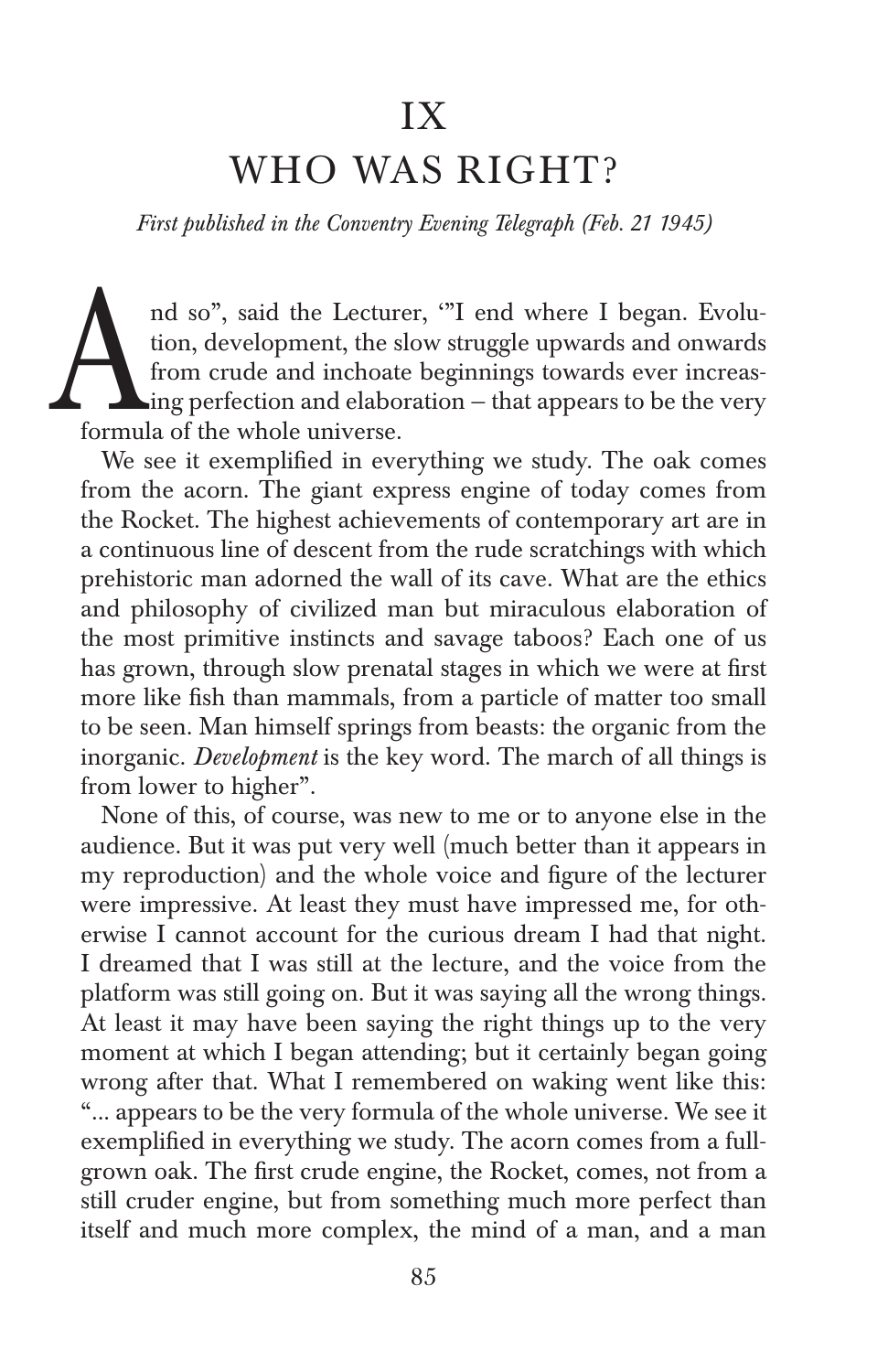of genius. The first prehistoric drawings come, not from earlier scratchings, but from the hand and brain of human beings whose hand and brain cannot be shown to have been in any way inferior to our own; and indeed it is obvious that the man who first conceived the idea of making a picture must have been a greater genius than any of the artists who have succeeded him. The embryo with which the life of each one of us began did not originate from something even more embryonic; it originated from two fully-developed human beings, our parents. Descent, downward movement, is the key word. The march of all things is from higher to lower. The rude and imperfect thing always springs from something perfect and developed."

I did not think much of this while I was shaving, but it so happened that I had no 10 o'clock pupil that morning, and when I had finished answering my letters I sat down and reflected on my dream.

It appeared to me that the Dream Lecturer had a good deal to be said for him. It is true that we do see all round us things growing up to perfection from small and rude beginnings; but then it is equally true that the small and rude beginnings themselves always come from some full-grown and developed thing. All adults were once babies, true: but then all babies were begotten and born by adults. Corn does come from seed: but then seed comes from corn. I could even give the Dream Lecturer an example he had missed. All civilizations grow from small beginnings; but when you look into it you always find that those small beginnings themselves have been 'dropped' (as an oak drops an acorn) by some other and mature civilization. The weapons and even the cookery of old Germanic barbarism are, so to speak, driftwood from the wrecked ship of Roman civilization. The starting point of Greek culture is the remains of older Minoan cultures, supplemented by oddments from civilized Egypt and Phoenicia.

But in that case, thought I, what about the first civilization of all? As soon as I asked this question I realised that the Dream Lecturer had been choosing his examples rather cautiously. He had talked only about things we can see going on around us. He had kept off the subject of absolute beginnings He had quite correctly pointed out that in the present, and in the historical past, we see imperfect life coming from perfect just as much as vice versa. But he hadn't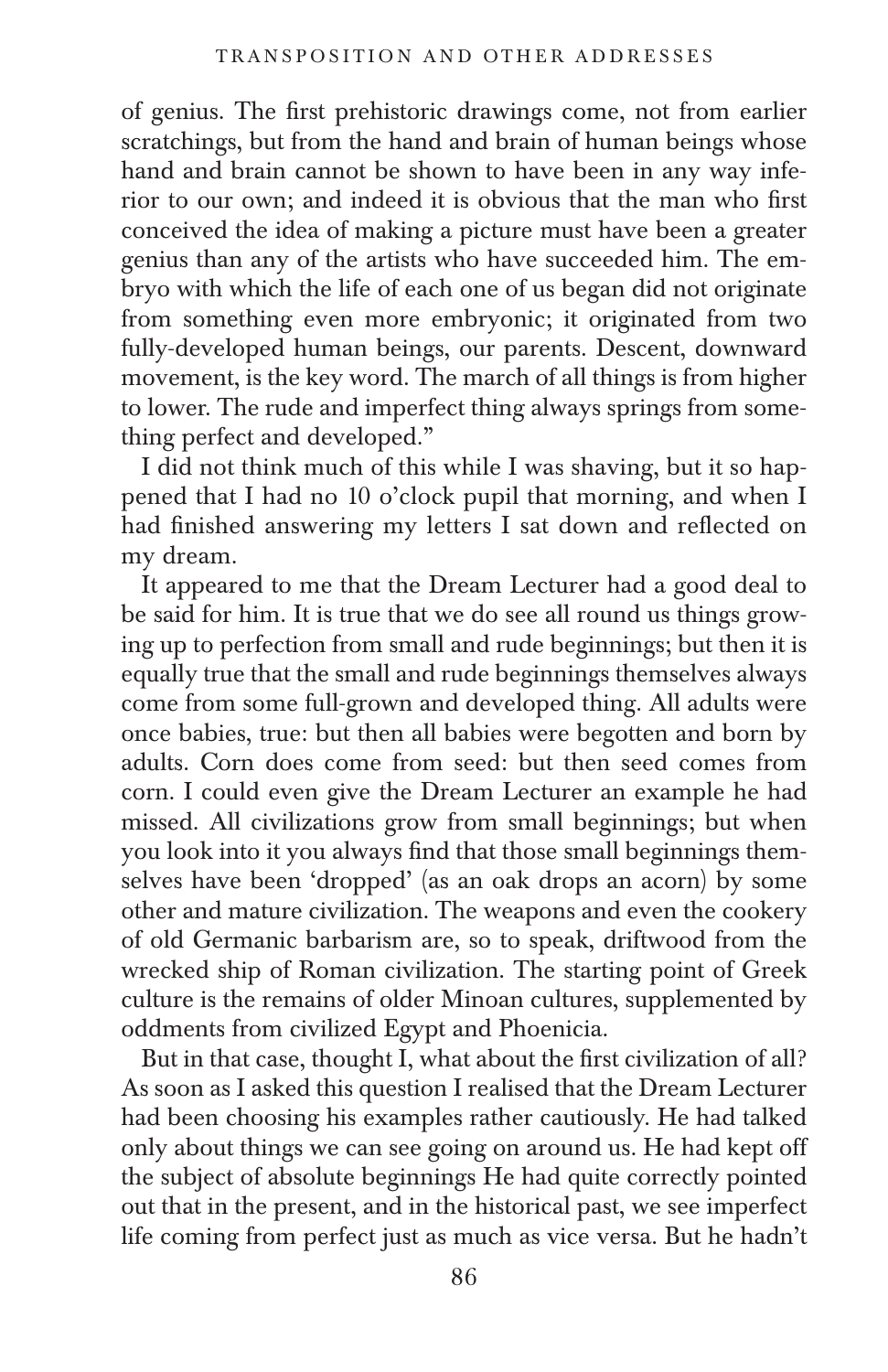even attempted to answer the Real Lecturer about the beginnings of all life. The Real Lecturer's view was that when you got back far enough — back into those parts of the past which we know less about — you would find an absolute beginning, and it would be something small and imperfect.

That was a point in favour of the Real Lecturer. He at least had a theory about the absolute beginning, whereas the Dream Lecturer had slurred it over. But hadn't the Real Lecturer done a little slurring too? He had not given us a hint that his theory of the ultimate origins involved us in believing that Nature's habits have, since those days, altered completely. Her present habits show us an endless cycle—the bird coming from the egg and the egg from the bird. But he asked us to believe that the whole thing started with an egg which had been preceded by no bird. Perhaps it did. But the whole *prima facie* plausibility of his view—the ease with which the audience accepted it as something natural and obvious— depended on his slurring over the immense difference between this and the processes we actually observe. He put it over by drawing our attention to the fact that eggs develop into birds and making us forget that birds lay eggs, indeed, we have been trained to do this all our lives: trained to look at the universe with one eye shut. 'Developmentalism' is made to look plausible by a kind of trick.

For the first time in my life I began to look at the question with both eyes open. In the world I know, the perfect produces the imperfect, which again becomes perfect — egg leads to bird and bird to egg — in endless succession. If there ever was a life which sprang of its own accord out of a purely inorganic universe, or a civilization which raised itself by its own shoulder-straps out of pure savagery, then this event was totally unlike the beginnings of every subsequent life, and every subsequent civilization. The thing may have happened; but all its plausibility is gone. On any view, the first beginning must have been outside the ordinary processes of nature. An egg which came from no bird is no more "natural" than a bird which had existed from all eternity. And since the egg-bird-egg sequence leads us to no plausible beginning, is it not reasonable to look for the real origin somewhere outside sequence altogether? You have to go outside the sequence of engines, into the world of men, to find the real originator of the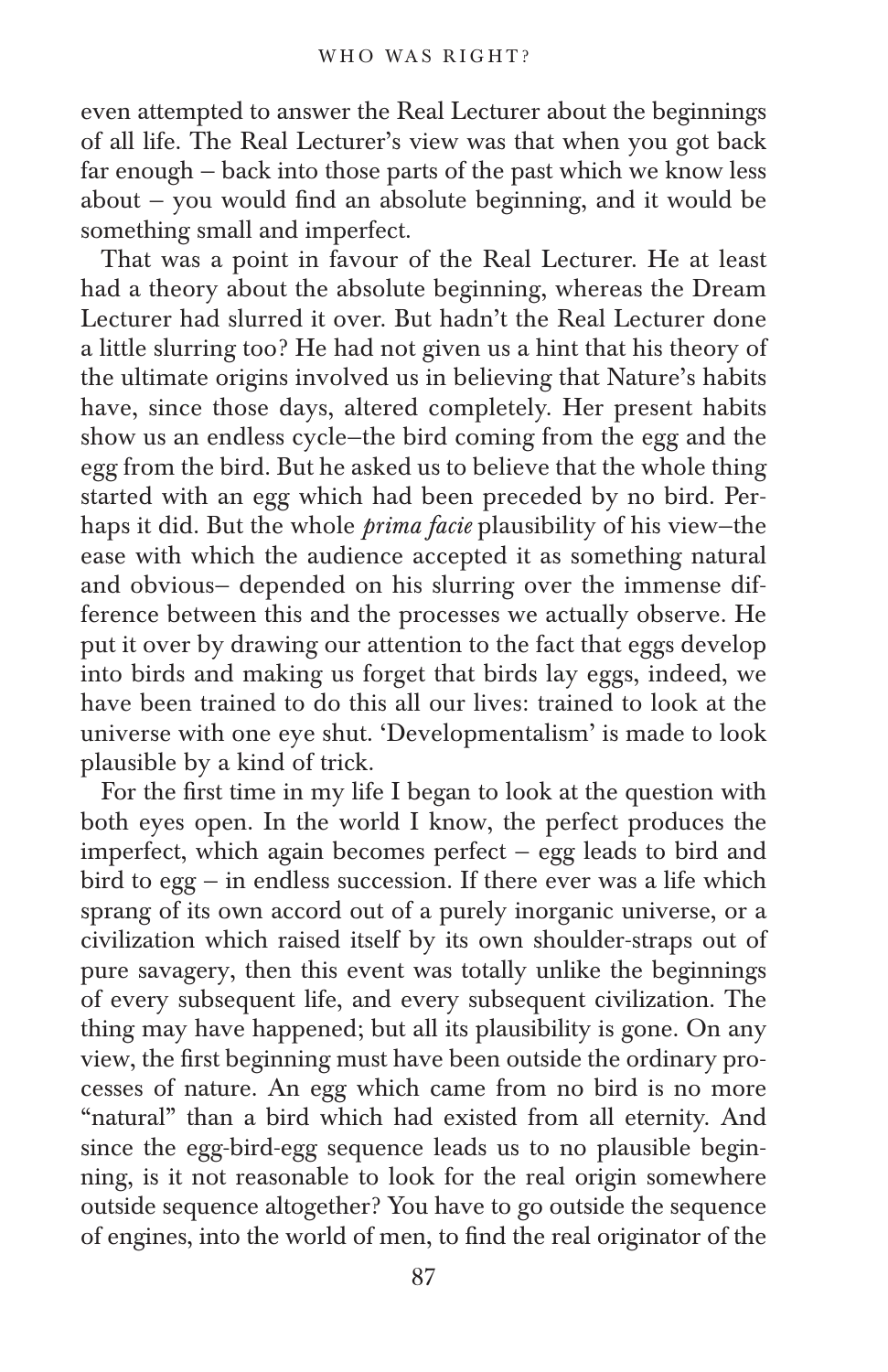Rocket. Is it not equally reasonable to look outside Nature for the real Originator of the natural order?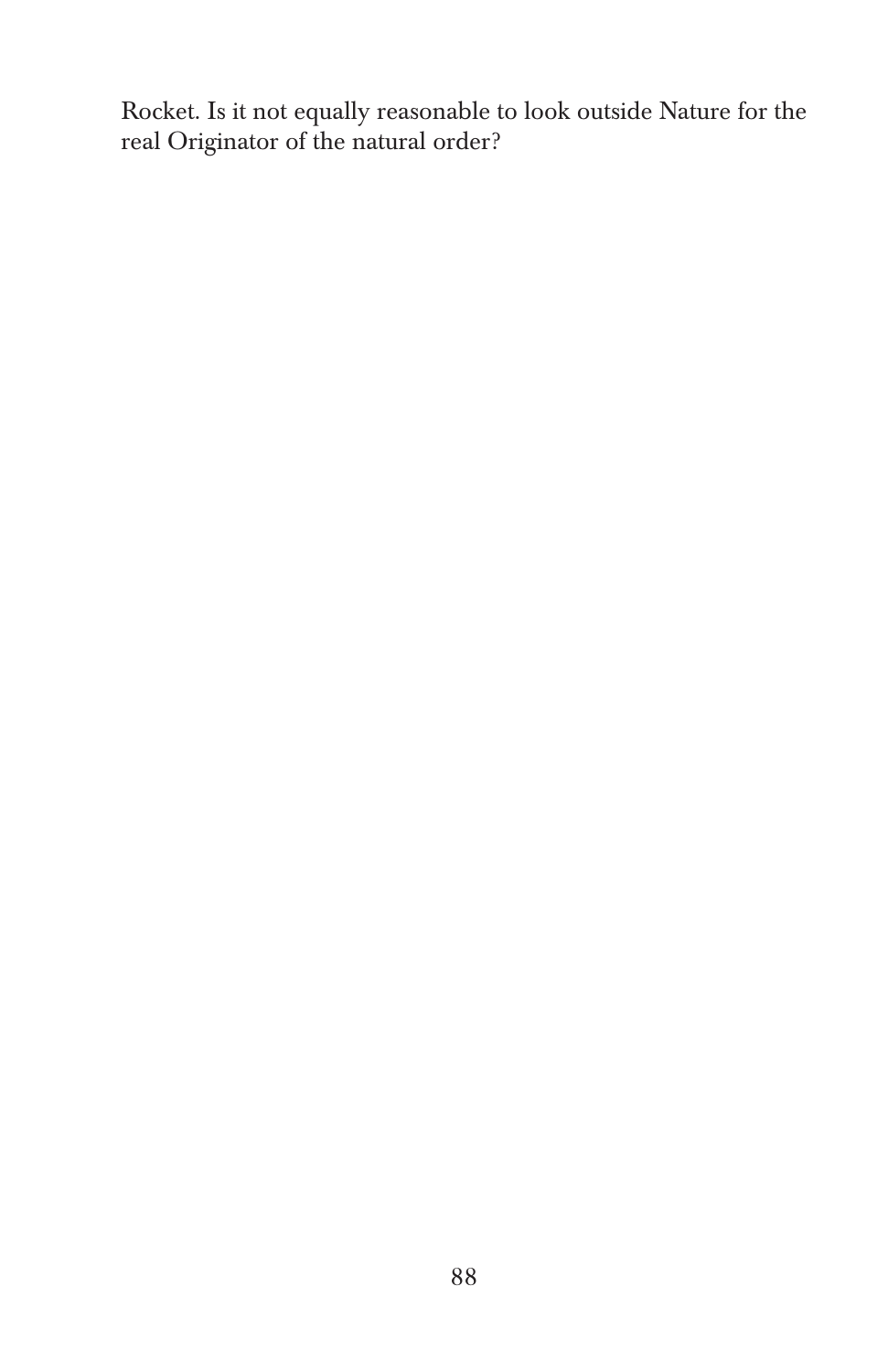X

## EVOLUTIONARY HYMN

*First published: The Cambridge Review 79 (November 30, 1957, under the pseudonym Nat Whilk)*

**Letter** ead us, Evolution, lead us Up the future's endless stair; Chop us, change us, prod us, weed us. For stagnation is despair: Groping, guessing, yet progressing, Lead us nobody knows where.

Wrong or justice in the present, Joy or sorrow, what are they While there's always jam to-morrow, While we tread the onward way? Never knowing where we're going, We can never go astray.

To whatever variation Our posterity may turn Hairy, squashy, or crustacean, Bulbous-eyed or square of stern, Tusked or toothless, mild or ruthless, Towards that unknown god we yearn.

Ask not if it's god or devil, Brethren, lest your words imply Static norms of good and evil (As in Plato) throned on high; Such scholastic, inelastic, Abstract yardsticks we deny.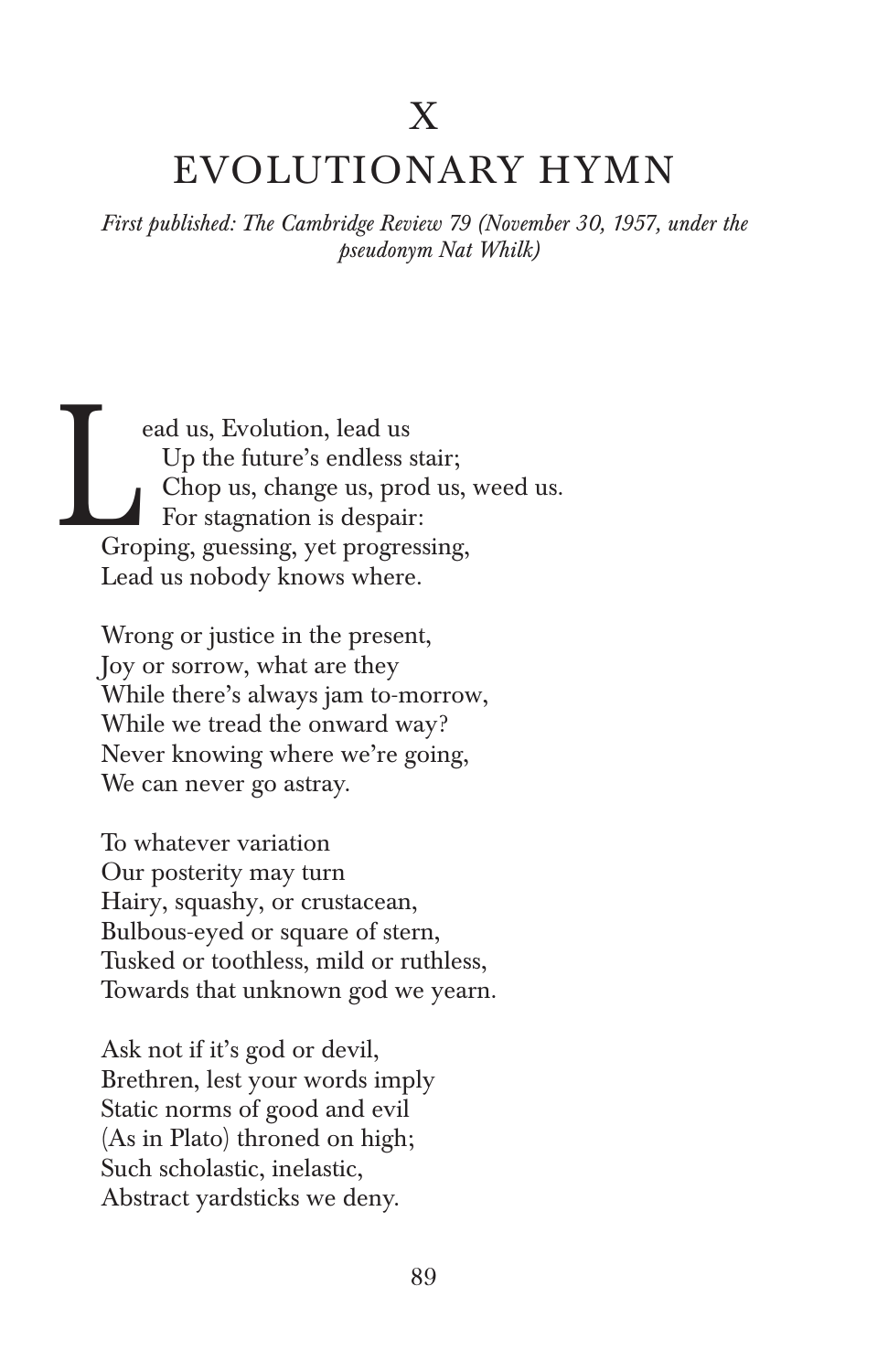Far too long have sages vainly Glossed great Nature's simple text; He who runs can read it plainly, 'Goodness, what comes next.' By evolving, Life is solving All the questions we perplexed.

On then! Value means survival-Value. If our progeny Spreads and spawns and licks each rival, That will prove its deity (Far from pleasant, by our present Standards, though it well may be).

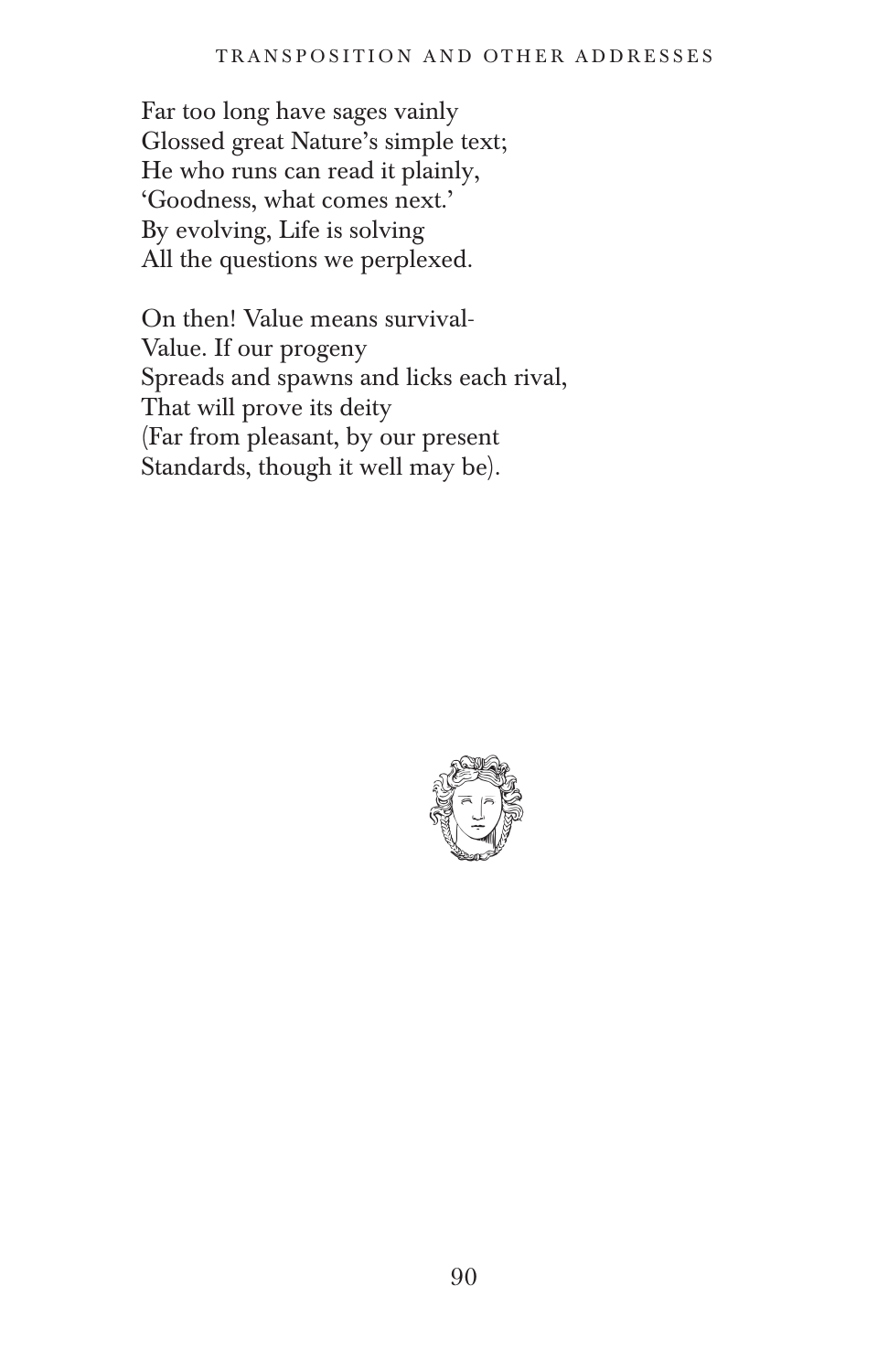# XI DE DESCRIPTIONE **TEMPORUM**

*Inaugural Lecture from The Chair of Mediaeval and Renaissance Literature at Cambridge University, 1954* 

PEAKING FROM a newly founded Chair, I find myself<br>freed from one embarrassment only to fall into another. I<br>have no great predecessors to overshadow me; on the other<br>hand, I must try (as the theatrical people say) "to crea freed from one embarrassment only to fall into another. I have no great predecessors to overshadow me; on the other hand, I must try (as the theatrical people say) "to create the part". The responsibility is heavy. If I miscarry, the University might come to regret not only my election — an error which, at worst, can be left to the great healer — but even, which matters very much more, the foundation of the Chair itself. That is why I have thought it best to take the bull by the horns and devote this lecture to explaining as clearly as I can the way in which I approach my work; my interpretation of the commission you have given me.

What most attracted me in that commission was the combination "Medieval and Renaissance". I thought that by this formula the University was giving official sanction to a change which has been coming over historical opinion within my own lifetime. It is temperately summed up by Professor Seznec in the words: "As the Middle Ages and the Renaissance come to be better known, the traditional antithesis between them grows less marked."7 Some scholars might go further than Professor Seznec, but very few, I believe, would now oppose him. If we are sometimes unconscious of the change, that is not because we have not shared it but because it has been gradual and imperceptible. We recognize it most clearly if we are suddenly brought face to face with the old view in its full vigour. A good experiment is to re-read the first chapter of J. M. Berdan's *Early Tudor Poetry*. <sup>8</sup> It is still in many ways a useful book; but it is now difficult to read that chapter without

<sup>7 -</sup> J. Seznec, *La Survivance des dieux antiques* (London, 1940) trans. B. F. Sessions (Kingsport, Tennessee, 1953), p. 3

<sup>8 -</sup> New York, 1920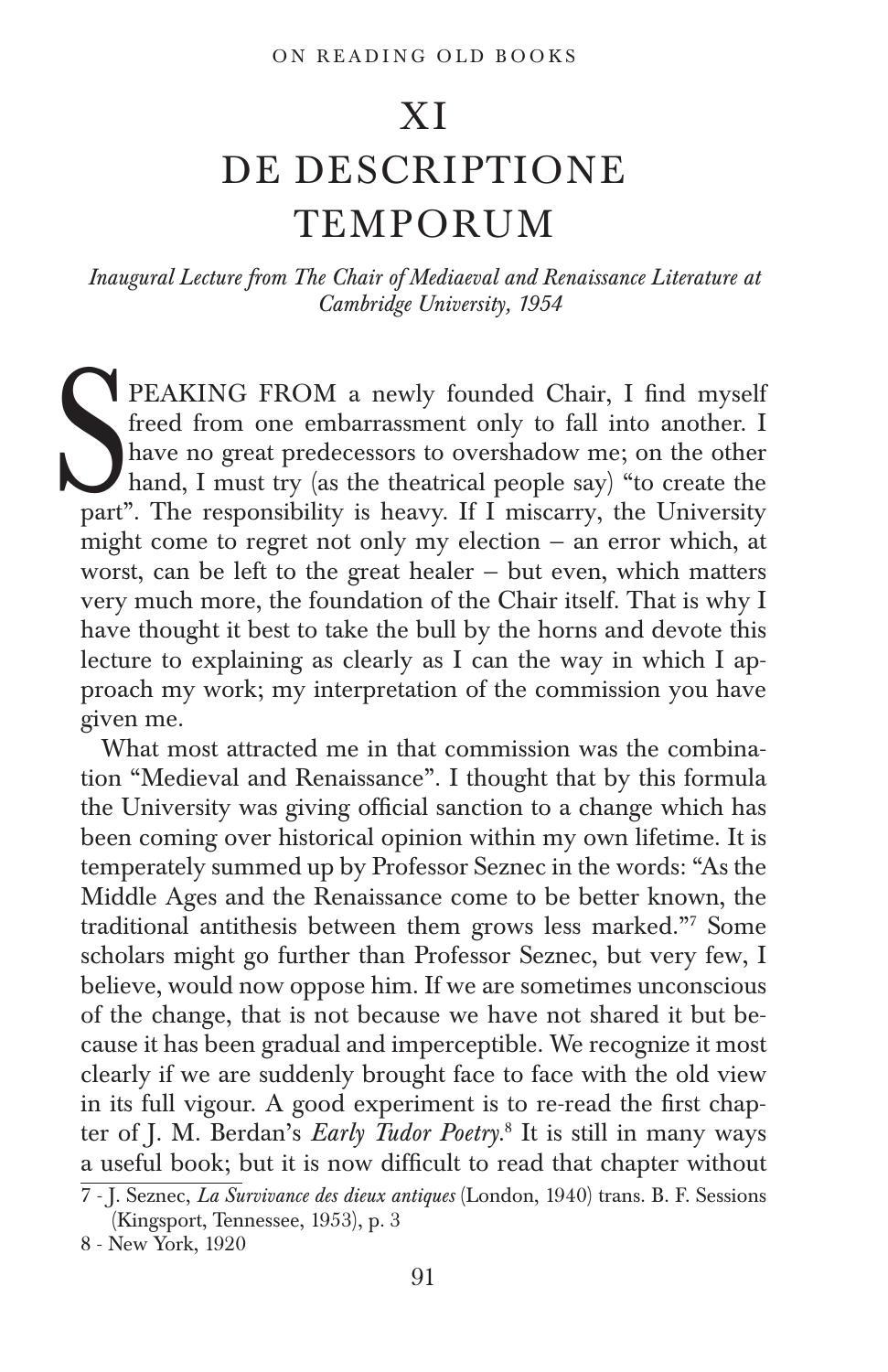a smile. We begin with twenty-nine pages (and they contain several misstatements) of unrelieved gloom about grossness, superstition, and cruelty to children, and on the twenty-ninth comes the sentence, "The first rift in this darkness is the Copernican doctrine"; as if a new hypothesis in astronomy would naturally make a man stop hitting his daughter about the head. No scholar could now write quite like that. But the old picture, done in far cruder colours, has survived among the weaker brethren, if not (let us hope) at Cambridge, yet certainly in that Western darkness from which you have so lately bidden me emerge. Only last summer a young gentleman whom I had the honour of examining described Thomas Wyatt as "the first man who scrambled ashore out of the great, dark surging sea of the Middle Ages".9 This was interesting because it showed how a stereotyped image can obliterate a man's own experience. Nearly all the medieval texts which the syllabus had required him to study had in reality led him into formal gardens where every passion was subdued to a ceremonial and every problem of conduct was dovetailed into a complex and rigid moral theology.

From the formula "Medieval and Renaissance", then, I inferred that the University was encouraging my own belief that the barrier between those two ages has been greatly exaggerated, if indeed it was not largely a figment of Humanist propaganda. At the very least, I was ready to welcome any increased flexibility in our conception of history. All lines of demarcation between what we call "periods" should be subject to constant revision. Would that we could dispense with them altogether! As a great Cambridge historian<sup>10</sup> has said: "Unlike dates, periods are not facts. They are retrospective conceptions that we form about past events, useful to focus discussion, but very often leading historical thought astray." The actual temporal process, as we meet it in our lives (and we meet it, in a strict sense, nowhere else) has no divisions, except perhaps those "blessed barriers between day and day", our sleeps. Change is never complete, and change never ceases. Nothing is ever quite finished with; it may always begin over again.

<sup>9 -</sup> A delicious passage in Comparetti, *Vergil in the Middle Ages*, trans. E. F. M. Benecke (London, 1895):, p. 241, contrasts the Middle Ages with "more normal periods of history.

<sup>10 -</sup> G. M. Lrevelyan, *English Social History* (London, 1944), p. 92.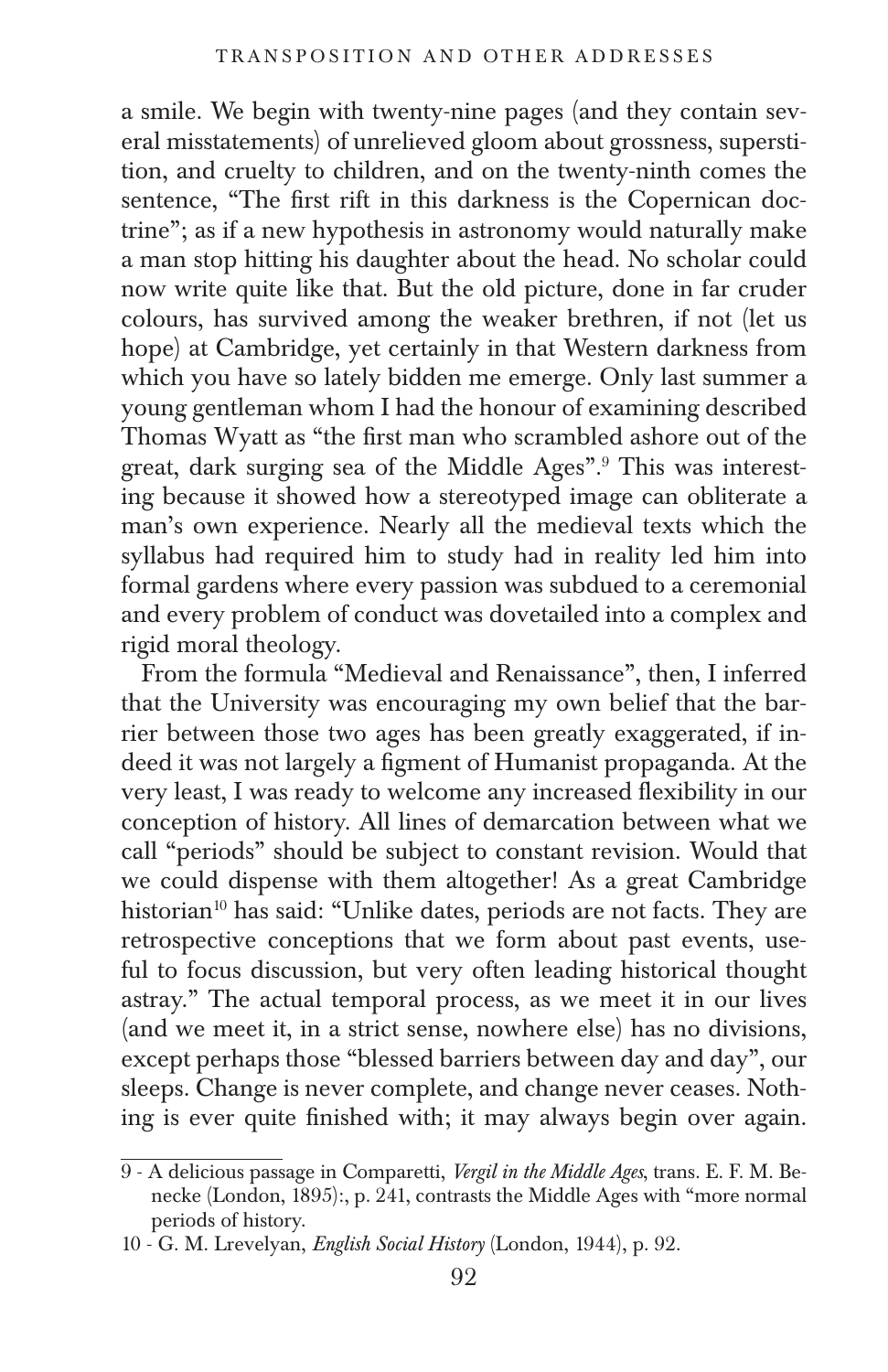(This is one of the sides of life that Richardson hits off with wearying accuracy.) And nothing is quite new; it was always somehow anticipated or prepared for. A seamless, formless continuity-inmutability is the mode of our fife. But unhappily we cannot as historians dispense with periods. We cannot use for literary history the technique of Mrs. Woolf's *The Waves*. We cannot hold together huge masses of particulars without putting into them some kind of structure. Still less can we arrange a term's work or draw up a lecture list. Thus we are driven back upon periods. All divisions will falsify our material to some extent; the best one can hope is to choose those which will falsify it least. But because we must divide, to reduce the emphasis on any one traditional division must, in the long run, mean an increase of emphasis on some other division. And that is the subject I want to discuss. If we do not put the Great Divide between the Middle Ages and the Renaissance, where should we put it? I ask this question with the full consciousness that, in the reality studied, there is no Great Divide. There is nothing in history that quite corresponds to a coastline or a watershed in geography. If, in spite of this, I still think my question worth asking, that is certainly not because I claim for my answer more than a methodological value, or even much of that. Least of all would I wish it to be any less subject than others to continual attack and speedy revision. But I believe that the discussion is as good a way as any other of explaining how I look at the work you have given me. When I have finished it, I shall at least have laid the cards on the table and you will know the worst.

The meaning of my title will now have become plain. It is a chapter-heading borrowed from Isidore.<sup>11</sup> In that chapter Isidore is engaged in dividing history, as he knew it, into its periods; or, as he calls them, *aetates*. I shall be doing the same. Assuming that we do not put our great frontier between the Middle Ages and the Renaissance, I shall consider the rival claims of certain other divisions which have been, or might be, made. But, first, a word of warning. I am not, even on the most Lilliputian scale, emulating Professor Toynbee or Spengler. About everything that could be called "the philosophy of history" I am a desperate sceptic. I know nothing of the future, not even whether there will be any future. I don't know whether past history has been necessary or contin-

<sup>11 -</sup> *Etymologiarum*, ed. W. A Lindsay, 2 vols. (Oxford, 1911), V. xxxix.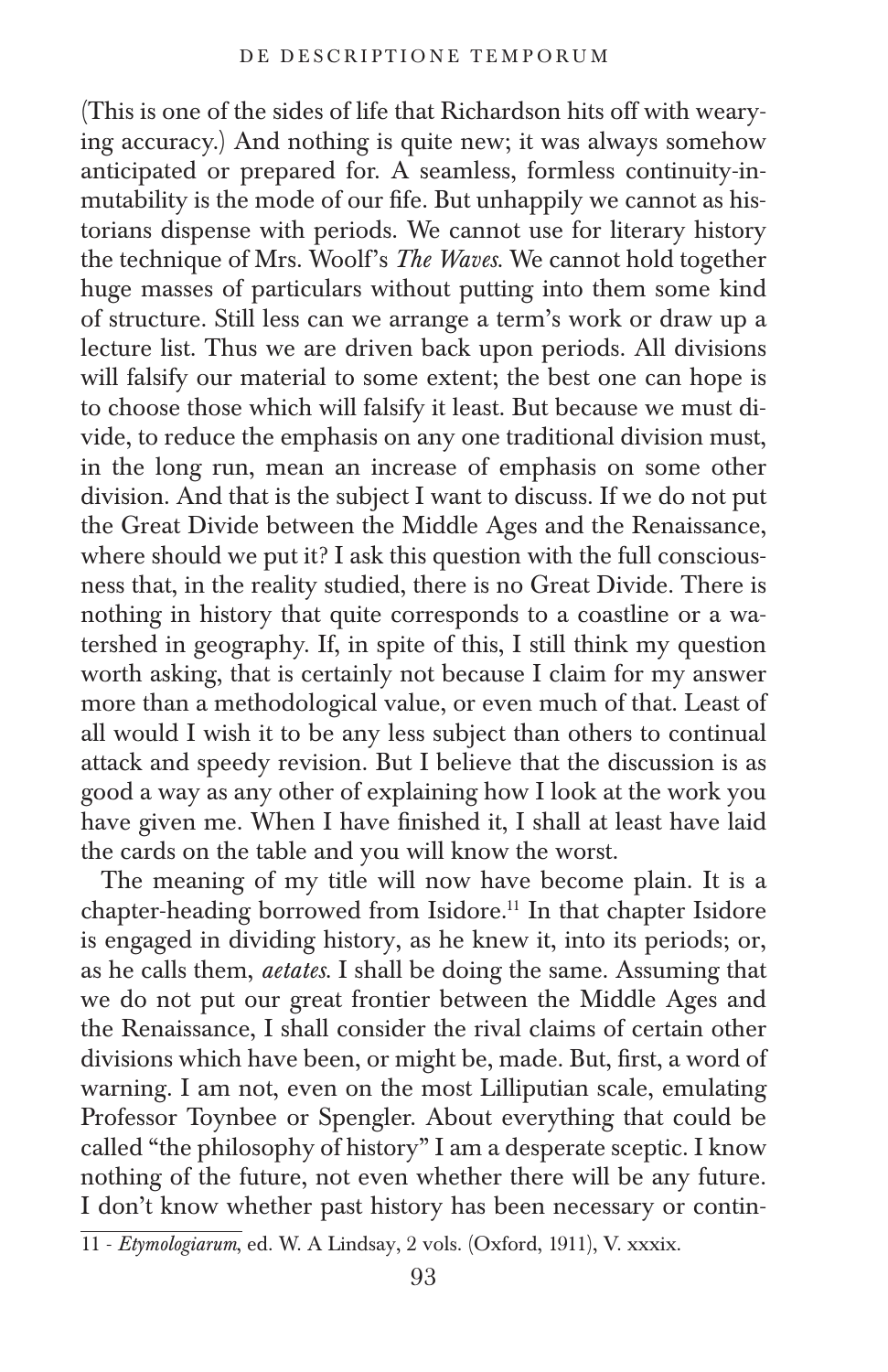gent. I don't know whether the human tragi-comedy is now in Act I or Act V; whether our present disorders are those of infancy or of old age. I am merely considering how we should arrange or schematize those facts — ludicrously few in comparison with the totality which survive to us (often by accident) from the past. I am less like a botanist in a forest than a woman arranging a few cut flowers for the drawing room. So, in some degree, are the greatest historians. We can't get into the real forest of the past; that is part of what the word *past* means.

The first division that naturally occurs to us is that between Antiquity and the Dark Ages — the fall of the Empire, the barbarian invasions, the christening of Europe. And of course no possible revolution in historical thought will ever make this anything less than a massive and multiple change. Do not imagine that I mean to belittle it. Yet I must observe that three things have happened since, say, Gibbon's time, which make it a shade less catastrophic for us than it was for him.

1. The partial loss of ancient learning and its recovery at the Renaissance were for him both unique events. History furnished no rivals to such a death and such a re-birth. But we have lived to see the second death of ancient learning. In our time something which was once the possession of all educated men has shrunk to being the technical accomplishment of a few specialists. If we say that this is not total death, it may be replied that there was no total death in the Dark Ages either. It could even be argued that Latin, surviving as the language of Dark Age culture, and preserving the disciplines of Law and Rhetoric, gave to some parts of the classical heritage a far more living and integral status in the life of those ages than the academic studies of the specialists can claim in our own. As for the area and the tempo of the two deaths, if one were looking for a man who could not read Virgil though his father could, he might be found more easily in the twentieth century than in the fifth.

2. To Gibbon the literary change from Virgil to *Beowulf* or the Hildebrand, if he had read them, would have seemed greater than it can to us. We can now see quite clearly that these barbarian poems were not really a novelty comparable to, say, *The Waste Land* or Mr. Jones's *Anathemata*. They were rather an unconscious return to the spirit of the earliest classical poetry. The audience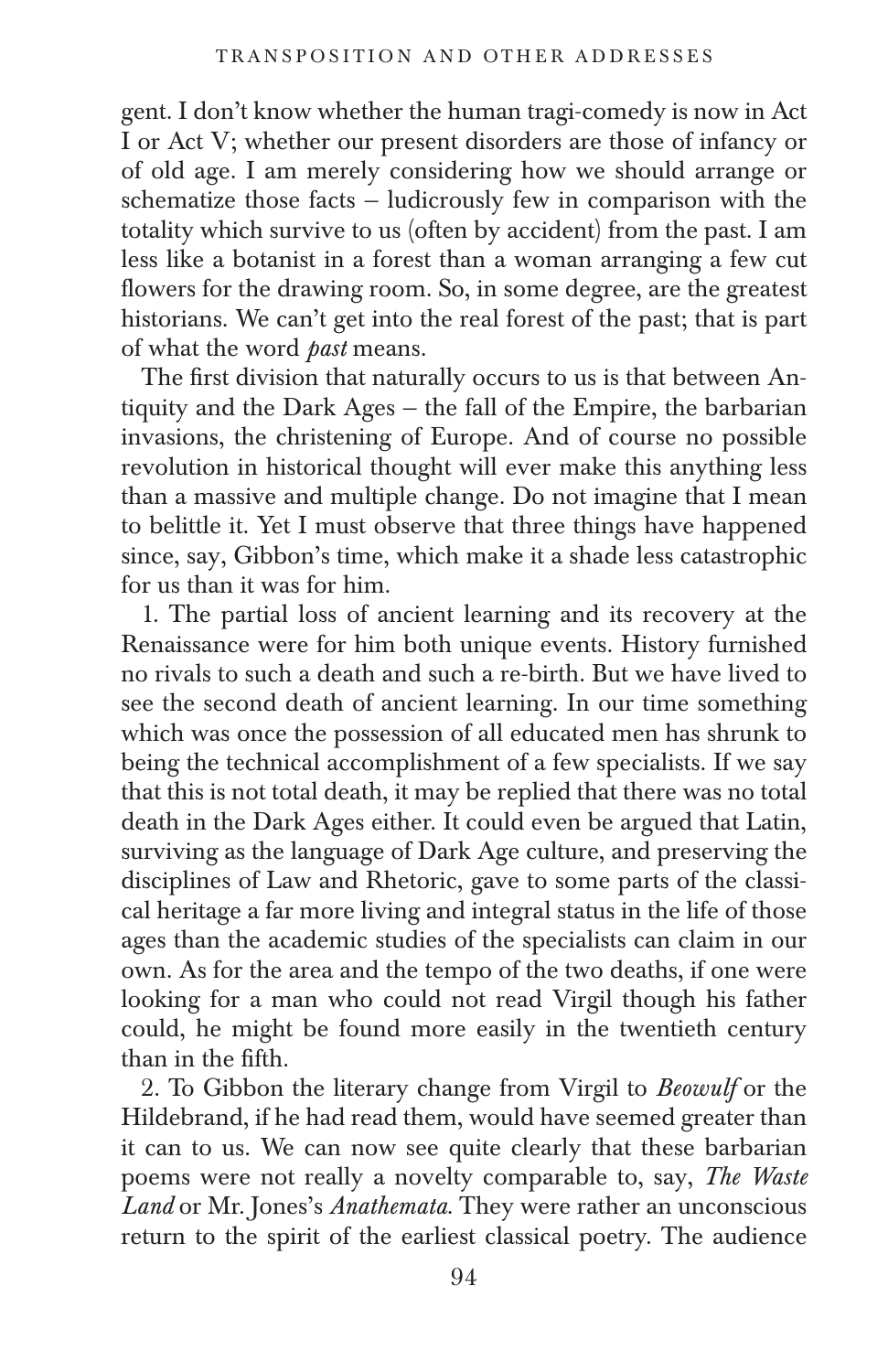of Homer, and the audience of the Hildebrand, once they had learned one another's language and metre, would have found one another's poetry perfectly intelligible. Nothing new had come into the world.

3. The christening of Europe seemed to all our ancestors, whether they welcomed it themselves as Christians, or, like Gibbon, deplored it as humanistic unbelievers, a unique, irreversible event. But we have seen the opposite process. Of course the un-christening of Europe in our time is not quite complete; neither was her christening in the Dark Ages. But roughly speaking we may say that whereas all history was for our ancestors divided into two periods, the pre-Christian and the Christian, and two only, for us it falls into three — the pre-Christian, the Christian, and what may reasonably be called the post-Christian. This surely must make a momentous difference. I am not here considering either the christening or the un-christening from a theological point of view. I am considering them simply as cultural changes.12 When I do that, it appears to me that the second change is even more radical than the first. Christians and Pagans had much more in common with each other than either has with a post-Christian. The gap between those who worship different gods is not so wide as that between those who worship and those who do not. The Pagan and Christian ages alike are ages of what Pausanias would call the δρωμενον, 13 the externalised and enacted idea; the sacrifice, the games, the triumph, the ritual drama, the Mass, the tournament, the masque, the pageant, the epithalamium, and with them ritual and symbolic costumes, *trabea* and laticlave, crown of wild olive, royal crown, coronet, judge's robes, knight's spurs, herald's tabard, coat-armour, priestly vestment, religious habit- for every rank, trade, or occasion its visible sign. But even if we look away from that into the temper of men's minds, I seem to see the same. Surely the gap between Professor Ryle and Thomas Browne is far wider than that between Gregory the Great and Virgil. Surely Seneca and Dr. Johnson are closer together than Burton and Freud?

You see already the lines along which my thought is working;

<sup>12 -</sup> It is not certain that either process, seen (if we could see it) *sub specie aeternitatis*, would be more important than it appears to the historian of culture The amount of Christian (that is, of penitent and regenerate) life in an age, as distinct from "Christian Civilisation", is not to be judged by mortals.

<sup>13 -</sup> *De Descriptione Graec*. II, xxxvii.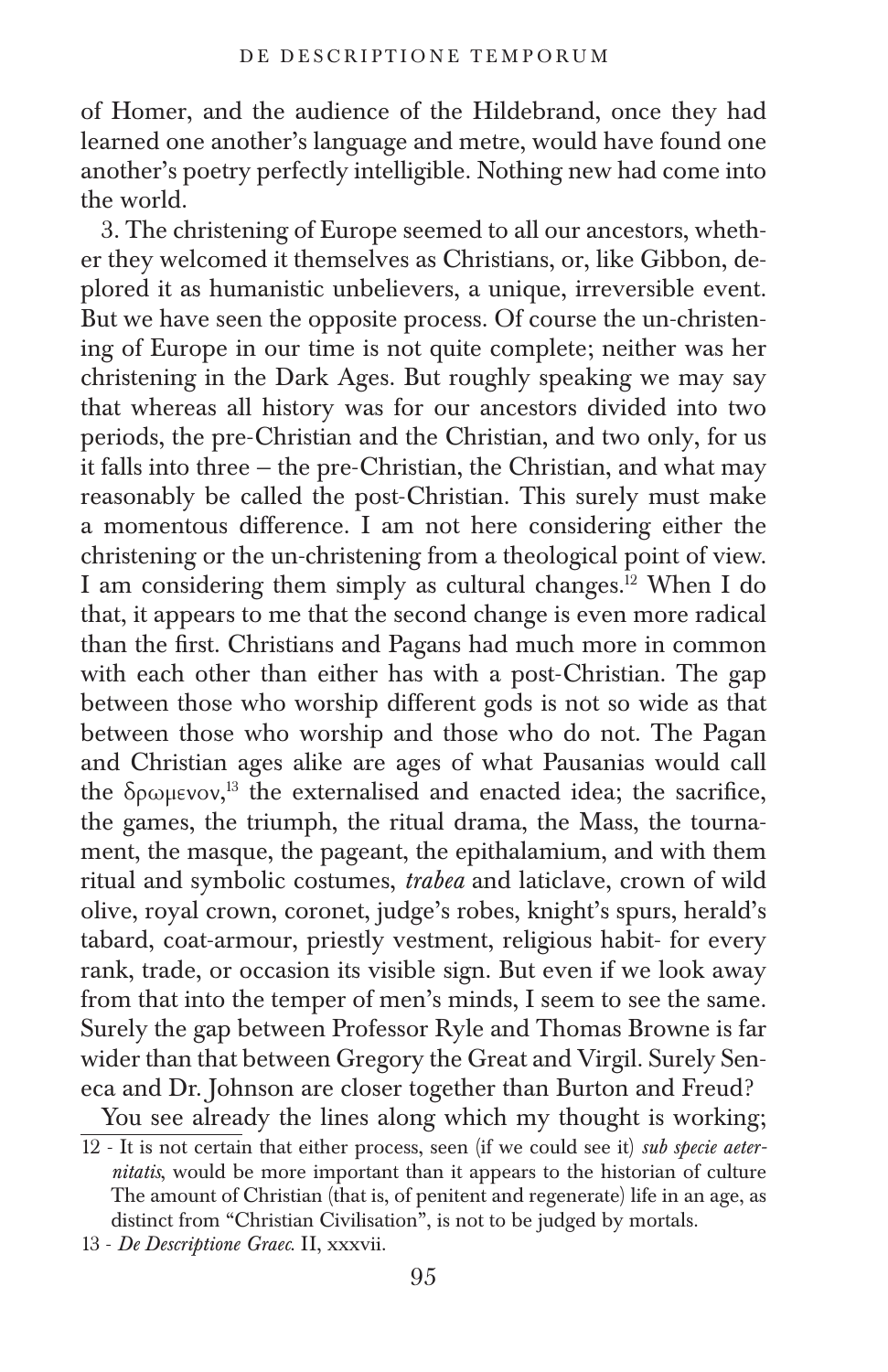and indeed it is no part of my aim to save a surprise for the end of the lecture. If I have ventured, a little, to modify our view of the transition from "the Antique" to "the Dark", it is only because I believe we have since witnessed a change even more profound.

The next frontier which has been drawn, though not till recently, is that between the Dark and the Middle Ages. We draw it somewhere about the early twelfth century. This frontier clearly cannot compete with its predecessor in the religious field; nor can it boast such drastic redistribution of populations. But it nearly makes up for these deficiencies in other ways. The change from Ancient to Dark had, after all, consisted mainly in losses. Not entirely. The Dark Ages were not so unfruitful in progress as we sometimes think. They saw the triumph of the codex or hinged book over the roll or *volumen* — a technical improvement almost as important for the history of learning as the invention of printing. All exact scholarship depends on it. And if — here I speak under correction — they also invented the stirrup, they did something almost as important for the art of war as the inventor of Tanks. But in the main, they were a period of retrogression: worse houses, worse drains, fewer baths, worse roads, less security. (We notice in *Beowulf* that an old sword is expected to be better than a new one.) With the Middle Ages we reach a period of widespread and brilliant improvement. The text of Aristotle is recovered. Its rapid assimilation by Albertus Magnus and Thomas Aquinas opens up a new world of thought. In architecture new solutions of technical problems lead the way to new aesthetic effects. In literature the old alliterative and assonantal metres give place to that rhymed and syllabic verse which was to carry the main burden of European poetry for centuries. At the same time the poets explore a whole new range of sentiment. I am so far from underrating this particular revolution that I have before now been accused of exaggerating it. But "great" and "small" are terms of comparison. I would think this change in literature the greatest if I did not know of a greater, it does not seem to me that the work of the Troubadours and Chrestien and the rest was really as great a novelty as the poetry of the twentieth century. A man bred on the *Chanson de Roland* might have been puzzled by the Lancelot. He would have wondered why the author spent so much time on the sentiments and so (comparatively) little on the actions. But he would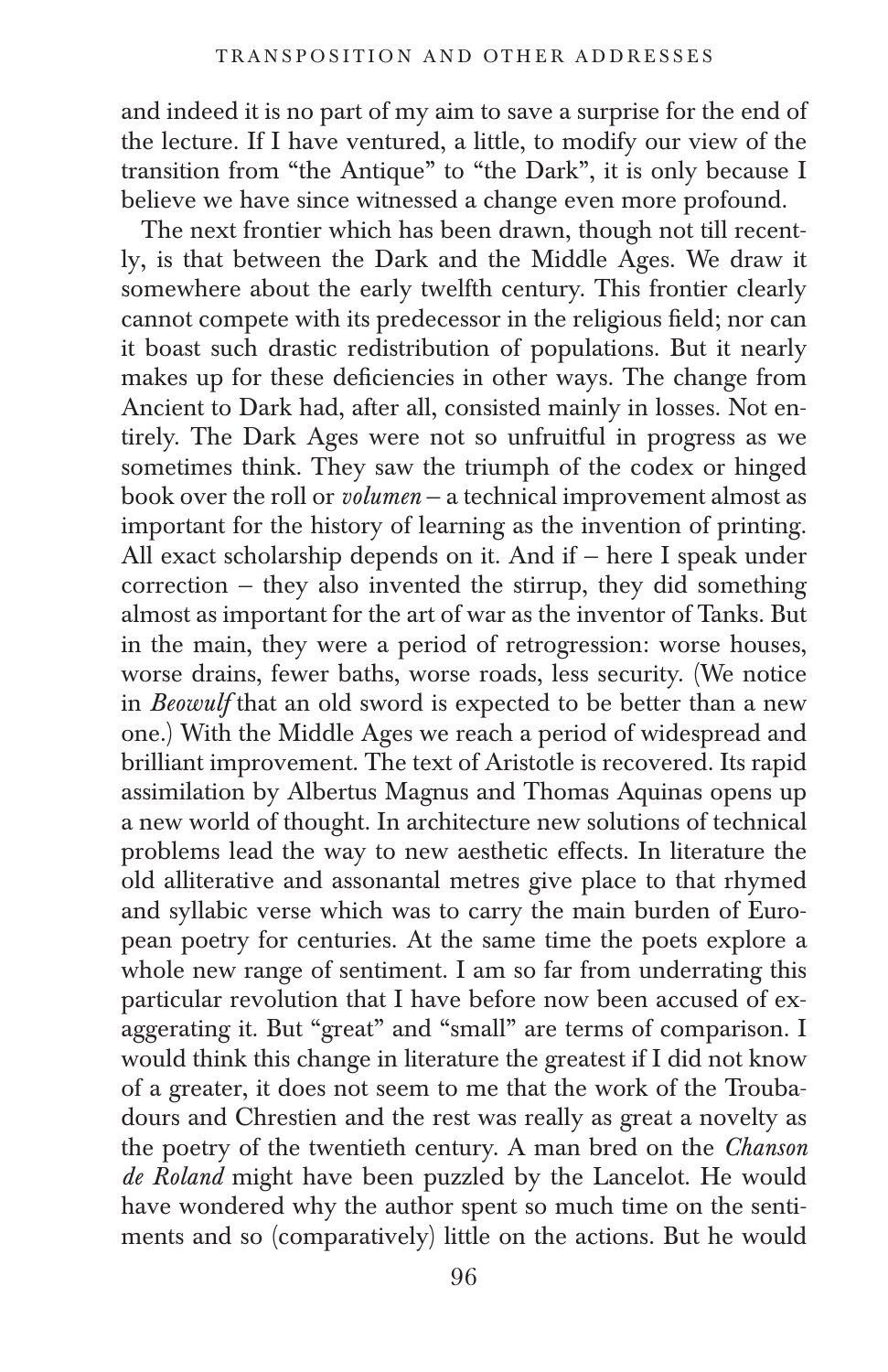have known that this was what the author had done. He would, in one important sense, have known what the poem was "about". If he had misunderstood the intention, he would at least have understood the words. That is why I do not think the change from "Dark" to "Middle" can, on the literary side, be judged equal to the change which has taken place in my own lifetime. And of course in religion it does not even begin to compete.

A third possible frontier remains to be considered. We might draw our line somewhere towards the end of the seventeenth century, with the general acceptance of Copernicanism, the dominance of Descartes, and (in England) the foundation of the Royal Society. Indeed, if we were considering the history of thought (in the narrower sense of the word) I believe this is where I would draw my line. But if we are considering the history of our culture in general, it is a different matter. Certainly the sciences then began to advance with a firmer and more rapid tread. To that advance nearly all the later, and (in my mind) vaster, changes can be traced. But the effects were delayed. The sciences long remained like a lion-cub whose gambols delighted its master in private; it had not yet tasted man's blood. All through the eighteenth century the tone of the common mind remained ethical, rhetorical, juristic, rather than scientific, so that  $J$ ohnson<sup>14</sup> could truly say, "the knowledge of external nature, and the sciences which that knowledge requires or includes, are not the great or the frequent business of the human mind." It is easy to see why. Science was not the business of Man because Man had not yet become the business of science. It dealt chiefly with the inanimate; and it threw off few technological by-products. When Watt makes his engine, when Darwin starts monkeying with the ancestry of Man, and Freud with his soul, and the economists with all that is his, then indeed the lion will have got out of its cage. Its liberated presence in our midst will become one of the most important factors in everyone's daily life. But not yet; not in the seventeenth century.

It is by these steps that I have come to regard as the greatest of all divisions in the history of the West that which divides the present from, say, the age of Jane Austen and Scott. The dating of such things must of course be rather hazy and indefinite. No one could point to a year or a decade in which the change indisputably

<sup>14 -</sup> *Life of Milton*.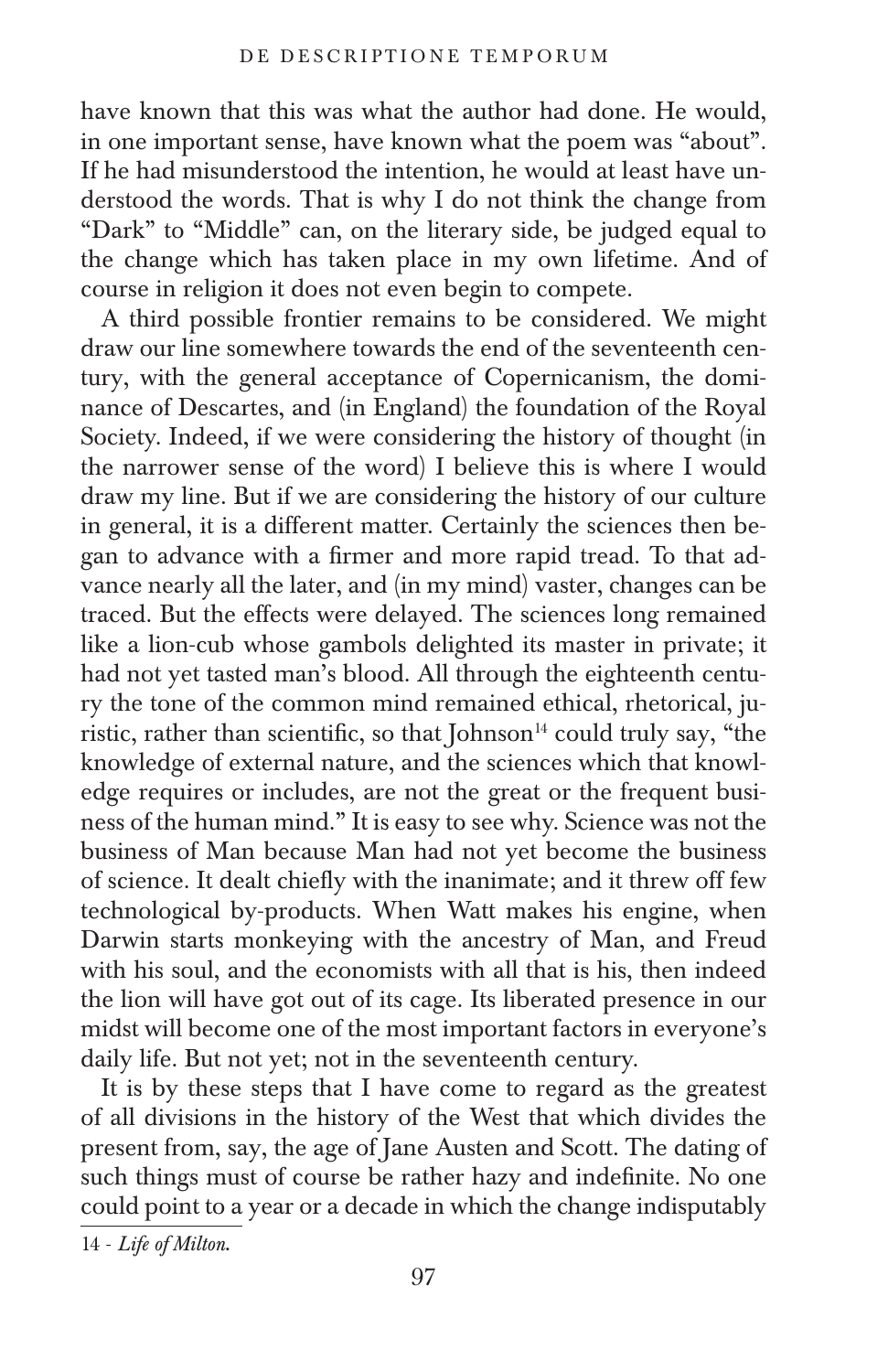began, and it has probably not yet reached its peak. But somewhere between us and the *Waverley Novels*, somewhere between us and Persuasion, the chasm runs. Of course, I had no sooner reached this result than I asked myself whether it might not be an illusion of perspective. The distance between the telegraph post I am touching and the next telegraph post looks longer than the sum of the distances between all the other posts. Could this be an illusion of the same sort? We cannot pace the periods as we could pace the posts. I can only set out the grounds on which, after frequent reconsideration, I have found myself forced to reaffirm my conclusion.

1. I begin with what I regard as the weakest; the change, between Scott's age and ours, in political order. On this count my proposed frontier would have serious rivals. The change is perhaps less than that between Antiquity and the Dark Ages. Yet it is very great; and I think it extends to all nations, those we call democracies as well as dictatorships. If I wished to satirise the present political order I should borrow for it the name which *Punch* invented during the first German War: *Govertisetnent*. This is a portmanteau word and means "government by advertisement". But my intention is not satiric; I am trying to be objective. The change is this. In all previous ages that I can think of the principal aim of rulers, except at rare and short intervals, was to keep their subjects quiet, to forestall or extinguish widespread excitement and persuade people to attend quietly to their several occupations. And on the whole their subjects agreed with them. They even prayed (in words that sound curiously old-fashioned) to be able to live "a peaceable life in all godliness and honesty" and "pass their time in rest and quietness". But now the organisation of mass excitement seems to be almost the normal organ of political power. We live in an age of "appeal if drives", and "campaigns". Our rulers have become like schoolmasters and are always demanding "keenness". And you notice that I am guilty of a slight archaism in calling them "rulers". "Leaders" is the modem word. I have suggested elsewhere that this is a deeply significant change of vocabulary. Our demand upon them has changed no less than theirs on us. For of a ruler one asks justice, incorruption, diligence, perhaps clemency; of a leader, dash, initiative, and (I suppose) what people call "magnetism" or "personality".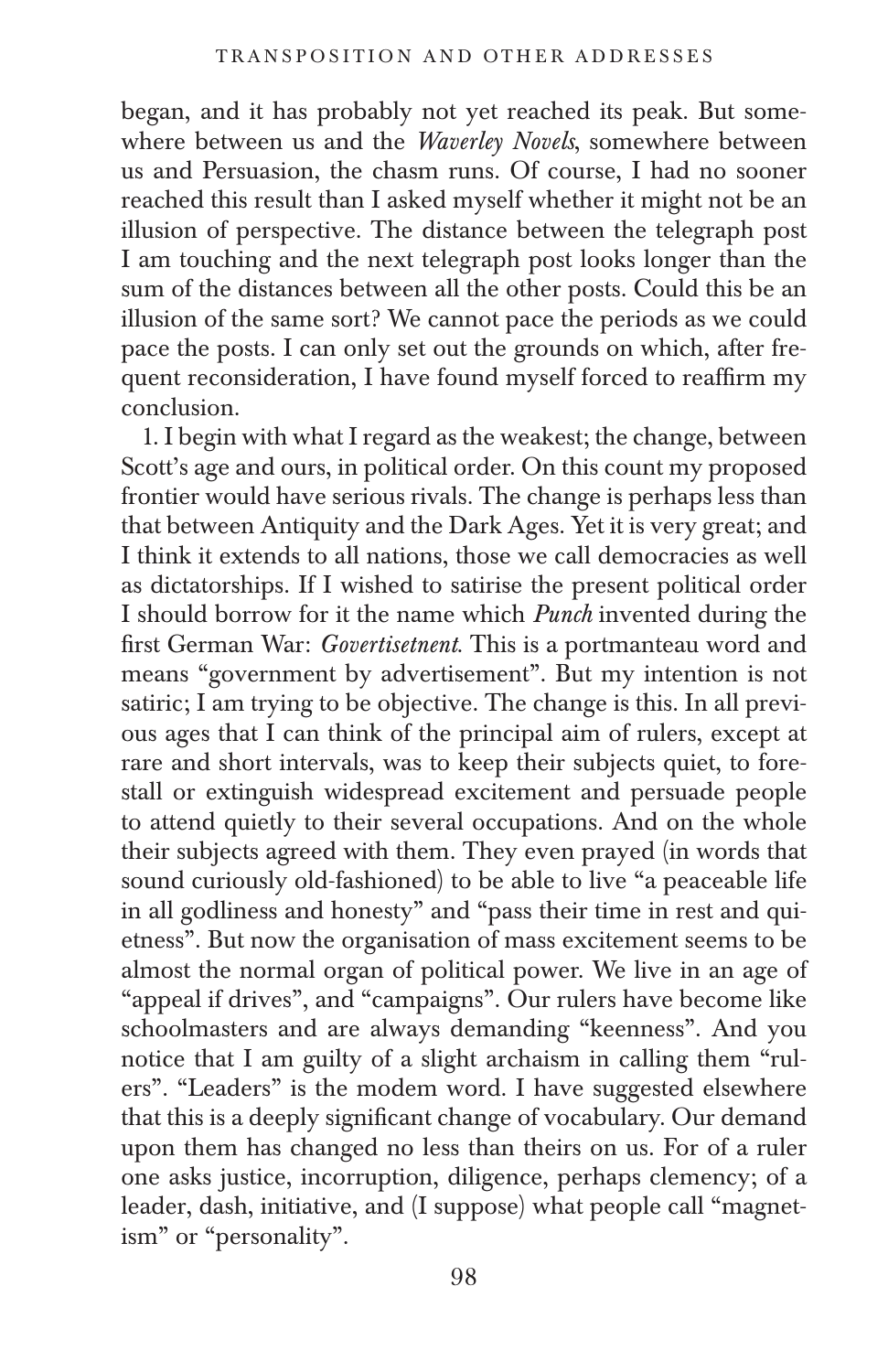On the political side, then, this proposed frontier has respectable, but hardly compulsive, qualifications.

2. In the arts I think it towers above every possible rival. I do not think that any previous age produced work which was, in its own time, as shatteringly and bewilderingly new as that of the Cubists, the Dadaists, the Surrealists, and Picasso has been in ours. And I am quite sure that this is true of the art I love best, that is, of poetry. This question has often been debated with some heat, but the heat was, I think, occasioned by the suspicion (not always ill-grounded) that those who asserted the unprecedented novelty of modem poetry intended thereby to discredit it. But nothing is farther from my purpose than to make any judgement of value, whether favourable or the reverse. And if once we can eliminate that critical issue and concentrate on the historical fact, then I do not see how anyone can doubt that modem poetry is not only a greater novelty than any other "new poetry" but new in a new way, almost in a new dimension. To say that all new poetry was once as difficult as ours is false; to say that any was is an equivocation. Some earlier poetry was difficult, but not in the same way. Alexandrian poetry was difficult because it presupposed a learned reader; as you became learned you found the answers to the puzzles. Skaldic poetry was unintelligible if you did not know the *kenningar*, but intelligible if you did. And — this is the real point — all Alexandrian men of letters and all skalds would have agreed about the answers. I believe the same to be true of the dark conceits in Donne; there was one correct interpretation of each and Donne could have told it to you. Of course you might misunderstand what Wordsworth was "up to" in Lyrical Ballads; but everyone understood what he said. I do not see in any of these the slightest parallel to the state of affairs disclosed by a recent symposium on Mr. Eliot's *Cooking Egg*. 15 Here we find seven adults (two of them Cambridge men) whose fives have been specially devoted to the study of poetry discussing a very short poem which has been before the world for thirty-odd years; and there is not the slightest agreement among them as to what, in any sense of the word, it means. I am not in the least concerned to decide whether this state of affairs is a good thing, or a bad thing.16 1 merely assert that it

<sup>15 -</sup> *Essays in Criticism*, III, 3 (July 1953).

<sup>16 -</sup> In music we have pieces which demand more talent in the performer than in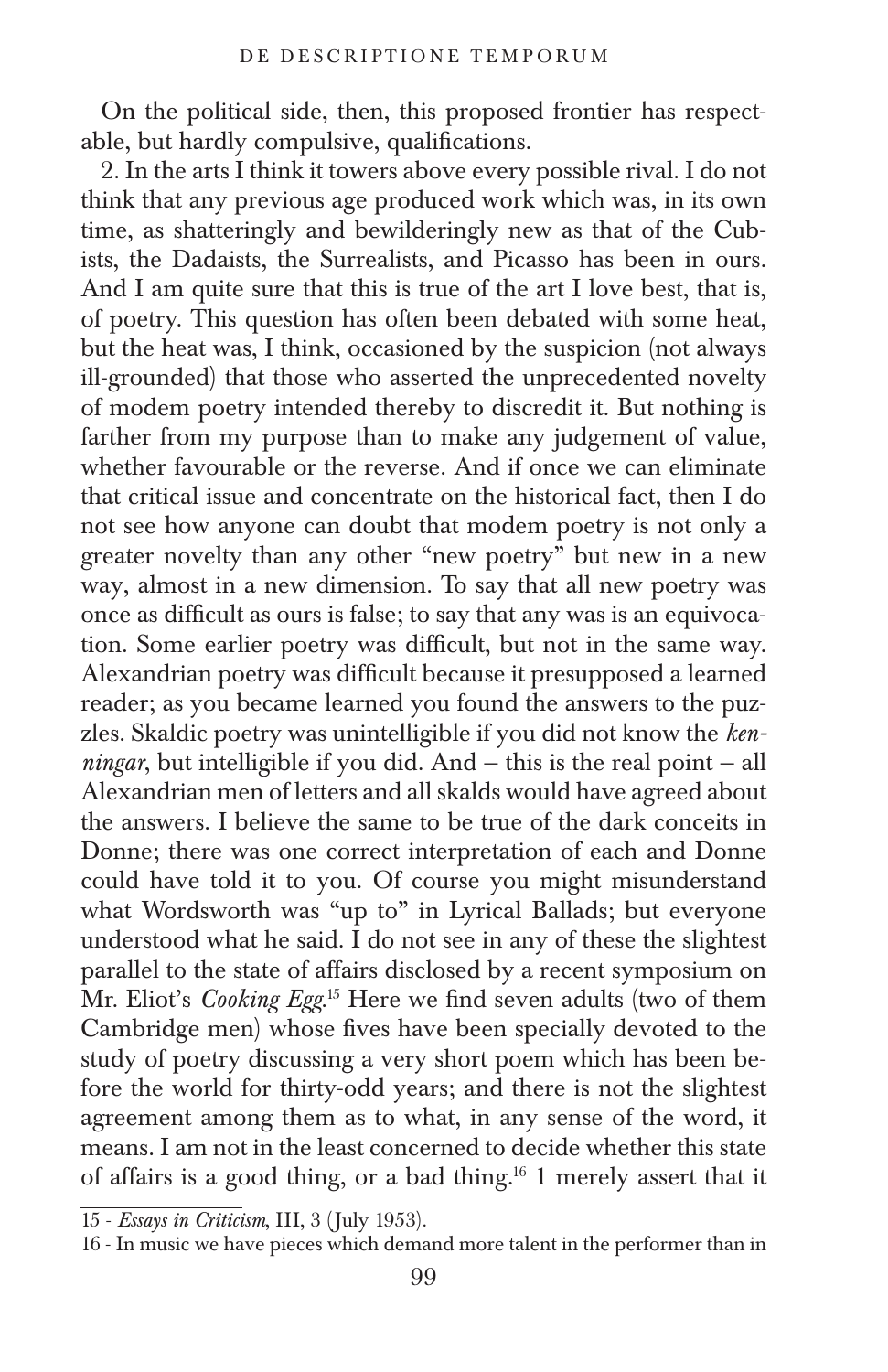is a new thing. In the whole history of the West, from Homer — I might almost say from the *Epic of Gilgamesh* — there has been no bend or break in the development of poetry comparable to this. On this score my proposed division has no rival to fear.

3. Thirdly, there is the great religious change which I have had to mention before: the un-christening. Of course there were lots of sceptics in Jane Austen's time and long before, as there are lots of Christians now. But the presumption has changed. In her days some kind and degree of religious belief and practice were the norm: now, though I would gladly believe that both kind and degree have improved, they are the exception. I have already argued that this change surpasses that which Europe underwent at its conversion. It is hard to have patience with those Jeremiahs, in Press or pulpit, who warn us that we are " relapsing into Paganism". It might be rather fun if we were. It would be pleasant to see some future Prime Minister trying to kill a large and lively milkwhite bull in Westminster Hall. But we shan't. What lurks behind such idle prophecies, if they are anything but careless language, is the false idea that the historical process allows mere reversal; that Europe can come out of Christianity "by the same door as in she went" and find herself back where she was. It is not what happens. A post-Christian man is not a Pagan; you might as well think that a married woman recovers her virginity by divorce. The post-Christian is cut off from the Christian past and therefore doubly from the Pagan past.

4. Lastly, I play my trump card. Between Jane Austen and us, but not between her and Shakespeare, Chaucer, Alfred, Virgil, Homer, or the Pharaohs, comes the birth of the machines. This lifts us at once into a region of change far above all that we have hitherto considered. For this is parallel to the great changes by which we divide epochs of pre-history. This is on a level with the change from stone to bronze, or from a pastoral to an agricultural economy. It alters Man's place in nature. The theme has been celebrated till we are all sick of it, so I will here say nothing about its economic and social consequences, immeasurable though they

the composer. Why should there not come a period when the art of writing poetry stands lower than the art of reading it? Of course rival readings would then cease to be " right" or "wrong" and become more and less brilliant "performances".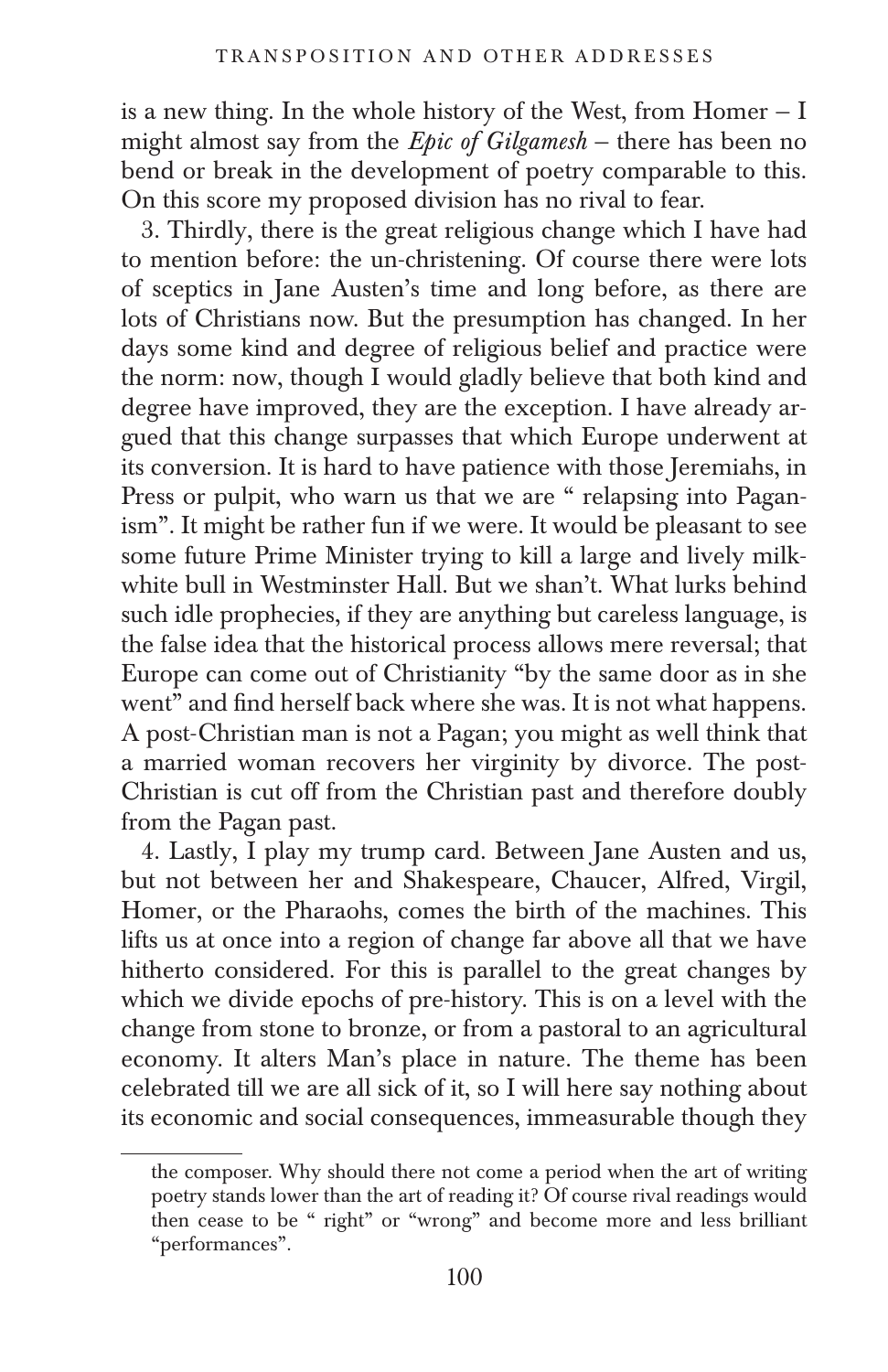are. What concerns us more is its psychological effect. How has it come about that we use the highly emotive word "stagnation", with all its malodorous and malarial overtones, for what other ages would have called "permanence"? Why does the word "at once suggest to us *clumsiness*, *inefficiency*, *barbarity*? When our ancestors talked of the *primitive* church or the *primitive* purity of our constitution they meant nothing of that sort. (The only pejorative sense which Johnson gives to *Primitive* in his *Dictionary* is, significantly, "Formal; affectedly solemn; Imitating the supposed gravity of old times".) Why does "latest" in advertisements mean "best"? Well, let us admit that these semantic developments owe something to the nineteenth-century belief in spontaneous progress which itself owes something either to Darwin's theorem of biological evolution or to that myth of universal evolutionism which is really so different from it, and earlier. For the two great imaginative expressions of the myth, as distinct from the theorem—Keats's *Hyperion* and Wagner's *Ring* — are pre-Darwinian. Let us give these their due. But I submit that what has imposed this climate of opinion so firmly on the human mind is a new archetypal image. It is the image of old machines being superseded by new and better ones. For in the world of machines the new most often really is better and the primitive really is the clumsy. And this image, potent in all our minds, reigns almost without rival in the minds of the uneducated. For to them, after their marriage and the births of their children, the very milestones of life are technical advances. From the old push-bike to the motor-bike and thence to the little car; from gramophone to radio and from radio to television; from the range to the stove; these are the very stages of their pilgrimage. But whether from this cause or from some other, assuredly that approach to life which has left these footprints on our language is the thing that separates us most sharply from our ancestors and whose absence would strike us as most alien if we could return to their world. Conversely, our assumption that everything is provisional and soon to be superseded, that the attainment of goods we have never yet had, rather than the defence and conservation of those we have already, is the cardinal business of life, would most shock and bewilder them if they could visit ours.

I thus claim for my chosen division of periods that on the first count it comes well up to scratch; on the second and third it argu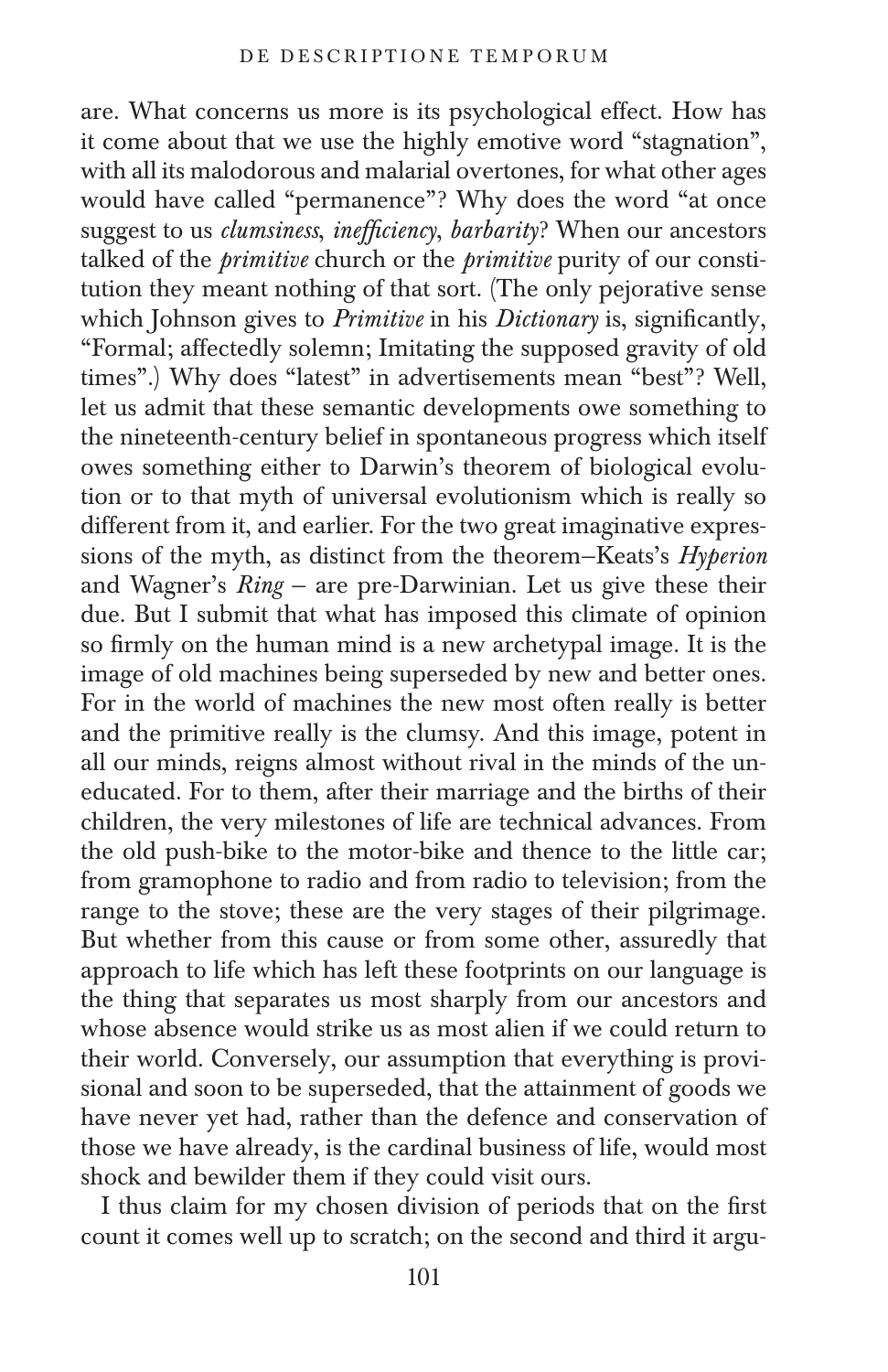ably surpasses all; and on the fourth it quite clearly surpasses them without any dispute. I conclude that it really is the greatest change in the history of Western Man.

At any rate, this conviction determines my whole approach to my work from this Chair. I am not preparing an excuse in advance lest I should hereafter catch myself lecturing either on the *Epic of Gilgamesh* or on the *Waverley Novels*. The field "Medieval and Renaissance" is already far too wide for my powers. But you see how to me the appointed area must primarily appear as a specimen of something far larger, something which had already begun when the *Iliad* was composed and was still almost unimpaired when Waterloo was fought. Of course within that immense period there are all sorts of differences. There are lots of convenient differences between the area I am to deal with and other areas; there are important differences within the chosen area. And yet despite all this—that whole thing, from its Greek or pre-Greek beginnings down to the day before yesterday, seen from the vast distance at which we stand today, reveals a homogeneity that is certainly important and perhaps more important than its interior diversities. That is why I shall be unable to talk to you about my particular region without constantly treating things which neither began with the Middle Ages nor ended with the end of the Renaissance. In that way I shall be forced to present to you a great deal of what can only be described as Old European, or Old Western, Culture. If one were giving a lecture on Warwickshire to an audience of Martians (no offence: Martians may be delightful creatures) one might loyally choose all one's data from that county: but much of what you told them would not really be Warwickshire lore but "common tellurian".

The prospect of my becoming, in such halting fashion as I can, the spokesman of Old Western Culture, alarms me. It may alarm you. I will close with one reassurance and one claim.

First, for the reassurance. I do not think you need fear that the study of a dead period, however prolonged and however sympathetic, need prove an indulgence in nostalgia or an enslavement to the past. In the individual life, as the psychologists have taught us, it is not the remembered but the forgotten past that enslaves us. I think the same is true of society. To study the past does indeed liberate us from the present, from the idols of our own market-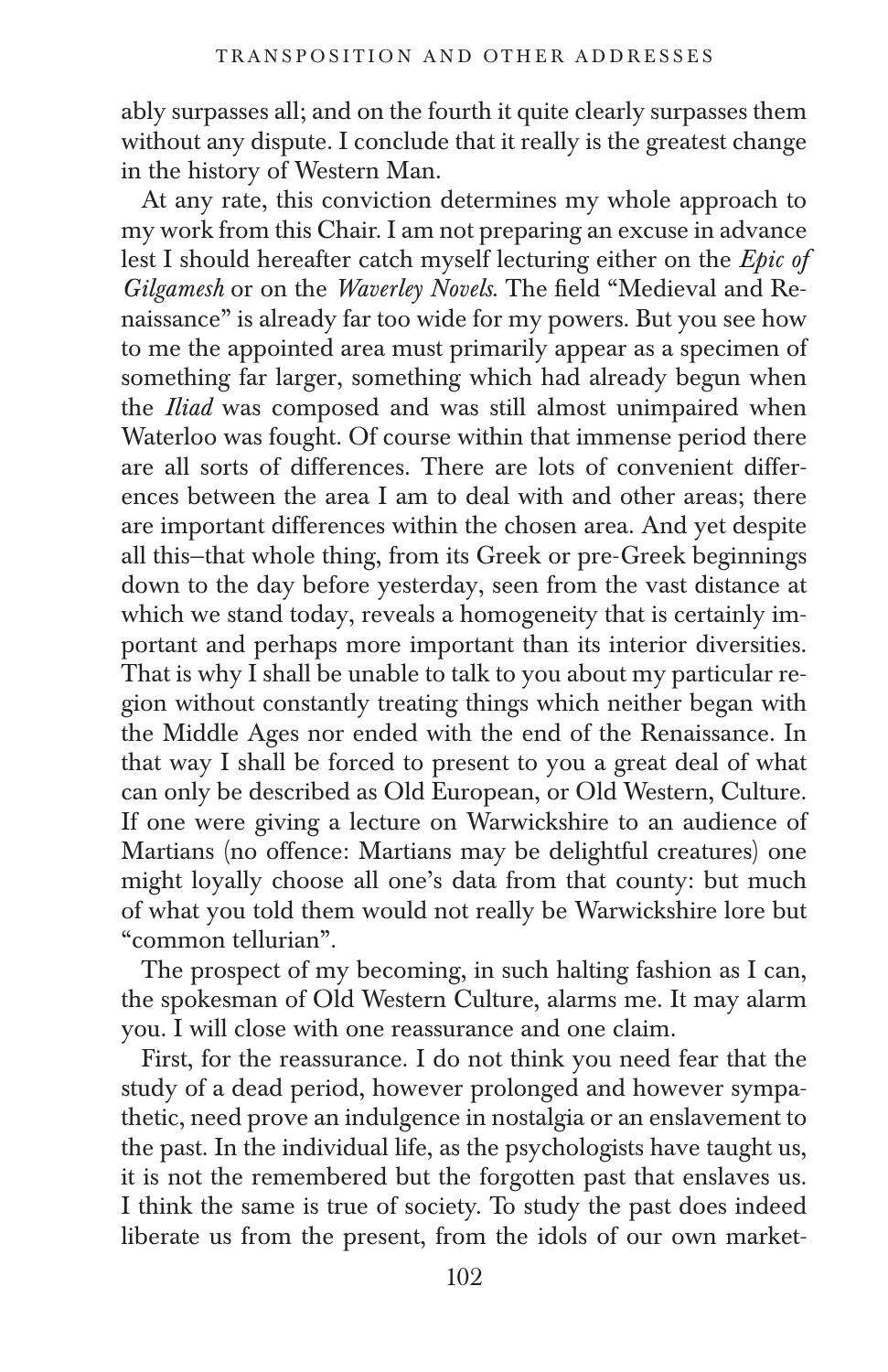place. But I think it liberates us from the past too. I think no class of men are less enslaved to the past than historians. The unhistorical are usually, without knowing it, enslaved to a fairly recent past. Dante read Virgil. Certain other medieval authors<sup>17</sup> evolved the legend of Virgil as a great magician. It was the more recent past, the whole quality of mind evolved during a few preceding centuries, which impelled them to do so. Dante was freer; he also knew more of the past. And you will be no freer by coming to misinterpret Old Western Culture as quickly and deeply as those medievals misinterpreted Classical Antiquity; or even as the Romantics misinterpreted the Middle Ages.<sup>18</sup> Such misinterpretation has already begun. To arrest its growth while arrest is still possible is surely a proper task for a university.

And now for the claim: which sounds arrogant but, I hope, is not really so. I have said that the vast change which separates you from Old Western has been gradual and is not even now complete. Wide as the chasm is, those who are native to different sides of it can still meet; are meeting in this room. This is quite normal at times of great change. The correspondence of Henry More<sup>19</sup> and Descartes is an amusing example; one would think the two men were writing in different centuries. And here comes the rub. I myself belong far more to that Old Western order than to yours. I am going to claim that this, which in one way is a disqualification for my task, is yet in another a qualification. The disqualification is obvious. You don't want to be lectured on Neanderthal Man by a Neanderthaler, still less on dinosaurs by a dinosaur. And yet, is that the whole story? If a live dinosaur dragged its slow length into the laboratory, would we not all look back as we fled? What a chance to know at last how it really moved and looked and smelled and what noises it made! And if the Neanderthaler could talk, then, though his lecturing technique might leave much to be desired,

<sup>17 -</sup> On their identity see Comparetti, *Virgilio nel Medio Evo,* ed. G. Pasquali (Firenze, 1943), p. xxii. I owe this reference to Mr. G. C. Hardie

<sup>18 -</sup> As my examples show, such misinterpretations may themselves produce results which have imaginative value. If there had been no Romantic distortion of the Middle Ages, we should have no Eve of St. Agnes. There is room both for an appreciation of the imagined past and an awareness of its difference from the real past; but if we want only the former, why come to a university? (The subject deserves much fuller treatment than I can give it here.)

<sup>19 -</sup> A Collection of several Philosophical Writings (Cambridge, 1662,).